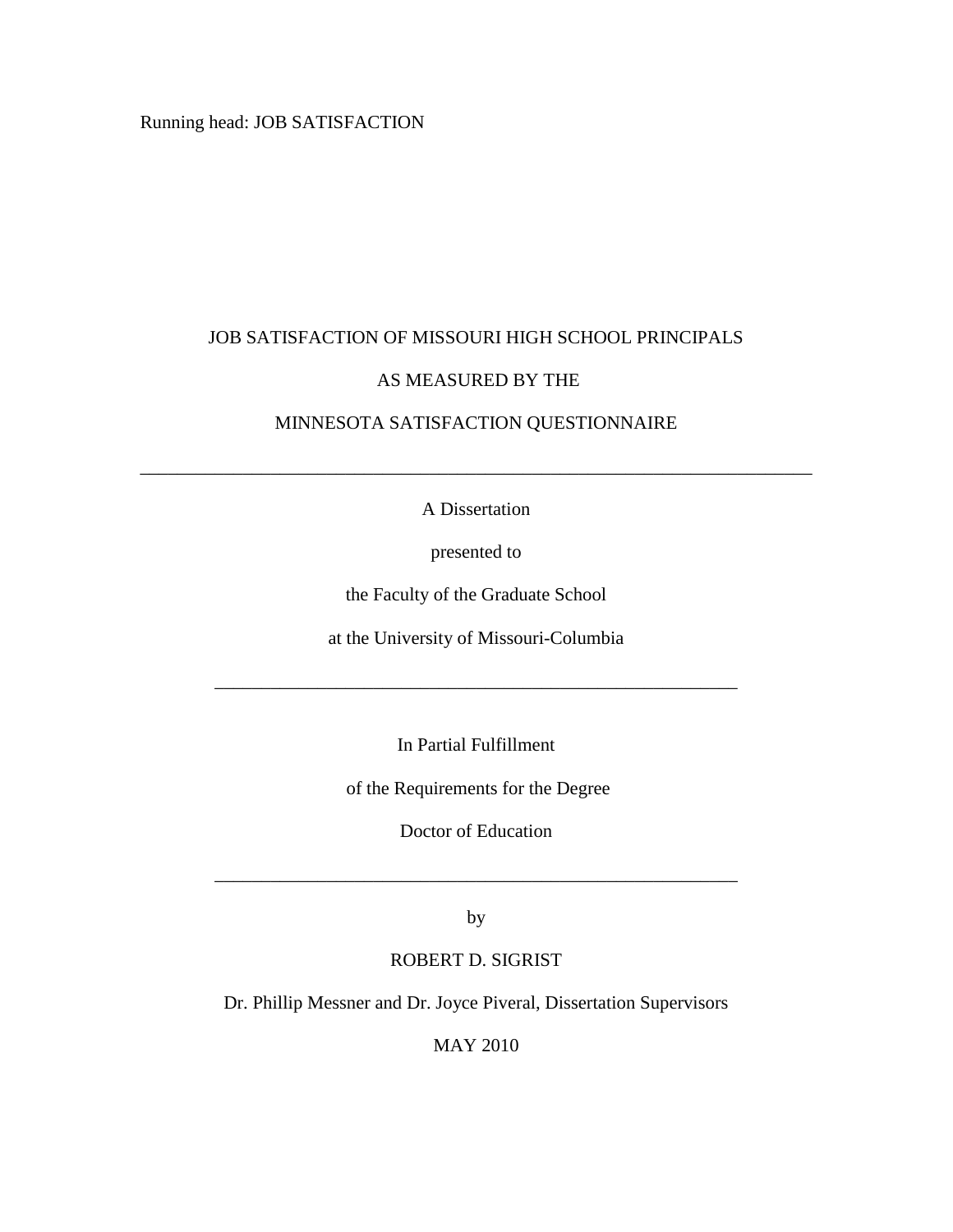#### DEDICATION

This dissertation is dedicated to people who have impacted and supported me throughout my life and during this journey to finally become a doctor, even if it wasn't the kind I originally planned to be. First, I would like to recognize two men who taught me important life lessons. Those men are Russell Karn, who gave me an example of how to live your life when you are faced with adversity, and Donald Harter, who gave me an example of how to live your life serving others. I don't know if either of you ever realized the positive impact you had on my life, this is my small way of publicly acknowledging it. This is also dedicated to my parents, for impressing upon me at an early age that "anything worth doing is worth doing well". Finally, to my wife and kids, for the willingness put up with the time that was stolen from them, the encouragement to push me, and the patience to let me finish. This degree is dedicated to Alex and Alison, for being wonderful kids and the true joys of my life, and to my soul mate, best friend, and the love of my life, Kimberly. Words aren't enough to tell you how much I love you all.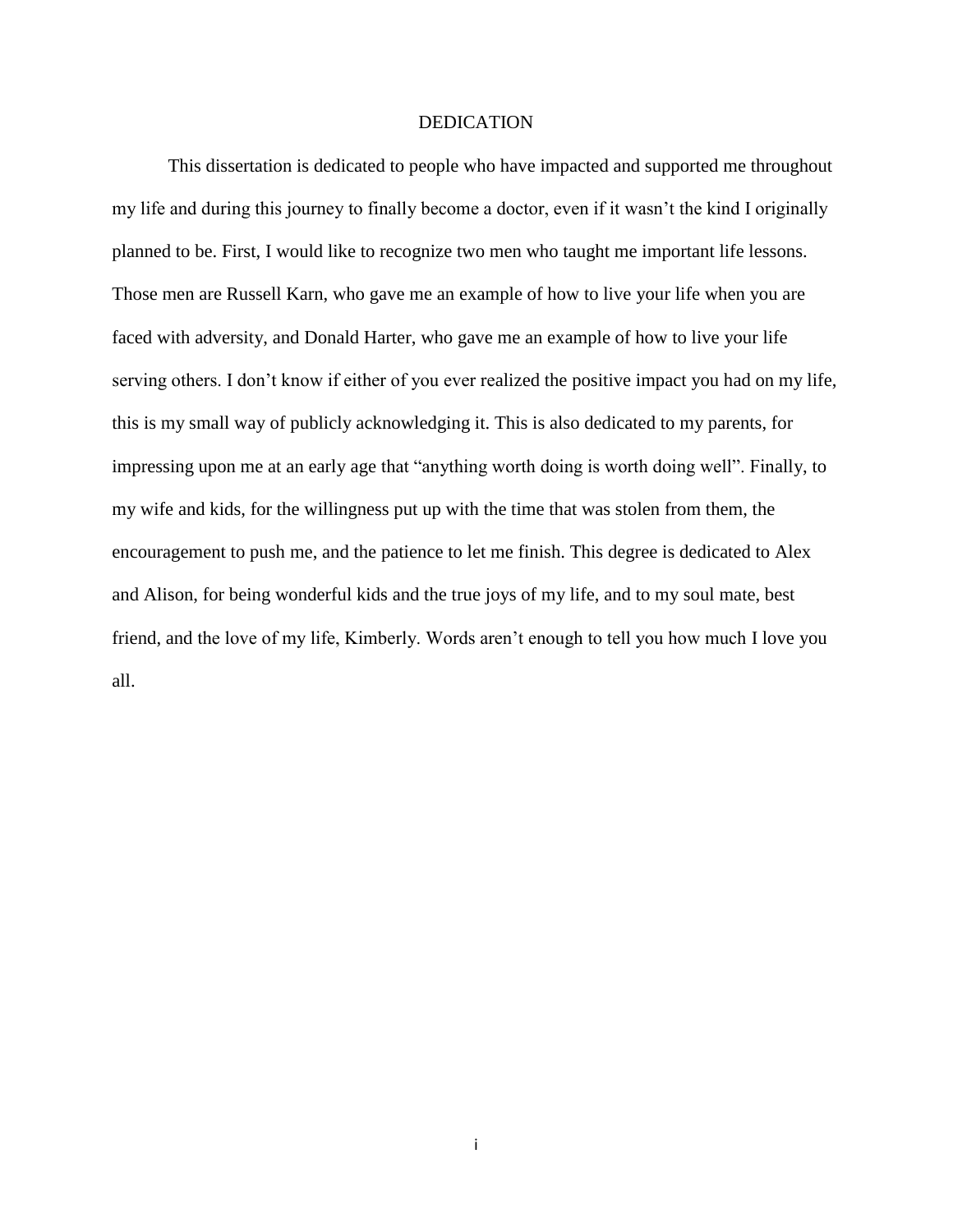#### ACKNOWLEDGEMENTS

The author would like to acknowledge the assistance of people who have made the journey to complete this degree possible and more enjoyable. A special thanks to Dr. Phil Messner and Dr. Joyce Piveral for their guidance, patience, and support through this process. Their expertise and willingness to coach me through the process were invaluable. I would also like to acknowledge the members of all of Cohort 5, and specifically, the members of the Northwest Cohort. There's still a t-shirt with an exploding brain and a "5" on it somewhere in my dresser.

While I want to thank all of Cohort 5, there are some members that warrant special thanks and acknowledgement. Cara Wylie, you made the first summer bearable and knew the inside jokes the second summer for those who didn't live through the first with us. Thanks for your friendship during that time. Melonie Bunn, thank you for being a good friend and a great partner through some late nights as we all worked through this crazy process and ate lots of Shakepseare's Pizza. I would also like to thank Lonelle Rathje for your help during this program. Your friendship and great help with stats were a means to this end, and I sincerely thank you. And finally, to my best friend through this process, I must acknowledge Jay Johnson, the farmer from Gallatin. You made this process bearable when I was missing my kids, you kept me laughing when I felt like crying, and you gave me the good friend I needed when I just needed to hang out with someone and quote Seinfeld while we watched a game at Willie's. This program would not have been the same without you.

A special thanks to Jeanette Westfall and Laura Nelson. We started this program together that first test day at the beginning. I'm thankful we all survived, TOGETHER. Our weekly car

ii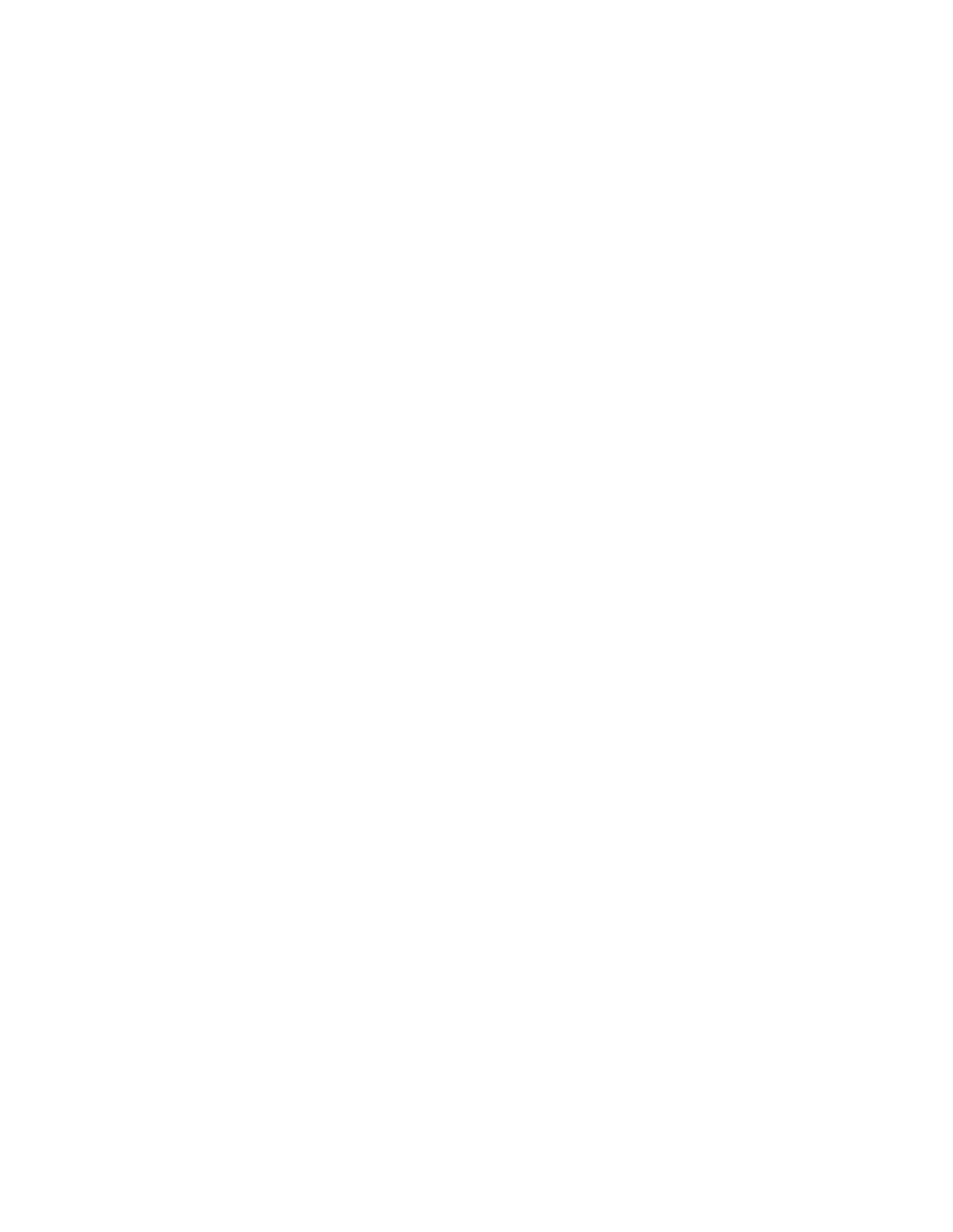# TABLE OF CONTENTS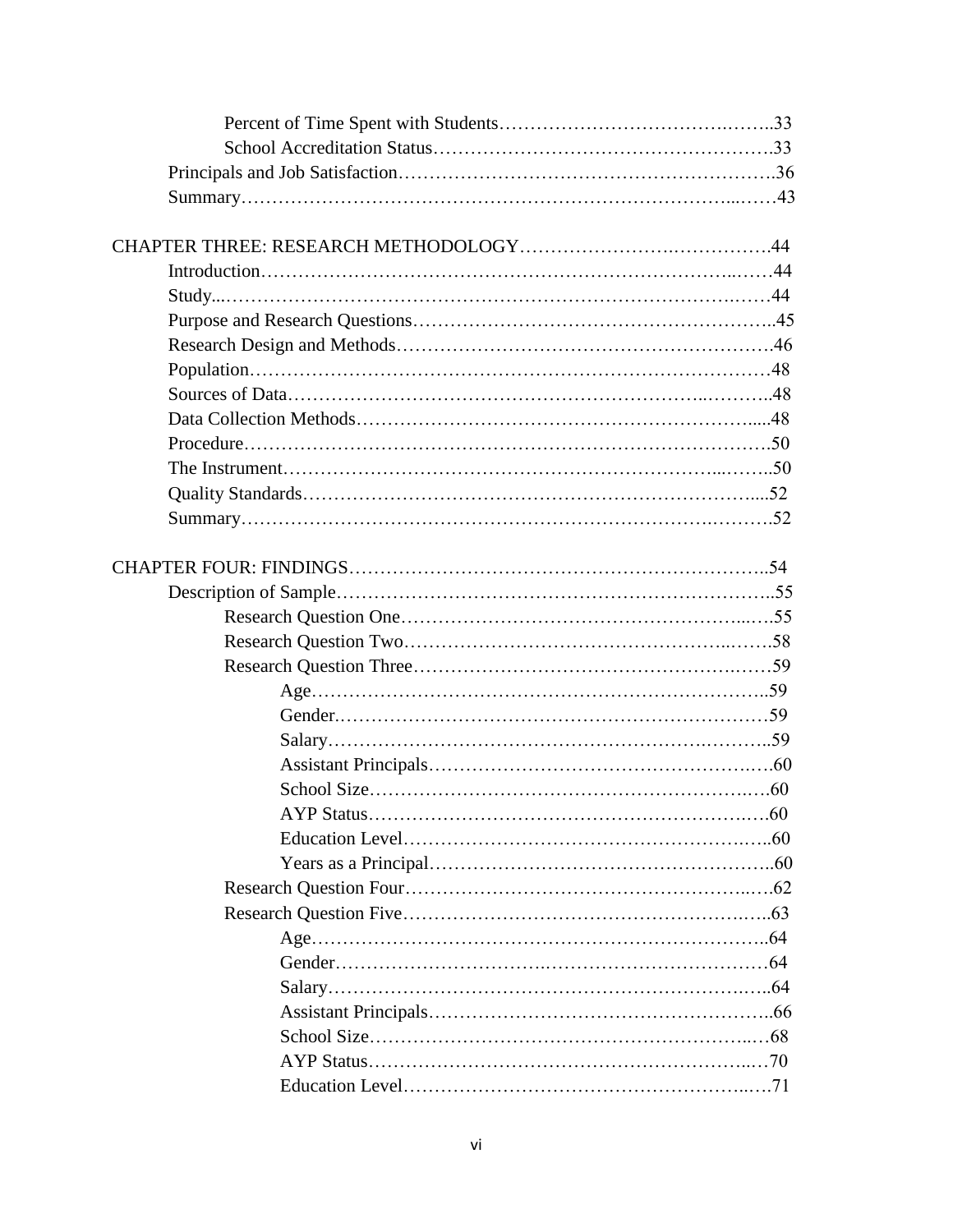| CHAPTER FIVE: SUMMARY, DISCUSSION, CONCLUSIONS, AND |  |
|-----------------------------------------------------|--|
|                                                     |  |
|                                                     |  |
|                                                     |  |
|                                                     |  |
|                                                     |  |
|                                                     |  |
|                                                     |  |
|                                                     |  |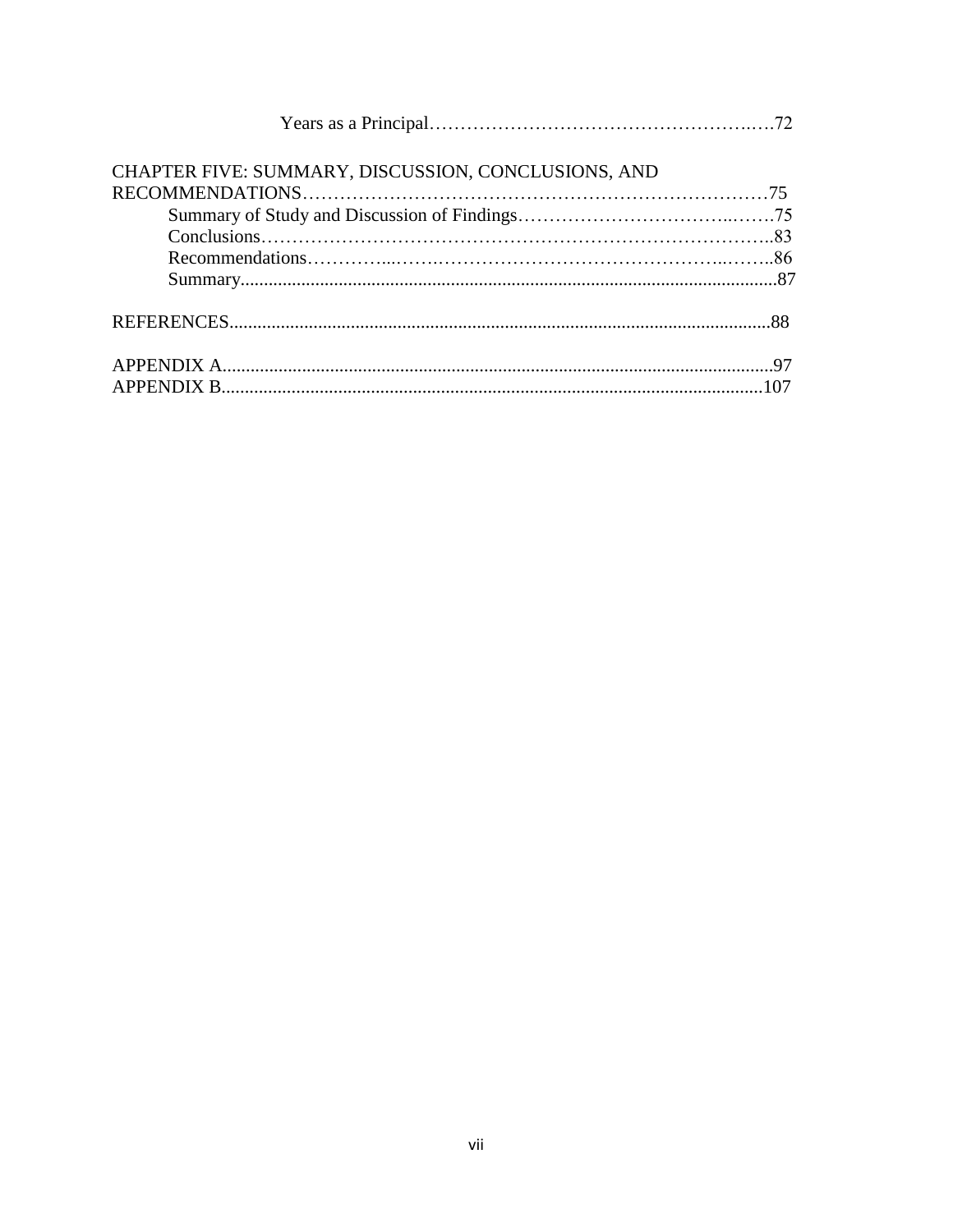trips provided a needed outlet for mentally working through this process. Thank you for your help.

Finally, I want to thank my co-workers in the St. Joseph School District and Central High School, specifically, Bart Albright, Jason Callaway, Terri Godfrey, and Marlie Williams. Your support when I was stressed by this process was invaluable. Thank you all.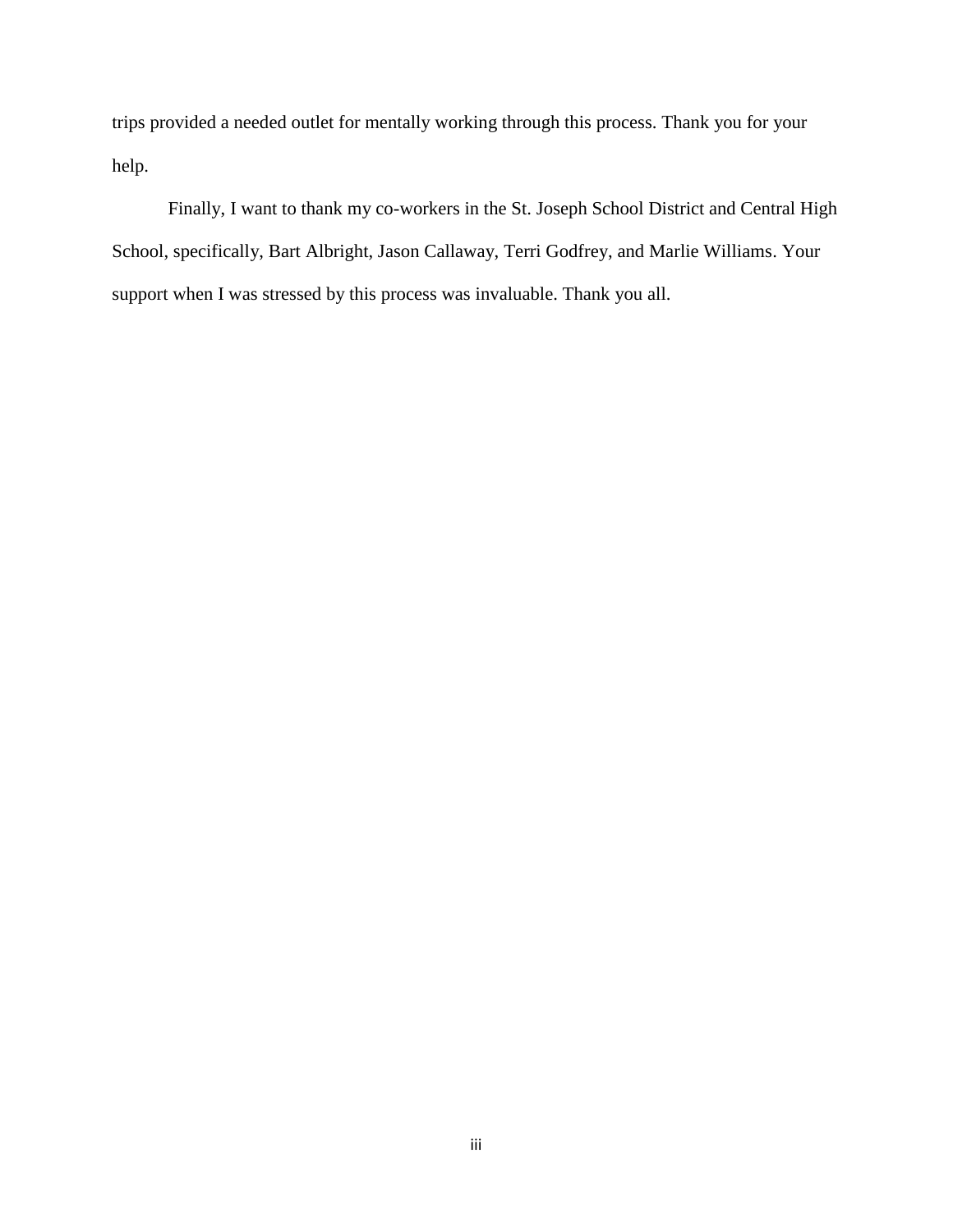## CHAPTER ONE

## **INTRODUCTION**

Numerous researchers have documented the principal as a key component in the overall effectiveness of schools (Dwyer, Barnett, & Lee, 1987; Edmunds, 1979; Schmuck, 1993; Hallinger & Heck, 1996; Thomas & Vornberg, 1991). Others have focused on the relationship between the principal"s behavior and influence and the desired school outcomes (Stoll & Fink, 1996; Harris & Hopkins, 2000; Teddlie & Reynolds, 2000). The role of principal has become more and more complex as a principal must work to deal with the needs of various stakeholders including students, parents, staff members, district personnel, and community members. Increasing pressures from mandated high-stakes tests and the pressure to meet Adequate Yearly Progress (AYP) under federal guidelines have caused an already complex job to become even more challenging. The principal"s role has been described as an "impossible job" (Archer, 2004). Numerous authors have touted the importance of the principal in effective schools (Brandt, 1987; Cusick, 2003; English & Hill, 1990) and the diversity of those with a vested interest in the performance of the principal has caused the role of the principal to draw major attention in this era of accountability. However, there is a lack of information regarding the variables that impact the overall job satisfaction of high school principals.

Significance of Satisfaction in the Principalship

Today"s principal faces numerous complex tasks, including planning for effective professional development, guiding teachers, handling discipline, creating a school-wide vision, being an instructional leader, coordinating pupil transportation, and attending school events, co-curricular events, and athletic events, as well as many other details that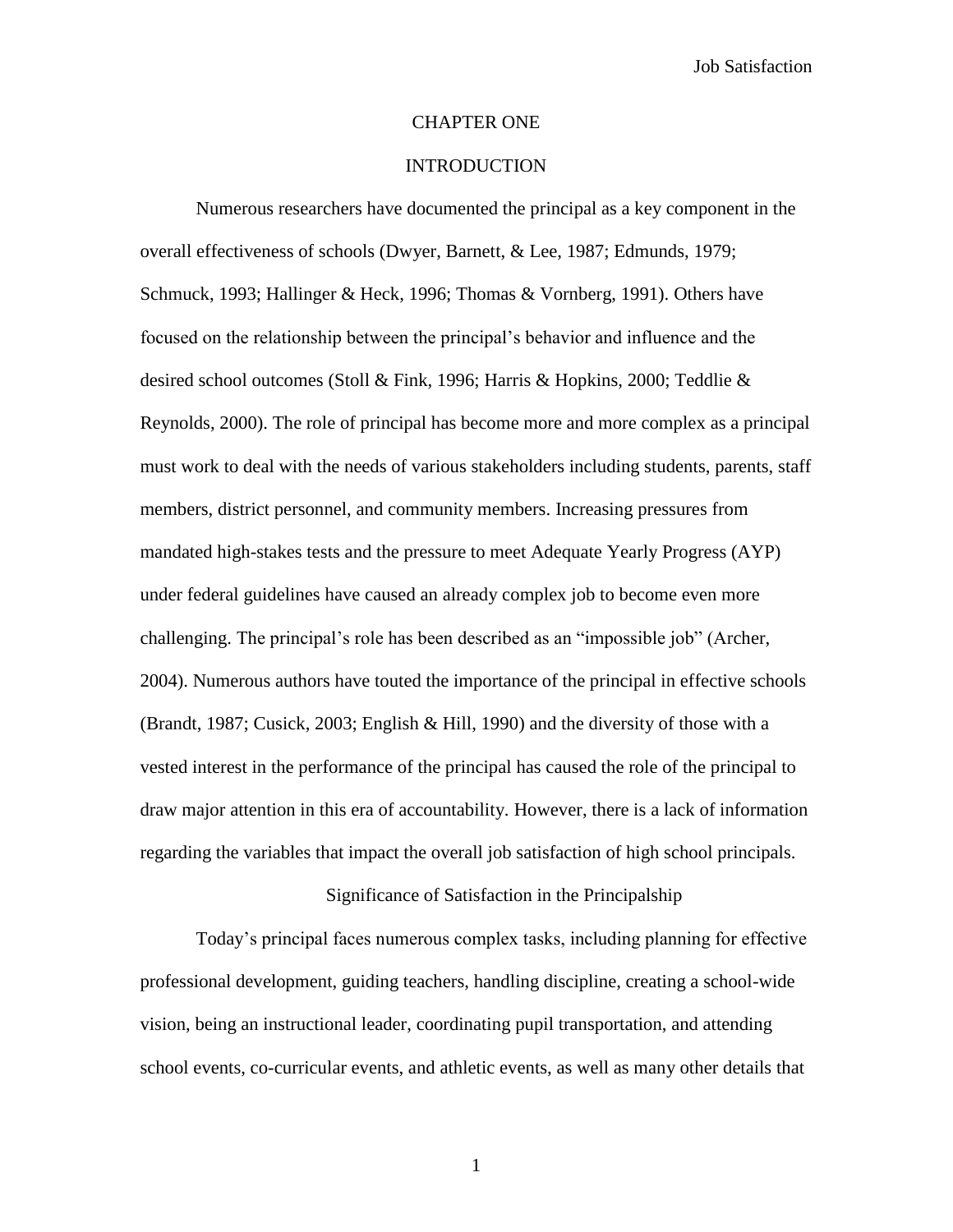come with supervising a school (Goldberg, 2001; Richard, 2000). Increased complications of the job due to changing demographics, teacher shortages, increased technology demands, and the expectations to improve test scores have combined to make the job of principal even more discouraging (Quinn, 2002; Schiff, 2002). Leaders of public educational programs are having difficulties filling the vacancies of the principalship as a result of these complex tasks (Sandham, 2001) and the caliber of applicants is disappointing (Grimmett & Echols, 2000). According to Adams (1999), erosion of authority to effect change, escalating expectations of accountability, a perceived lack of support, and a stressful political environment are among the factors that have caused high school principals to consider leaving the field entirely or to request classroom teaching assignments. Research indicates that potential principal candidates now expect to be unsatisfied in the areas of vacation and family time and hours worked and expect the job to adversely affect spouses and job security (Winter, Rinehart, & Keedy, 2004).

The baby boomer generation bubble is also adding to the anticipated shortage of principal applicants (Olson, 2008). The looming wave of retiring baby boomers who are principals threatens to create major shortages in required skills and staffing levels in many organizations, at multiple organization levels (Bechet, 2008). In 2001, the Association of California School Administrators estimated that 45 percent of administrators would retire within seven years (Lovell, 2004). Recently, Delaware policymakers realized that "more than one half of the state"s principals and assistant principals would be retiring in the next five years" (Olson, 2008). This issue of impending shortages is not limited to the United States, as in 2007-08, approximately 30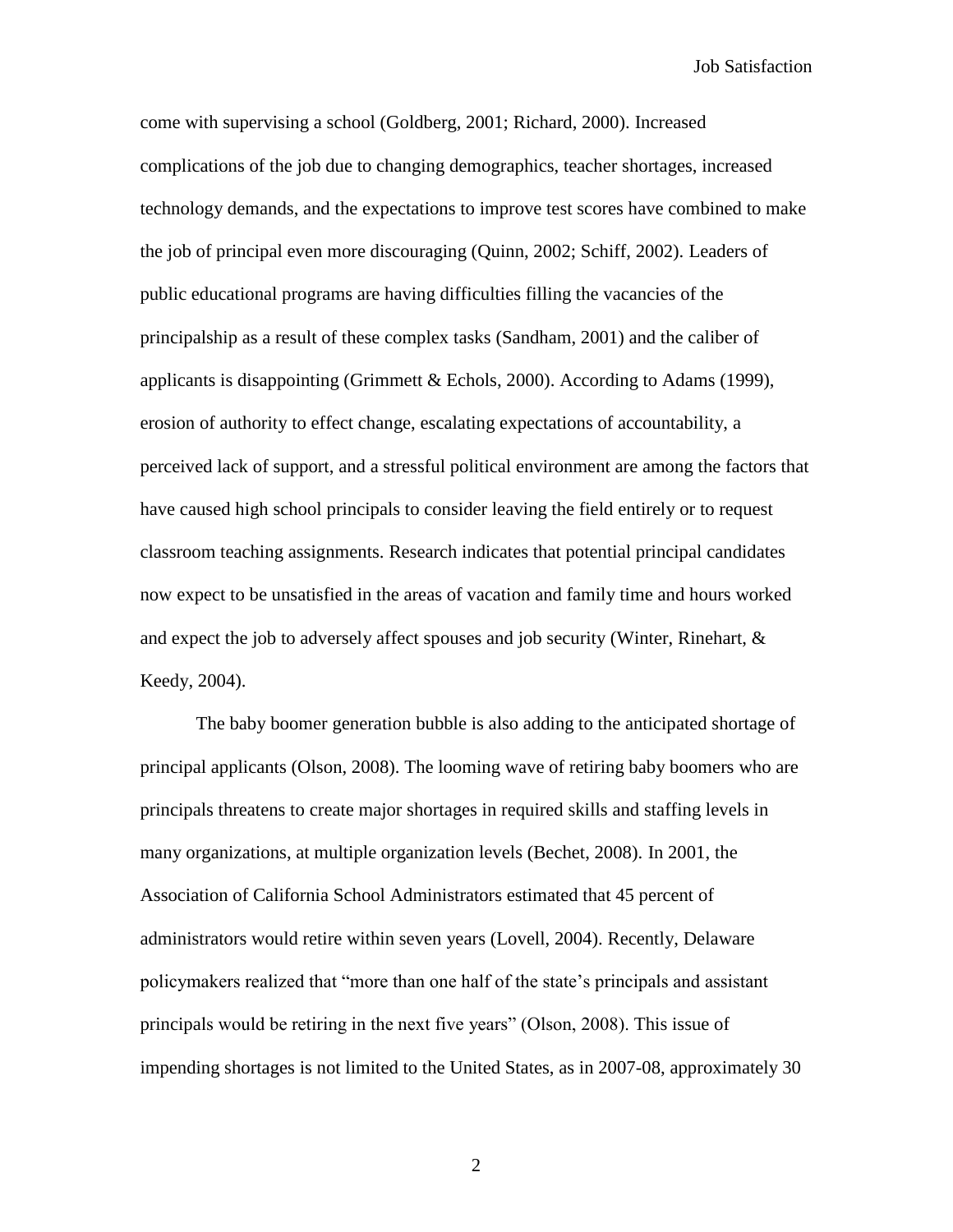secondary schools began the year with an open principal position (Barker, 2007) The General Teaching Council of England indicates that this shortage will only get worse as 34 percent of England"s principals are expected to retire from 2006-2011 ("Headteacher Shortage", 2006). Lovely (2004) found that 54 percent of U.S. principals are over age 50 and that many superintendents feel that you have to "settle and take what you get" with applicants. Given the importance of the role of principal and the shortages forecast, students will be the ones that bear the brunt of the leadership deficit (Olson, 2008).

Job satisfaction is defined as "the psychological disposition of people toward their work- and this involves a collection of numerous attitudes or feelings" (Schultz, 1982, p. 287). Smith, Kendall, and Hulin (1969) stated "job satisfactions are feelings or affective responses to facets of the situation". Spector (1997) defined job satisfaction as the "extent to which people like (satisfaction) or dislike (dissatisfaction) their jobs" (p. 2). Weiss and Cropanzano (1996) dealt more with emotion in their definition of job satisfaction, saying that satisfaction results partly, but not entirely, from emotional experiences at work. Job satisfaction can depend on a large number of factors. Herzberg (1973) found that job attitudes are functionally related to the productivity, stability of the working force and that the positive effects of high attitudes are more potent than the negative effects of low attitudes. When principals are dissatisfied with their jobs, that dissatisfaction can have an impact on many people besides the principal. Given the importance of their jobs and the number and complexity of the tasks they face, it is important to identify the factors that contribute to job satisfaction for high school principals.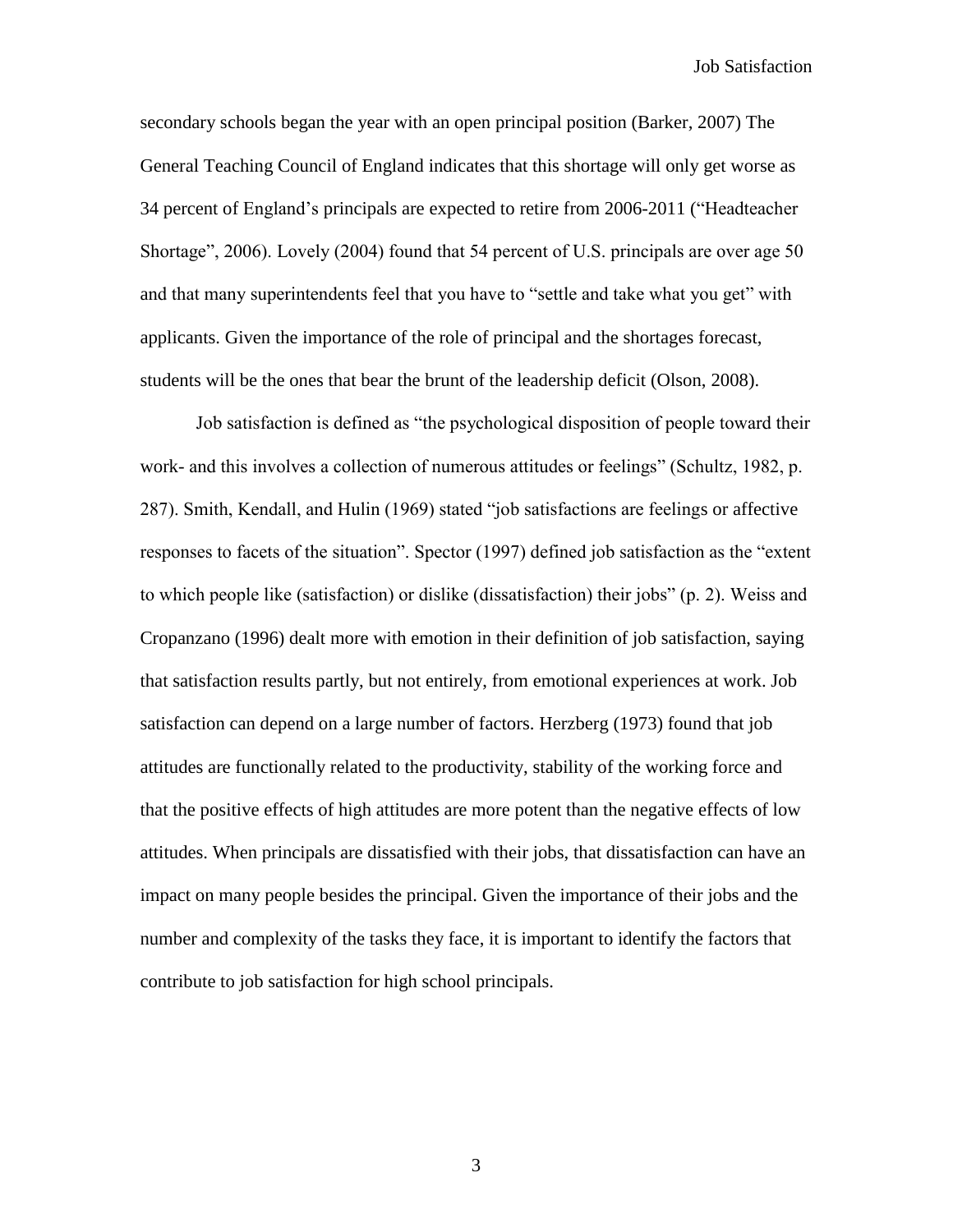## Importance of Study

For the purposes of this research and to inform the reader, it is vital to explore the characteristics of the principals" profession and personal characteristics that affect the attitudes and feelings of the present-day principal"s job and lead to job satisfaction. Yerkes and Guglianone (1998) identified many difficulties associated with the job of principal, such as: (a) 60 to 80 hour work weeks, (b) complexity of the job, (c) high expectations, (d) minimal pay difference between top teachers and administrators, (e) unending supervision of night activities,  $(f)$  federal, state and district mandates,  $(g)$ increasingly complex society, (h) vice-principal job seen as negative, and (i) difficulty in helping teachers becoming more collaborative. Conversely, it is important to identify concepts that lead to satisfaction for principals. Knowledge of these concepts might allow practices to be put in place that will enable superintendents and school districts to maximize job satisfaction for high school principals, thus reducing the turnover rate and improving the quality and quantity of applicants for such positions. In 2003, the Capistrano Unified School District used data to determine that replacing a single high school principal cost them \$15,200 in replacement planning costs (Lovely, 2004).

Schmidt (1976) indicated that school administrators relate job satisfaction to achievement and recognition and advancement. Over time, the view has emerged that salary, good interpersonal relationships, and supervision were not related to satisfaction. Those findings are comparable to an Industry Week CEO survey in 1998 in which 78 CEO"s rated the ability to develop people and the ability to grow an organization as the top two measures of job satisfaction (Stevens, 1998). Similarly, a study conducted by MetLife Survey (2002) with public high school principals found that making a difference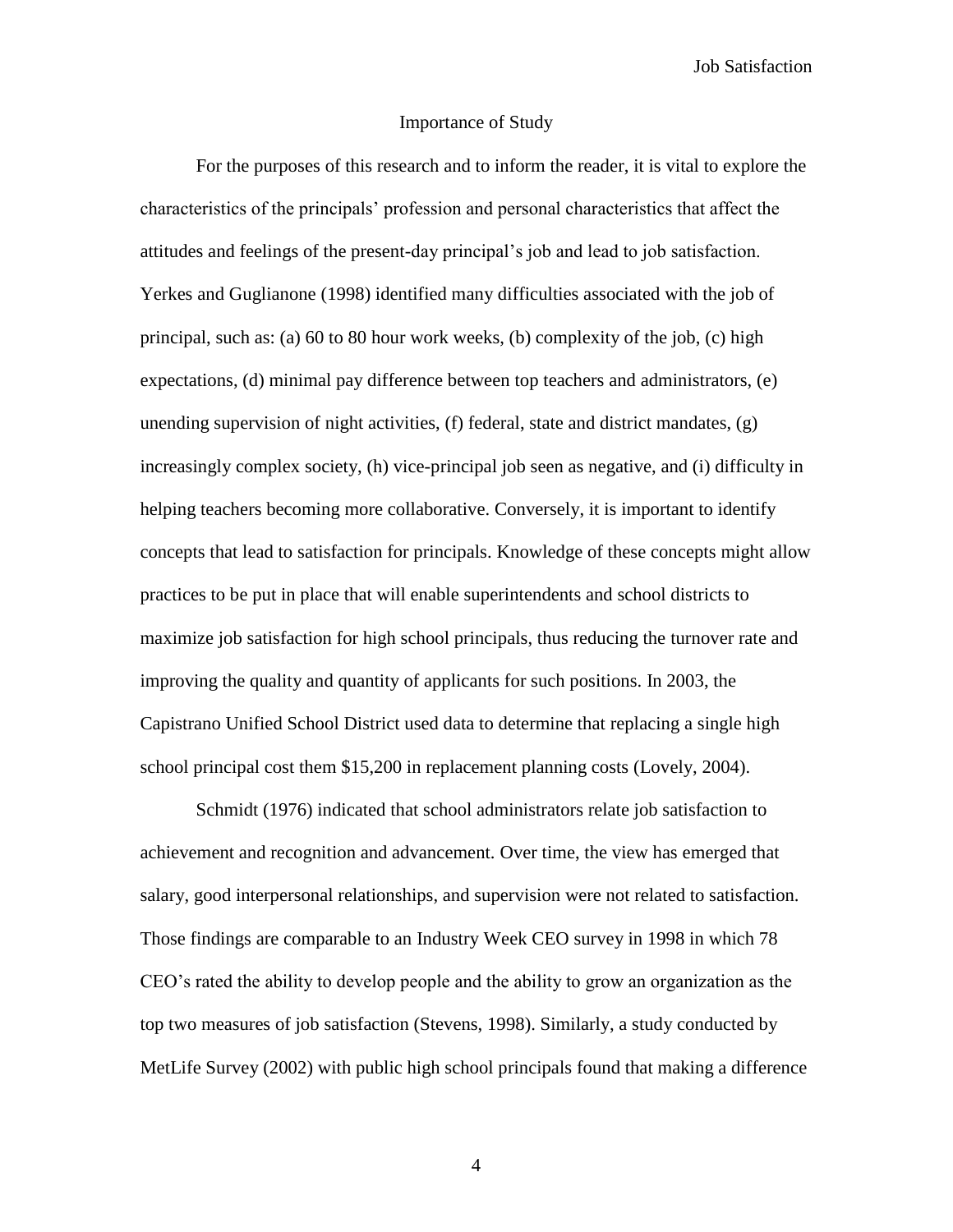in lives as the number one reason for job satisfaction, followed by being involved with students and great staff/faculty. In the same study, stress was the number one reason for dissatisfaction followed by not enough support from central administration and too many non-educational responsibilities (Metropolitan Life Insurance Col, 2001).

In his study, Hazard (1991) found that the general satisfaction of high school principals in Nebraska were above average with variety of the job and the chance to do things for other people listed as items that gave them the most satisfaction. Brogan (2003) similarly studied the satisfaction of high school principals in Idaho and found that more experienced principals were generally more satisfied with their jobs as were those with more vice-principals. Haines (2007) found that high school principals in Mississippi were generally satisfied but noted that many reported less job satisfaction since the initiation of the No Child Left Behind Act (NCLB).

Newby (1999) found that middle school principals in Virginia were "satisfied" with their positions (p. 108). Bowling (2007) replicated this study with middle school principals in Virginia and had similar findings. Stemple (2004) adapted the Newby study but used high school principals in Virginia. With a high-stakes testing climate prevalent in Virginia during his study, Stemple added the accreditation status of the school as a predictor variable. Stemple (2004) found that high school principals in Virginia were least satisfied with their level of compensation and most satisfied with their service to others. The number of assistant principals and Virginia accreditation status were significant predictors of job satisfaction. All of the previously mentioned studies used the Minnesota Satisfaction Questionnaire (MSQ) to explore job satisfaction. This dissertation will adapt the Stemple study by using Annual Yearly Progress (AYP) status in place of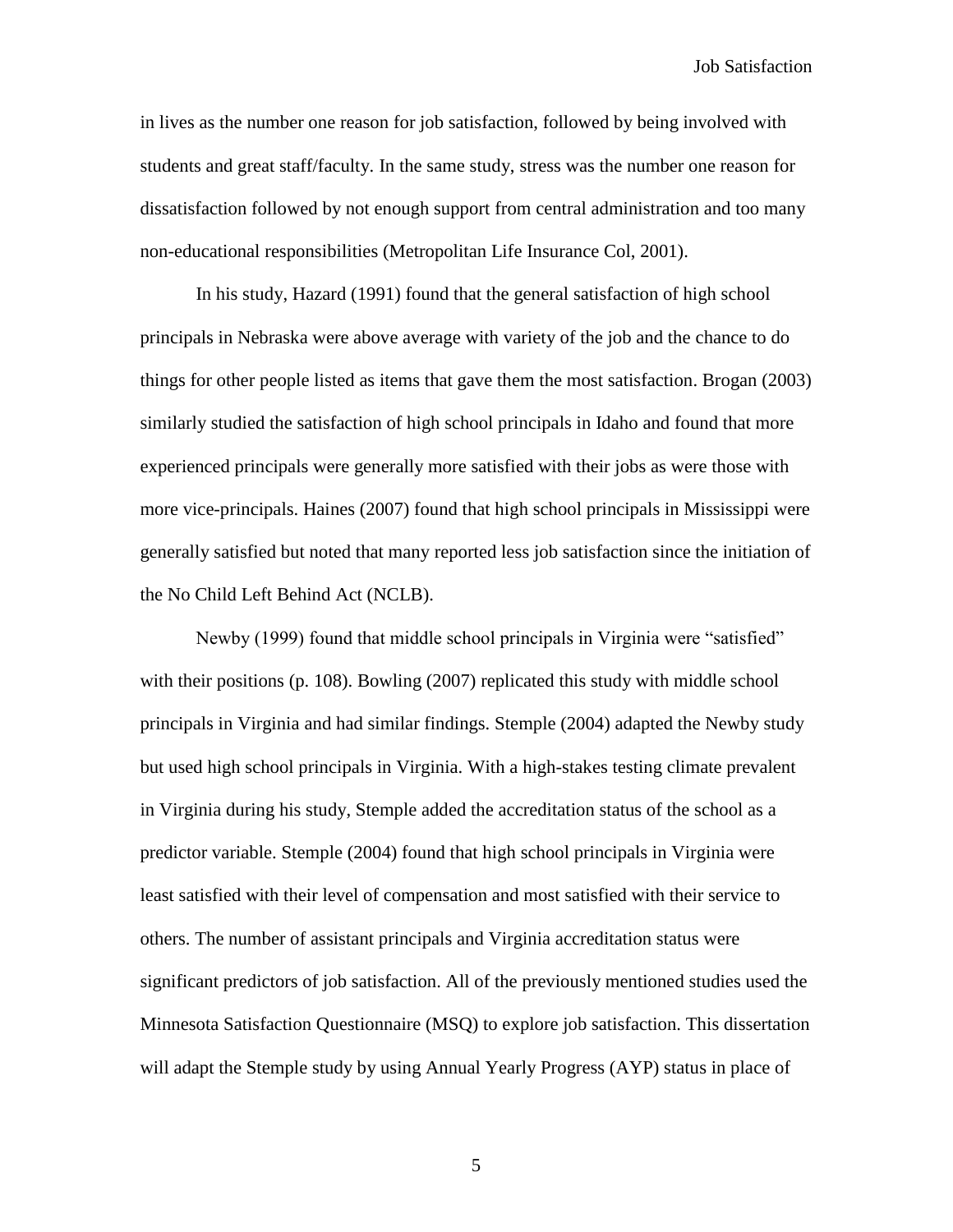Virginia accreditation status as a predictor variable. This study will examine high school principals in the state of Missouri instead of the state of Virginia and add to the limited body of knowledge regarding the variables that impact job satisfaction for high school principals.

## Significance of the Study

Spector (1997) defined job satisfaction as the degree to which people like their jobs and further stated that some enjoy work and find it to be a central part of life, while others hate work and only do so because they must. The study of job satisfaction can use the knowledge gained to determine the aspects that lead to job satisfaction and increase those aspects in the workplace. Job satisfaction is strongly caused by a variety of conditions, such as responsibility, job variety, or communication requirements. Job satisfaction is also important because it can be closely linked to outcome variables such as absenteeism, inefficiency, counterproductive behavior, or lack of leadership (Dormann & Zapf, 2001). The study of job satisfaction among principals is important because there are aspects of the job that are highly attractive and lead to the opportunity to work with a school faculty and staff to accomplish common goals, develop school culture and work with students (Malone, Sharp, & Walter, 2001). Often in studies of the principals the study looks at negative aspects of the principalship and neglects looking at what reasons make the job of running a school attractive, leading to job satisfaction.

Identification of both the factors which contribute to job satisfaction and the factors that contribute to job dissatisfaction is important to ensure that the principalship is attractive to potential candidates as well as those already serving in that capacity. Many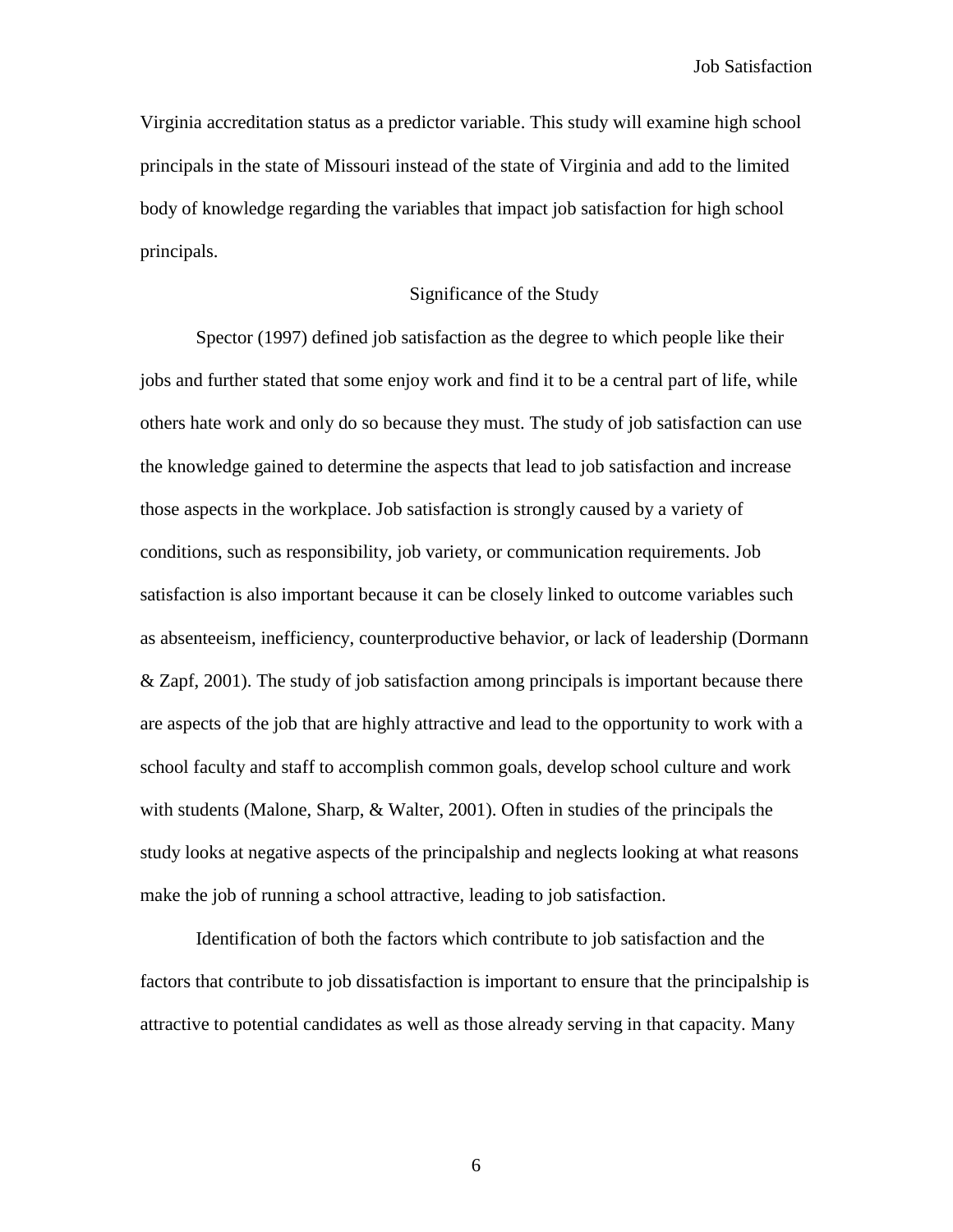variables have been hypothesized to be a result of job satisfaction or dissatisfaction, including both variables of job performance and those of demographics.

### Benefit of Study

There are three ways this study will be helpful to practicing administrators. First, it will further validate or refute the previous research on job satisfaction among high school principals and will add to the limited amount of information there is regarding job satisfaction of high school principals, especially in the state of Missouri. The body of research is somewhat limited in this area, and much of it has been completed in other countries and states. This study will attempt to draw comparisons to the findings in previous studies. Second, this study gives answers to what variables contribute to overall job satisfaction among high school principals in Missouri. To date, no study has been focused on job satisfaction among high school principals in Missouri, thus this study will be the first to study variables that lead to job satisfaction among this group. Third, it assists current and future administrators in making decisions regarding their working conditions in attempts to improve job satisfaction. Many teachers each year complete the requirements to be principals, but many are unsure of the benefits of being a principal. This study will assist these potential administrative candidates in determining which variables to consider when looking for a job as a principal.

#### The Problem

There is a lack of information regarding job satisfaction among high school principals in the state of Missouri. The job of leading a high school as a principal has become extremely complex in the current era of high-stakes testing and increasing societal, economic, and political accountability. The principal's job is influenced by the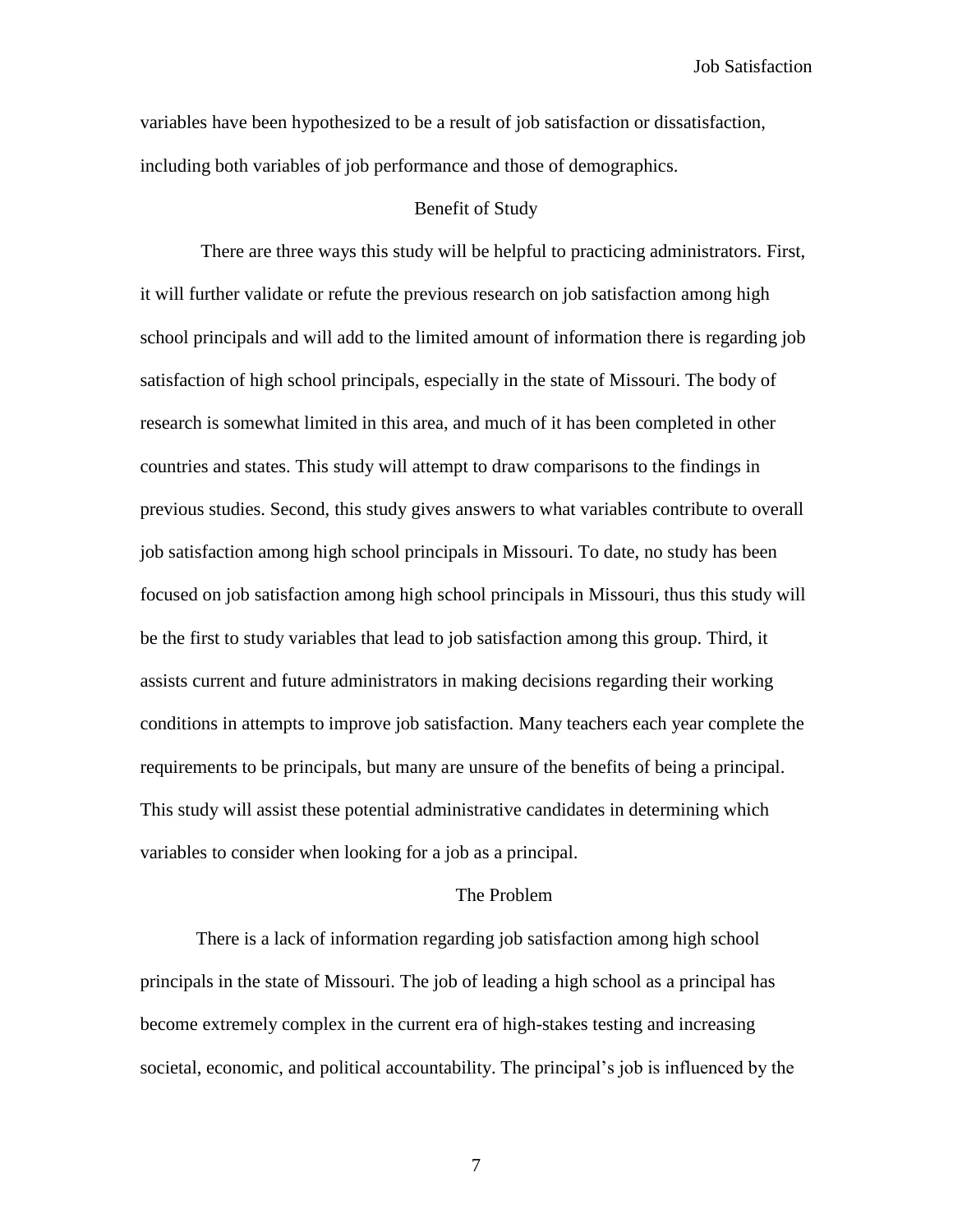societal and political pressures of the community and these pressures can lead to a lack of job satisfaction. High job satisfaction and organizational commitment will generally lead to higher productivity and better employee performance (Silverthorne, 2005).

## The Purpose

This study adds to the limited body of knowledge regarding job satisfaction among high school principals. The study investigates the overall satisfaction level of high school principals in Missouri as measured by the Minnesota Satisfaction Questionnaire (MSQ). The MSQ is based on the Theory of Work Adjustment which uses the correspondence between the work personality and the work environment as the primary reason or explanation for observed work adjustment satisfaction (Weiss, Dawis, England, & Lofquist, 1967). The twenty dimensions of the MSQ are used individually as a measure of the principal"s job satisfaction. This study will specifically look at the influence of these variables: age, gender, salary level, number of assistant principals, school size, AYP status, education level, and years as a principal on the principals" general satisfaction level, and their satisfaction with the twenty dimensions of the job.

#### Research Questions

A principal"s job satisfaction is an important determinant in career decisions about becoming and remaining an administrator. As in any job field, the administration work force is composed of individuals from varied backgrounds, experiences, and situations. Despite several studies of school principals" job satisfaction, this important area of study remains incomplete at the high school level, especially in the United States, and more specifically, in the state of Missouri. The questions that guided this study were: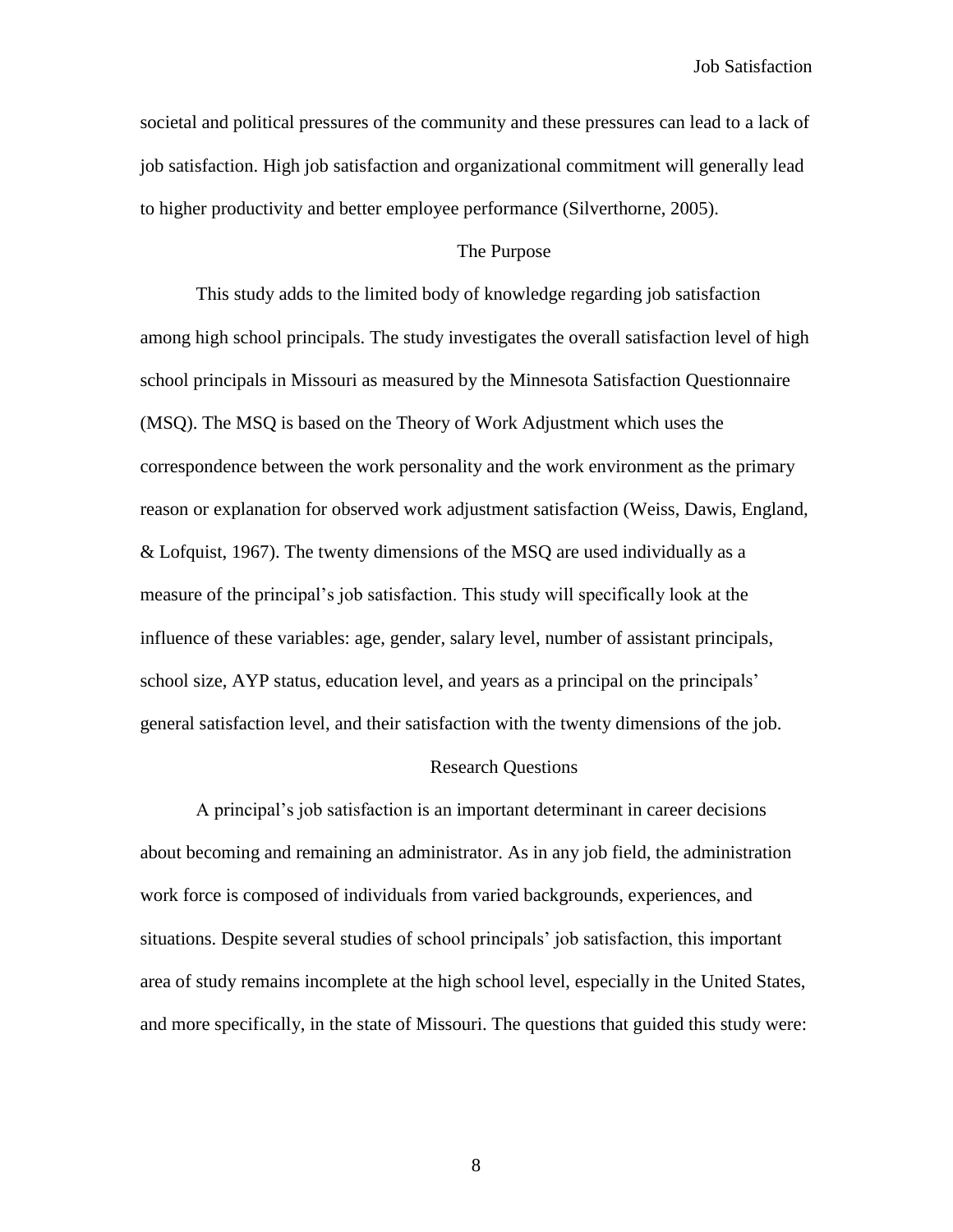- 1. What are the demographic summary statistics for Missouri high school principals for the following demographic variables: age, gender, salary level, number of assistant principals, school size, AYP status, education level, and years as a principal?
- 2. Is the Minnesota Satisfaction Questionnaire (MSQ) reliable for Missouri high school principals?
- 3. What is the general satisfaction level of Missouri high school principals as measured by the MSQ?
- 4. What is the satisfaction level of Missouri high school principals as measured by the twenty scale scores of the MSQ?
- 5. Are there differences by demographic in Missouri high school principals" satisfaction as measured by the MSQ for the following demographic variables: age, gender, salary level, number of assistant principals, school size, AYP status? If there are significant differences, can group membership be predicted?

The research problems will be studied from a positivism paradigm. The answers to these questions can be used as information to determine the correspondence that high school principals have between themselves and their work environment. According to the theory of work adjustment, correspondence is necessary for an individual to feel fulfillment in their vocation (Lofquist & Dawis, 1969). Information from this study could help improve high school principal job satisfaction and possibly recruit more principals or retain current ones. The knowledge could be used to improve the job satisfaction of principals and lead to follow up research in the field of job satisfaction among high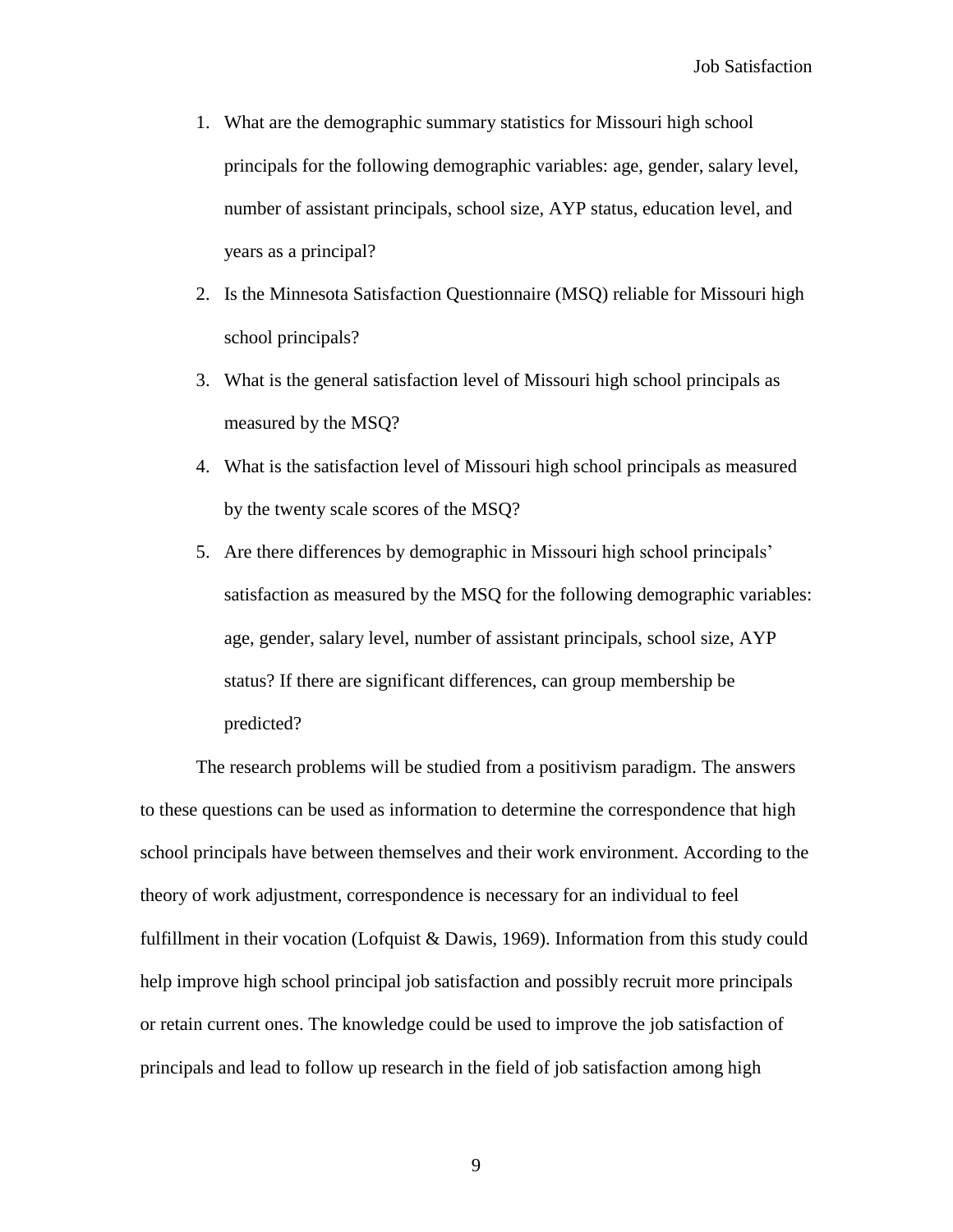school principals in Missouri or to the development of practices to maximize the variables that lead to job satisfaction for Missouri high school principals. By maximizing those variables, a school district will be better served by that principal"s leadership as the principal will be able to better meet the political, societal, and economic needs of the community creating a better school for students and the community it serves.

## Conceptual Underpinnings

The basis for the development of the Minnesota Satisfaction Questionnaire was based upon the theory of work adjustment. The first version of work adjustment theory was published in 1964 by Dawis, England, and Lofquist. The researchers have continued to collect data from their continuing research of the Work Adjustment Project at the University of Minnesota. Extended forms of the theory were published in book form in 1969 (Lofquist & Dawis), and research continues today. The theory of work adjustment is based upon the concept of correspondence between and individual and their environment (Dawis & Lofquist, 1984). Correspondence is a relationship in which the individual and the environment are mutually responsive. Into this relationship, the individual brings his requirements of the environment and likewise, the environment has requirements of the individual. In order to survive in an environment the individual must achieve some degree of correspondence (Lofquist & Dawis, 1969).

It is a basic assumption of the theory of work adjustment that each individual seeks to achieve and maintain correspondence with his environment. There are many kinds of environments- home, school, work- to which an individual must relate. Achieving and maintaining correspondence with one environment may affect the correspondence achieved and maintained in other environments. Work represents a major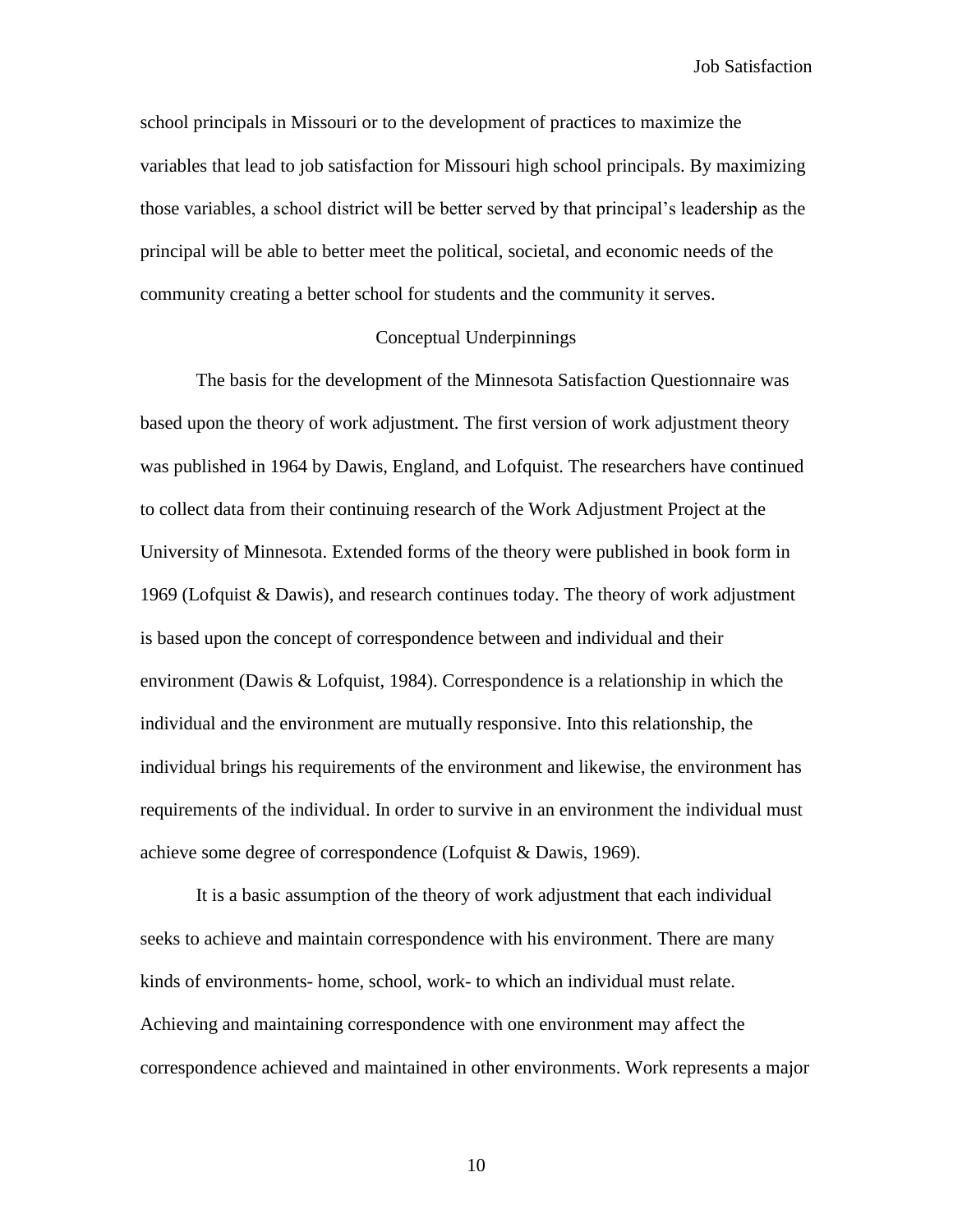environment to which most individuals must relate (Lofquist & Dawis, 1969). Satisfaction then indicates the correspondence between the individual and the work environment (Dawis & Lofquist, 1984).

Dawis, England, and Lofquist (1964) formulated a theory of vocational psychology that was based on the idea that the individual is a responding organism. As individuals respond to their environment, their responding becomes associated with reinforcers in the environment. Dawis et al. (1964) summarized the theory of work adjustment in the following statements:

- 1. Work is conceptualized as an interaction between an individual and a work environment.
- 2. The work environment requires that certain tasks be performed, and the individual brings skills to perform the tasks.
- 3. In exchange, the individual requires compensation for work performance and certain preferred conditions, such as a safe and comfortable place to work.
- 4. The environment and the individual must continue to meet each other"s requirements for the interaction to be maintained. The degree to which the requirements of both are met may be called correspondence.
- 5. Work adjustment is the process of achieving and maintaining correspondence. Work adjustment is indicated by the satisfaction of the individual with the work environment and by the satisfaction of the work environment with the individual, by the individual's satisfaction.
- 6. Satisfaction and satisfactoriness results in tenure, the principal indicator of work adjustment.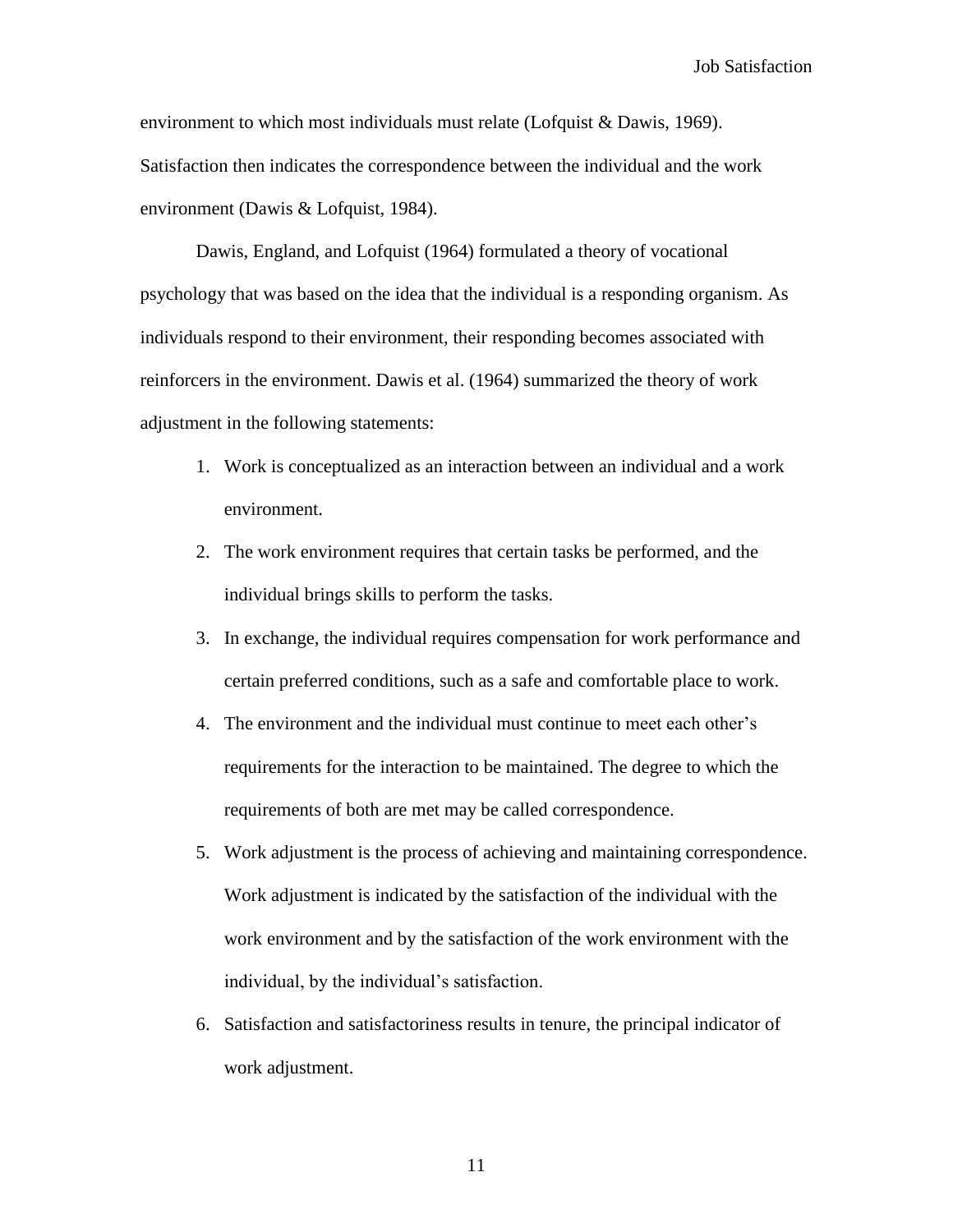7. Work personalities and work environments can be described in terms of structure and style variables that are measured on the same dimensions.

Analysis of the summary statements of work adjustment reveals why many researchers use this instrument when exploring aspects of job satisfaction (Bowling, 2007; Chen, 2000; Genzen, 1993; Stemple, 2004; Sutter, 1994). Each of the statements contributes to the concept that individuals act, react, and come to terms with their work environment, thus adjusting to the work environment. The amount of adjustment (or level of correspondence) contributes to the satisfaction or fulfillment one feels from their work experience ((Lofquist & Dawis, 1969). Maslow (1998) further states that all human beings prefer meaningful work to meaningless work, thus if correspondence is not achieved at an acceptable level for the individual, there will be a diminished level of satisfaction.

### Limitations

With all survey research, there are several limitations and using the internet produces even more limitations than the traditional mail survey (Dillman, 2000). A main limitation of this study is that both the demographic data sheet and the MSQ are selfreported instruments, and with self-reporting, response rates can often be low, inadequate answers cannot be probed for more specific or relevant responses, and if the question is unclear to the respondent, there is no interviewer to explain the question. Another limitation is that this study will be limited to Missouri high school principals that have an email address on file with the Missouri Department of Elementary and Secondary Education (DESE). Question order bias may also occur because the respondent can study the whole questionnaire before answering the first question (Rossi, Wright, & Anderson,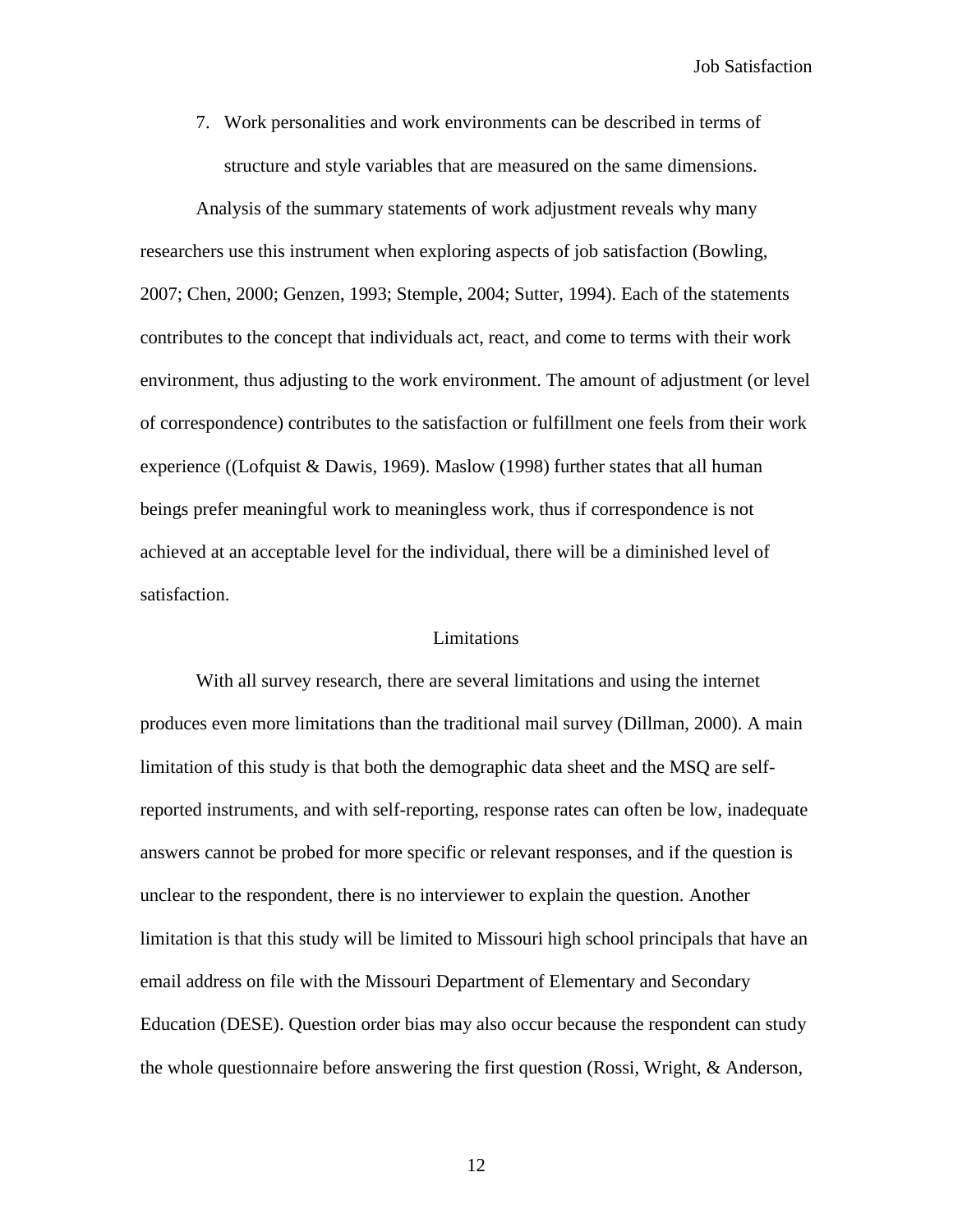1983). Another limitation is that by conducting an internet survey, there is an assumption that all principals will have internet access and technology that is compatible with the Northwest Missouri State University survey maker system. Another limitation is that the study will only deal with facets and aspects that the MSQ are designed to measure.

#### Definitions of key terms

For the purpose of this study, the following definitions will apply to these terms:

*Principal*- For the purpose of this paper, principal will be defined as the individual identified as the chief building administrator in a school.

*High School*- For the purpose of this study, high school will be defined as a school with at least grades 10-12. High Schools in Missouri vary as to the beginning grade, but all high schools have at least grades 10-12 (Missouri Department of Elementary and Secondary Education School Directory, 2008).

*Satisfaction*- "An internal indicator of correspondence; it represents the individual worker"s appraisal of the extent to which the work environment fulfills his or her requirements" (Dawis & Lofquist, 1984, p. 55).

*Minnesota Satisfaction Questionnaire (MSQ)-* The long-form MSQ, 1967 version, is a survey that consists of 100 items that each refer to a reinforcer in the work environment. It was developed by the Work Adjustment Project at the University of Minnesota.

#### Summary

This study investigated the satisfaction of Missouri High School principals. It builds upon the previous work of Hazard (1991), Newby (1999), Brogan, (2003), Stemple (2004), Bowling (2007) and Haines (2007). Newby and Bowling surveyed middle school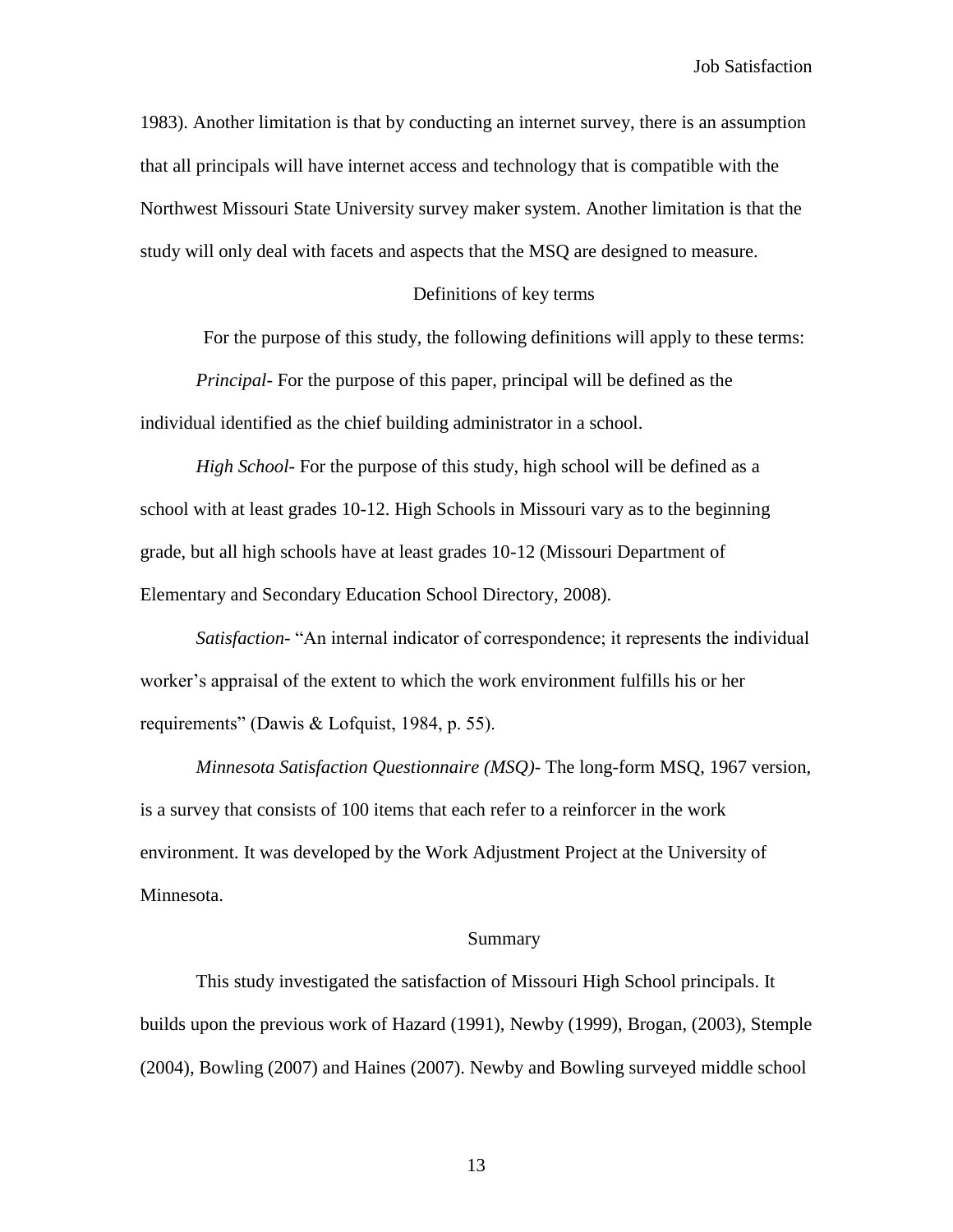principals in Virginia while Stemple surveyed high school principals in Virginia. Hazard, Brogan, and Haines all studied high school principals, Hazard in Nebraska, Brogan in Idaho, and Haines in Mississippi. All used the Minnesota Satisfaction Questionnaire (MSQ), which is based upon the Theory of Work Adjustment (Lofquist & Dawis, 1969). The theory of work adjustment will be discussed in detail in chapter two.

This study is presented in five chapters. Chapter 1 includes a statement of the problem, significance of the project, limitations of the study, and key definitions. Chapter 2 provides a review of related literature to job satisfaction and recruitment and retention of principals. Chapter 2 also establishes a theoretical framework. Chapter 3 contains the research methodology for the study, including the design and method for gathering data on high school principals in the state of Missouri. Chapter 4 reports the findings of the study, and Chapter 5 presents the summary, discussions, conclusions, and recommendations.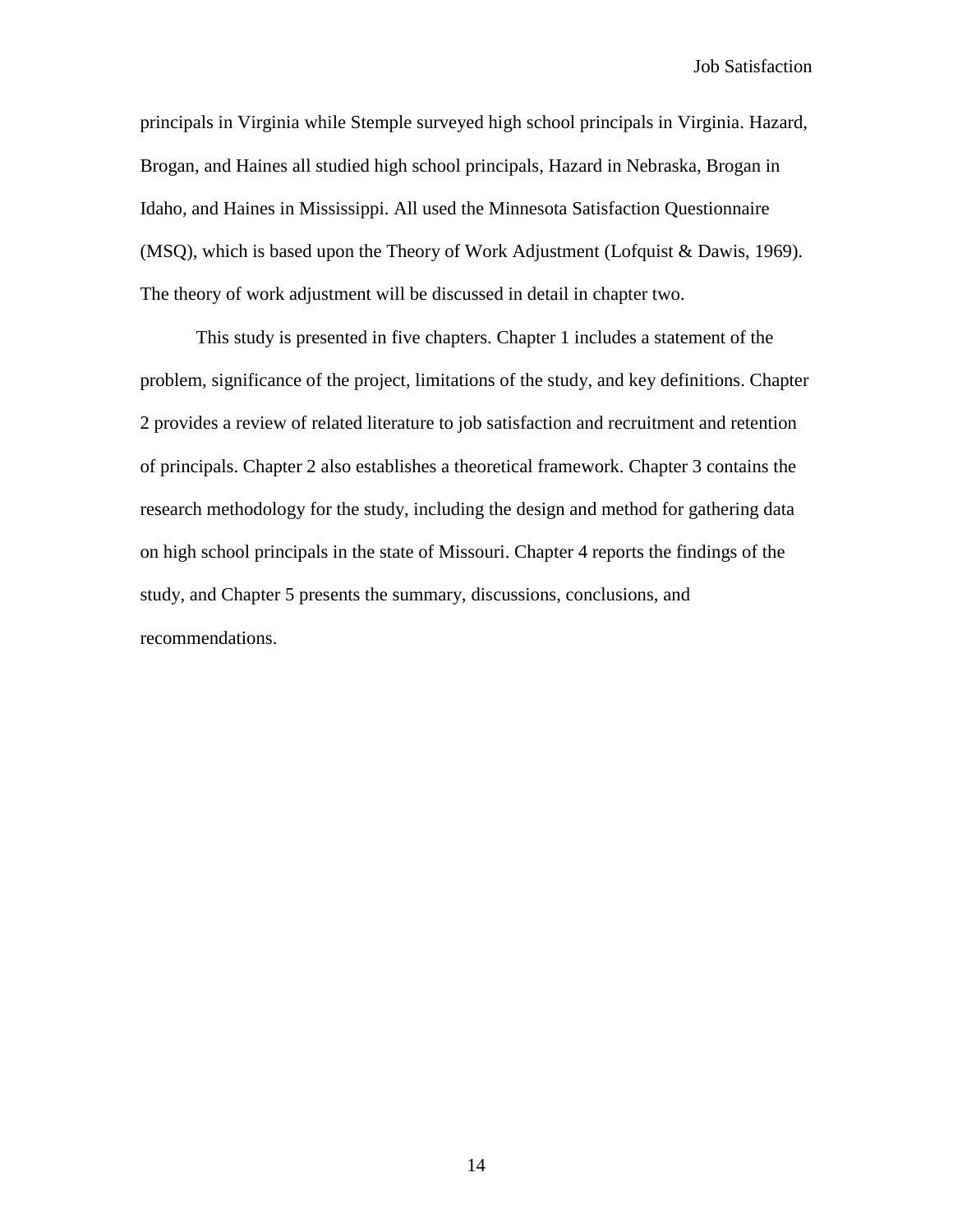#### CHAPTER TWO

#### REVIEW OF THE LITERATURE

The purpose of this study was to investigate job satisfaction of high school principals in the state of Missouri. This chapter will summarize the findings of literature related to job satisfaction. This chapter will look at literature on job satisfaction, job satisfaction theories, characteristics of job satisfaction, and previous studies of job satisfaction and school personnel. While the theory that is used for the basis of this study is the theory of work adjustment, a historical perspective of other theories is presented here along with contemporary theories of job satisfaction.

### Job Satisfaction

A review of the literature finds many similar definitions of job satisfaction, but Siegel and Lane (1982) contend that no uniform definition exists. Often, the terms job satisfaction and job attitudes are used interchangeably (Vroom, 1964; Robbins, 1991). In many definitions, a person"s feelings seem to be a key component of the definition. According to Silverthorne (2005), motivation and performance are influenced by the emotions we experience both at work and in our personal lives. Job satisfaction must be assumed to be the result of the operation of both situational and personality variables (Vroom, 1964). Job satisfaction has been defined as the feeling the worker has about his job (Smith, Kendall, & Hulin, 1969) while Locke (1969) defined total job satisfaction as "the pleasurable emotional state resulting from the appraisal of one"s job achieving or facilitating one's values" (p. 316). Solly and Hohenshil (1986) stated "job satisfaction is defined as an attitude individuals hold about their work consisting of a general or global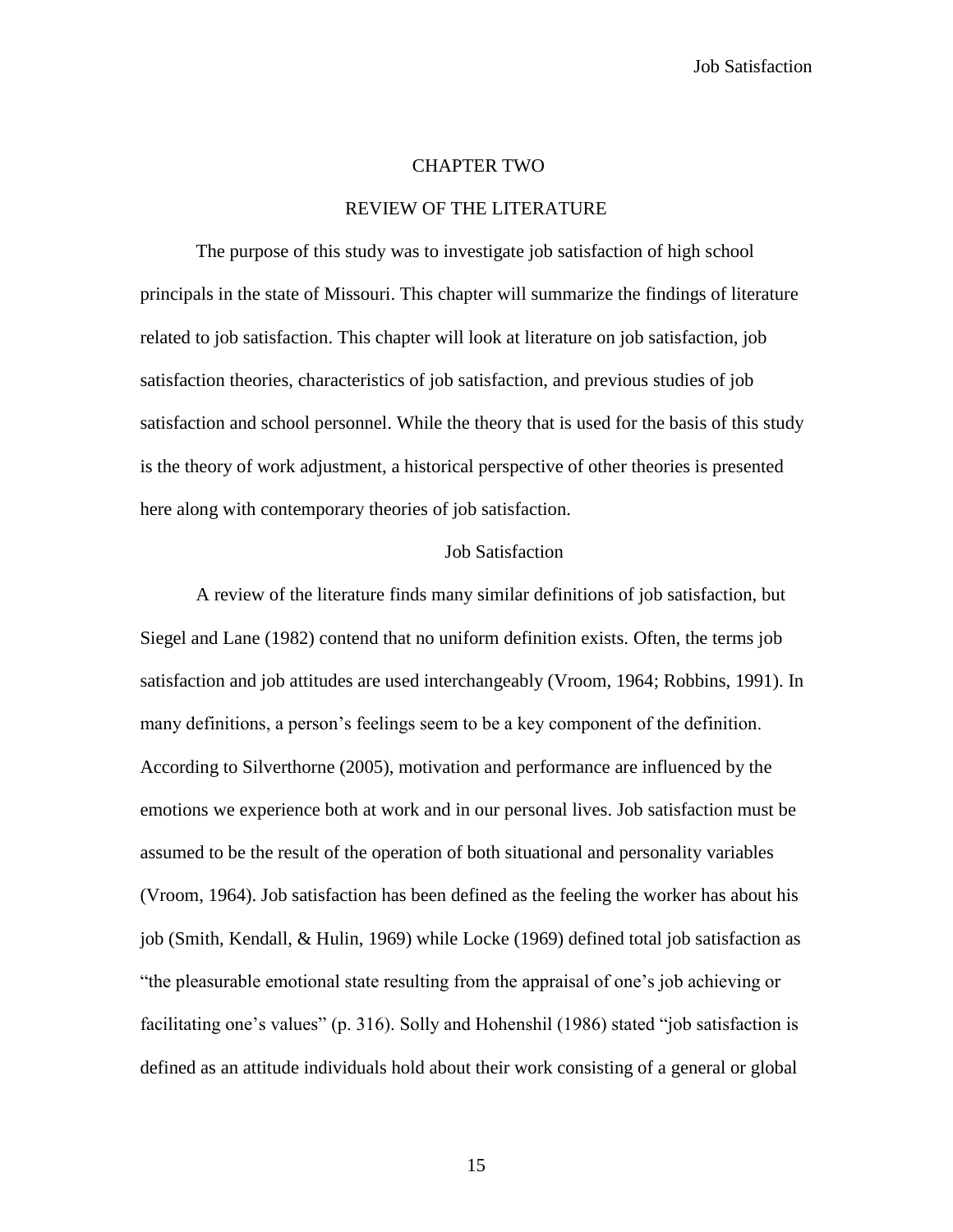factor of satisfaction as well as a collection of specific factors related to sources of work reinforcement" (p. 119) while Zaleznik, Christensen, and Roethlisberger (1958) determined that job satisfaction or dissatisfaction is determined by a person"s total situation at work and at home, including every aspect of their life. Lawler (1973) explained job satisfaction as a result of the difference between what people thought they should receive and what they perceived that they actually did receive.

Spector (1997) says that "job satisfaction is simply how people feel about their jobs and different aspects of their jobs" (p. 2), while it has also been defined as "the psychological disposition of people toward their work- and this involves numerous attitudes or feelings" (Schultz, 1982, p. 287). Lofquist and Dawis defined job satisfaction as the pleasurable emotional state resulting from the appraisal of the extent to which the work environment fulfills an individual"s requirement and the fulfillment of the requirements of an individual by the work environment (1969). Similarly, Hoppock (1977) stated that job satisfaction can be defined as essentially any combination of psychological, physiological, and environmental circumstances that causes a person to say, "I am satisfied with my job". The questionnaire in this study essentially asks respondents "Are you satisfied with your job?" According to Young (1984), job satisfaction is "the affective reaction that employees have about their jobs" (p. 115) and job satisfaction has implications for the individual related to physical and mental health, for the organization related to the acceptance of and good performance on the job, and for society related to quantity and quality of life.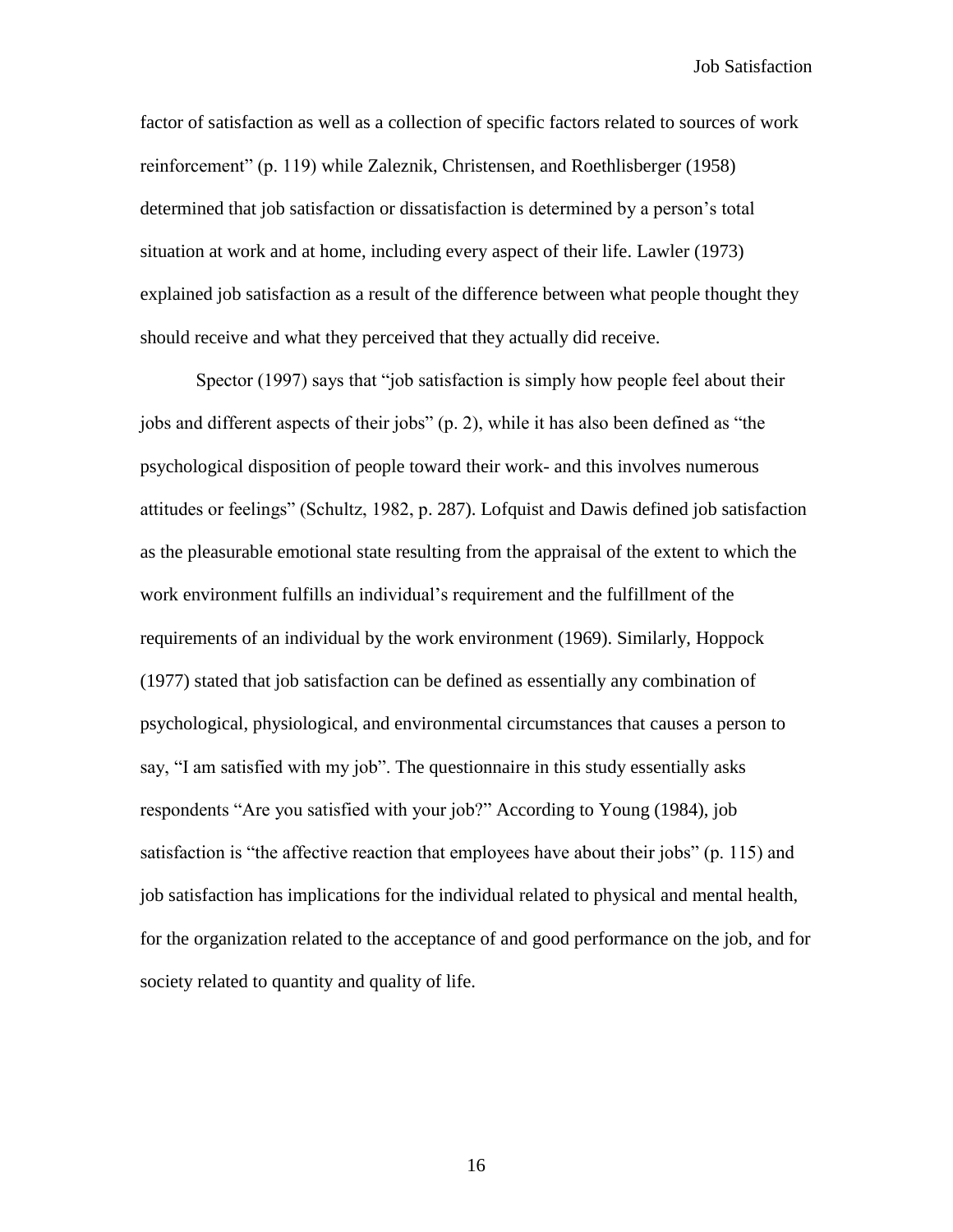#### Theories of Job Satisfaction

While there is a general agreement among researchers that job satisfaction involves the emotions, attitudes, emotions, and feelings about a job, and how these attitudes, emotions, and feelings affect the job and the employee"s personal life, there has been much less agreement on the part of researchers as to what actually causes job satisfaction. With the many definitions of job satisfaction, many researchers have proposed various theories of job satisfaction. Researchers in the field of work motivation and behavioral research have either supported or rejected these various theories.

The early work of Maslow (1954), Vroom (1964), and Herzberg (1968) laid the groundwork for many of the contemporary theories on job satisfaction. Maslow theorized job satisfaction as part of a hierarchy of needs that could be classified into five orders, the lowest consisting of basic physiological needs up to the highest, consisting of selfactualization. According to Maslow"s needs hierarchy theory (1954), needs at one level had to be met before the next level could become a motivator. Herzberg (1968) used Maslow"s need hierarchy to formulate the two factor motivator/hygiene theory of employee motivation. Vroom (1964) developed his expectancy theory that deals with needs fulfillment. Subsequent researchers have used these classic theories as a basis for the evolution of job satisfaction research and a catalyst for research in various fields, including education. Because of this, it is important to look at these classic theories of job satisfaction from a historical perspective.

Campbell, Dunnettee, Lawler, and Weik (1970) divide the present-day theories of job satisfaction into two groups, process or mechanical theories and content or substantive theories. Process theories try to explain and describe the process of how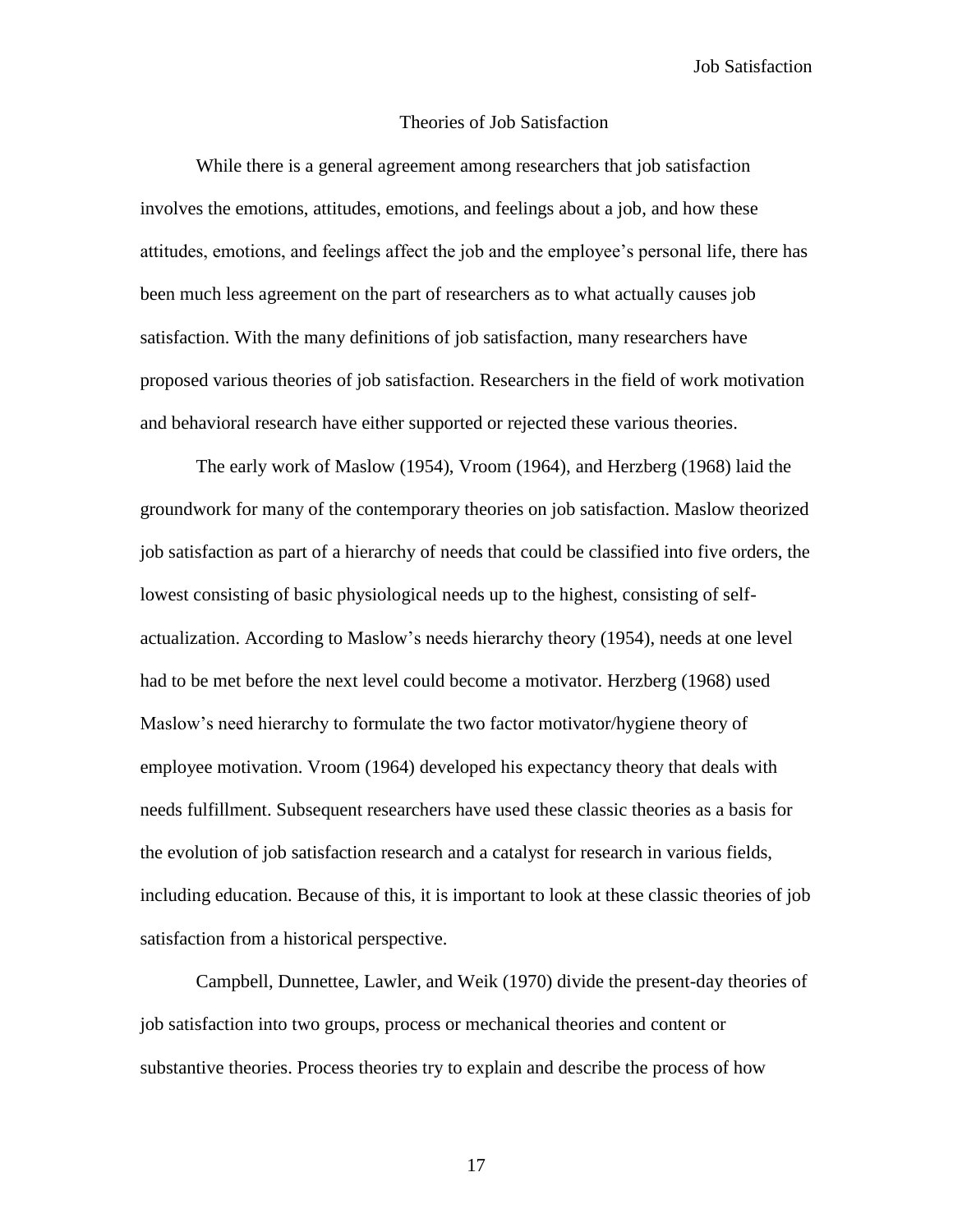behavior is energized, how it is directed, how it is sustained, and how it is stopped. Such theories then attempt to specify how the variables interact and influence one another to produce certain kinds of behavior. Process theories emphasize *how* an individual is motivated to behave (Silverthorne, 2005). Alternatively, content theories are more concerned with the specific identity of what is within an individual or his environment that energizes and sustains behavior. Content theories attempt to identify and define the specific entities within a class of important variables. They emphasize *what* motivates the individual (Silverthorne, 2005). Equity theory, Vroom"s (1964) expectancy theory, and work adjustment theory are examples of process theories. Maslow"s (1943) needs hierarchy theory, three-needs theory, and Herzberg's (1968) two factor theory of job satisfaction are examples of content theories.

## *Process Theories*

Process theories try to explain and describe the process of how behavior is energized, how it is directed, how it is sustained, and how it is stopped. Such theories then attempt to specify how the variables interact and influence one another to produce certain kinds of behavior (Campbell et al, 1970). Process theorists see job satisfaction as being determined by not only the nature of the job, but by the needs, values, and expectations that individuals have in relation to their job (Gruneberg, 1979). A simple example of a statement a process theorist might use could be an assertion that individuals exert more effort to obtain rewards that satisfy important needs rather than to obtain rewards that do not (Campbell et al, 1970).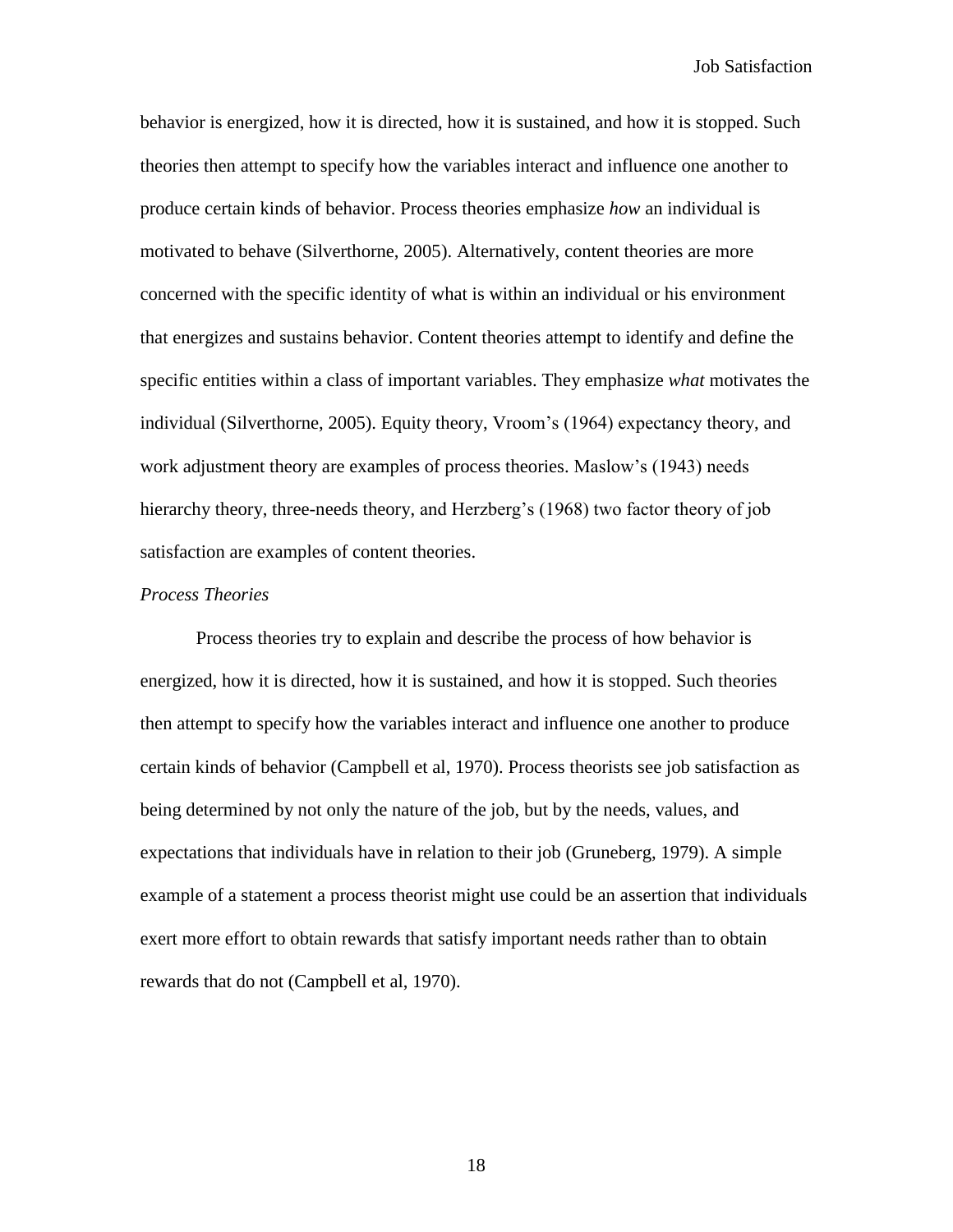## *Expectations and Equity Theory*

Equity theory was heavily influenced by James Adams and originated around 1965 (Pinder, 1998). According to Adams, workers perceive their work-related participation in an organization as an exchange process where they provide inputs to the organization in return for valued outcomes (Donovan, 2001). There are three main assumptions in equity theory. The first assumption is that people develop beliefs about what comprises a fair and equitable return for their contributions to their jobs. Secondly, this theory assumes that people tend to make comparisons between what they perceive their exchange to be with their employer in comparison to the exchange that they perceive co-workers have with their employer. Finally, equity theory asserts that when people believe that their treatment is not equitable in relation to the exchange they perceive others to have with their employer, they will be motivated to do something about the inequity (Pinder, 1998). Individuals will actively engage in such discrepancy reduction activities until perceptions of equity are restored and the accompanying inequity tension is eliminated (Donvan, 2001). For example, one employee may believe that another employee makes more money than they do. This does not automatically mean that the first employee will feel dissatisfaction. If the employee feels that the contributions of both employees are being returned on an equitable basis, they may not be dissatisfied. People can tolerate seeing others earn more in pay and benefits if they believe that others are contributing more in the way of inputs (Pinder, 1998).

One criticism of equity theory involves the possibility that the subjective nature of the issues of fairness and justice can be a matter of personal perception. There is always a possibility that one"s perception of what is happening is not in concert with the reality of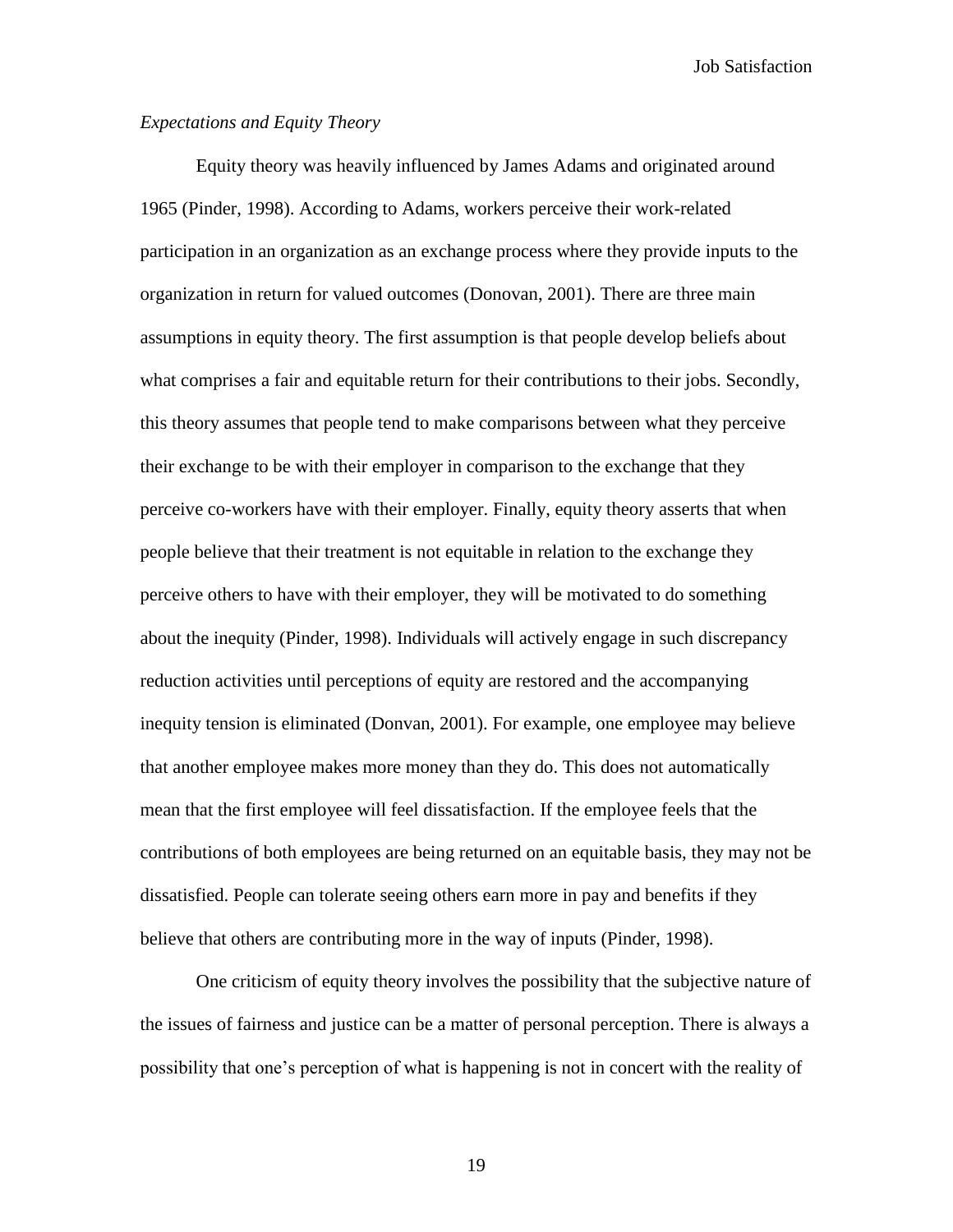what is happening. Another limitation of this theory involves the difficulty of comparing one organization to another, thus this theory is localized for the person (Pinder, 1998). Additionally, people often have an inflated view of their own performance and also tend to overestimate what other people are earning, thus, many often have a built-in predisposition toward viewing a situation as inequitable (Dessler, 1991).

#### *Expectancy/fulfillment Theory*

Vroom"s expectancy theory is based upon the belief that human behavior is the result of conscious choices made by individuals among alternative courses of action. Such choices are made by the individuals with the goal of maximizing the pleasure and minimizing the pain that result from their choices (Donovan, 2001). The expectancy theory argues that the strength of a tendency to act in a certain way depends on the strength of the expectation that the act will be followed by a given outcome and on the attractiveness of that outcome to the individual (Robbins, 1991). Expectancy theory also argues the motivation to exert effort is based upon an individual"s expectations of success (Dessler, 1991). The prime components are the relationships between effort and performance, performance and rewards, and rewards and individual goals Thus, the key to the expectancy theory is understanding an individual"s goal and the linkage between effort, performance, rewards, and individual goal satisfaction (Robbins, 1991).

## *Work Adjustment Theory*

The first version of work adjustment theory was published in 1964 by Dawis, England, and Lofquist. The researchers have continued to collect data from their research of the Work Adjustment Project at the University of Minnesota. Extended forms of the theory were published in book form in 1969 (Lofquist & Dawis), and research continues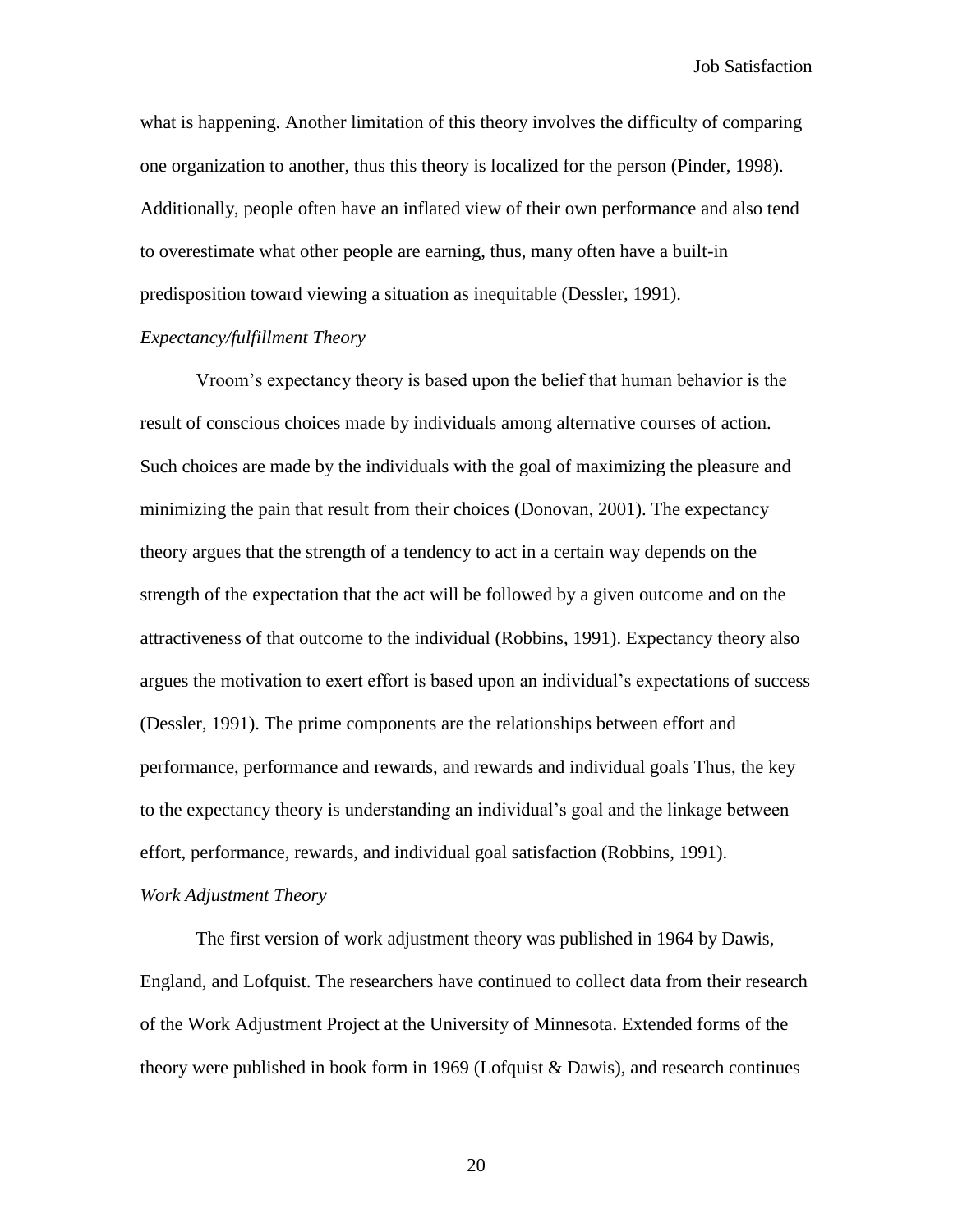today. The theory of work adjustment is based upon the concept of correspondence between an individual and their environment (Dawis & Lofquist, 1984). Correspondence is a relationship in which the individual and the environment or mutually responsive. Into this relationship, the individual brings his requirements of the environment and likewise, the environment has requirements of the individual. In order to survive in an environment the individual must achieve some degree of correspondence (Lofquist & Dawis, 1969). Using this theory, a lack of correspondence for a high school principal would result in very little job satisfaction.

It is a basic assumption of the theory of work adjustment that each individual seeks to achieve and maintain correspondence with his environment. There are many kinds of environments- home, school, work- to which an individual must relate. Achieving and maintaining correspondence with one environment may affect the correspondence achieved and maintained in other environments. Work represents a major environment to which most individuals must relate (Lofquist & Dawis, 1969). Satisfaction then indicates the correspondence between the individual and the work environment (Dawis & Lofquist, 1984).

Dawis, England, and Lofquist (1964) formulated a theory of vocational psychology that was based on the idea that the individual is a responding organism. As individuals respond to their environment, their responding becomes associated with reinforcers in the environment. Dawis et al. (1964) summarized the theory of work adjustment in the following statements:

1. Work is conceptualized as an interaction between an individual and a work environment.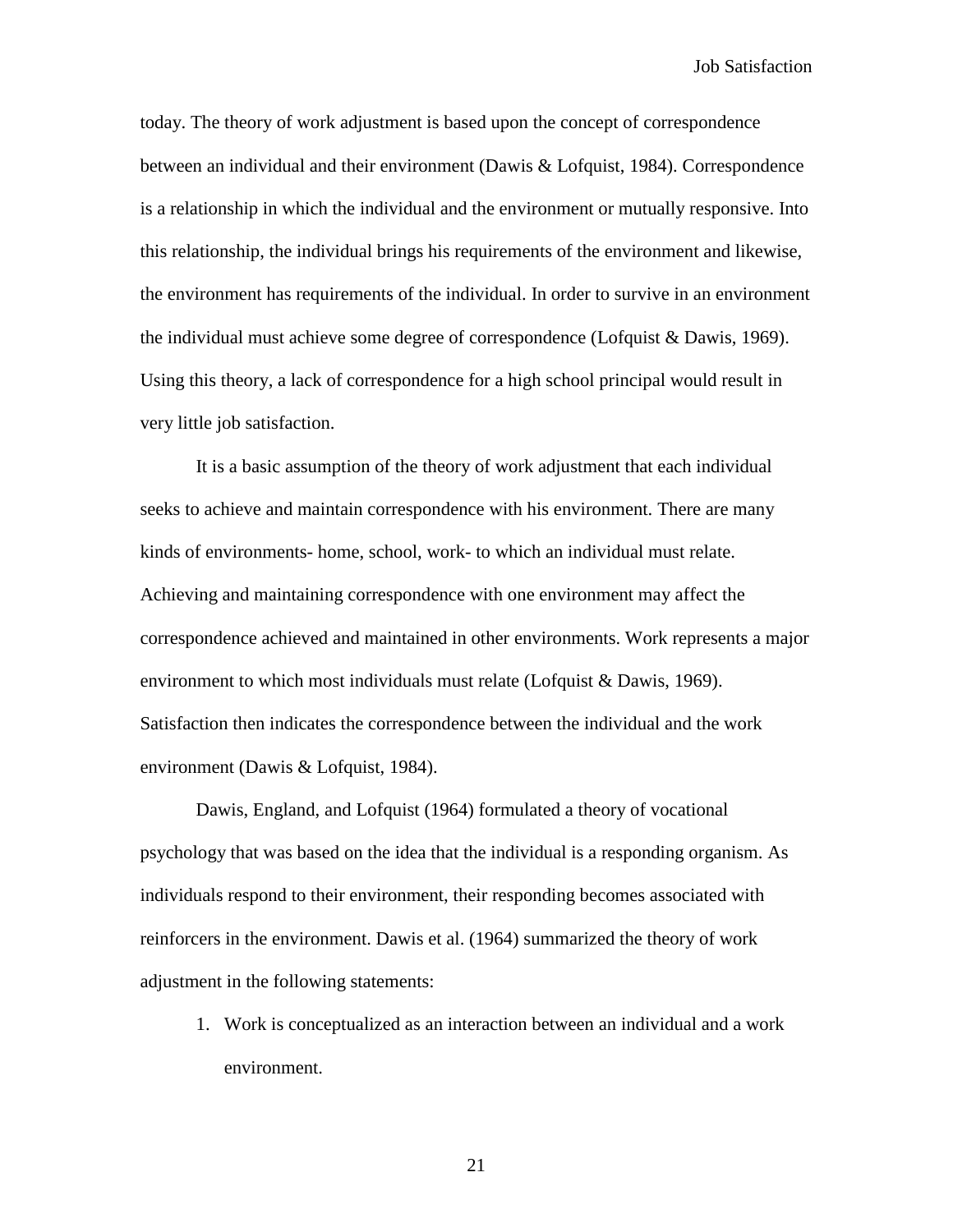- 2. The work environment requires that certain tasks be performed, and the individual brings skills to perform the tasks.
- 3. In exchange, the individual requires compensation for work performance and certain preferred conditions, such as a safe and comfortable place to work.
- 4. The environment and the individual must continue to meet each other"s requirements for the interaction to be maintained. The degree to which the requirements of both are met may be called correspondence.
- 5. Work adjustment is the process of achieving and maintaining correspondence. Work adjustment is indicated by the satisfaction of the individual with the work environment and by the satisfaction of the work environment with the individual, by the individual's satisfaction.
- 6. Satisfaction and satisfactoriness results in tenure, the principal indicator of work adjustment.
- 7. Work personalities and work environments can be described in terms of structure and style variables that are measured on the same dimensions.

Analysis of the summary statements of work adjustment reveals why many researchers use the MSQ (based upon work adjustment theory) when exploring aspects of job satisfaction (Brogan, 2003; Bowling, 2007; Chen, 2000; Genzen, 1993; Haines, 2007; Hazard, 1991; Stemple, 2004; Sutter, 1994). Each of the statements contributes to the concept that individuals act, react, and come to terms with their work environment, thus adjusting to the work environment. The amount of adjustment (or level of correspondence) contributes to the satisfaction or fulfillment one feels from their work experience ((Lofquist & Dawis, 1969). Maslow (1998) further states that all human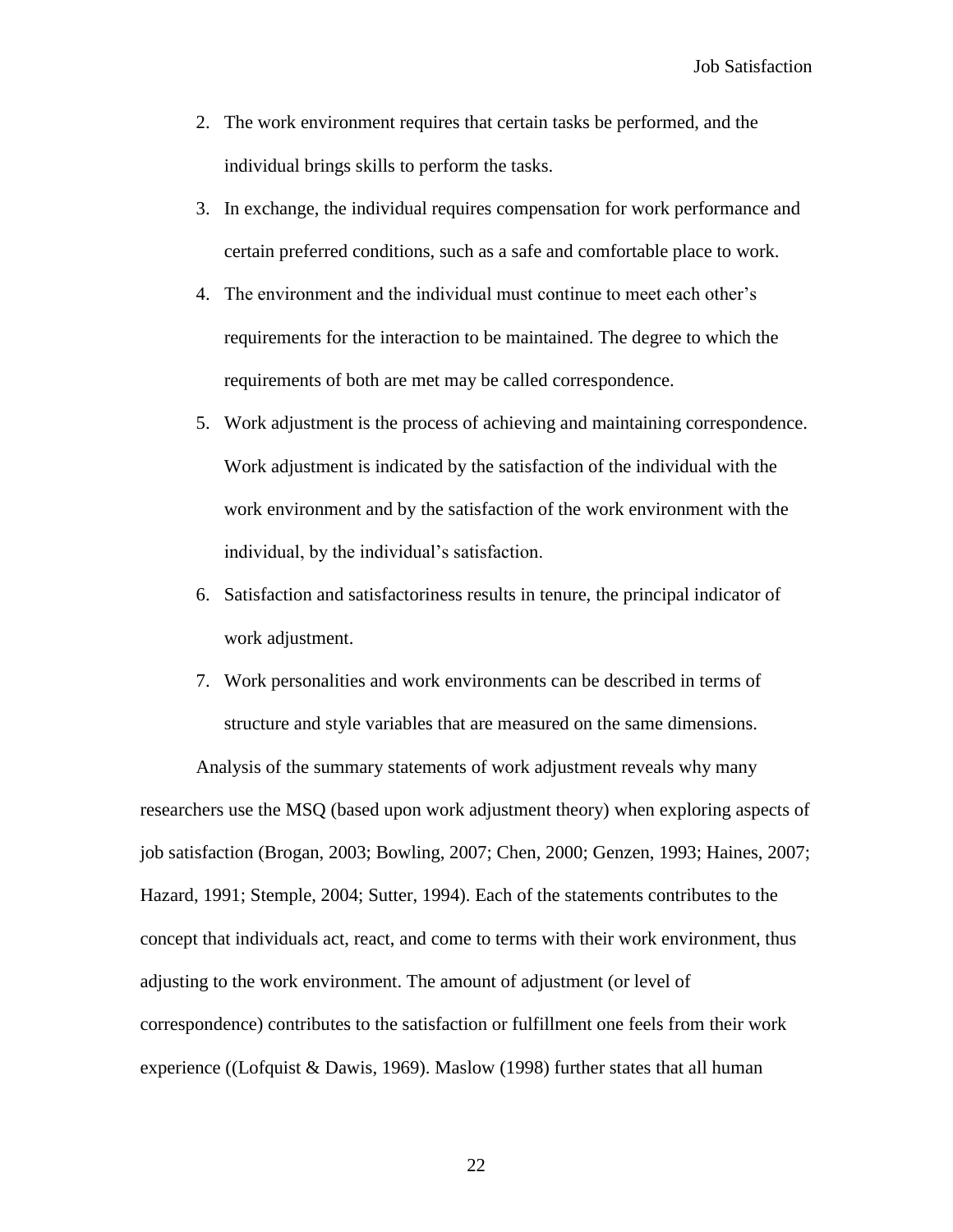beings prefer meaningful work to meaningless work, thus if correspondence is not achieved at an acceptable level for the individual, there will be a diminished level of satisfaction.

#### *Content Theories*

Content theories are concerned with specific identity of what it is within an individual or his/her environment energizes or sustains behavior. Termed differently, content theories focus on what specific things motivate people (Campbell et al, 1970). Maslow (1954) suggested that people are driven by unsatisfied needs that guide their behavior. He theorized that after a person has moved from a lower to a high level of need, the higher level needs assume less prominence since they have been adequately met. Although lower level needs may at times increase in importance as a consequence of progressing through stages of psychological development, a person tends to develop a "personality structure" in which his various needs form a hierarchical system.

Hoppock (1935) and Maslow (1954) suggested that job satisfaction and dissatisfaction share a single continuum. They reasoned that both intrinsic and extrinsic factors have the capacity to create satisfaction and dissatisfaction. Maslow defines needs along a hierarchy, with lower level needs having to be satisfied before higher level needs can be met. Moving up the hierarchy the needs are physiological, safety, social, ego, and self-actualization (Dessler, 1991; Robbins, 1991), Maslow described one end of this continuum as "growth" needs and, at the other end of the continuum, "deficiency" needs. A self-actualized person is motivated differently because they have no deficiencies to make up and must now find fulfillment from intrinsic factors (growth needs). If needs are not met (in working conditions, for example), then the individual is still motivated by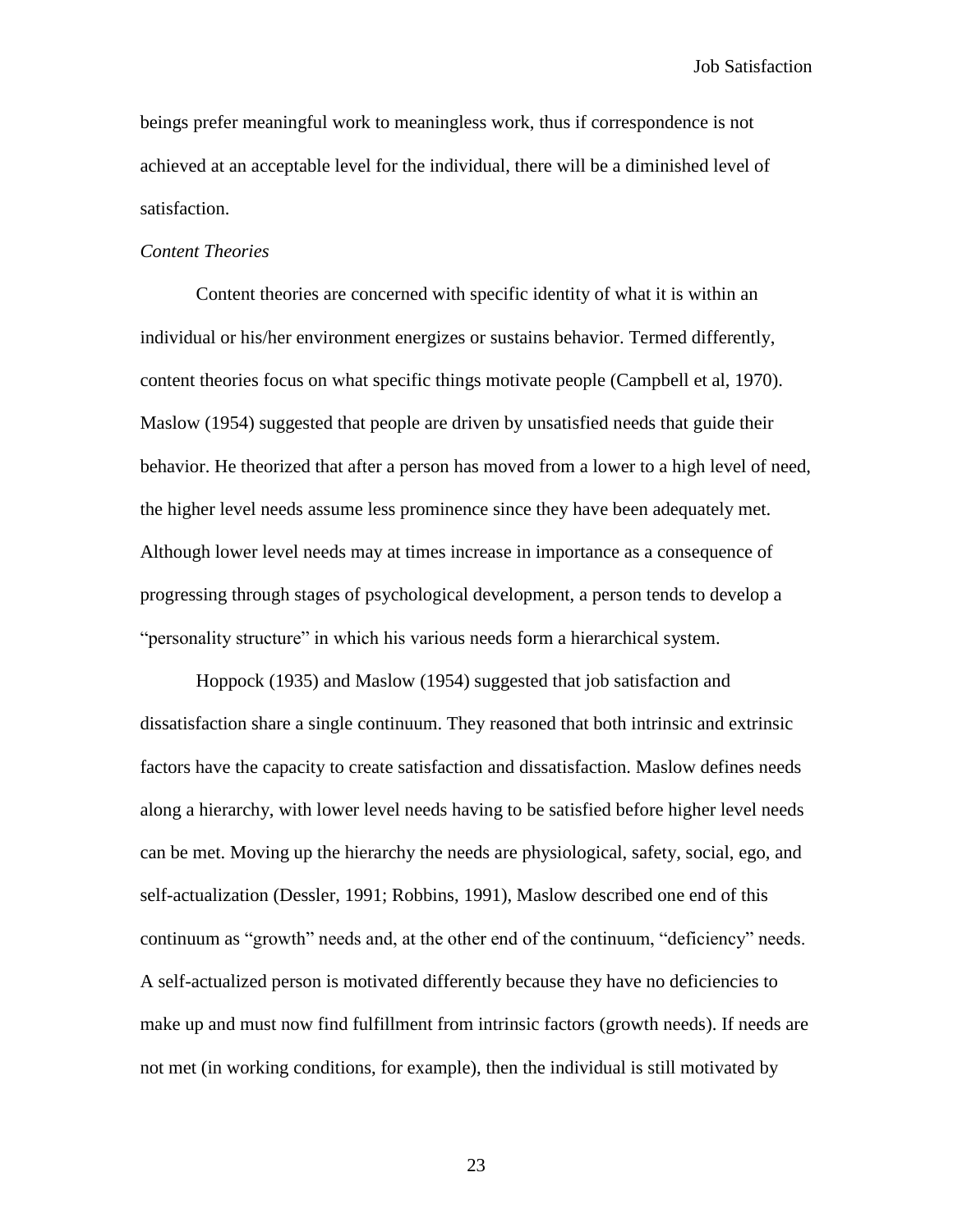deficiency needs. Pinder (1998) delineated the types of needs into two sets. The first set are those that are basic survival needs, needs that are concerned with avoiding pain and discomfort and as providing primary needs such as hunger, thirst, and sex. The second set of needs are growth needs, those that express themselves in attempts by people to become all that they are capable of becoming. Using Maslow"s terminology, high school principals that have needs not being met by their work would have deficiency needs, while Pinder would characterize them as growth needs.

## *Motivator/Hygiene Theory (two-factor theory)*

Herzberg (Herzberg, Mausner, Patterson, & Capwell, 1957; Herzberg, Mausner, & Bloch Snyderman, 2002) used Maslow"s hierarchy of needs to formulate the motivator/hygiene theory of employee motivation. According to Silverthorne (2005), Herzberg believed that while adequate extrinsic rewards are necessary, only intrinsic rewards truly motivate people. The motivation/hygiene theory proposes that hygiene factors merely placate employees. If you want to motivate them, you need to emphasize intrinsically rewarding factors such as achievement, recognition, the work itself, responsibility, and growth (Gruneberg, 1979; Dessler, 1991; Robbins, 1991). Conversely, the hygiene factors that produce dissatisfaction include company policy and administration, supervision, interpersonal relationships, working conditions, salary, status, and security (Gruneberg, 1979; Robbins, 1991).

In 1968, Herzberg wrote about the two different needs of man. The first need is from the human"s animal nature, or the ingrained drive to avoid pain from their environment from learned practices that arise as a response to basic biological needs. The other set of needs relates to the unique characteristics of humans, the ability to achieve. It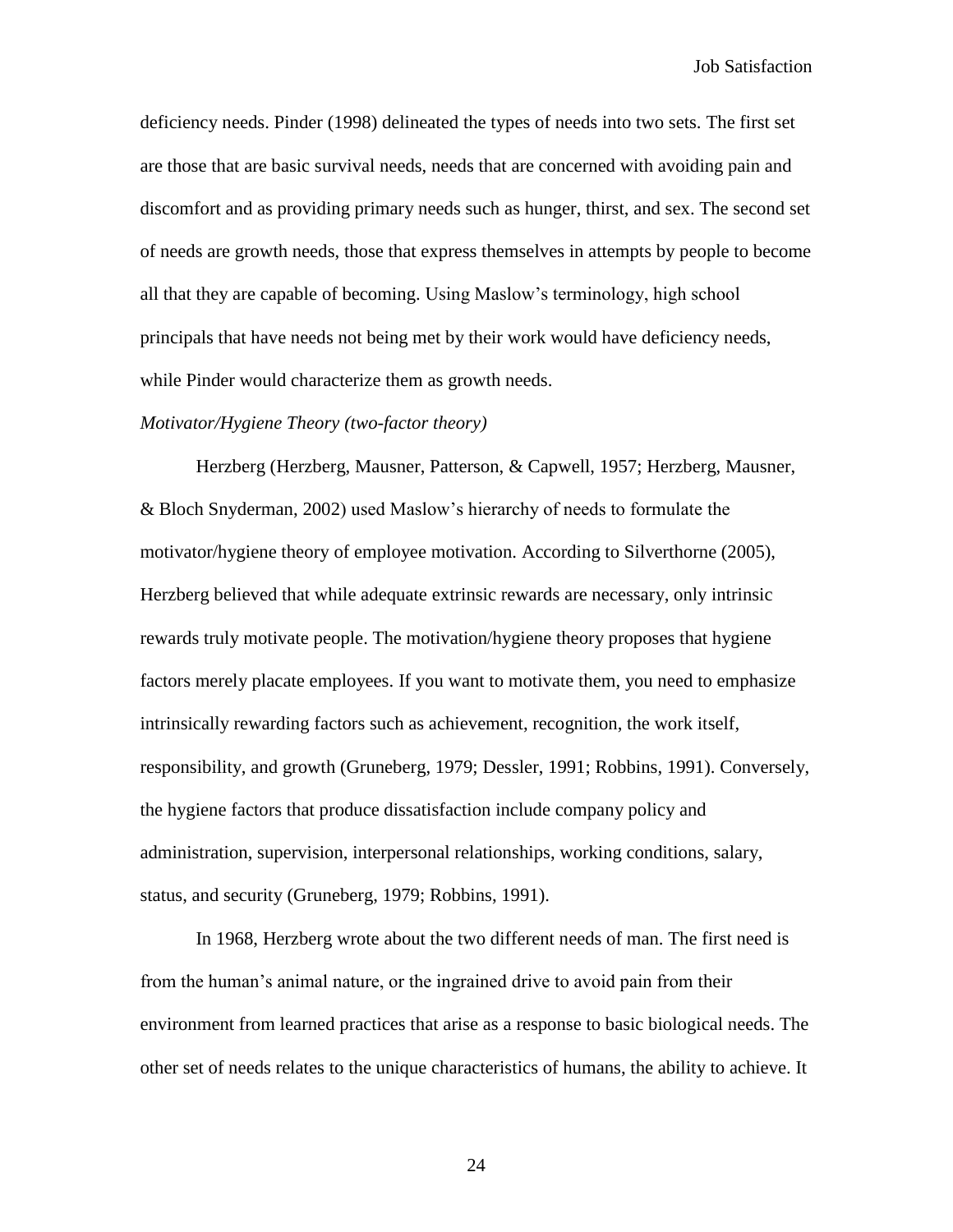is through this achievement that a person experiences psychological growth (Gruneberg, 1976). Herzberg also argued that elimination of hygiene factors from a job would only remove dissatisfaction, but not bring satisfaction. To bring out job satisfaction, the organization must focus on motivator factors, such as making the work more interesting, challenging, and personally rewarding (Anderson, Ones, Kepir Sinangil, & Viswesvaran, 2001).

Schmidt (1976) tested Herzberg's two-factor theory when he conducted a study using 74 educational administrators in Chicago. Schmidt collected data using a modification of Herzberg"s interview technique and a questionnaire on characteristics of the job. Each principal was asked to think of an incident that made them feel exceptionally good or bad about their job as an administrator. Each participant was limited to four specific sequences of events: two positive and two negative. The written responses were then coded.

Using an ANOVA to determine relationships, Schmidt found that achievement, recognition, and advancement, significant at the .01 level were perceived to be major determinants of his subjects' overall satisfaction. He also reported that interpersonal relations with subordinates, policy and administration, interpersonal relations with superiors, and interpersonal relationships with peers were perceived to be major determinants of overall dissatisfaction.

## *Three-needs Theory*

McClelland (1961) proposed the three-needs theory of motivation. He proposes that there are three major relevant motives or needs in work situations: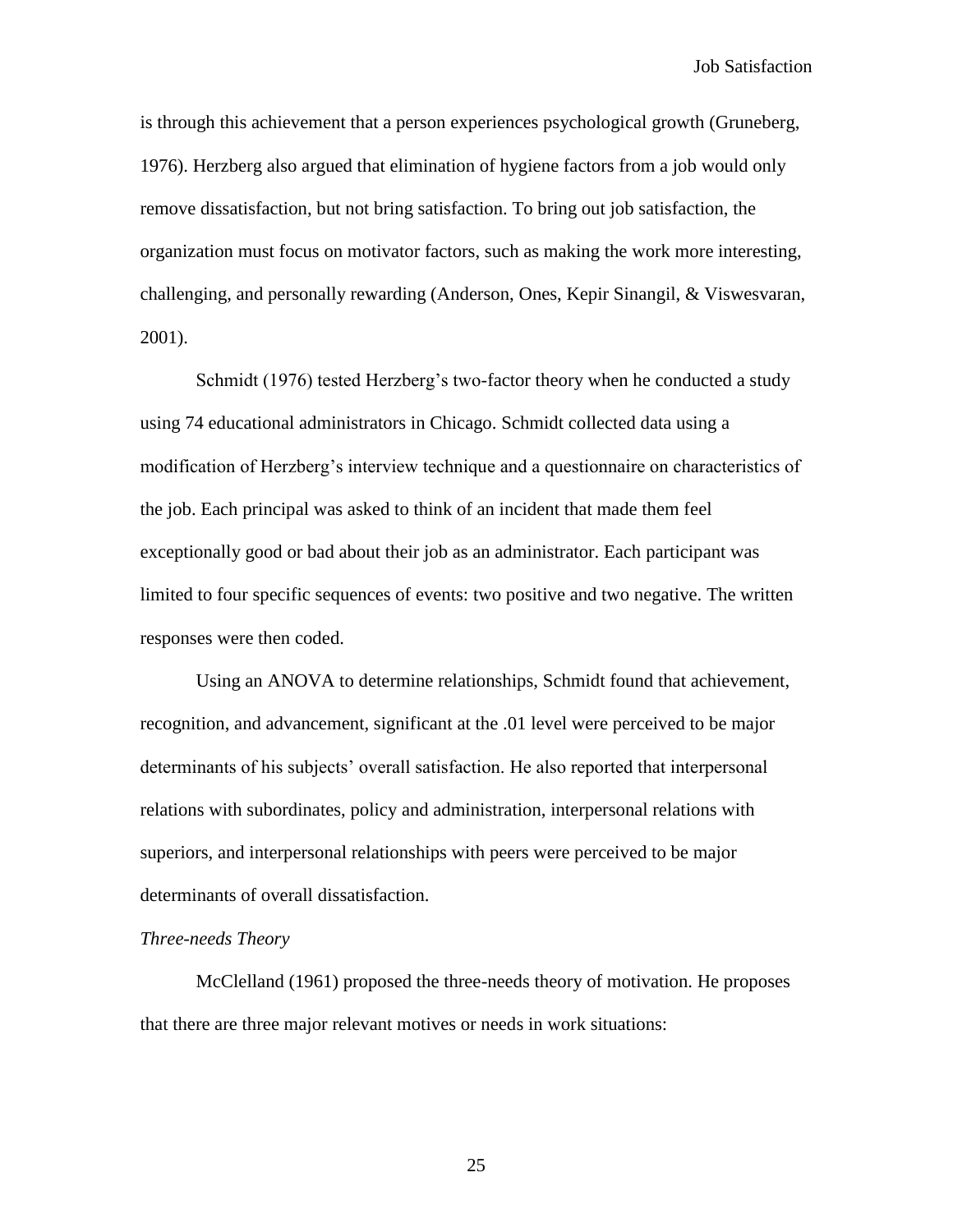- 1) Need for achievement (nAch): the drive to excel, to achieve in relation to a set of standards, the strive to succeed.
- 2) Need for power (nPow): the need to make others behave in a way that they would not have otherwise.
- 3) Need for affiliation (nAff): the desire for friendly and close interpersonal relationships.

He proposes that individuals with a high need to achieve prefer job situations with personal responsibility, feedback, and an intermediate degree of risk. People with high nAch tend to avoid tasks that they perceive as very easy or very difficult. He also contends that a high need to achieve does not necessarily lead to being a good manager, especially in large organizations.

The needs for affiliation and power are closely related to managerial success. High school principals often have to balance the instructional side of their job with the managerial side. This theory would suggest that principals with high nAch and nPow would be successful managers. Individuals high in nPow enjoy being in charge, strive for influence over others, and prefer to be in competitive and status-oriented situations and are more concerned with gaining influence over others and prestige than with effective performance. Individuals with a high nAff strive for friendships and prefer cooperative situations rather than competitive ones. The best managers are thought to be high in the need for power and low in the need for affiliation.

#### Variables of Job Satisfaction

Some research has been completed on principal"s job satisfaction and the relationship to certain variables. Throughout the research, little consistency has been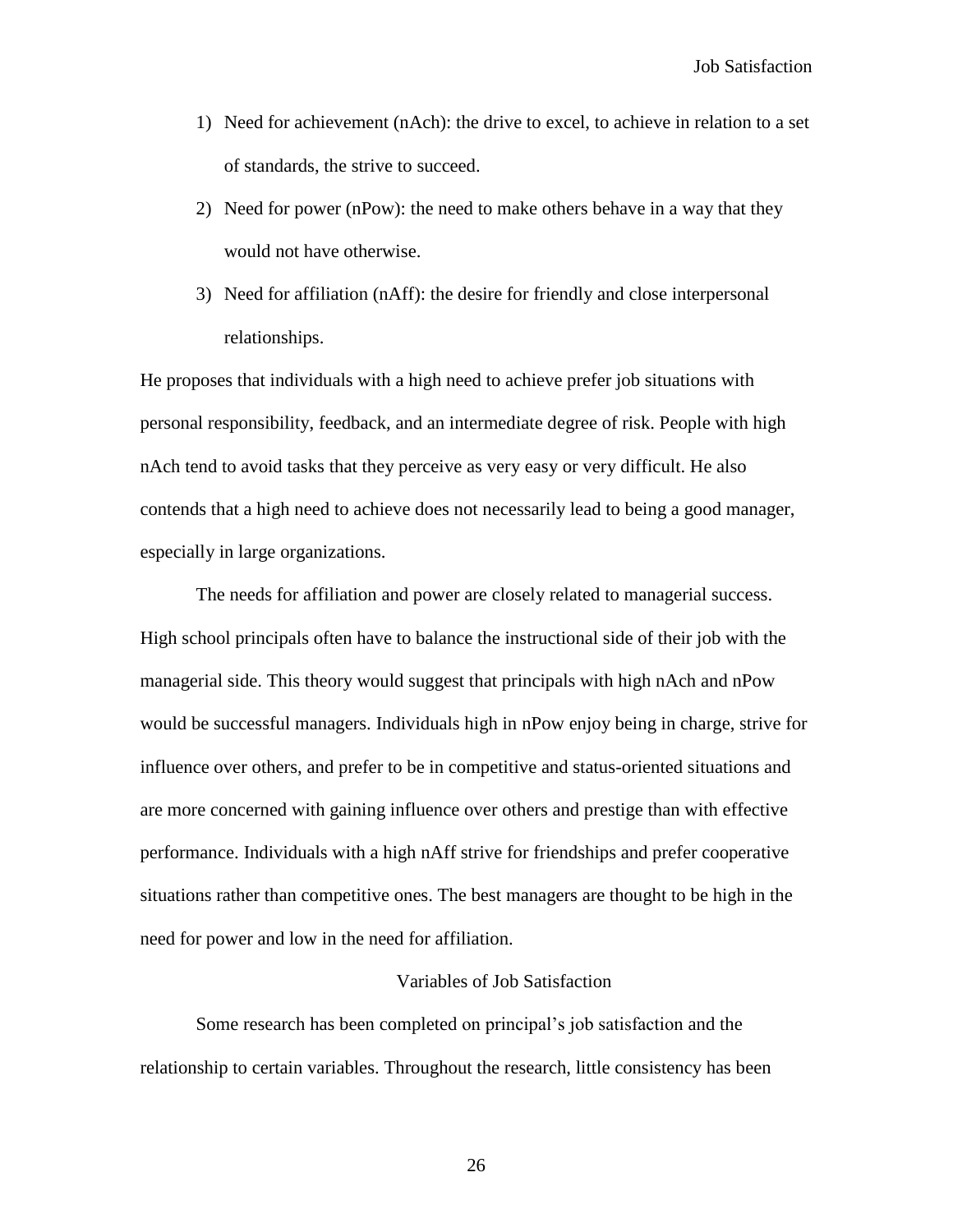apparent in the findings. The variables most often examined include: age, gender, salary, number of assistant principals, experience, tenure, school socio-economic level, school size, and school accreditation status.

Klien and Maher (1966) used Herzberg's theories to complete a study of educational level, pay, and job satisfaction. Using an attitude survey, Klien and Maher surveyed 727 first-level managers of an electronics manufacturing facility. They found a negative relationship between education and job satisfaction using a *t* test (M=2.64, SD=  $.94, p<.001$ ).

A study was conducted in the education field by Friesen, Holdaway, and Rice (1983) using Herzberg"s theory. They surveyed 410 principals from Alberta, Canada. The principals were given a questionnaire that asked them two main questions: (a) what two factors contribute most to your overall satisfaction with the principalship? And (b) which two factors contribute most to your overall dissatisfaction with the principalship? They reported that the major characteristics of satisfaction for the principals" studies were: (a) interpersonal relationships; (b) achievement; and (c) responsibility/job autonomy. They also reported that student attitudes and performance, job challenge, recognition and status, and job importance had secondary significance in terms of satisfaction. Friesen, Holdaway and Rice also reported the highest characteristics of job dissatisfaction as: (a) relationships with parents; (b) amount of work; (c) overall constraints; (d) attitudes of society; and (e) working conditions.

In 2004, Stemple studied the job satisfaction among high school principals on the state of Virginia. He found that principals in Virginia were generally satisfied. They were most satisfied with their level of activity, their ability to serve others, and their ability to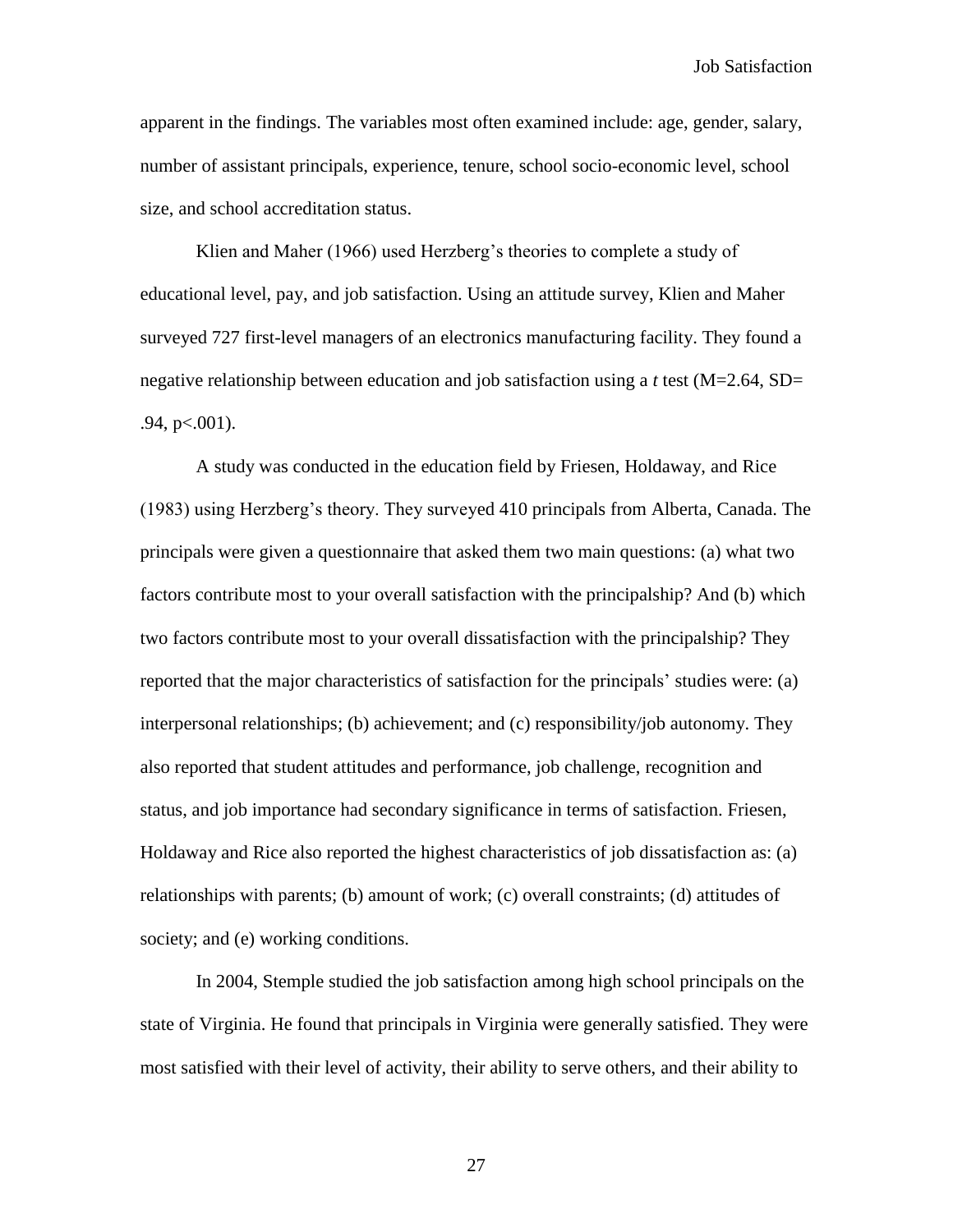do their job within their moral conscience. The principals were least satisfied with their compensation levels. When a step-wise multiple regression was completed there was a positive significant prediction relationship between the demographics of school accreditation status as well as the number of assistant principals and job satisfaction. This data indicated that principals of medium sized schools with three assistant principals that are fully accredited under the Virginia guidelines are the most likely principals to be satisfied.

## *Age*

Age is an important variable because employees of any organization usually vary in age and thus, age is often studied by researchers looking at job satisfaction. Herzberg et al. (1957) studied age relative to job satisfaction and found that job satisfaction for a younger worker starts high at the beginning of a career, declines, and then starts to rebound with increasing age. This pattern was also found in studies conducted by Kacmar and Ferris (1989) and by Newby (1999). Various researchers have conducted studies comparing job satisfaction and age, finding that job satisfaction does vary with age (Saleh & Otis, 1964; Lim, 1985; Brush, Moch, & Pooyan, 1987). Generally speaking, most found that job satisfaction generally increases with age. In other studies, no significant difference was found in job satisfaction and age (Stemple, 2004; Bowling, 2007). *Tenure (Years in current school district)*

Tenure and age are often similar from a research perspective. Principals with longer tenure also tend to be older. There is limited research in this area of study. Ward (1977) found that elementary principals in Virginia with six or more years of service had stronger feelings regarding interpersonal relationships with teachers than did principals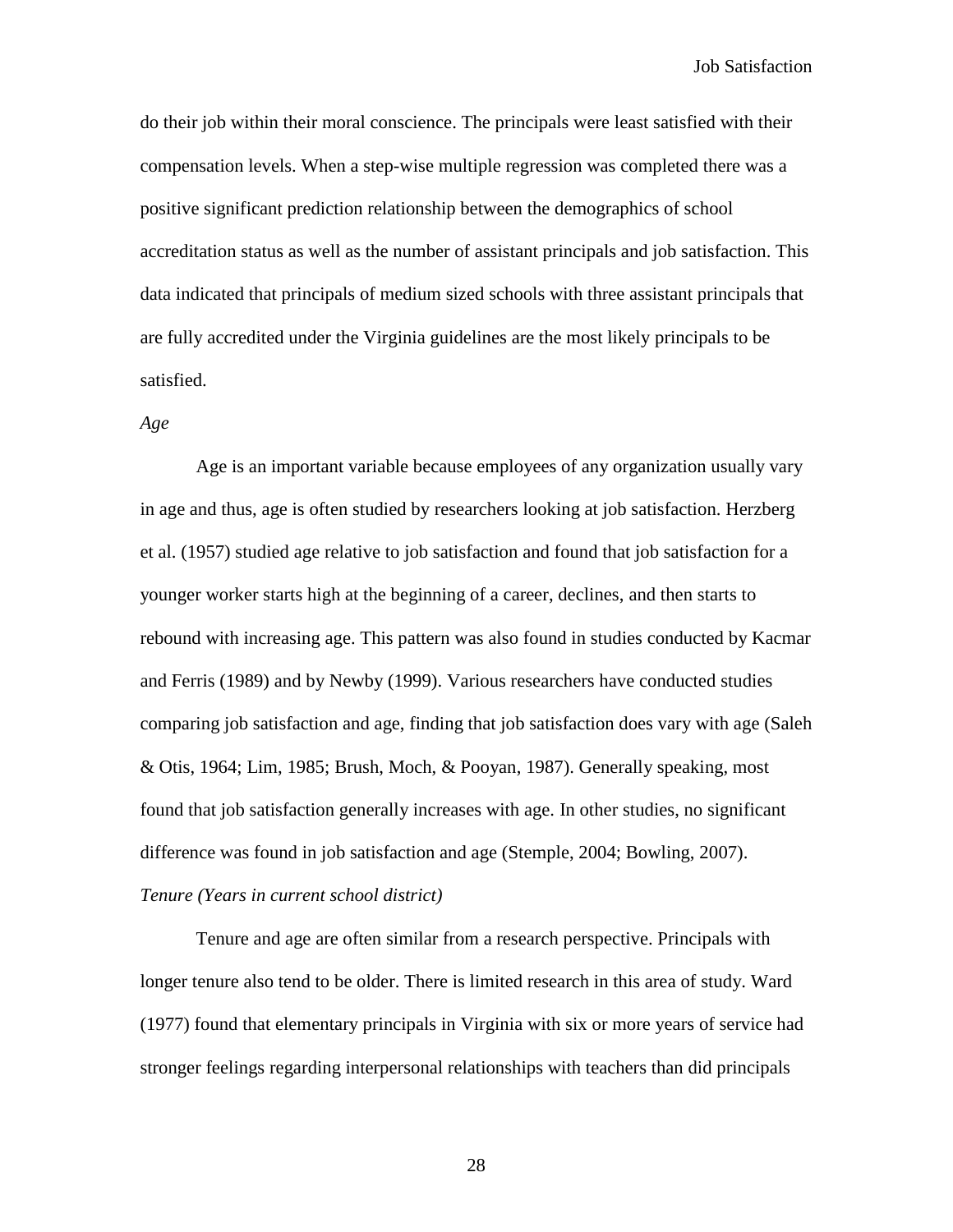who had five or fewer years of experience. Brady (2001) found in her study of California principals that the length of years in current position correlates to their perceived job performance and overall job satisfaction. Brady theorized that principals who stayed in their current position the longest most likely stayed due to high job satisfaction and job performance. Brady"s study did not prove this theory, but left open the possibility of discussion of tenure in the current position as a criterion variable as a predictor of job satisfaction. Stemple (2004) found no significant difference in job satisfaction with regard to the number of years in a school district.

## *Education Experience*

Education experience is a variable that looks at the job satisfaction of newer principals versus that of more experienced principals. Sutter (1994) studied secondary assistant principals in Ohio and found no significant relationship between job satisfaction and administrative experience. Bridges (1995) conducted a similar study with assistant principals and found no significant relationship between job satisfaction and experience level. Newby (1999) and Bowling (2007) found no significance between job satisfaction and experience level in their studies of Virginia middle school principals and Stemple (2004) found similar results in his study of Virginia high school principals. The studies that have shown a significant relationship between education level and job satisfaction have not been done in an educational setting (Klien & Maher, 1966; Quinn, Graham, & McCullough, 1974).

## *Gender*

Gender issues have been researched more frequently as a larger number of women have become administrators. A study by Eckhman (2002) suggested that in order for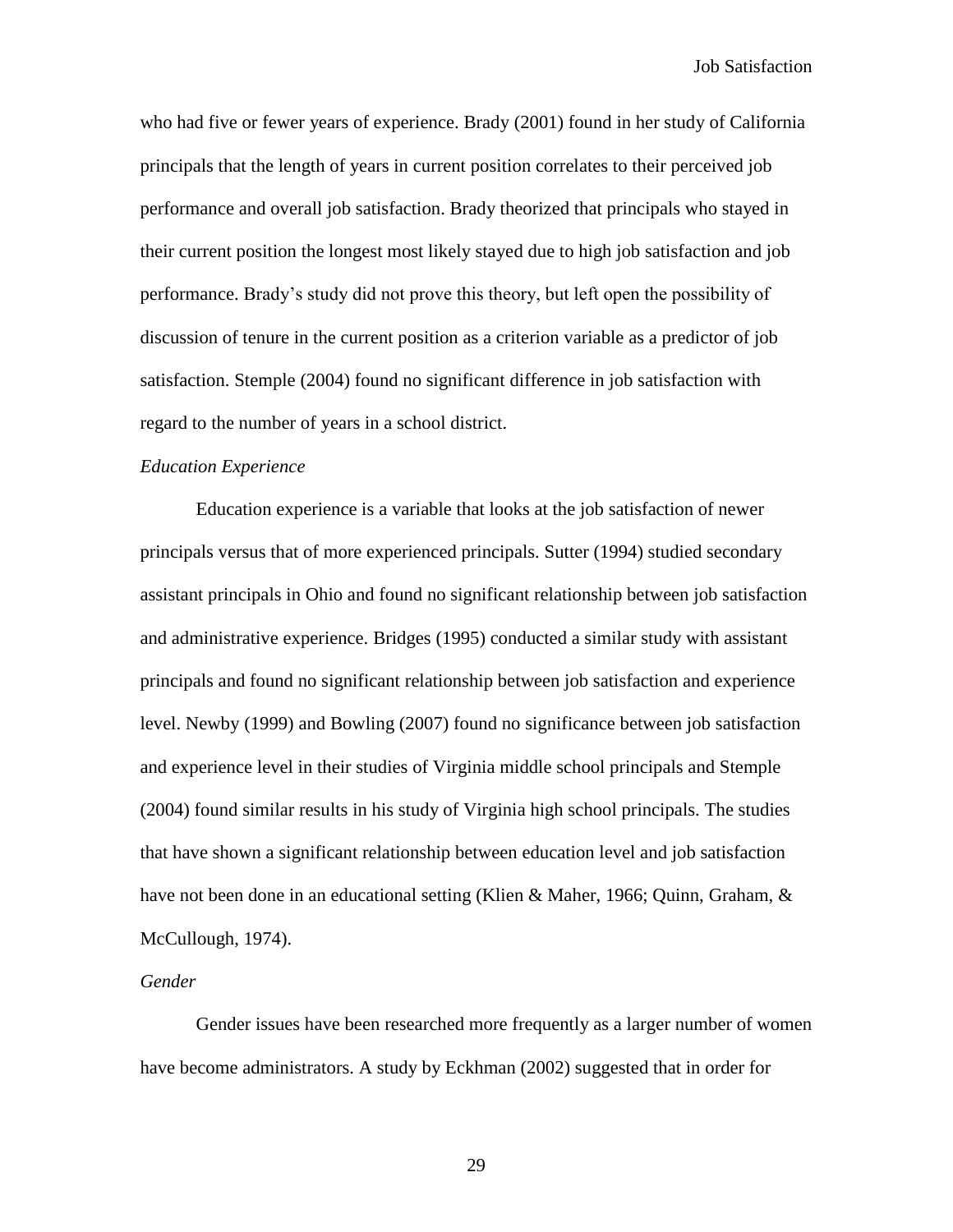schools to recruit and retain female principals, the schools must give consideration to the role conflict, role commitment, and job satisfaction of high school female principals. Through this study, looking at this variable in Missouri will give insight to the levels of job satisfaction among Missouri female high school principals.

There have been a number of studies investigating gender differences and job satisfaction (Hulin & Smith, 1964; Poole, 1992; Vaughn-Wiles, 1987). While most studies use gender as a predictor variable, they report little or no significance as related to job satisfaction (McCann, 2002; Newby, 1999; Stemple, 2004; Bowling, 2007). *Salary*

Salary is often used in our society to indicate a person"s level of achievement and success. In 1977, Hoppock supported this statement with his findings. His study showed that there was a significant difference in the average salaries of the most satisfied and the least satisfied teachers. Teachers who made more were more satisfied than those who had lower salaries. Several studies have linked a correlation between job satisfaction and pay (Blanchflower, Oswald, & Warr, 1993; Schwab & Wallace, 1974). Porter and Lawler (1968) concluded that job satisfaction reflects the rewards an employee gets for the type of work they do. Sablatura (2002) found that urban, suburban, and rural principals were not satisfied with how well they were compensated, thus, salary was a factor affecting job satisfaction. In a study of 2054 classroom teachers, Kim and Loadman (1994) found that job satisfaction and pay satisfaction were significantly related. Stemple (2004) found that as the salary level increased for high school principals in Virginia, so did the level of job satisfaction. Similarly, Barry (2002) reported that Michigan high school principals who were paid more were more satisfied with their work.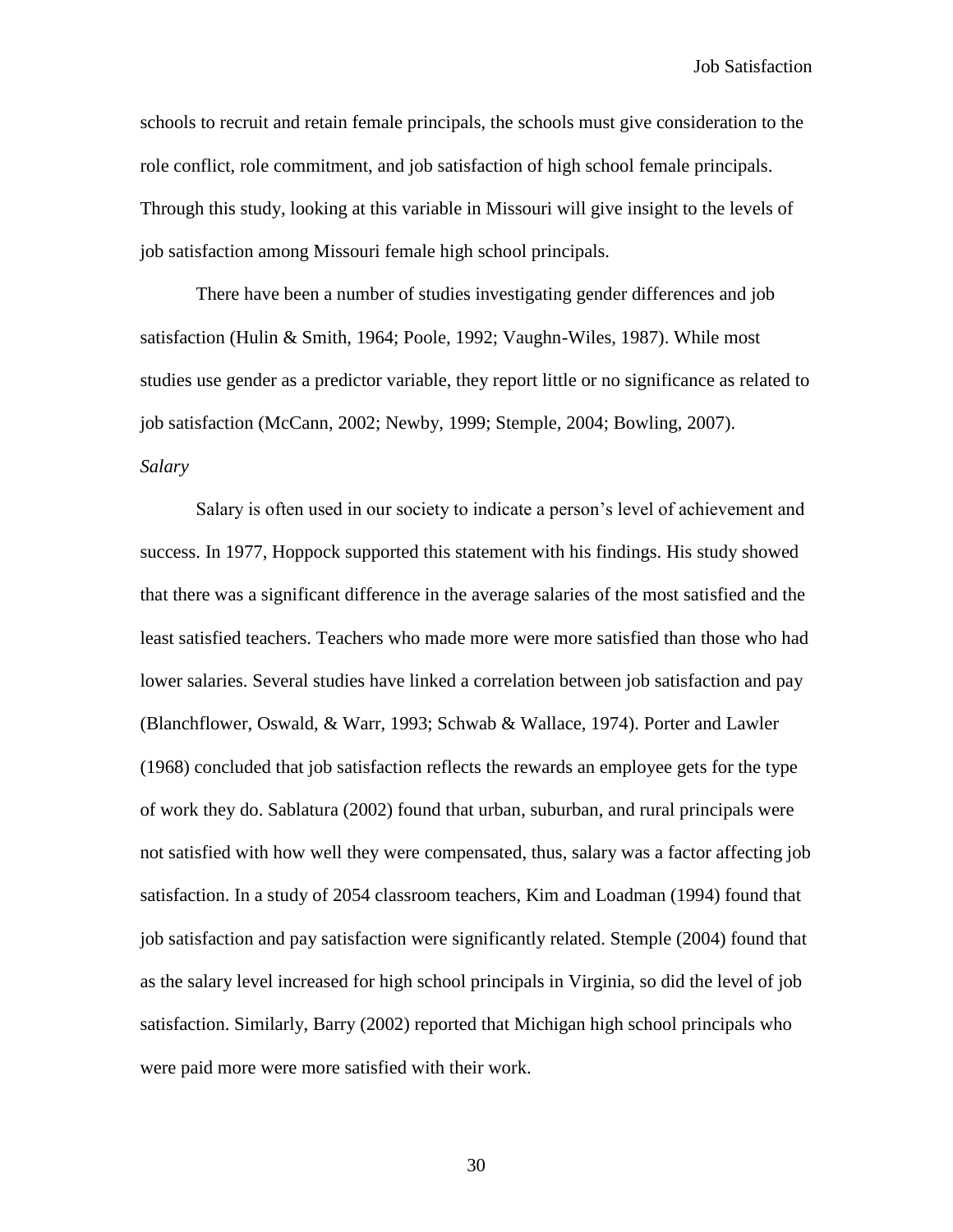# *School Size*

School size refers to the number of enrolled students at an identified school location. Generally speaking, as school size increases, there are more extra-curricular and co-curricular offerings at a school. This often leads to more supervisory responsibilities and activities for principals to attend and monitor. Armstrong (2001) hypothesized that as school size increases, levels of job satisfaction among principals decrease. In response to his survey that he conducted among high school principals in the state of Missouri, he found that principals of schools with a student population ranging from 188 to 1,026 were most satisfied with their jobs and that principals of the schools in the largest class (1,027 students and above) were the least satisfied. He suggested further study that would look at school size as a predictor variable for job satisfaction.

Conversely, Barry (2002) found that in his survey of high school principals in Michigan, principals in larger high schools (class A) had a higher level of satisfaction with promotion and overall satisfaction than did those principals in smaller schools (class C). Stemple (2004) and Bowling (2007) found no significant affect on satisfaction in regards to school size. Newby (1999) found that there was a positive linear association between school size and job satisfaction among middle school principals in Virginia. *Number of Assistant Principals*

There has been limited research in the area of relating the number of assistant principals to the level of job satisfaction of principals. Having more assistant principals to run a building would seemingly allow a principal to be more satisfied as they would seem to have more help and would have a higher level of camaraderie and teamwork. Conversely, having more assistant principals to supervise and train could also lead to less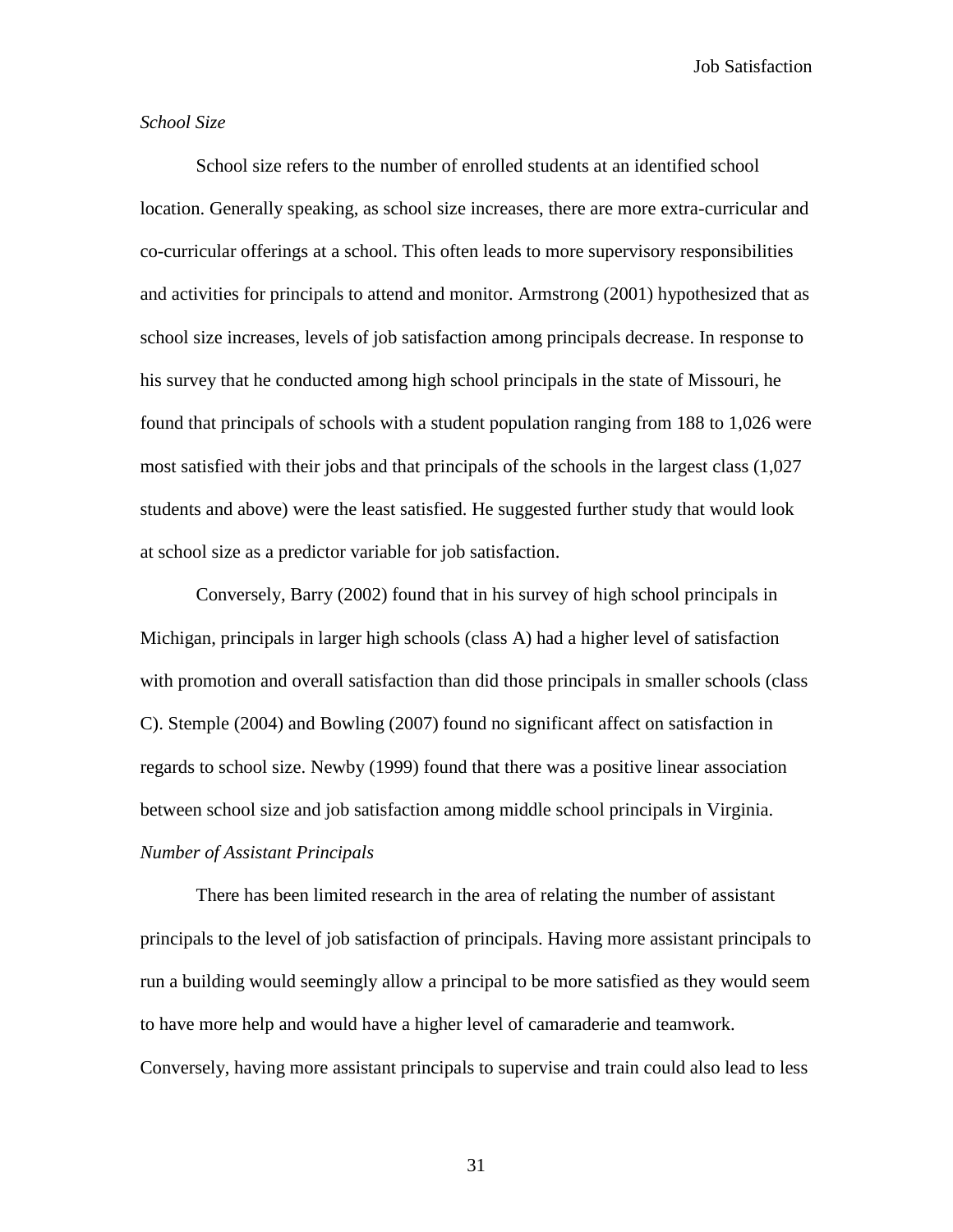job satisfaction. In a study of principals in Virginia (DiPaola & Tschannen-Moran, 2003), two-thirds of the principals reported that they neither had the time or personnel (i.e. assistant principals) to fulfill the expectations of them as an instructional leader. Stemple (2004) reported that the level of job satisfaction increased as the number of assistant principals increased to three, but then declined as there were four or more assistant principals. Principals with three assistant principals had more job satisfaction than those with four or five assistant principals, and conducting a post hoc test using Tukey's test, they had significantly more job satisfaction than those with zero or one assistant principal.

## *School Socio-Economics*

Most studies on job satisfaction among educators focus on the issues of gender, age, and degree status. Most have avoided the variable of school location or school socioeconomic status. While there are limited studies using this variable, some researchers have indicated some differences when looking at socio-economics as a variable.

Sablatura (2002) studied Texas principals and their views of job satisfaction. Sablatura examined how job satisfaction was perceived and the differences of those perceptions among urban, suburban, and rural principals. He found similar levels of job satisfaction when looking at the variables of achievement, the work itself, compensation, and relationships with stakeholders. There were differences in job satisfaction when looking at the variables of advancement opportunities, supervision, recognition, responsibility, social status, and job security.

Derlin and Schneider (1994) surveyed 326 urban and suburban principals to determine their level of job satisfaction. Their results indicated that job satisfaction for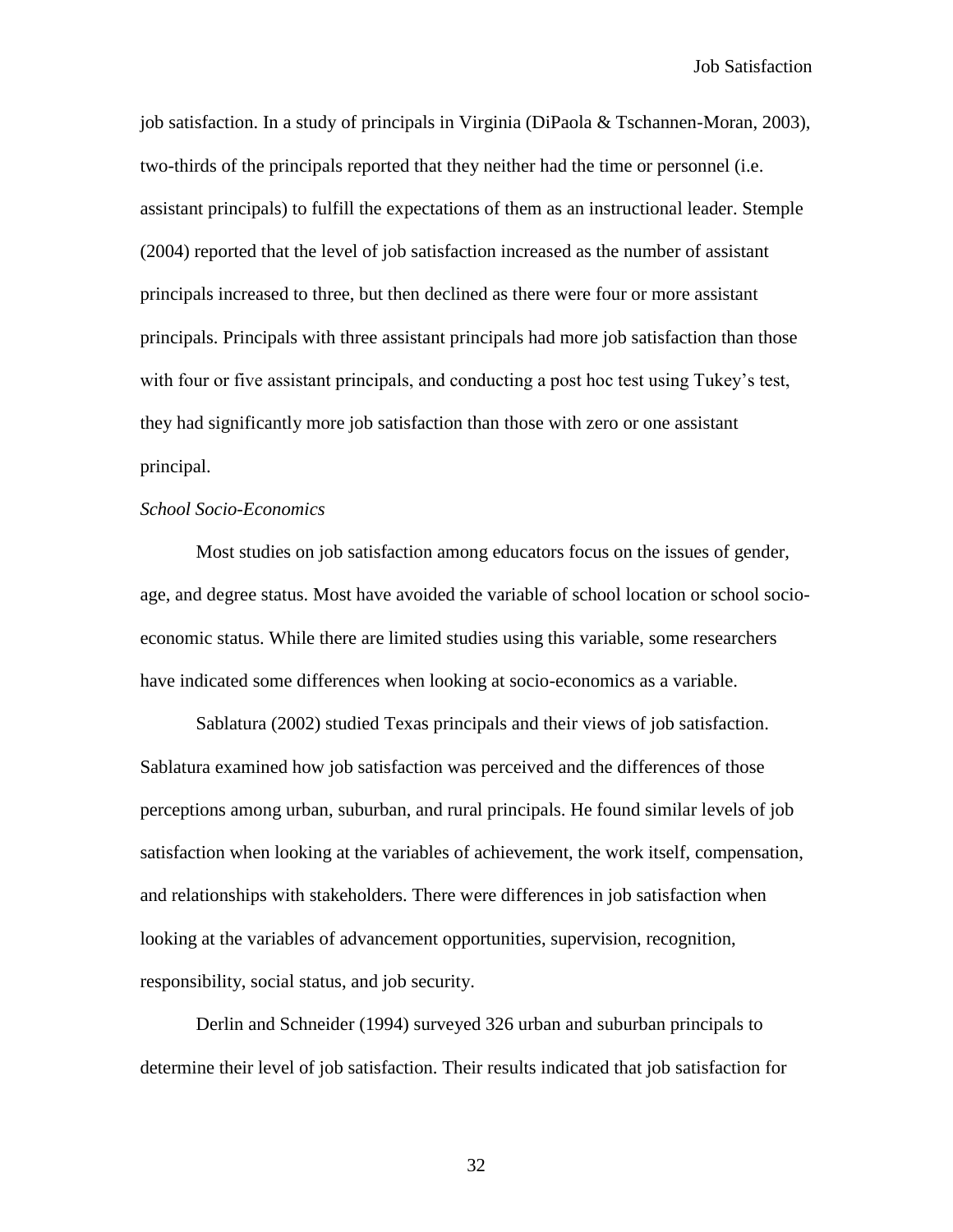suburban principals and location was more influential than for urban principals. Finley (1991) noted significant differences between school location and overall job satisfaction of high school principals in Tennessee. Bowling (2007) found that school location had no significant effect on job satisfaction of Virginia middle school principals and Stemple (2004) reported no significant difference in job satisfaction and percent of students on free and reduced lunch.

## *Percent of Time Spent with Students*

While the primary focus of educational institutions is the nurturing and development of students, there has been very little research done with regards to the variable of student interaction. There are many positive aspects of being an educator, but the greatest aspect is helping students learn, seeing them achieve, and building lasting relationships that extend beyond the classroom (Hounshell & Griffin, 1989). One would expect that increased interaction with students would lead to greater job satisfaction. In a study of high school principals in Texas, principals rated enjoying contact with students and having an opportunity to impact students as the two highest positive aspects of their job (Malone, Sharp, & Walter, 2001). Surprisingly, Stemple (2004) found no significant differences in job satisfaction for high school principals in Virginia who spend more time with their students.

#### *School Accreditation Status*

With the passage of the No Child Left Behind Act in 2001 (NCLB), schools are being required to meet standards of accountability for educating students more than ever. The accreditation status of a school has become a touchstone to drive discussion and debate about the quality of education that students are receiving. Principals are now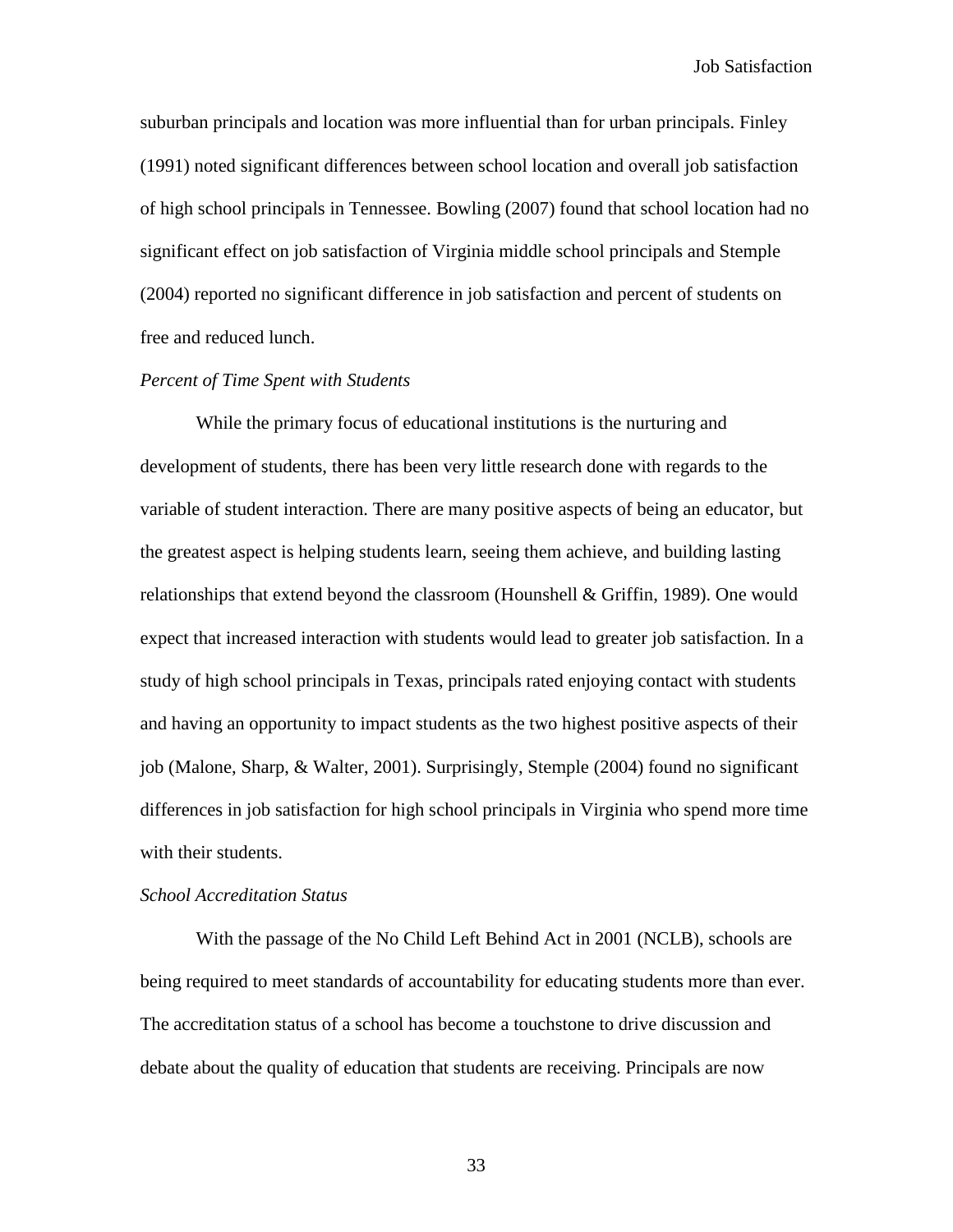expected to know standards, align instructional programs, be familiar with state assessments, have school improvement plans, and analyze and disaggregate data to ensure their school meets the requirements of both the state and federal government (Thomas, 2002).

In the state of Missouri, schools are evaluated for making Annual Yearly Progress (AYP) on the basis of several areas, including, but not limited to, Missouri Assessment Program (MAP) tests, End Of Course (EOC) tests, attendance rate, and graduation rate. Principals must ensure that their schools make AYP, a minimum level of improvement on state assessments from year to year (Ross, 2002). If a school fails to meet AYP in the same subject area for two or more years, they are placed into school improvement status. Schools that continue to fail to make AYP can have various sanctions against them, including losing Title I funding from the federal government. Schools in Missouri are also bound by the guidelines of the Missouri School Improvement Program, outlined in the Missouri Code of Regulations (http://www.sos.mo.gov/adrules/csr/current/5csr/5c50- 345.pdf), which has guidelines in addition to those covered by AYP.

According to the United States Department of Education, schools that have been identified as being in need of improvement must develop a school improvement plan that embodies a design that is highly comprehensive, highly structured, specific, and focused primarily on the school's instructional program. Specifically, the plan must:

-Incorporate strategies based on scientifically based research that will strengthen the core academic subjects in the school and address the specific academic issues that caused the school to be identified for school improvement; -Adopt policies and practices concerning the school"s core academic subjects that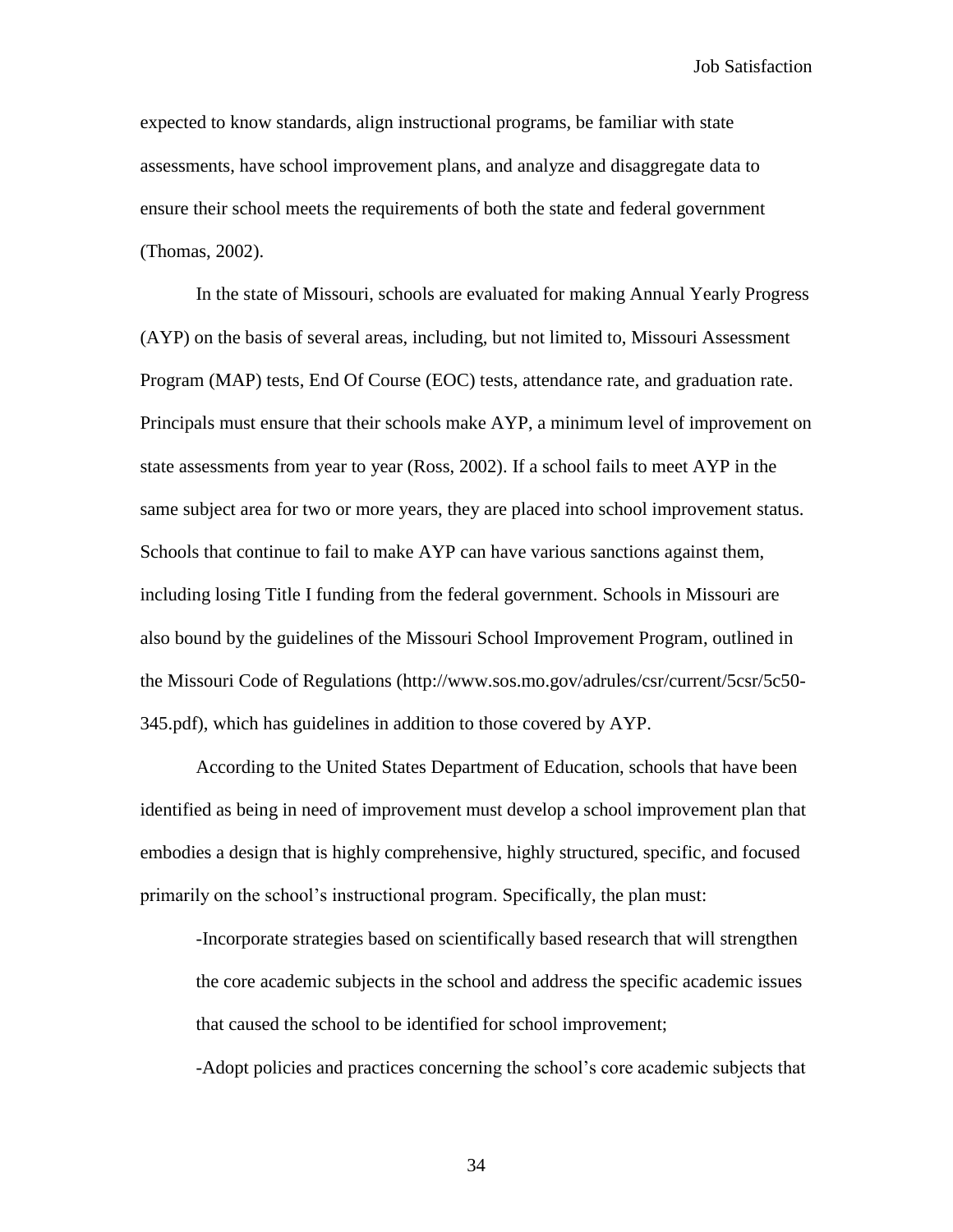have the greatest likelihood of ensuring that all groups of students specified in section  $1111(b)(2)(C)(v)$  and enrolled in the school will meet the State's proficiency level of achievement;

-Directly addresses the academic achievement problem that caused the school to be identified for school improvement;

-Establish specific, annual, measurable objectives for continuous and substantial progress by each group of students specified in section  $1111(b)(2)(C)(v)$  and enrolled in the school;

-Specify the implementation responsibilities of the school, the LEA, and the SEA serving the school under the plan;

-Include strategies to promote effective parental involvement in the school; -Incorporate, as appropriate, activities before school, after school, during the summer, and during the extension of the school year;

-Incorporate strategies to promote high quality professional development; and -Incorporate a teacher mentoring program.

[\(http://www.ed.gov/policy/elsec/guid/schoolimprovementguid.pdf\)](http://www.ed.gov/policy/elsec/guid/schoolimprovementguid.pdf)

With these guidelines and recommendations from the Department of Education and the Missouri School Improvement Plan, it is easy to see the level of increased pressure that NCLB has added to the job of a principal. Principals must implement strategies and practices that will allow their school to not only maintain a level of achievement, but continuous improvement. Failure to meet these ever increasing expectations can lead to even more sanctions for a school, and often, to the dismissal of the principal.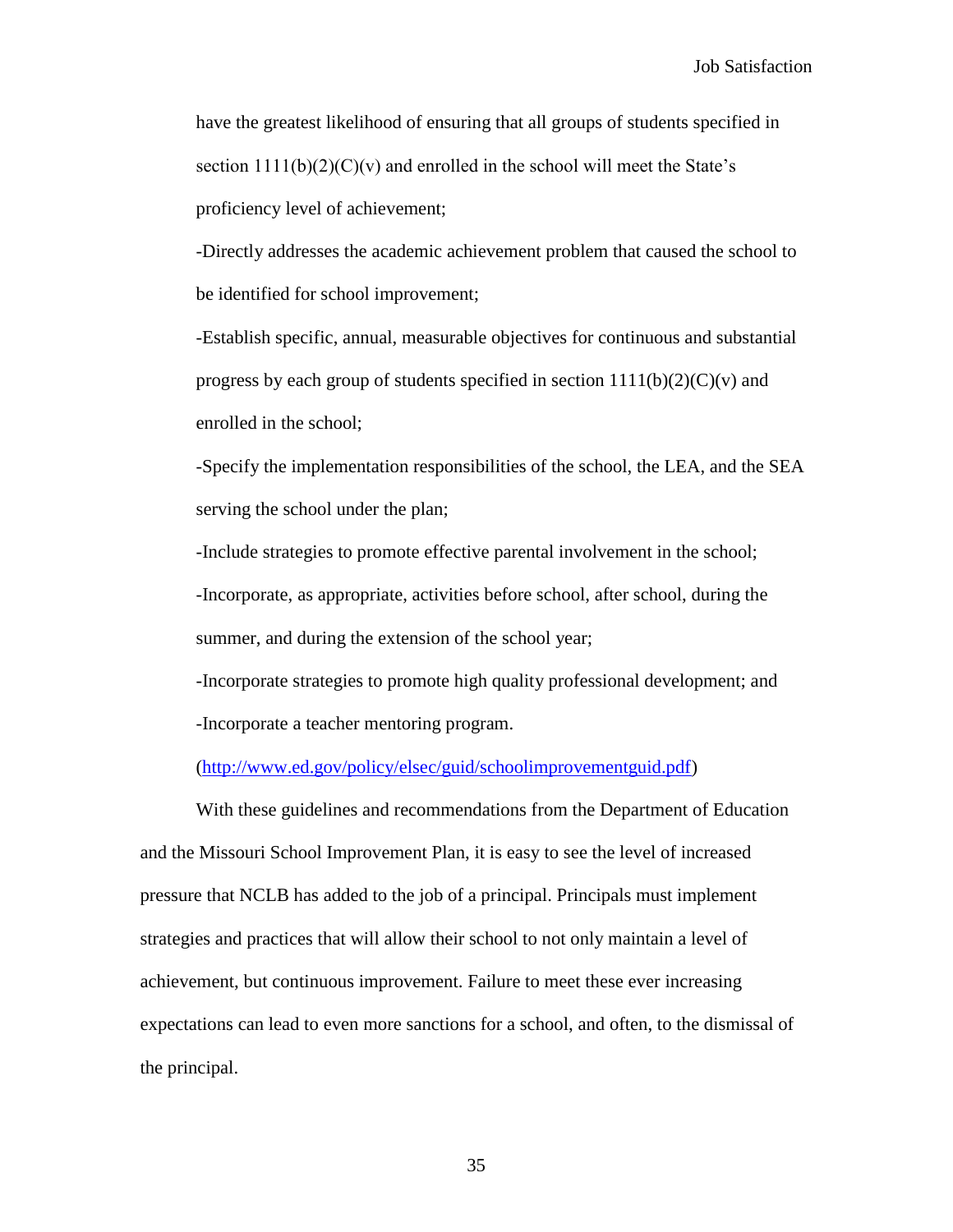In his study of Virginia high school principals, Stemple (2004) found that there was a significant difference in job satisfaction and Virginia Accreditation status. Principals who reported that their schools were fully accredited under the Virginia Accreditation Standards reported a higher level of job satisfaction than those principals who were not fully accredited. He also reported no significant difference between those principals who reported that their schools met Adequate Yearly Progress and those that reported that their schools had not met Adequate Yearly Progress.

## *Principals and Job Satisfaction*

Numerous studies have been conducted using the six job dimensions and the ten hygiene factors theorized by Herzberg (1968), but there has traditionally been little research done specifically related to job satisfaction among high school principals in the United States. The majority of that research at the secondary level has been conducted in other countries, including Canada, Great Britain, and Australia (Friesen et al, 1983; Gunn & Holdaway, 1986). While these studies give us some insight into the factors that influence job satisfaction among high school principals, their benefit is limited because the education systems, populations, and roles of the principal are different than those in the United States and Missouri.

Harvey and France (1997) conducted a study among graduate-level administration students at the University of Victoria (Canada). Fifty of the 101 subjects were working exclusively in administration and the rest were working in an administrative/teaching role, but anticipated working full time in an administrative role after completion of the graduate degree. The authors used the Manifest Needs Question (MNQ) developed by Steers and Braunstein (1976) to measure achievement, autonomy, affiliation, and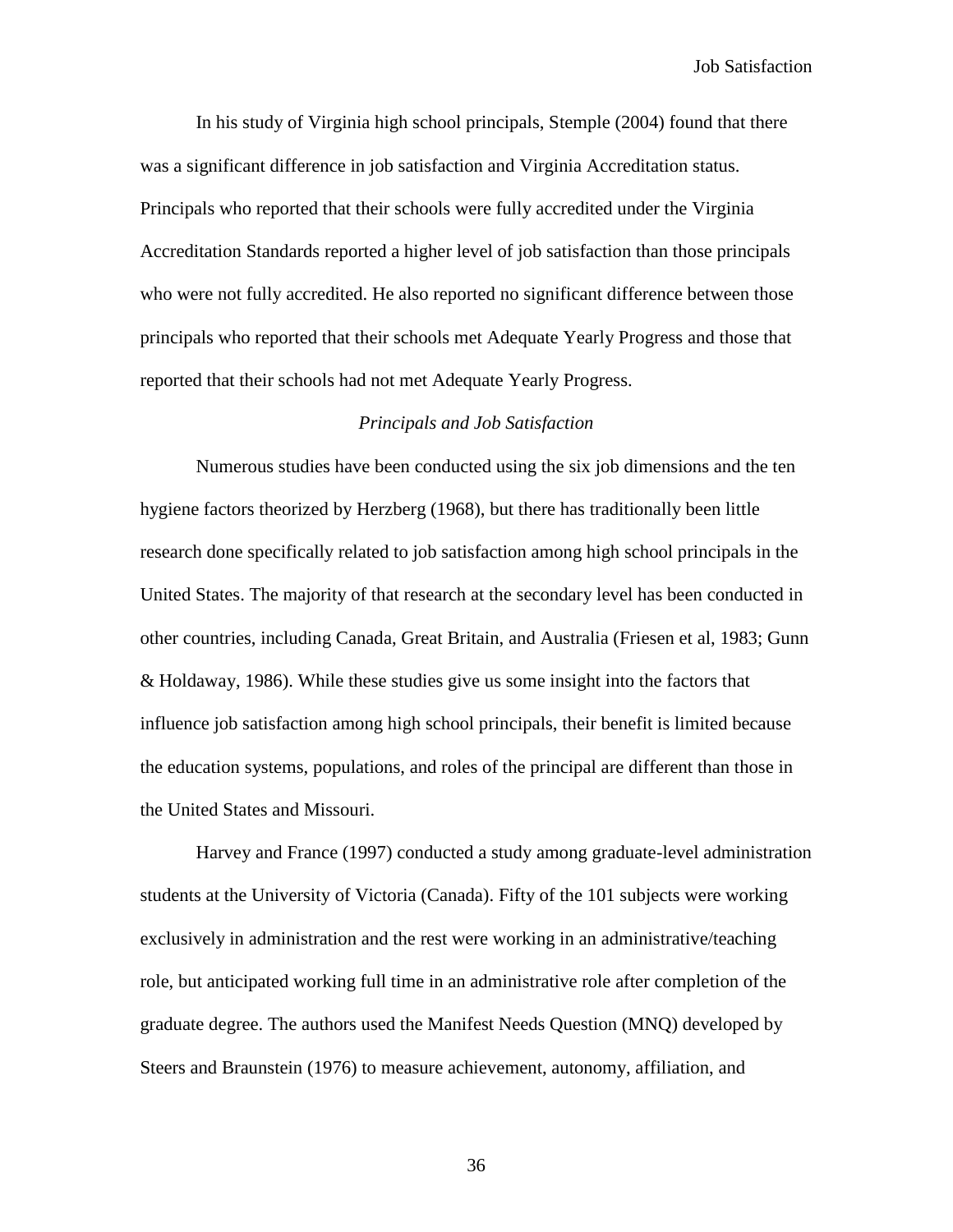dominance that education administrators experience on the job. Harvey and France used correlations to measure interrelationships between sub-scale on the MNQ and sex, age, years of teaching experience, years of administrative experience, and 23 characteristics present in the job. They found no significant differences in the sub-scales of gender, age, and years of teaching experience. This study was limited in that the subjects were all in a graduate program for educational leadership. It is reasonable to expect that these subjects would have a higher level of satisfaction with their jobs or they probably would not be in a graduate program. This group also indicated that overall satisfaction was most highly related to security, freedom, and variety on the job. Since this group of subjects was very homogenous, it would be interesting to see if repeating the study with a diverse group (such as high school principals in a state) would provide different results.

Using the Minnesota Satisfaction Questionnaire (MSQ), Newby (1999) randomly selected 188 middle school principals in Virginia to answer a survey on job satisfaction. Bowling (2007) replicated the study using 335 middle school principals in Virginia. Newby was attempting to answer the following questions: (a) what was the general level of job satisfaction among middle school principals; (b) what was the satisfaction level for each of the 20 dimensions of the job as measured by the MSQ; and (c) what was the satisfaction for each dimension according to demographic variables: age, gender, degree, years of experience, school location and school size? In addition to those questions, Bowling also attempted to answer the following questions: (d) based on the demographic variables of gender, age, degree, experience, school location, and school population, what is the satisfaction level of middle school principals for each of the twenty dimensions of the MSQ; (e) based on the demographic variables of accreditation status and Adequate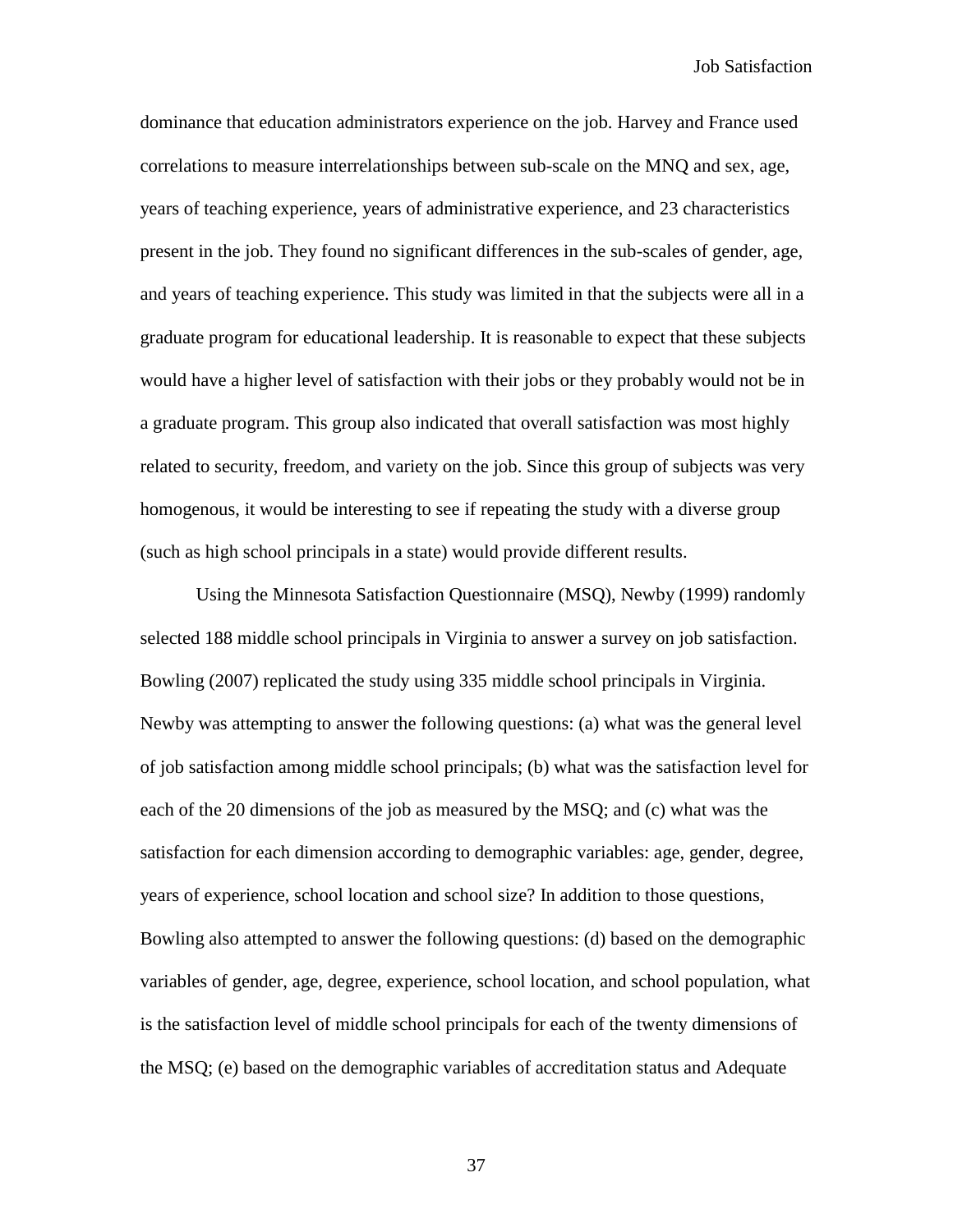Yearly Progress (AYP) have the Virginia Standards of Learning and No Child Left Behind Legislation influenced the general job satisfaction of middle school principals in Virginia?

Newby (1999) reported that middle school principals in Virginia were generally satisfied with their jobs. She also reported similar results for each of the 20 dimensions of the MSQ. Bowling (2007) found similar results. Additionally Bowling found no significant results between job satisfaction and the influences of AYP and NCLB.

A criticism of both the Newby study (1999) and the Bowling study (2007) was the selection method and response rate. Newby randomly selected principals and received a 70% return rate, a good number for a mailed survey. However, she gave no indication of an attempt to follow up to get the additional 30%. Bowling used all middle school principals in Virginia as his sample, but only received a return of 57% on his surveys that he mailed. He did follow up with a post card reminder and two follow up letters. Stemple (2004) conducted a similar study of high school principals in Virginia, using a population of 289 principals that had usable email addresses. Thirteen principals were excluded due to the fact that they did not have usable email addresses. Members of the population were sent an advance letter to inform them that they had been selected to participate in an internet survey on job satisfaction. Two weeks later, they received a personalized email containing a link to the survey. A week after the emails were sent, a follow-up email was sent to all non-respondents, asking them again to complete the survey. A final fourth contact was made just prior to the close of the survey, allowing participants one final chance to participate in the survey. Stemple received a response rate of 63.3%. From this data, Stemple concluded that high school principals in Virginia were generally satisfied.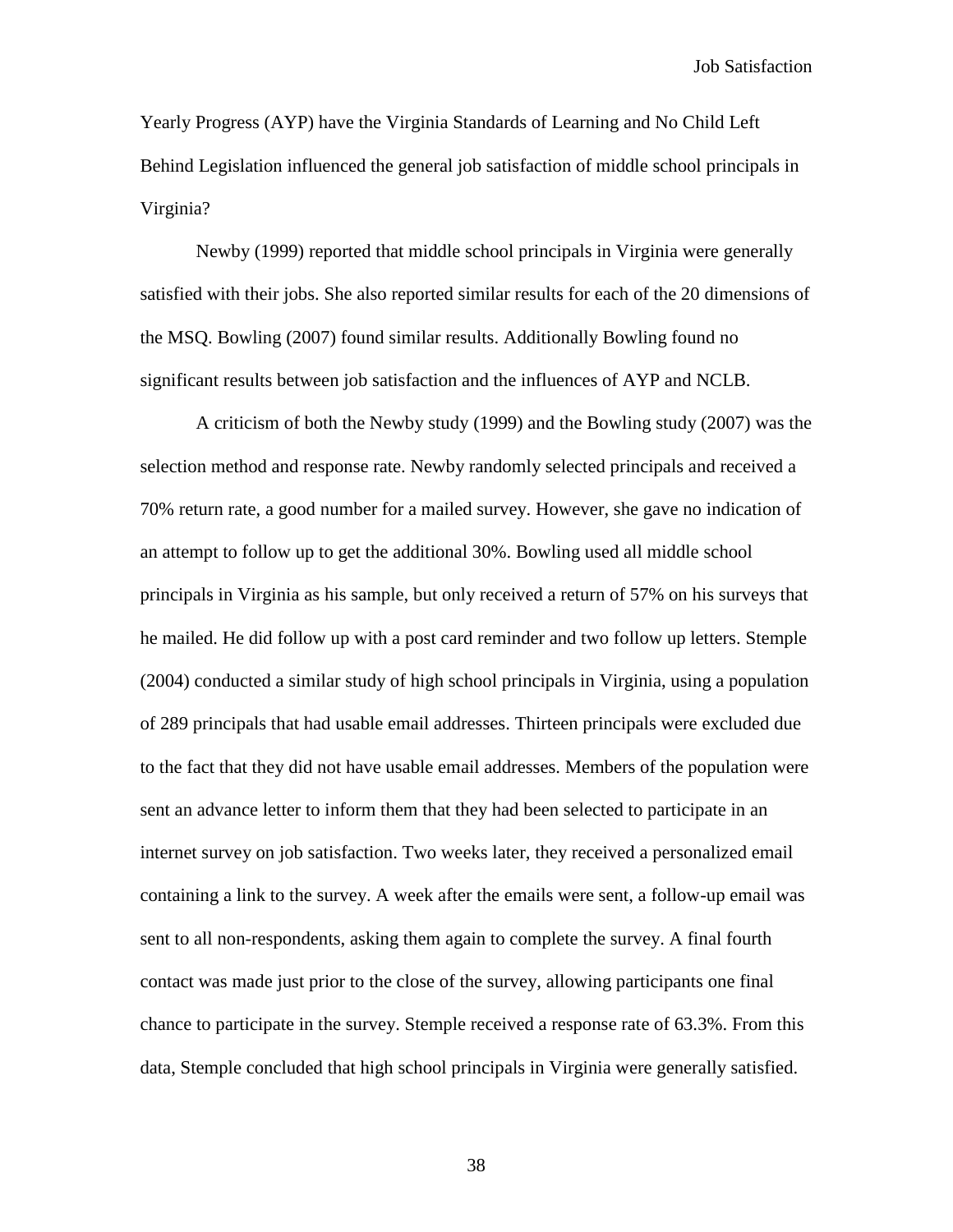They were most satisfied with their level of activity, their ability to serve others, and their ability to do their job within their moral conscious. They were least satisfied with their compensation levels. When a step-wise multiple regression was completed, there was a positive significant prediction relationship between the demographics of school accreditation status as well as the number of assistant principals. Principals of medium sized schools with three assistant principals that are fully accredited under Virginia guidelines were the most likely to be satisfied principals.

Sutter (1994) conducted a survey of 632 secondary assistant principals in Ohio using the MSQ. Sutter found that assistant principals who believed they were accomplishing much on the job reported a higher level of satisfaction compared to assistant principals who believed they were accomplishing much less. Sutter also found that assistant principals who believed there would be opportunities for advancement within their school system were found to have significantly higher levels of job satisfaction compared to those who didn"t believe those opportunities existed. Assistant principals who wanted to become principals were found to have significantly higher levels of satisfaction compared to those who did not want aspire to be principals. Assistant principals who felt their talents and skills were being utilized on their job had a higher level of job satisfaction than those who did not hold this belief.

Chen (2000) conducted a study using the MSQ in which 245 assistant principals in Mississippi were studied to determine the degree of general, intrinsic, and extrinsic job satisfaction among high school assistant principals. His results showed a high degree of general, intrinsic, and extrinsic job satisfaction among the assistant principals. Compensation and work load were the only factors receiving less than a 50% satisfaction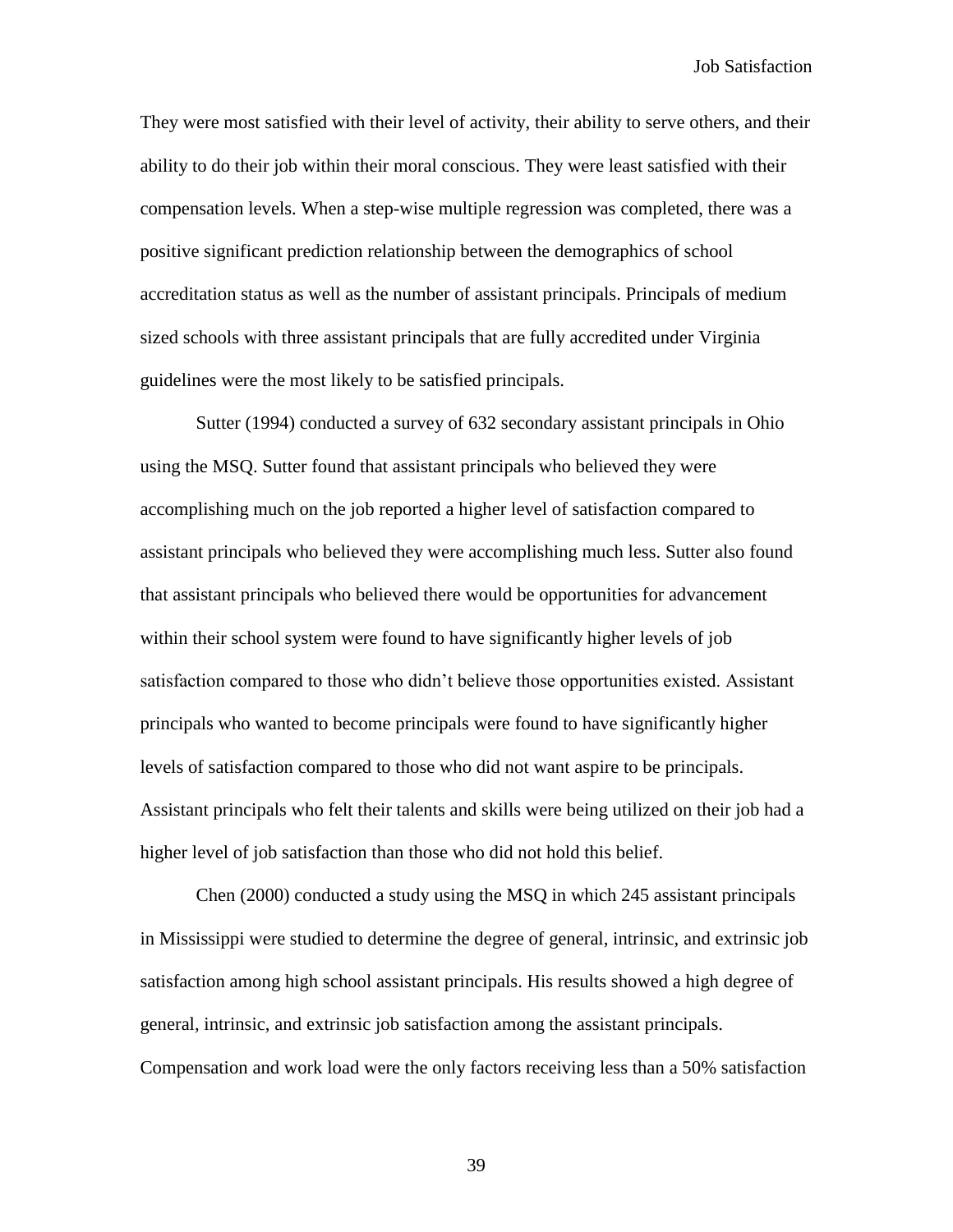rating. He also reported no significant relationship in two specific variables he examined: (a) length of time worked as an assistant principal, and (b) school size in terms of enrollment.

In 1990, Profitt conducted a study that tested the relationship between locus of control and job satisfaction of Appalachian principals of West Virginia, Virginia, Kentucky, and Tennessee. Profitt hypothesized that those with predominantly internal loci of control would have significantly higher levels of satisfaction than those with external loci of control. Profitt also hypothesized that those with predominantly internal loci of control would have significantly higher levels of extrinsic job satisfaction than those principals with external loci of control. Profitt found a statistically significant relationship between internal loci of control and intrinsic job satisfaction of the principals in the study. Profitt also reported that female principals experienced significantly higher levels of intrinsic job satisfaction than their male colleagues. Principals that made in excess of \$40,000 annually also experience a high level of extrinsic job satisfaction.

There were several limitations to Profitt's study (1990). There is an inherent weakness in the Internal/External locus of control (I/E) instrument. Also, gender and salaries were the only variables correlated with the I/E instrument. The variables of age, years of experience, and school size were not looked at. There was also no differentiation made regarding elementary or high school. High concentrations of female principals in elementary schools may have skewed the results since gender and school levels were not variables considered in comparison to each other. Finally, the entire study was conducted in a rural setting. Although this was by design of the study, it did limit the inferences that could be drawn.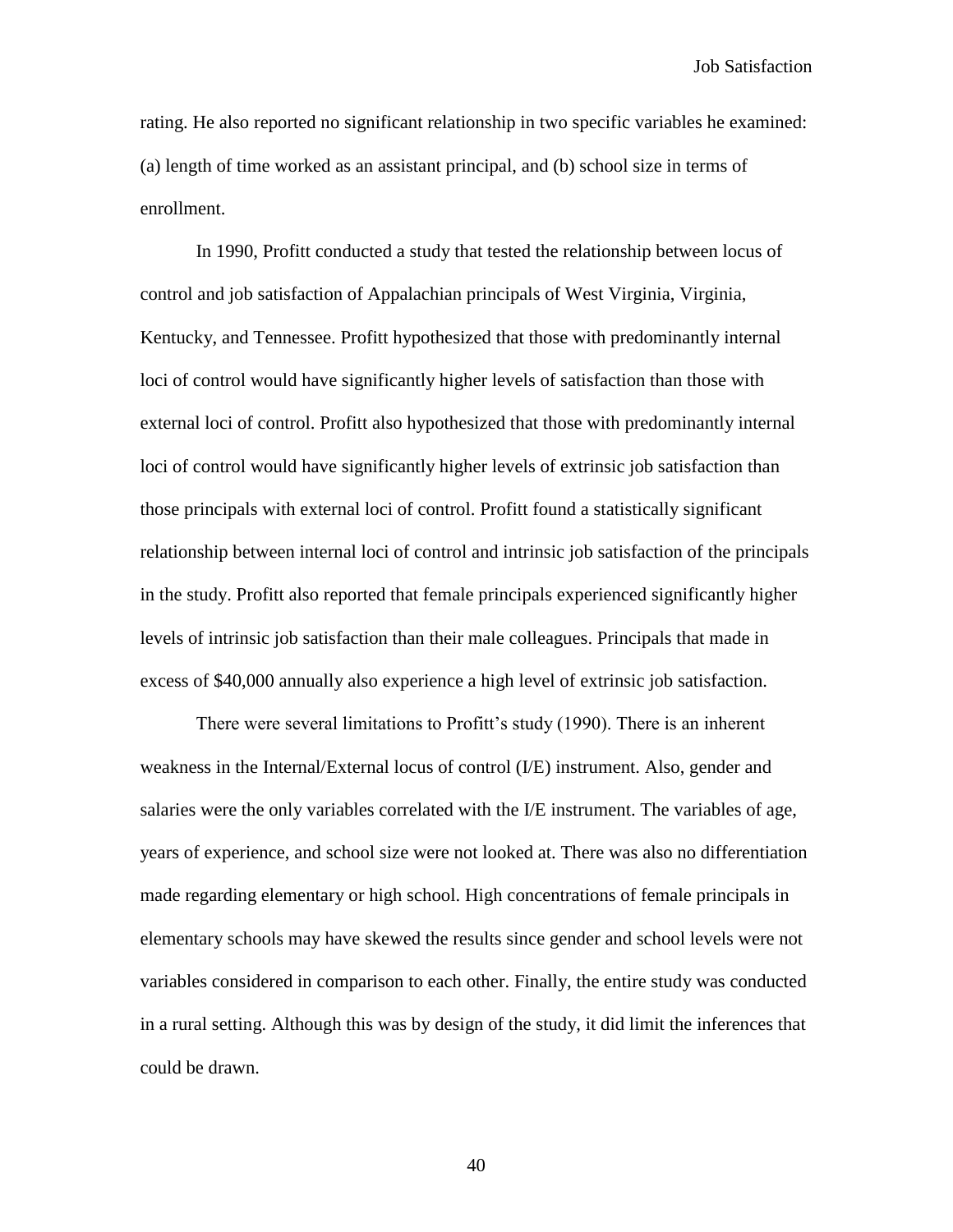Smith (1976) studied job satisfaction among Connecticut public senior high school principals as related to school location and school size. Smith"s purpose was to determine the level of job satisfaction among current Connecticut public senior high school principals, to determine if job satisfaction of these principals differed according to location or size of school, and to see if certain personal demographic variables could be used as predictors of principals" job satisfaction. Smith used the MSQ and a demographic data sheet to survey 143 senior high principals and had a response rate of 93%.

Smith (1976) found that the principals in his study could be described as very satisfied with their jobs and that school size had no measurable impact on their level of satisfaction. The sample principals ranked social service, moral values, activity, and achievement at the high end of the satisfaction continuum. The design of the study was a main limitation, since only school size and location relative to satisfaction were analyzed. He was able to report a high level of satisfaction, but little else. The principals surveyed in 1975 were a highly homogenous group: 97% male, 95% married, 98% white, 50% age 40-49, 57% Catholic.

Watson (1991) studied job satisfaction among secondary principals in California. She surveyed 97 secondary school principals. The majority (87%) were satisfied with their job. She also reported no significant difference for job satisfaction as related to nine independent variables: orientation, age, gender, ethnicity, salary, years as a secondary principal, school structure, school population, and district size. Watson"s study was limited by the relatively small sample size and the homogenous group in which she researched: 82% male, 92% white, and 61% age 45-54.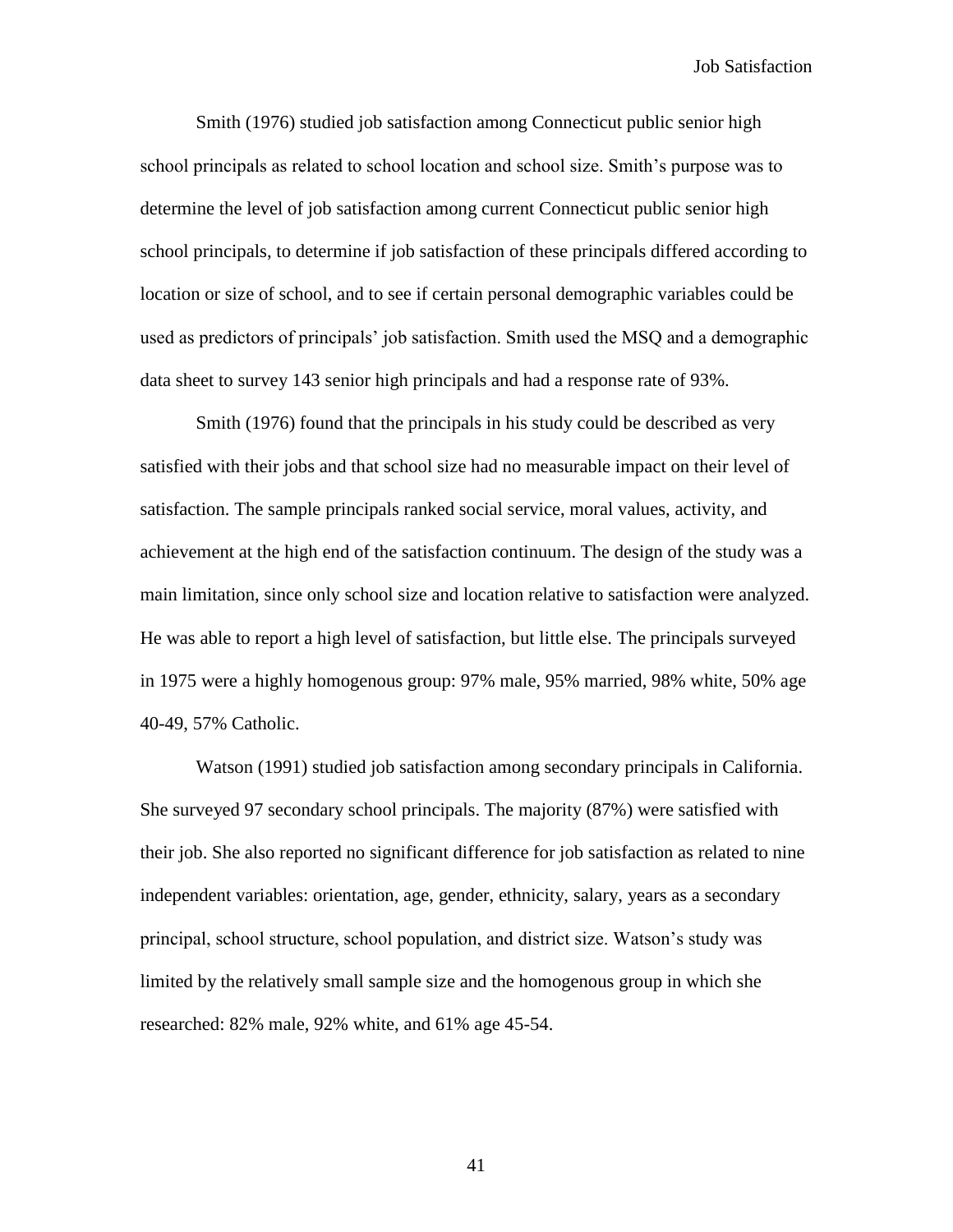Using the MSQ, Brogan (2003) conducted a study of job satisfaction among high school principals in Idaho. Questionnaires were returned by 78 principals (a 60.9% return). He found that males had slightly higher levels of job satisfaction than females as did more experienced principals. Principals with the highest number of assistant principals overwhelmingly had the highest level of job satisfaction.

In 1991, Hazard studied the job satisfaction of 120 high school principals in Nebraska. He found that their level of job satisfaction was above average when compared to norm groups established for the MSQ. He also found that the principals has the most satisfaction in the variety of their job, the chance to do things for other people, the ability to keep busy, and the way their job provides steady employment. The areas where the principals had the least satisfaction were the lack of recognition they received for doing a good job, pay for the amount of work they did, advancement opportunities, and the way superintendents handled their subordinates. He conducted a multiple regression and found that with the exception of salary, there was little support that any of the factors researched in the study had a major influence upon job satisfaction.

Haines (2007) studied job satisfaction among high school principals in Mississippi. Questionnaires were sent to all 355 high school principals in the state and 153 (43%) responded. He found the respondents to have general satisfaction scores that were within or above the "satisfied" range. He also found that 58% reported having less job satisfaction since the implementation of the No Child Left Behind Act (NCLB). Since the implementation of NCLB, 79% report having increased stress levels and 86% report an increased workload. Additionally, 70% reported being able to spend less time with their family or significant other.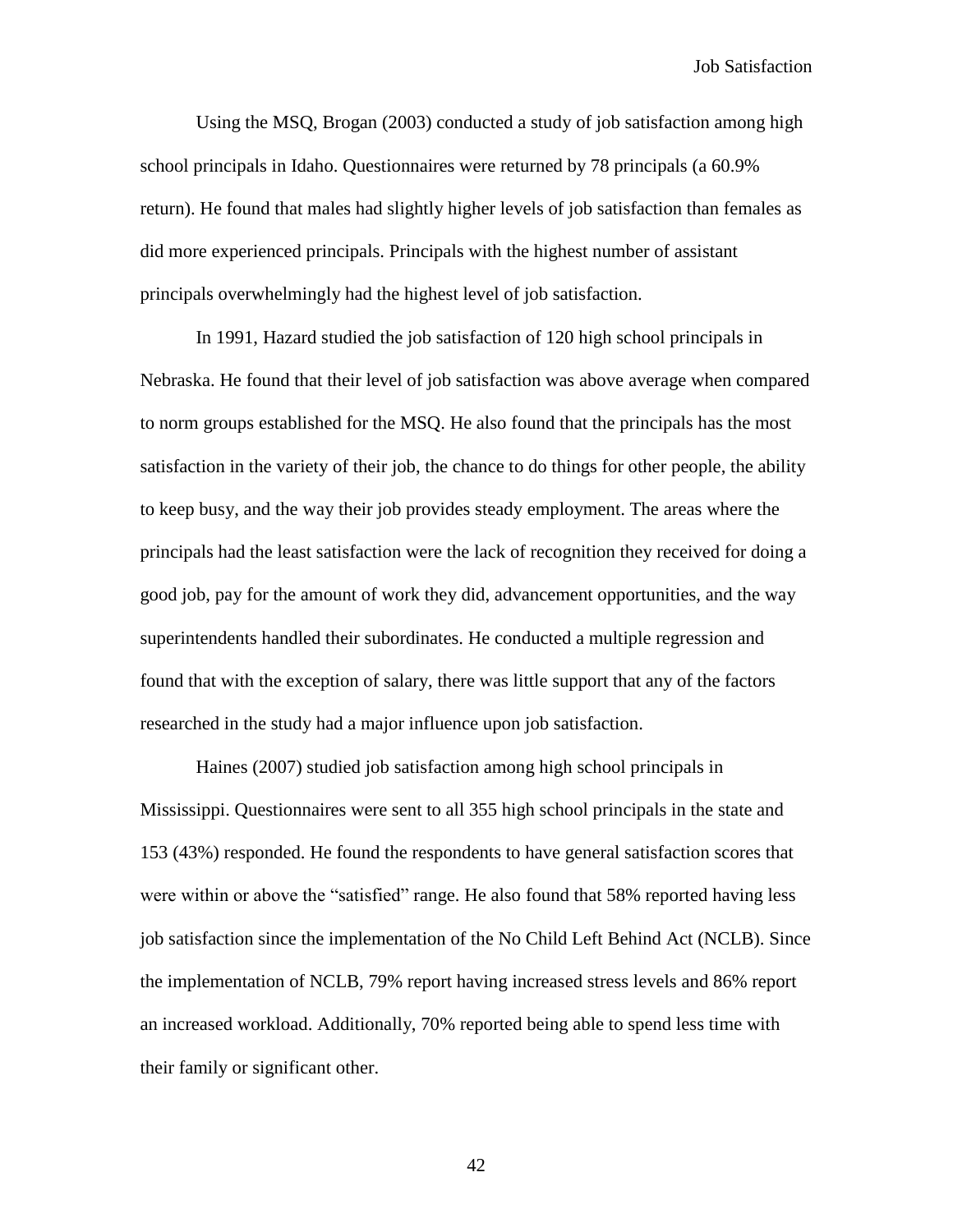#### Summary

The chapter two review of literature explained several historic theories of job satisfaction. Among these theories were: (a) expectations and equity theory, (b) expectancy/fulfillment theory, (c) work adjustment theory, (d) motivator/hygiene theory (two-factory theory), and (e) three-needs theory. Since this study will be using the MSQ, much of this study will be related to the work adjustment theory because the MSQ is based upon that theory. The literature review also looked at the importance of the variables: age, tenure, education experience, gender, salary, school size, number of assistant principals, school socio-economic status, and school accreditation status. Finally, various studies conducted with regards to principal satisfaction were analyzed. Generally, most studies have found principals to be satisfied with their jobs but have found some variance related to different variables.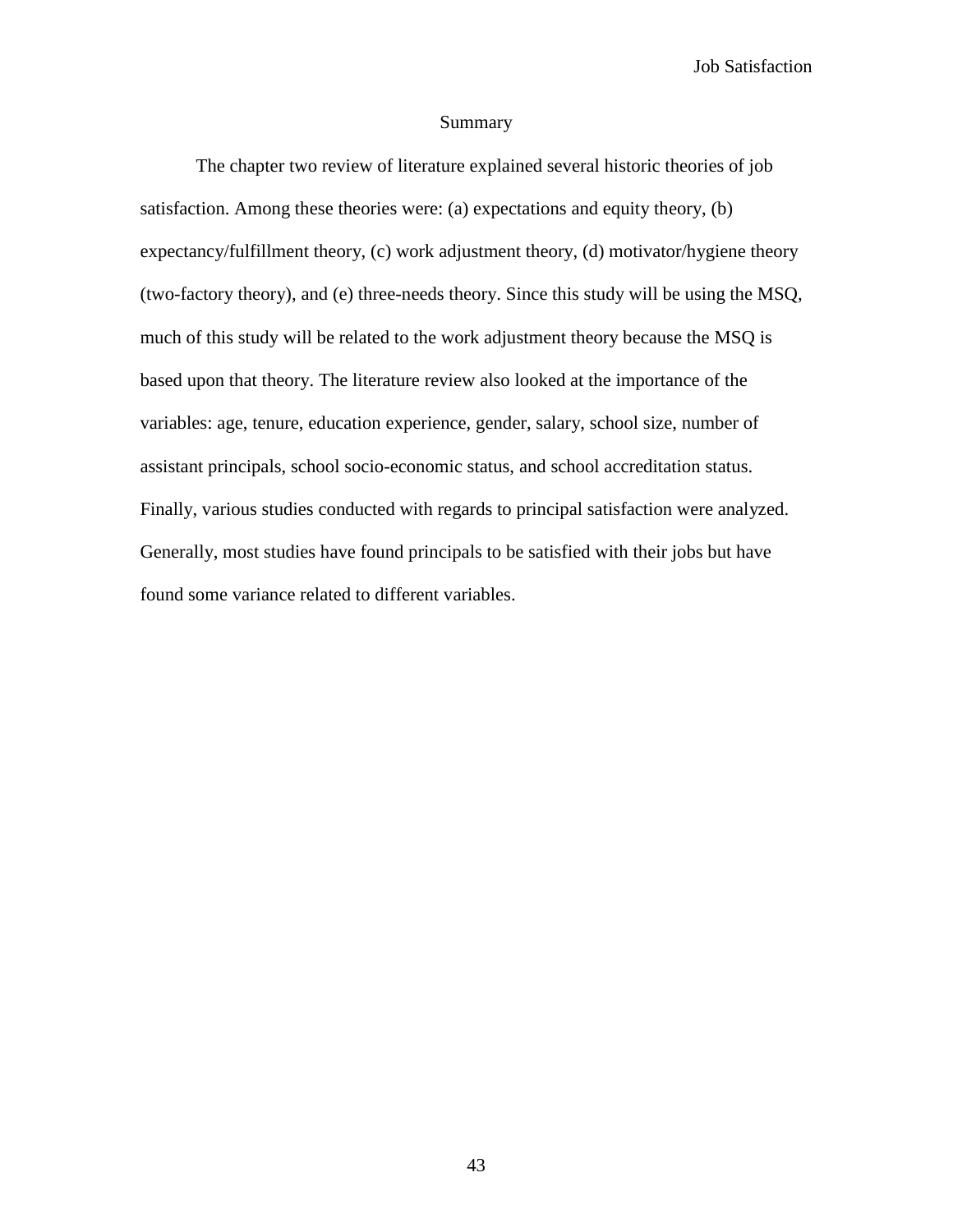#### CHAPTER THREE

## RESEARCH METHODOLOGY

#### Introduction

The purpose of this study was to investigate job satisfaction among high school principals in Missouri. This chapter includes a statement of the problem, the project design, methods, procedures, instrumentation, and will address quality standards and strategies to maintain quality in research. Along with data compiled using from the 1967 version of the long form, Minnesota Satisfaction Questionnaire (MSQ), demographic data were also compiled. As more and more principals are retiring in Missouri, potential shortages could become a reality. With this in mind, and the ever-growing challenges facing principals, there is one main research question for this study: Are high school principals in Missouri satisfied with their jobs when looking at various demographic variables?

#### *Study*

There is a lack of information about job satisfaction among high school principals in Missouri. Schools are experiencing an increasing number of vacancies for principal positions and they are becoming more difficult to fill as fewer applicants apply (Yerkes & Gugaglianone, 1998), and the quality of those applicants is also up for debate (Whitaker, 2001). While many of these vacancies are due to retirements, some of the shortage can be attributed to the perceptions of the job of being a principal. In general, teachers view the disincentives to be more powerful than the incentives to becoming a principal. While teachers are the group from which new administrators are to likely to be drawn, fewer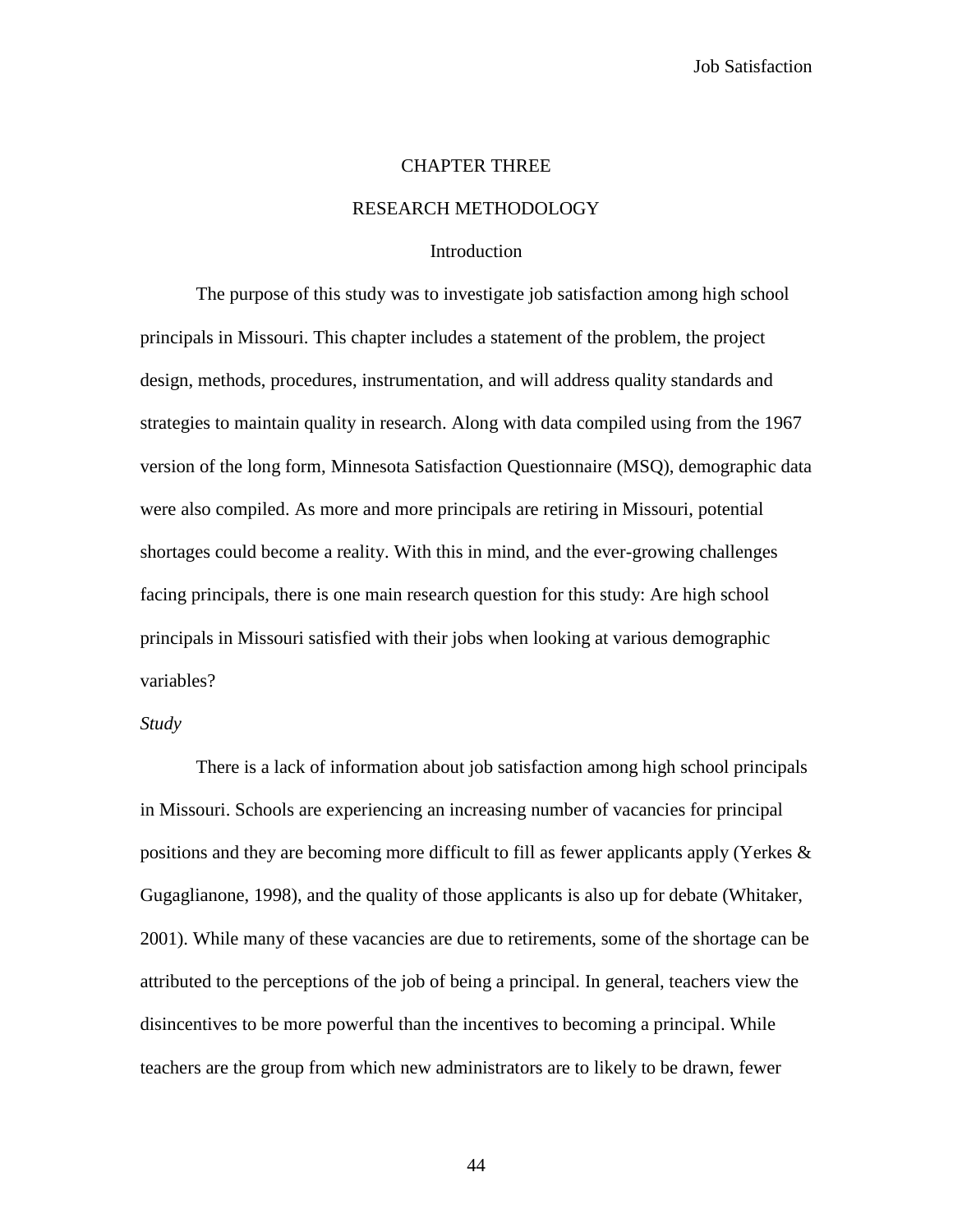and fewer now seem willing to seek administrative positions (Howley, Andrianaivo, & Perry, 2005).

While the shortage is a problem for principal positions at all levels, the shortage is more severe at the high school level (Whitaker, 2001). The current era of high accountability and high-stakes testing makes the job of leading a high school extremely complex. Principals work in an environment that stresses that principals need to be instructional leaders, but face a myriad of responsibilities that drain energies and draw principals away from that primary role of facilitating teaching and learning (Adams, 1999). Pressures from these issues that are related to the job can lead to a lack of job satisfaction.

## *Purpose and Research Questions*

There is a lack of information regarding job satisfaction among high school principals in Missouri. The purpose of this study was to inform and determine the level of job satisfaction among high school principals in the state of Missouri and the factors that may be related. The questions that guided this study were:

- 1. What are the demographic summary statistics for Missouri high school principals for the following demographic variables: age, gender, salary level, number of assistant principals, school size, AYP status, education level, and years as a principal?
- 2. Is the Minnesota Satisfaction Questionnaire (MSQ) reliable for Missouri high school principals?
- 3. What is the general satisfaction level of Missouri high school principals as measured by the MSQ?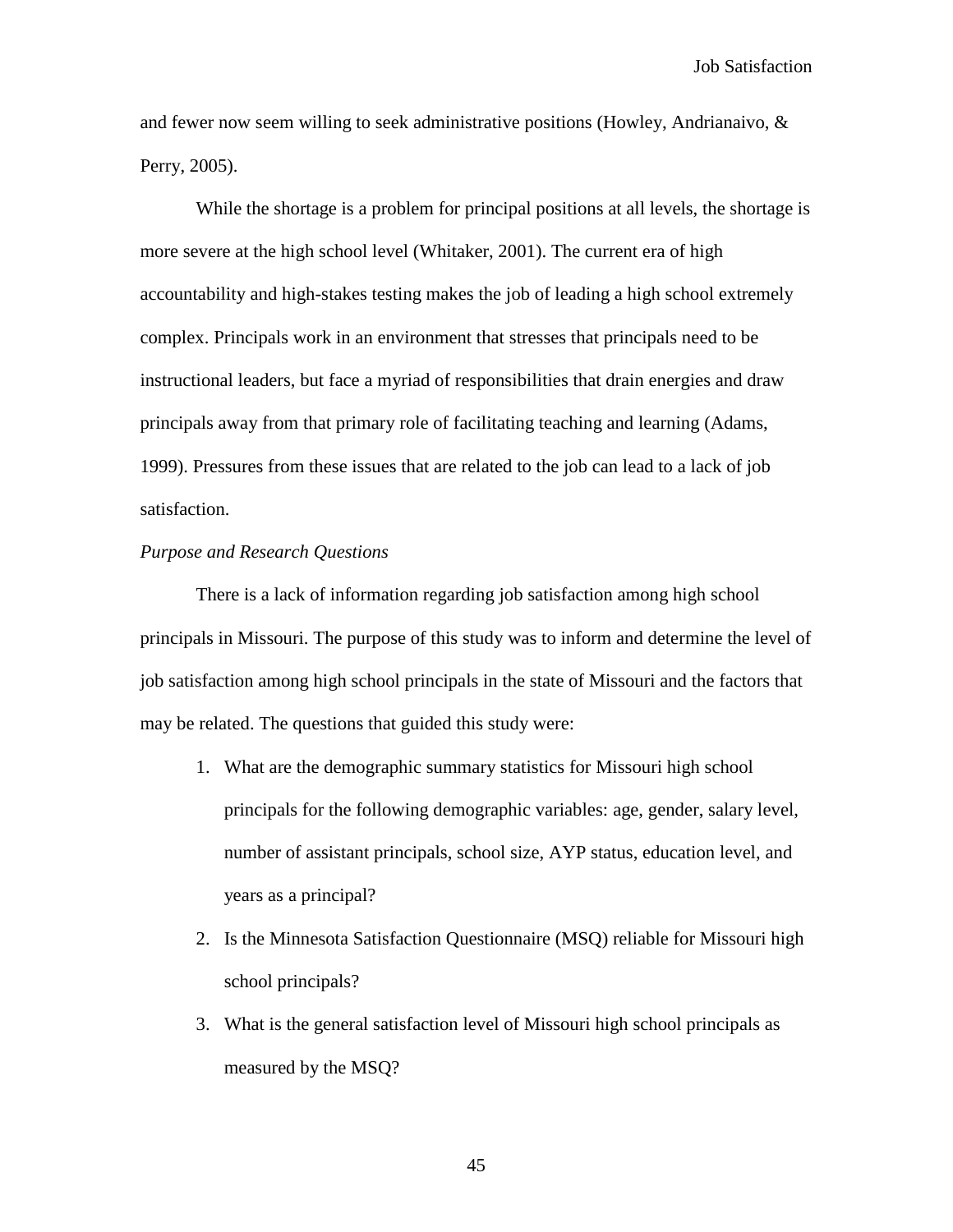- 4. What is the satisfaction level of Missouri high school principals as measured by the twenty scale scores of the MSQ?
- *5.* Are there differences by demographic in Missouri high school principals" satisfaction as measured by the MSQ for the following demographic variables: age, gender, salary level, number of assistant principals, school size, AYP status? If there are significant differences, can group membership be predicted?),

The information gained from these questions can be used as information to inform about the current level of satisfaction among high school principals in Missouri. This study will add to the limited body of knowledge regarding job satisfaction among high school principals, specifically in Missouri. This knowledge could be used to increase job satisfaction for principals in the state of Missouri and lead to further research about job satisfaction among high school principals in Missouri. By improving the motivators that increase job satisfaction, districts and their constituents will be better served by the principals" leadership, and the principals will be better able to meet the demands in the current climate of high accountability and high-stakes testing, creating a better school for students and their community.

#### *Research Design and Methods*

The research problems were studied from a positivism paradigm because this research will generate some generalizable knowledge and that the findings will be validated by logic, measurement, and the consistency achieved by the consistency of prediction and control (Coghlan & Brannick, 2005). The research design of this study is descriptive. Descriptive statistics were used to describe the principals in the state of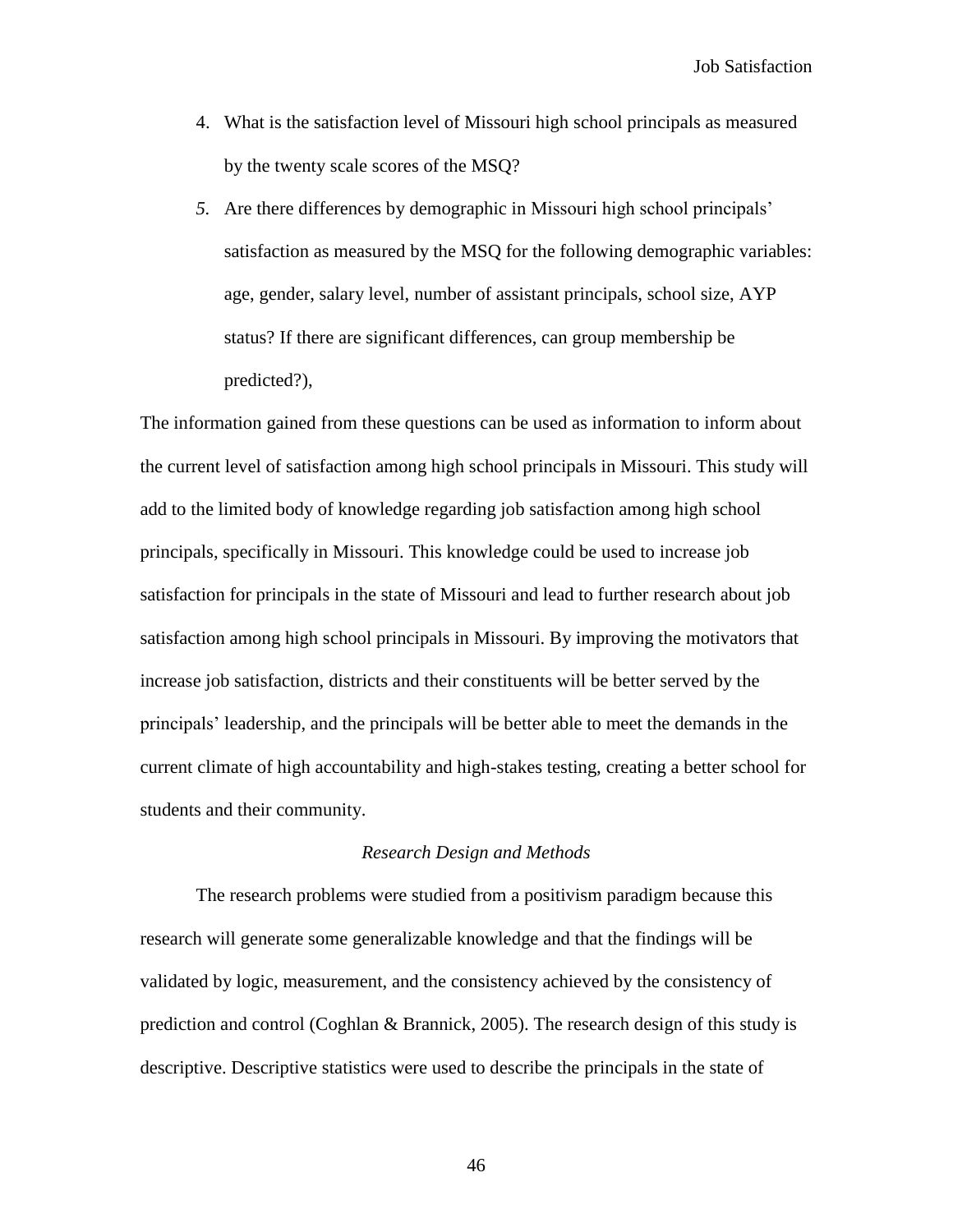Missouri that self-select to respond and look for variability among the data (Leedy  $\&$ Ormrod, 2001). Using the database generated from the Missouri Association of Secondary School Principals (MASSP) and the directories from the Missouri Department of Secondary and Elementary Education (DESE), the researcher used the resources of the Office of Institutional Research at Northwest Missouri State University to generate an internet survey. The researcher collected data from this office and downloaded the data into SPSS files for analysis

There are several benefits by using an internet survey. For the respondents, they were able to control the pace, sequence, and timing of completing the survey, and were also able to read ahead to get a general idea of the length of the survey. Respondents could also answer the survey without being influenced by an interviewer and respond at any time that is convenient to them (Salant  $&$  Dillman, 1994). By doing an internet survey, respondents may have been more likely to return information because they could simply click a mouse button to return the survey, as opposed to mailing a survey.

For the researcher, there are multiple benefits from using an internet survey. With an internet survey, the delivery and response time should be greatly decreased. While this may not decrease the total time to conduct the overall survey, the delivery and response time will be greatly decreased when compared to traditional mail. According to Schonlau, Fricker, and Elliott (2002), time for preparing the survey, emailing the survey, and conducting the follow-up should be comparable to traditionally mailed surveys.

Another benefit of an internet survey is that the cost of conducting the research was greatly reduced. The original email and any follow-up emails did not have any postage cost to them. There was some cost associated with using the MSQ, but it has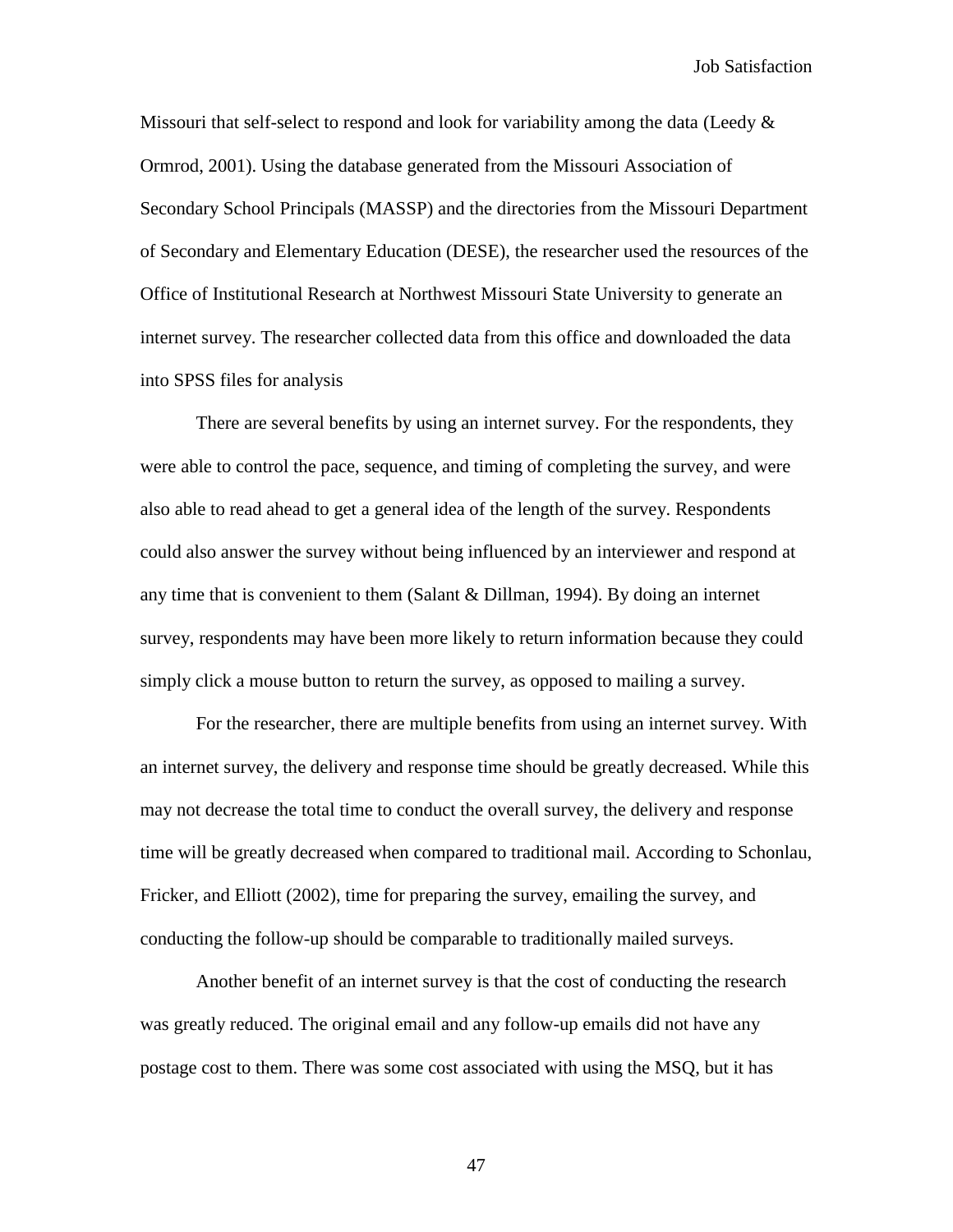been found that in other research, the royalties are based upon the actual response rate for emails and when traditionally mailed surveys are used, each printed survey incurs a cost.

## *Population*

The population for this study was high school principals for all public high schools as identified by the Missouri Department of Elementary and Secondary Education (DESE) for the 2008-09 school year. An email database was available from the Office of Institutional Research (OIR) at Northwest Missouri State University that identified all principals listed in the DESE directory for the 2008-09 school year.

## *Sources of Data*

Data were collected from the surveys generated using the OIR at Northwest Missouri State University. The instrumentation for this study was a two-part, selfadministered web-based survey. Part one was a researcher-generated individual data (demographic) page and part two was the Minnesota Satisfaction Questionnaire (MSQ) long form. The MSQ is used to measure relative satisfaction on select job characteristics. A five-point Likert format is used to record responses. In addition, a total satisfaction score for the instrument can be computed.

#### *Data Collection Methods*

Data were collected from the surveys generated using the OIR at Northwest Missouri State University. Data were collected from this service and downloaded the data into SPSS files for analysis. These data were blind data with no way to identify individual respondents on the survey, thus addressing any IRB safeguards. A descriptive analysis was completed for each variable. This descriptive analysis includes means and standard deviations.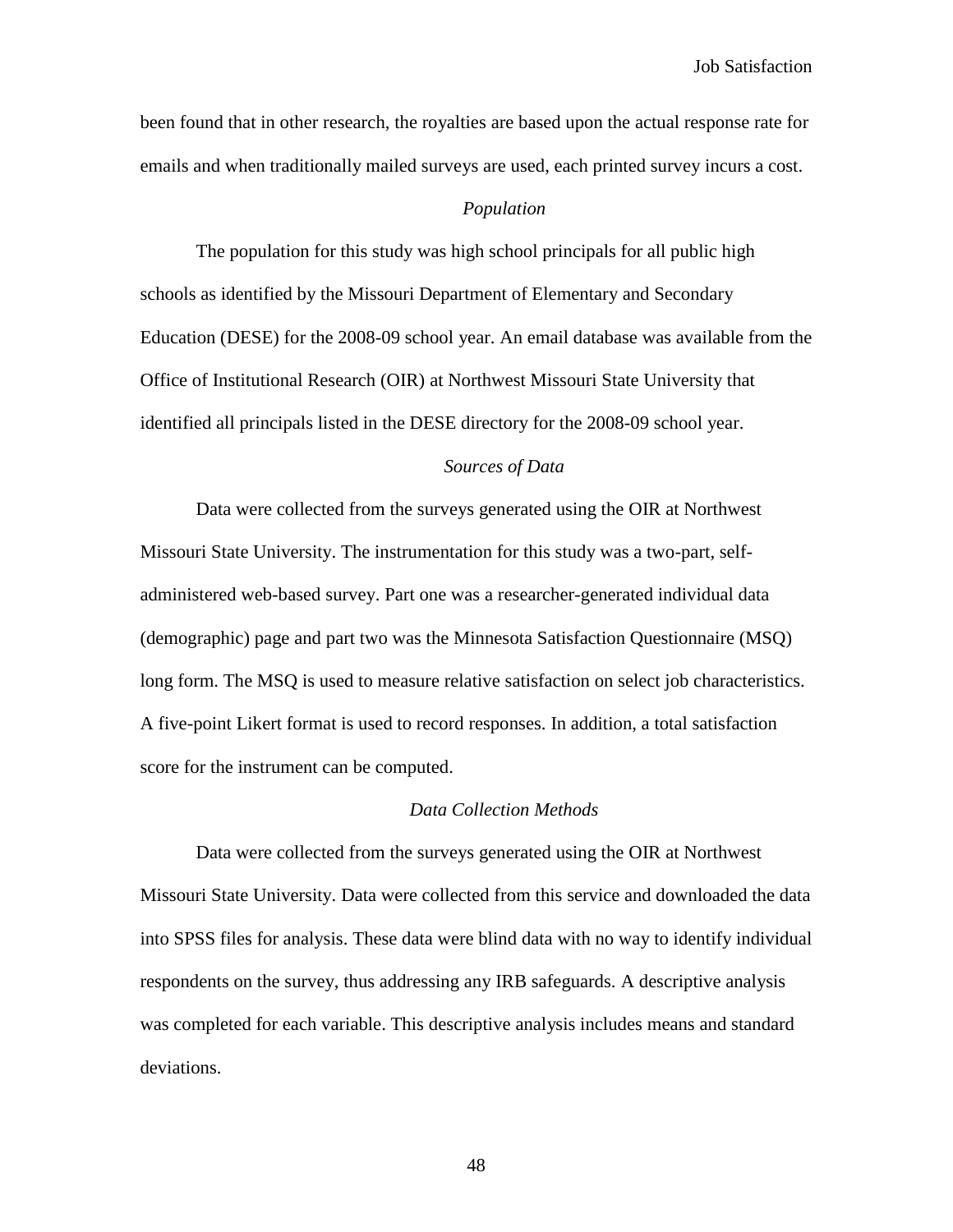For each of the proposed research questions, there was a proposed method of analysis. For research question one (What are the demographic summary statistics for Missouri high school principals for the following demographic variables: gender, salary level, number of assistant principals, school size, and AYP status?) a summary table was developed by summing the scores for each of the demographic variables identified.

For research question two (Is the Minnesota Satisfaction Questionnaire (MSQ) reliable for Missouri high school principals?), a Cronbach"s alpha analysis was conducted to test the reliability of the instrument. The MSQ has verified data suggesting internal reliability. This reliability tends to vary across groups, thus, it is suggested that internal consistency reliability be computed for a sample representing the group on which the MSQ is used, in this case, high school principals (Weiss, Dawis, England, & Lofquist, 1967). This is further addressed under quality standards in this chapter.

For research question three (What is the general satisfaction level of Missouri high school principals as measured by the twenty scales of the MSQ?), summary statistics were calculated by summing the scores for 20 specific scales on the MSQ.

For research question number four (What is the satisfaction level of Missouri high school principals as measured by the twenty scale scores of the MSQ?), summary statistics were calculated for each of the twenty scale scores of the MSQ.

For research question five (Are there differences by demographic in Missouri high school principals" satisfaction as measured by the MSQ for the following demographic variables: age, gender, salary level, number of assistant principals, school size, AYP status? If there are significant differences, can group membership be predicted?), the method of analysis was a MANOVA followed by a Discriminant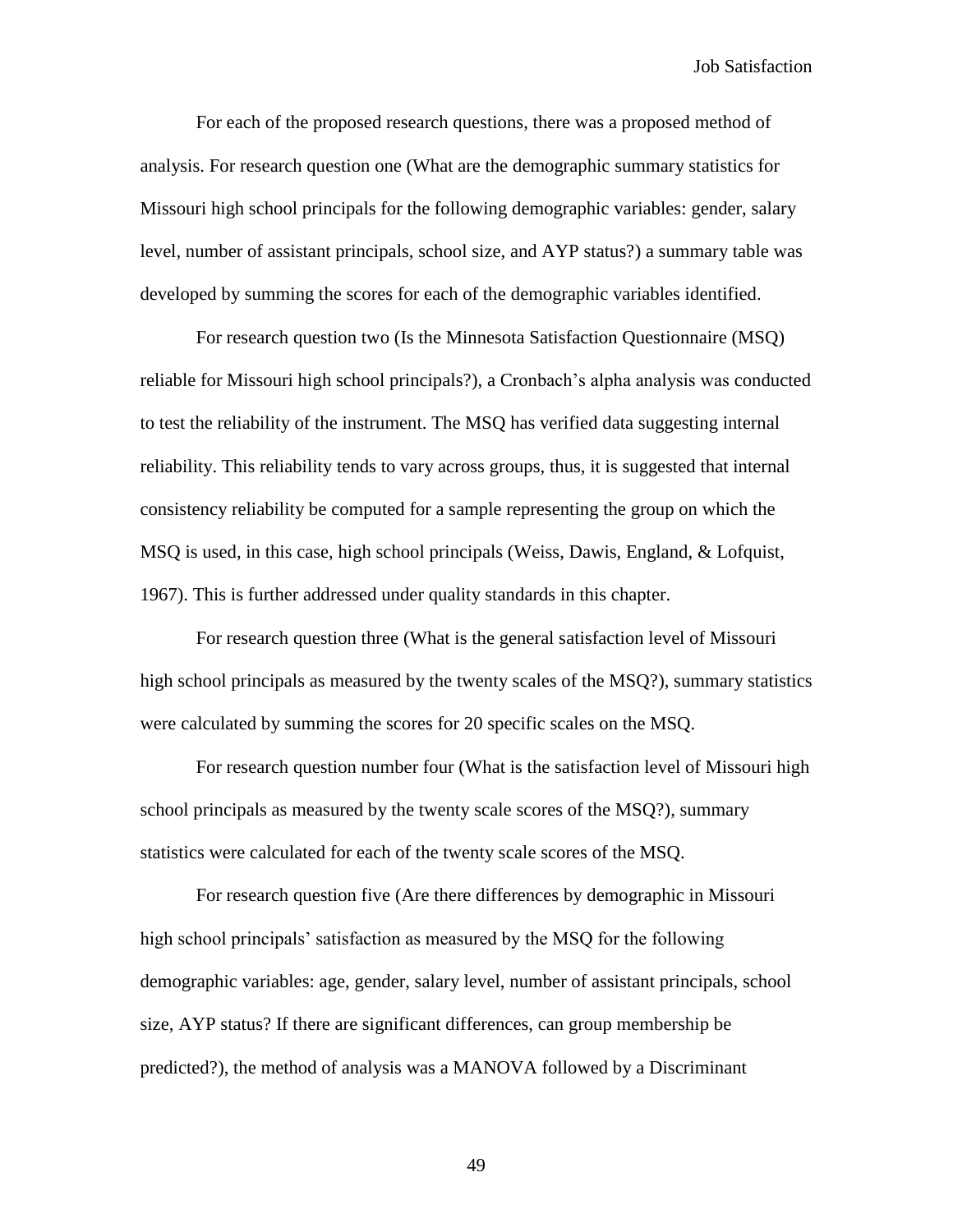Function Analysis (DFA) to determine the extent, if any that the variables play a role in explaining the level of satisfaction of principals in the study. This allows the researcher to determine a relationship between a criterion variable (job satisfaction) and predictor variables (gender, age, etc.).

### *Procedure*

This research was conducted during the 2008-09 school year. The services of the OIR at Northwest Missouri State University were enlisted in the spring of 2009 to generate and conduct the survey. Surveys were generated, emailed, collected, and data from those surveys were analyzed.

#### *The Instrument*

The instrumentation for this study was a two-part, self-administered web-based survey. Part one was a researcher-generated individual data (demographic) page and part two was the Minnesota Satisfaction Questionnaire (MSQ) long form. The MSQ is used to measure relative satisfaction on select job characteristics. The long form MSQ consists of 100 items. Each item refers to a reinforcer in the work environment. The respondent indicates how satisfied he is with the reinforcer on his present job. Five response alternatives are presented for each item: "Very Dissatisfied; Dissatisfied; Neither; Satisfied; Very Satisfied". A five-point Likert format is used to record responses. In addition, a total satisfaction score for the instrument can be computed.

Each long form MSQ scale consists of five items. The items appear in blocks of 20, with items constituting a given scale appearing at 20-item intervals. The following is a list of the MSQ scales. The item following the scale title is the satisfaction item which correlated highest with the scale score, for a group of 1793 employed individuals: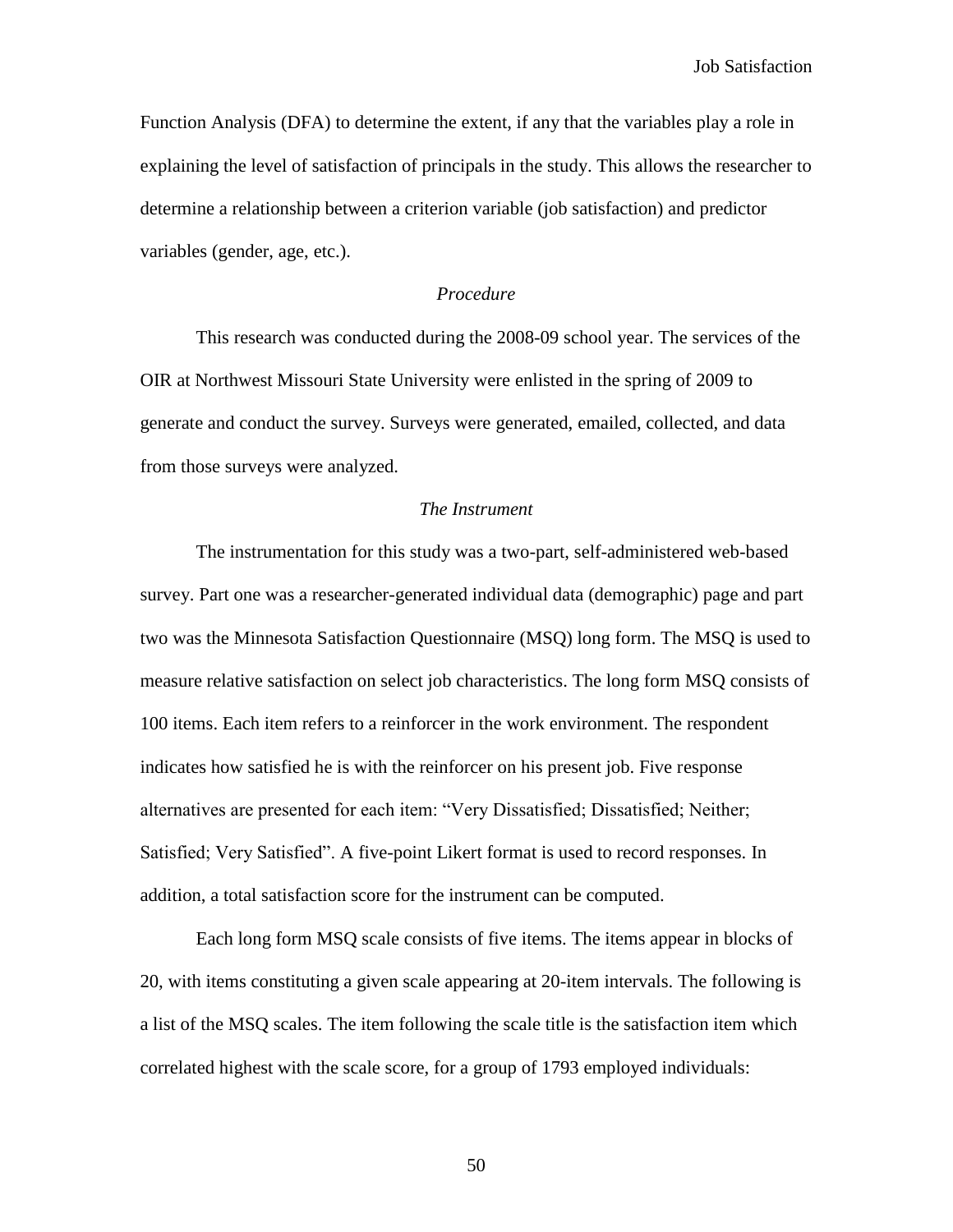- 1. Ability utilization- the chance to do something that makes use of my abilities.
- 2. Achievement- the feeling of accomplishment I get from the job.
- 3. Activity- being able to keep busy all the time.
- 4. Advancement- the chances for advancement on this job.
- 5. Authority- the chance to tell other people what to do.
- 6. Company policies and practices- the way company policies are put into practice.
- 7. Compensation- my pay and the amount of work I do.
- 8. Co-workers- the way my co-workers get along with each other.
- 9. Creativity- the chance to try my own methods of doing the job.
- 10. Independence- the chance to work alone on the job.
- 11. Moral values- being able to do things that don"t go against my conscience.
- 12. Recognition- the praise I get for doing a good job.
- 13. Responsibility- the freedom to use my own judgment.
- 14. Security- the way my job provides for steady employment.
- 15. Social service- the chance to do things for other people.
- 16. Social status- the chance to be "somebody" in the community.
- 17. Supervision-human relations- the way my boss handles his employees.
- 18. Supervision-technical- the competence of my supervisor in making decisions.
- 19. Variety- the chance to do different things from time to time.
- 20. Working conditions- the working conditions.

Scoring of the MSQ can generate a satisfaction score for each of the 20 dimensions listed.

An overall general satisfaction score can also be generated.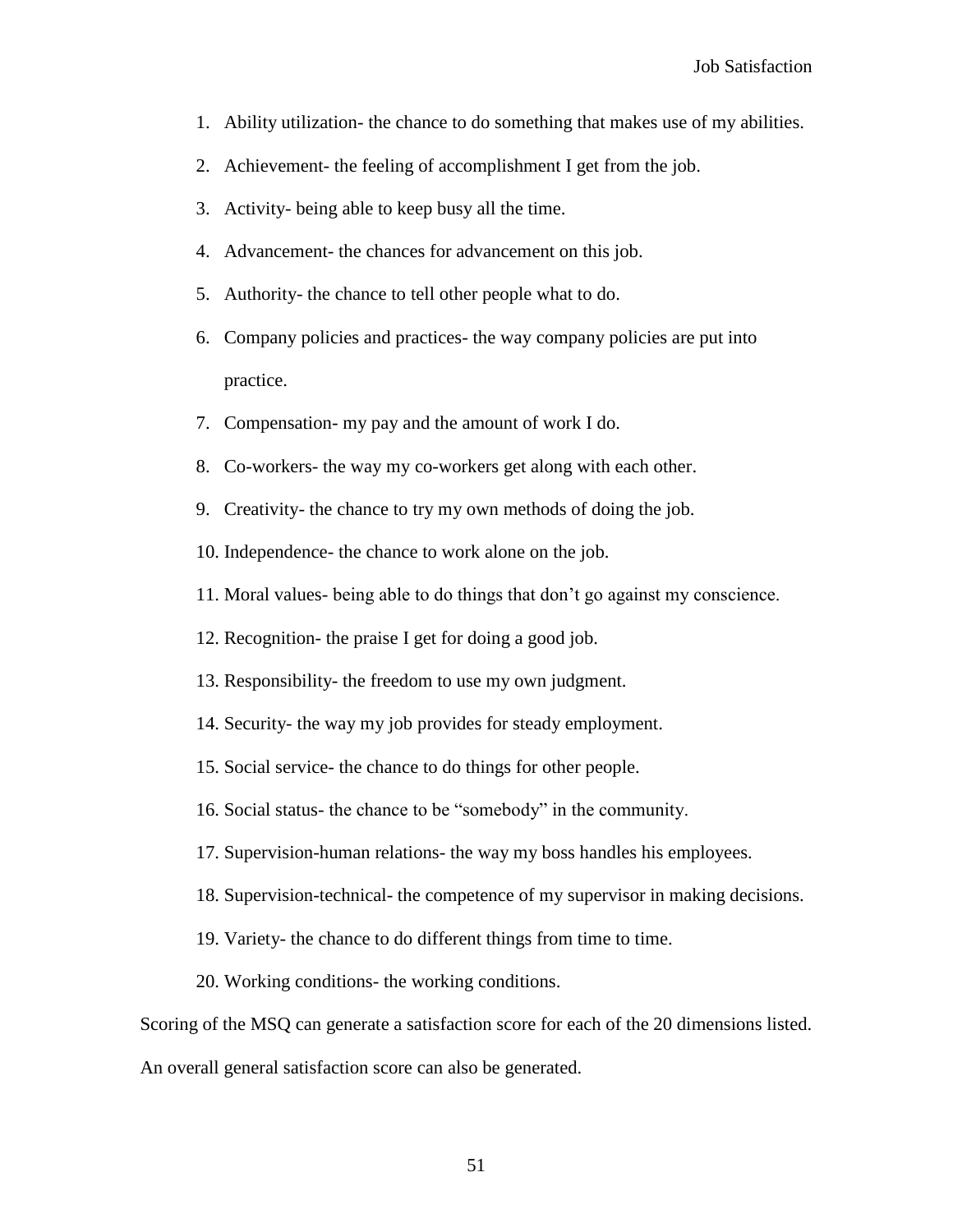## *Quality Standards*

It was important to be aware of any biases that I had prior to engaging in this research. Since I was viewing this study from a positivism paradigm, the very approach forced me to remain objective and be distanced from the data. It was believed that the study would generate some generalizable knowledge and that my findings would be validated by logic, measurement, and the consistency achieved by the consistency of prediction and control (Coghlan & Brannick, 2005).

The MSQ has undergone extensive analysis and has been found to be a reliable measure of general satisfaction (Weiss, Dawis, England, & Lofquist, 1967). The MSQ has been used for years as a tool to measure general satisfaction, and its reliability and validity have been measured numerous times. Using Hoyt reliability coefficients, the data suggest that, in general, the MSQ scales have adequate internal reliabilities. The reliability of some scales, however, tends to vary across groups. It is, therefore, suggested that internal consistency reliability coefficients be computed for a sample representing the group on which the MSQ is used. This study addresses that issue in research question two. The construct validity of the MSQ has been determined for the MSQ showing that group differences were statistically significant at .001 levels for both means and variances on all 20 dimensions of the MSQ (Weiss, et al., 1967).

#### Summary

The purpose of this study was to investigate job satisfaction among high school principals in Missouri. This chapter included a statement of the problem, the project design, methods, procedures, instrumentation, and addressed quality standards and strategies to maintain quality in research. Along with data compiled using from the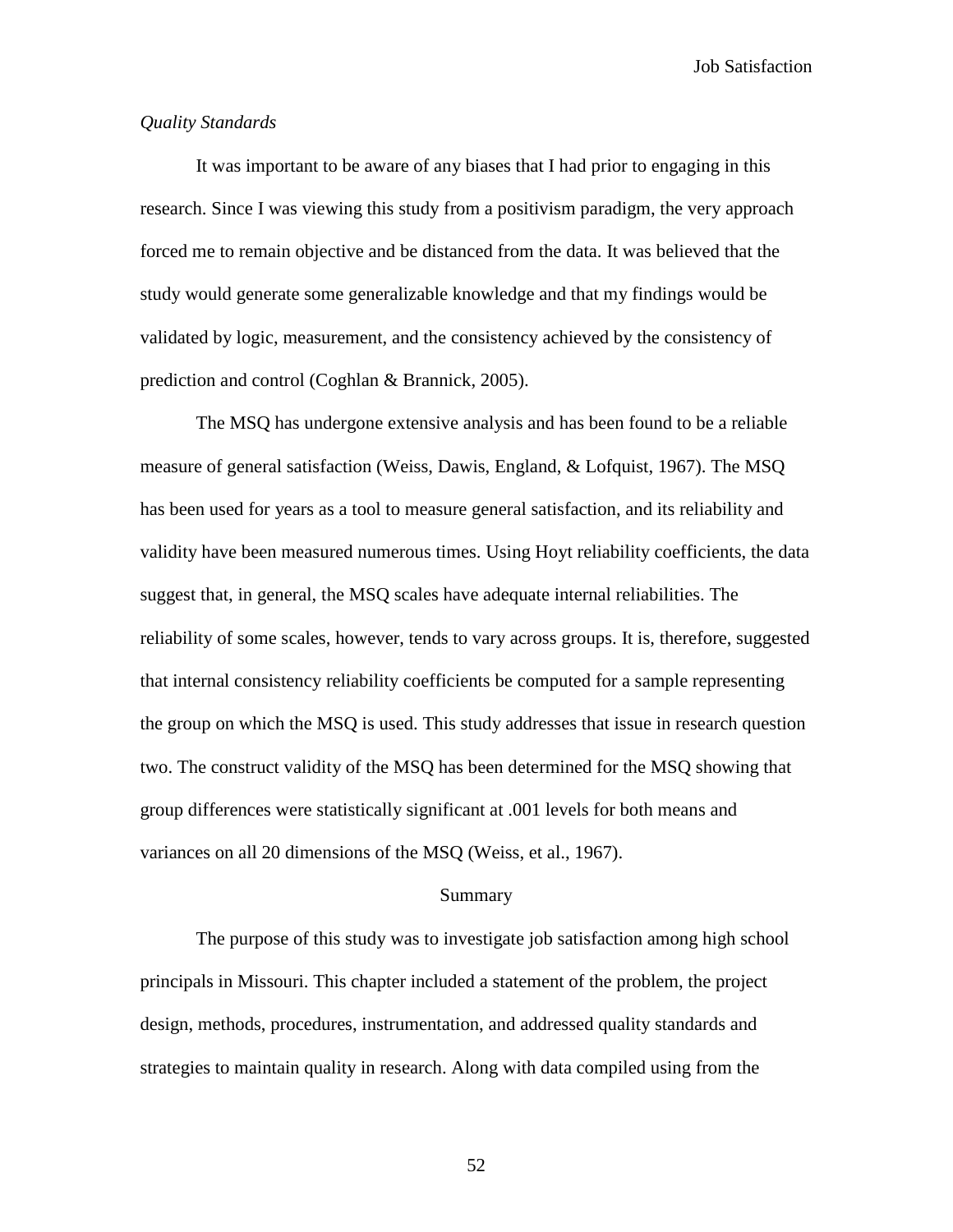Minnesota Satisfaction Questionnaire (MSQ), demographic data were also compiled. Chapter 4 will report the findings of the study, and Chapter 5 will present the summary, conclusions, discussions, and recommendations.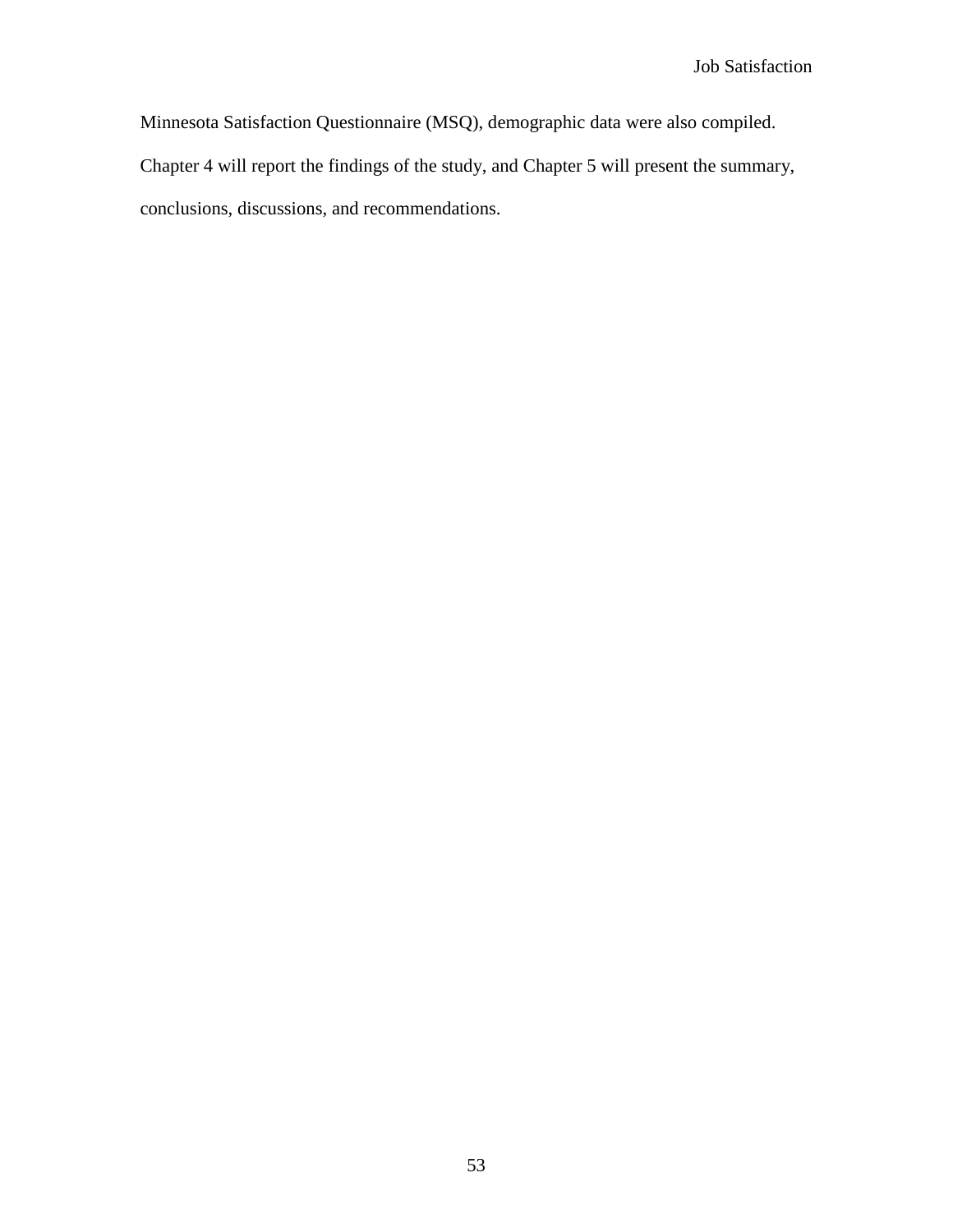#### CHAPTER FOUR

## **FINDINGS**

The purpose of this chapter is to report the findings of the study. An analysis of the data which were collected in the study of job satisfaction of high school principals in Missouri and a description of the level of satisfaction of high school principals in Missouri is presented. The sections of this chapter are: (a) description of the sample and (b) analysis and findings organized by research questions. The purpose of this study is to add to the limited body of knowledge regarding job satisfaction among high school principals. The study investigates the overall satisfaction level of high school principals in Missouri as measured by the Minnesota Satisfaction Questionnaire (MSQ).

The first part of this chapter contains a report of the range of scores for the MSQ rating scale followed by a description of the sample. The description of the sample is focused around a report of the frequency distribution of the demographic variables. The description of the sample also includes a correlation matrix among all demographic variable combinations. Each significant correlation between variable pairs is discussed in regard to direction and relative strength.

The second part of the chapter presents the analysis of MANOVA followed by a Discriminant Function Analysis (DFA) to determine the extent, if any that the variables play a role in explaining the level of satisfaction of principals in the study. The data will be analyzed to determine if there is a relationship between a criterion variable (job satisfaction) and predictor variables (gender, age, etc.). The Statistical Package for the Social Sciences (SPSS) version 14.0 was used for all data analysis.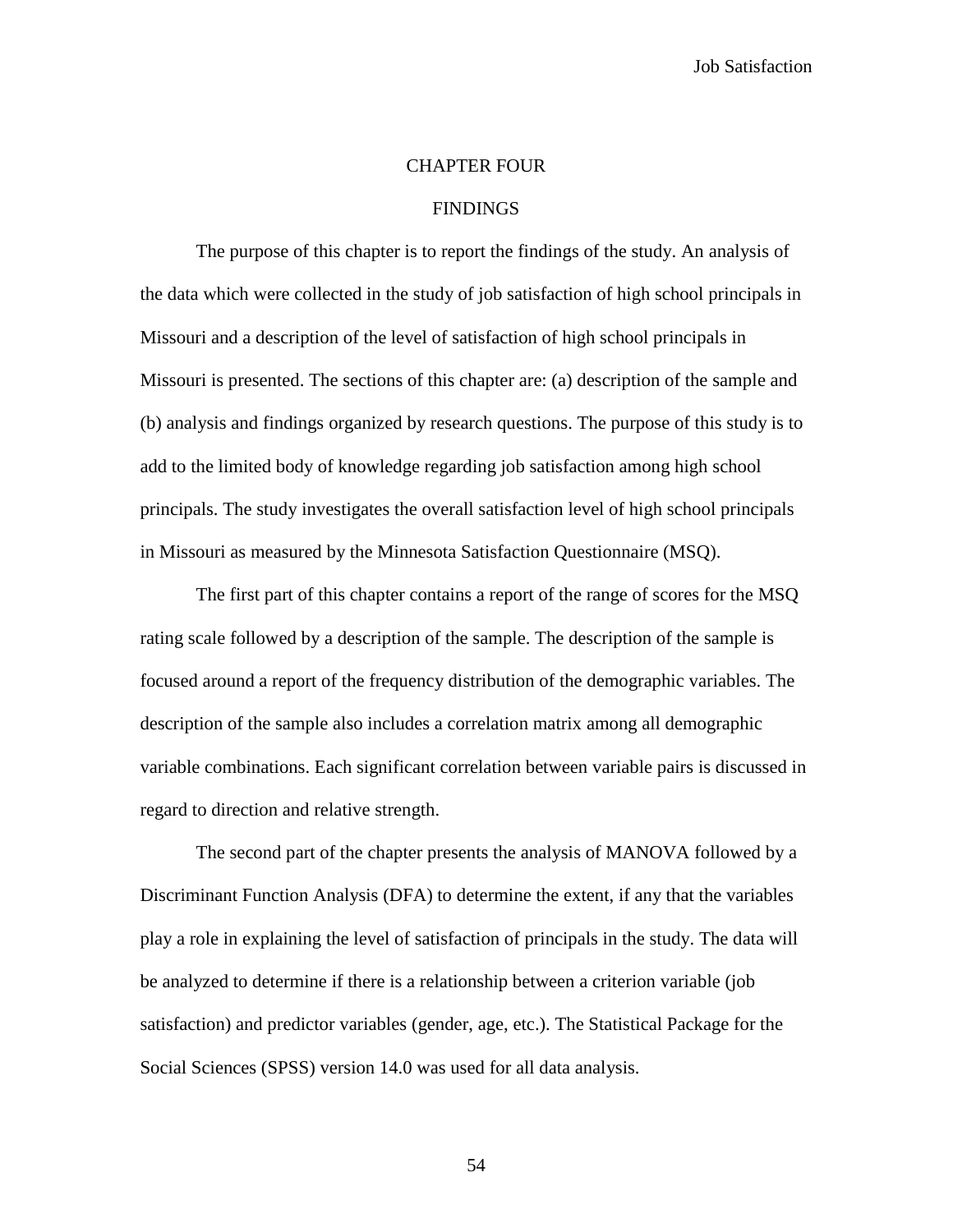### Description of Sample

For this study, 499 high school principals in Missouri were contacted via email and asked to complete a two-part survey via the use of a link in the email that directed them to a secure web-based questionnaire conducted by the Office of Institutional Research (OIR) at Northwest Missouri State University. The survey consisted of a set of demographic questions and the 1967 Long-Form Minnesota Satisfaction Questionnaire (MSQ).

#### *Research Question One*

One hundred eight high school principals in Missouri self-selected and responded to the survey via the secure link in the email. The response rate for this study was 21.6% (n=108). Table 1 presents the description of the sample for the study and contains the answers to research question one (What are the demographic summary statistics for Missouri high school principals for the following demographic variables: gender, salary level, number of assistant principals, school size, and AYP status?) showing each demographic variable with the number (n) and percentage (%) of respondents in each category.

The age most reported by the respondents  $(n=39, 36.1\%)$  was in the 46-55 age range followed closely by those in the 36-45 age range (n=38, 35.2%). Eighty-three (76.9%) of the respondents were male, and the largest number of principals were categorized in the \$50000-\$75000 range (n=41, 38.0%). Most respondents had zero  $(n=36, 33.3\%)$  or one  $(n=35, 32.4\%)$  assistant principals. The largest number  $(n=35,$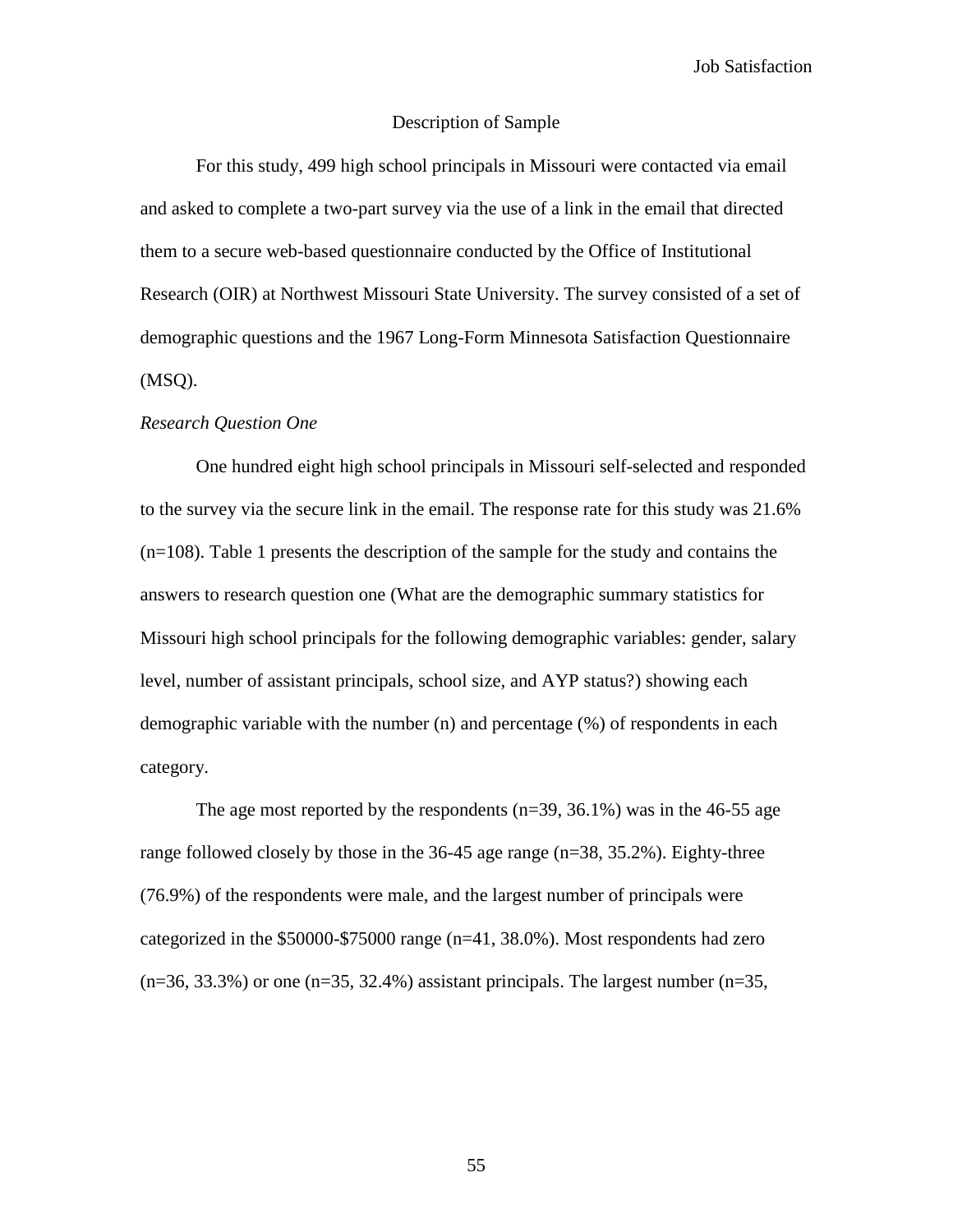# Table 1

# *Frequency Distributions for Demographic Variables (n=108)\_\_\_\_\_\_\_\_\_\_\_\_\_\_\_\_\_\_\_\_\_\_*

| Demographic Variable           | ${\bf N}$      | Percentage |  |
|--------------------------------|----------------|------------|--|
| Age                            |                |            |  |
| Younger than 35                | $\tau$         | 6.5        |  |
| 36-45                          | 38             | 35.2       |  |
| 46-55                          | 39             | 36.1       |  |
| Older than 55                  | 24             | 22.2       |  |
| Gender                         |                |            |  |
| Male                           | 83             | 76.9       |  |
| Female                         | 25             | 23.1       |  |
| Salary range                   |                |            |  |
| Less than \$50000              | $\overline{2}$ | 1.9        |  |
| \$50000-\$75000                | 41             | 38.0       |  |
| \$75000-\$100000               | 32             | 29.6       |  |
| More than \$100000             | 33             | 30.6       |  |
| Number of Assistant Principals |                |            |  |
| $\mathbf{0}$                   | 36             | 33.3       |  |
| $\mathbf{1}$                   | 35             | 32.4       |  |
| $\overline{2}$                 | 10             | 9.3        |  |
| 3                              | 14             | 13.0       |  |
| $\overline{4}$                 | $\,8\,$        | 7.4        |  |
| 5                              | 5              | 4.6        |  |
| Size of school                 |                |            |  |
| 200 or fewer                   | 21             | 19.4       |  |
| 201-500                        | 35             | 32.4       |  |
| 501-800                        | 17             | 15.7       |  |
| 801-1000                       | 9              | 8.3        |  |
| 1001-1400                      | $\overline{7}$ | 6.5        |  |
| 1401-2000                      | 16             | 14.8       |  |
| <b>Over 2000</b>               | 3              | 2.8        |  |
| Did school make AYP?           |                |            |  |
| Yes                            | 73             | 67.6       |  |
| N <sub>o</sub>                 | 35             | 32.4       |  |
| <b>Education</b> level         |                |            |  |
| <b>Bachelors</b>               | $\mathbf{0}$   | 0.0        |  |
| <b>Masters</b>                 | 24             | 22.2       |  |
| Specialist                     | 59             | 54.6       |  |
| Doctorate                      | 24             | 22.2       |  |
| Missing                        | $\mathbf{1}$   | 0.9        |  |
| Years as principal             |                |            |  |
| $1 - 3$                        | 16             | 14.8       |  |
| $4 - 6$                        | 23             | 21.3       |  |
| $7-9$                          | 24             | 22.2       |  |
| $10-15$                        | 18             | 16.7       |  |
| 15 or more                     | 27             | 25.0       |  |

32.4%) of principals that responded work in a high school with an enrollment of 201-500 students. Of the principals that responded, 73 (67.6%) worked in schools that made AYP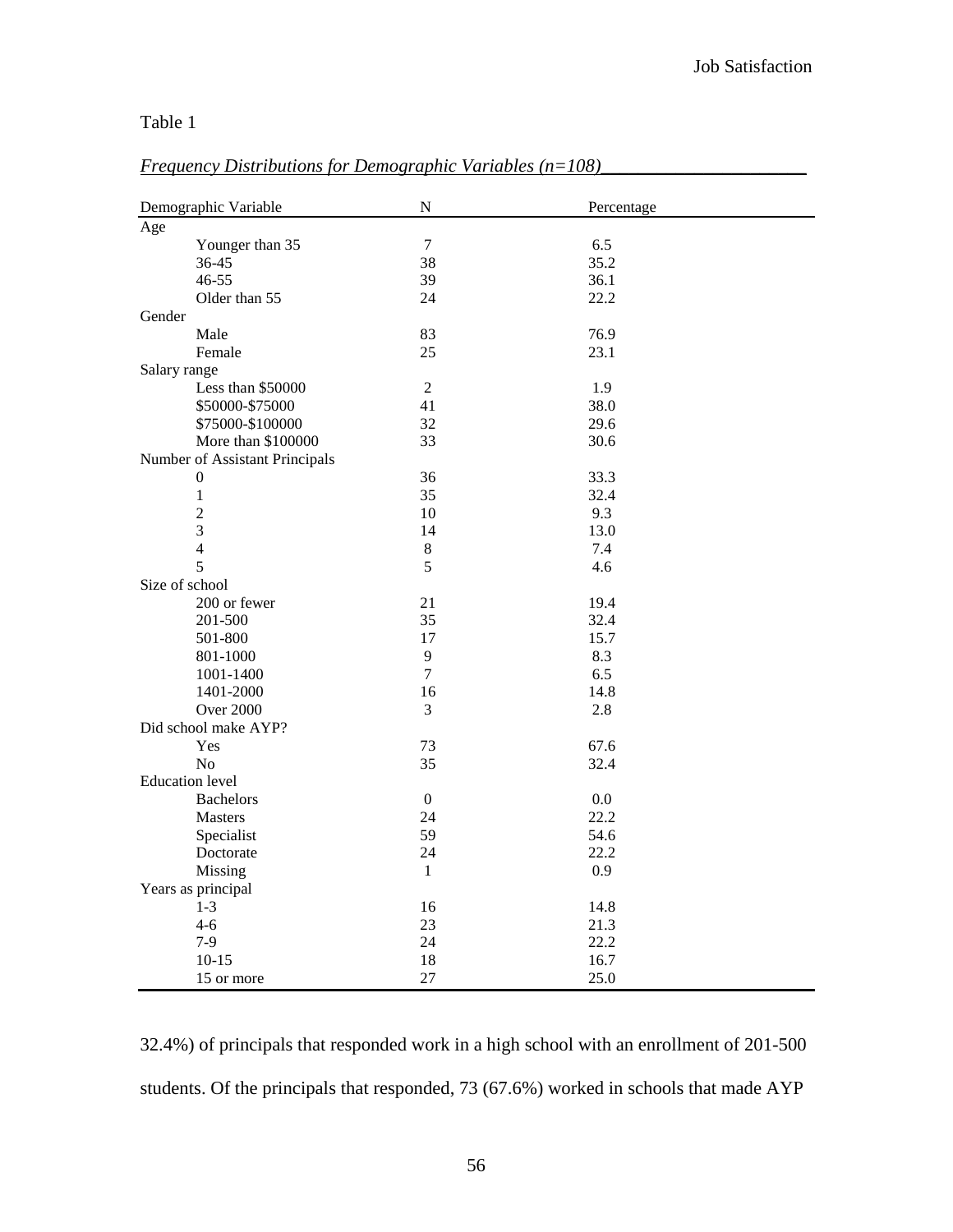in the 2007-08 school year. All respondents had obtained a minimum of a Masters degree and more than half (n=59, 54.6%) had obtained a Specialist degree. Years as a principal varied with 25.0% (n=27) having more than 15 years, 22.2% (n=24) having 7-9 years, and 21.3% (n=23) having 4-6 years of experience as a principal.

All possible correlations among the dependent and independent variables were calculated to further describe the data. The correlations indicated several significant relationships among the different demographic variables. Table 2 shows the correlations matrix of the demographic variables. When two variables are significantly correlated, the variables are known to be associated with each other, but it does not indicate that if one variable changes it causes another variable to change (Ary, et al., 2002). Caution must be taken when interpreting correlation coefficients because they give no indication of the direction of causality, only correlation (Field, 2005).

There is a significant positive correlation  $(p<.05)$  between a number of demographic variables, including size of school and number of assistant principals  $(r=.912)$ ; salary and number of assistant principals  $(r=.793)$ ; salary and size of school  $(r=.786)$ ; years as principal and age  $(r=.564)$ ; salary and education level  $(r=.517)$ ; size of school and education level  $(r=.491)$ ; and number of assistant principals and AYP status (r=.471). There were other significant positive correlations indicated, but those were not as strongly correlated as the variables listed.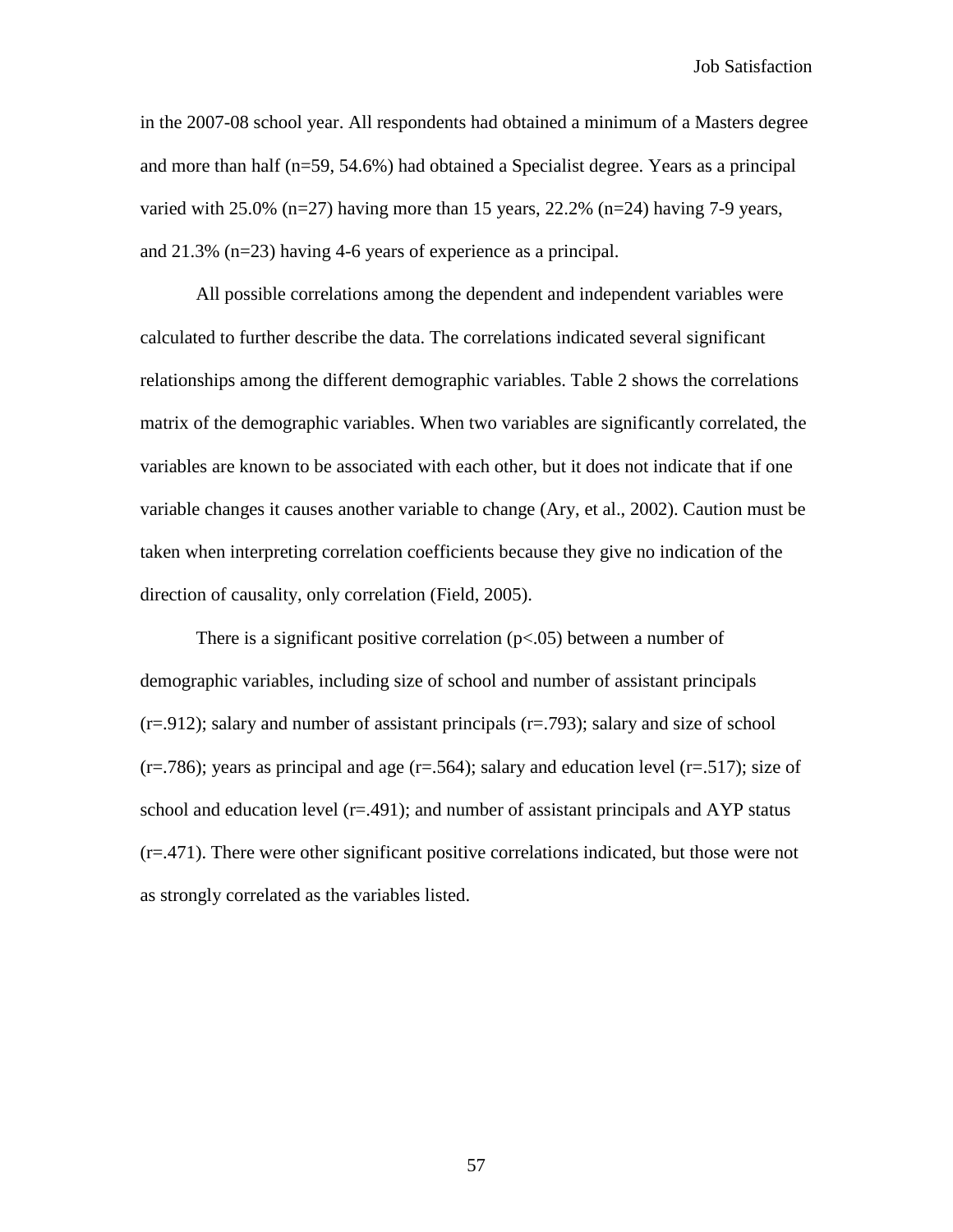# Table 2

# *Correlations Among Demographic Variables*

|        | Demographic Variable | Sal      | ScSz     | Age          | Gen         | <b>AstPr</b> | <b>AYP</b>   | EdLvl    | YrsPrn   |
|--------|----------------------|----------|----------|--------------|-------------|--------------|--------------|----------|----------|
| Sal    | Pearson corr.        | 1        | $.786**$ | $.403**$     | .147        | $.793**$     | $.341**$     | $.517**$ | $.360**$ |
| ScSz   | Pearson corr.        | .786**   | 1        | .398**       | .020        | .912**       | $.420**$     | .491**   | $.303**$ |
| Age    | Pearson corr.        | $.403**$ | .398**   | $\mathbf{1}$ | $-.013$     | $.373**$     | .115         | .160     | $.564**$ |
| Gen    | Pearson corr.        | .147     | .020     | $-.013$      | $\mathbf 1$ | .005         | .042         | $.231*$  | $-172$   |
| AstPr  | Pearson corr.        | $.793**$ | .912**   | $.373**$     | .005        | 1            | $.471**$     | $.426**$ | $.274**$ |
| AYP    | Pearson corr.        | $.341**$ | $.420**$ | .115         | .042        | .471**       | $\mathbf{1}$ | .297**   | .120     |
| EdLvl  | Pearson corr.        | $.517**$ | .491**   | .160         | $.231*$     | $.426**$     | $.297**$     | 1        | .160     |
| YrsPrn | Pearson corr.        | $.360**$ | $.303**$ | $.564**$     | $-172$      | $.274**$     | .120         | .160     | 1        |

*\_\_\_\_\_\_\_\_\_\_\_\_\_\_\_\_\_\_\_\_\_\_\_\_\_\_\_\_\_\_\_\_\_\_\_\_\_\_\_\_\_\_\_\_\_\_\_\_\_\_\_\_\_\_\_\_\_\_\_\_\_\_\_\_\_\_\_\_\_\_\_\_*

Note: Sal=Salary; SchSz=School Size; Age=Age Range; Gen=Gender; AstPrn=Number of Assistant Principals; AYP=Made AYP?; EdLvl=Education Level; YrsPrn=Years as Principal.

\_\_\_\_\_\_\_\_\_\_\_\_\_\_\_\_\_\_\_\_\_\_\_\_\_\_\_\_\_\_\_\_\_\_\_\_\_\_\_\_\_\_\_\_\_\_\_\_\_\_\_\_\_\_\_\_\_\_\_\_\_\_\_\_\_\_\_\_\_\_\_\_\_\_\_\_\_\_\_\_\_\_\_\_\_

\*\* Correlation is significant at the 0.01 level (2-tailed).

\* Correlation is significant at the 0.05 level (2-tailed)

N=108

# *Research Question Two*

For research question two (Is the Minnesota Satisfaction Questionnaire (MSQ) reliable for Missouri high school principals?), a Cronbach"s alpha analysis was conducted to test the reliability of the instrument. Cronbach's alpha analysis  $(r=983)$  revealed a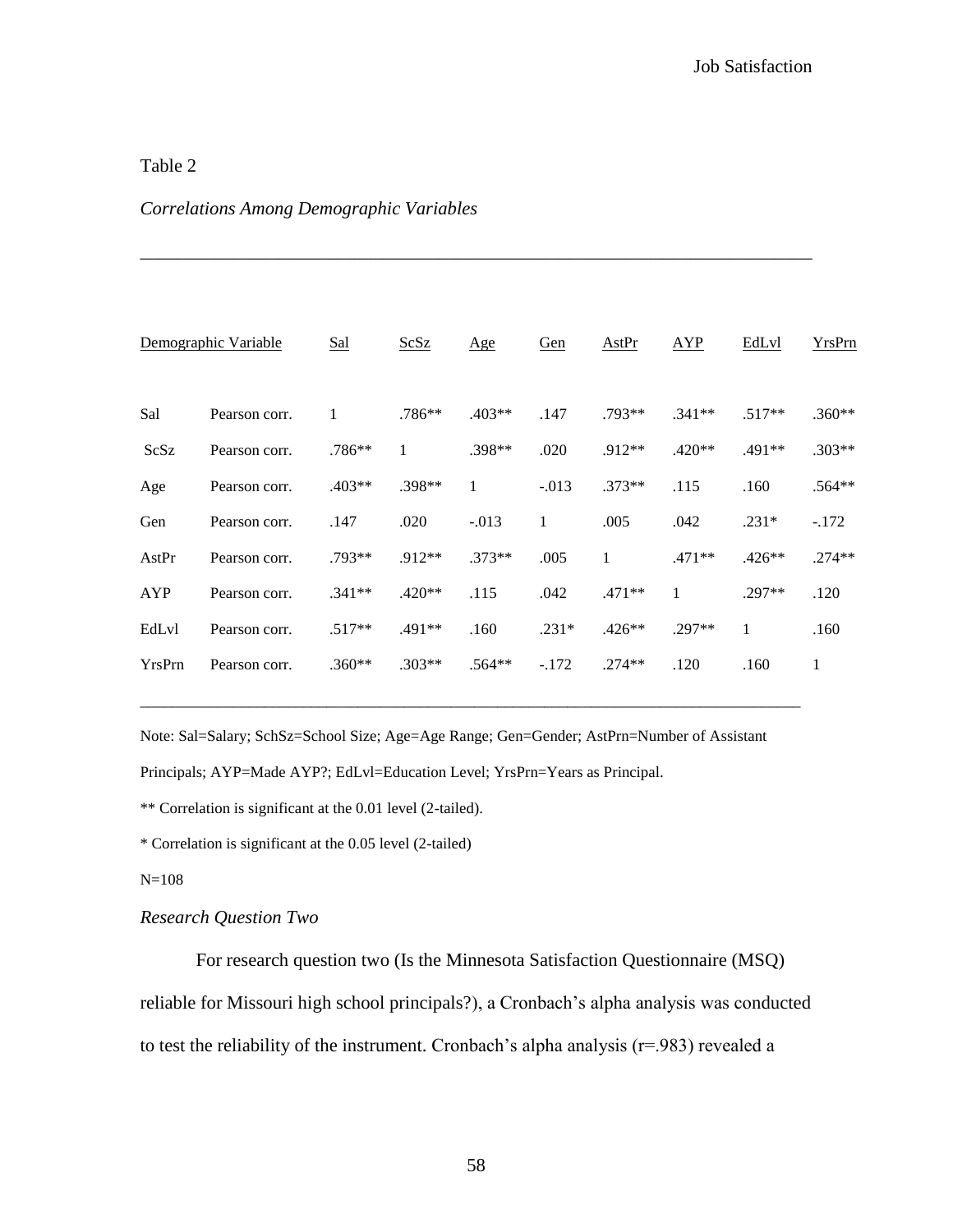high reliability coefficient, indicating that the MSQ had internal consistent reliability for this particular group, high school principals.

### *Research Question Three*

For research question three (What is the general satisfaction level of Missouri high school principals as measured by the twenty scales of the MSQ?), summary statistics were calculated by adding the scores for 20 specific scales on the MSQ. Table 3 shows the summary statistics of general satisfaction in the study. Overall, high school principals in Missouri are generally satisfied with their jobs, as indicated by the mean score of 65.11 for all principals (n=108). This section will look at general satisfaction for different demographic variables.

*Age*

Principals in the 36-45 age group had a general satisfaction score (M=63.06) below the overall satisfaction score for all principals in the study (M=65.11). All other age groups had general satisfaction scores above the overall mean.

#### *Gender*

Men showed a higher general satisfaction score (M=65.25) than women  $(M=64.66)$ .

*Salary*

General satisfaction scores increased with salary, with a low score for those making less than \$50,000 (M=54.45) up through the \$75,000-\$100,000 category  $(M=66.15)$ , but then decreased for principals making over \$100,000 (M=65.16).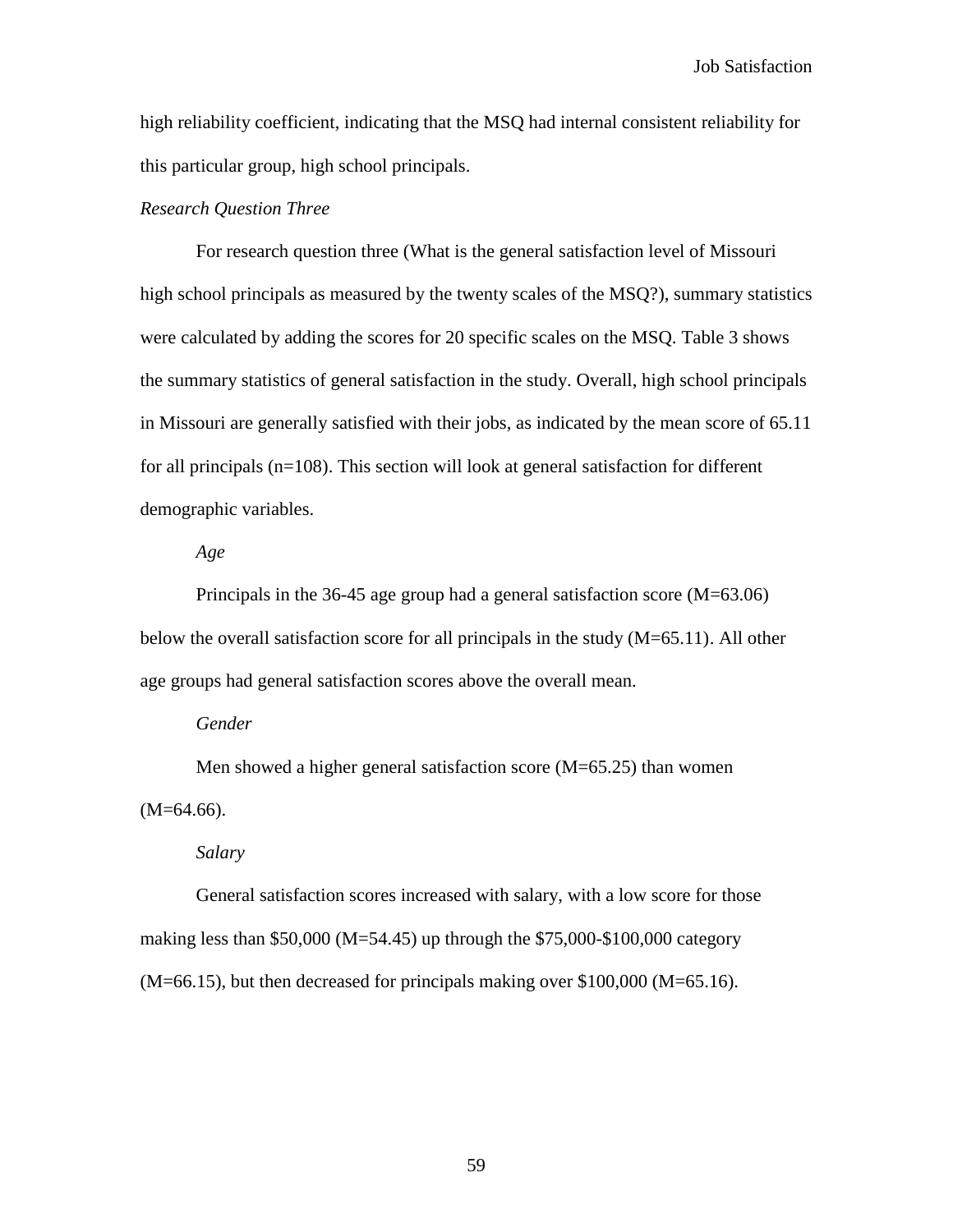## *Assistant Principals*

While most principals in the study had 0 or 1 assistant principals (n=36 and n=35), principals with 3 assistant principals had the highest general satisfaction scores (M=68.05). General satisfaction declined with 4 assistant principals (M=66.11) and had the lowest general satisfaction score with 5 or more assistant principals  $(M=62.63)$ .

# *School Size*

Principals of schools with 1001-1400 students had the highest general satisfaction score (M=70.30) and general satisfaction scores were the lowest for principals in schools with 501-800 students (M=62.85) and over 2000 students (M=61.30).

## *AYP Status*

Principals of schools that made AYP had higher general satisfaction scores

 $(M=65.45)$  than principals of schools that did not make AYP  $(M=64.41)$ .

### *Education Level*

Principals with a Masters degree had a higher general satisfaction score (M=67.83) than principals with a Specialist (M=64.19) and principals with a Doctorate  $(M=64.86)$ .

#### *Years as a Principal*

Principals with 7-9 years of experience had the lowest general satisfaction score (M=61.71) while principals with 10-15 years (M=66.13) and more than 15 years of experience (M=67.56) had the highest general satisfaction scores.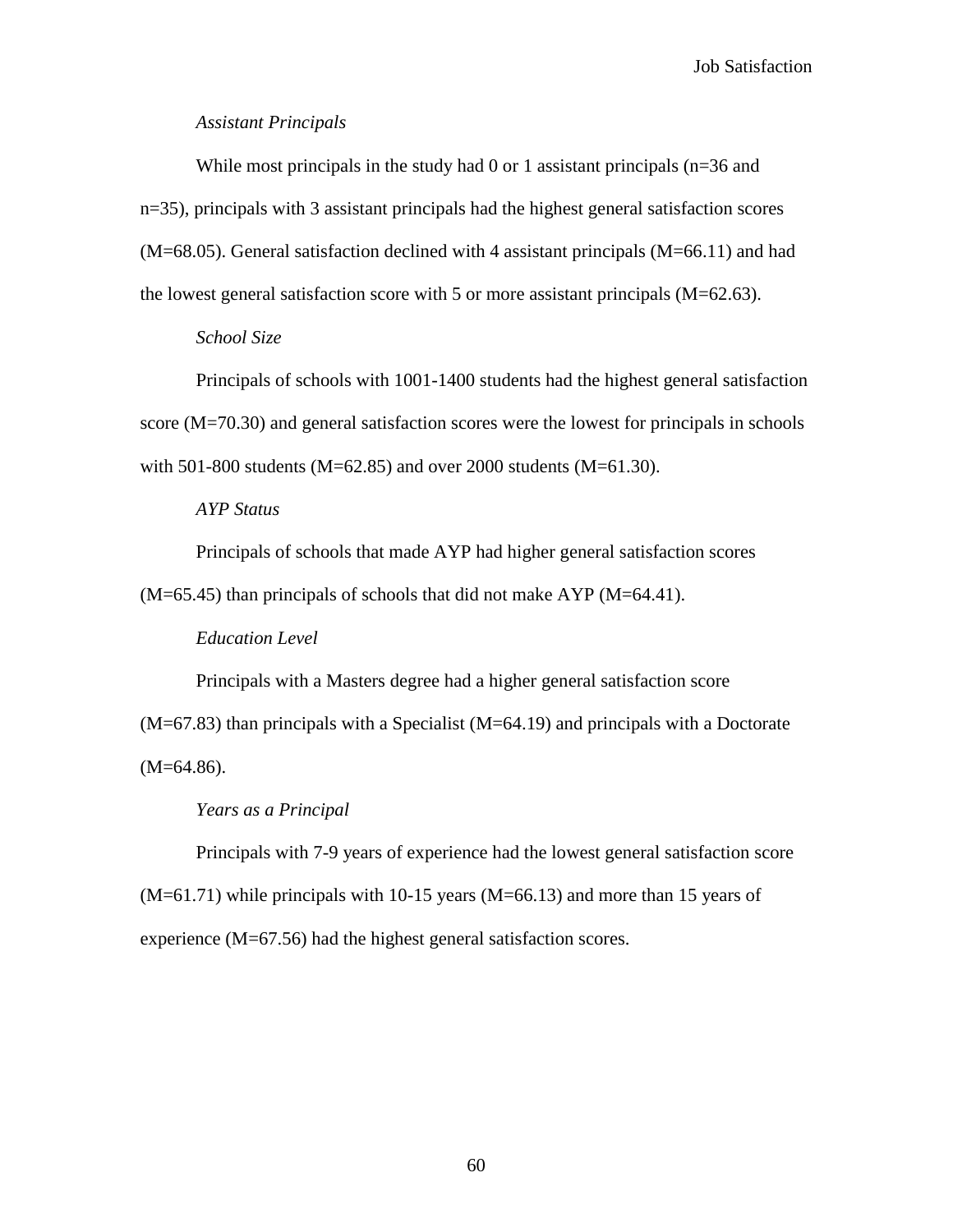# Table 3

| Variable                    | n              | Mean  | <u>Summary Statistics of General Satisfaction Level by Demographic Characteristics</u><br>Std. Dev |
|-----------------------------|----------------|-------|----------------------------------------------------------------------------------------------------|
| Total                       | 108            | 65.11 | 8.87                                                                                               |
| Age                         |                |       |                                                                                                    |
| $<$ 35                      | $\tau$         | 65.17 | 4.80                                                                                               |
| 36-45                       | 38             | 63.06 | 8.79                                                                                               |
| $46 - 55$                   | 39             | 66.83 | 9.02                                                                                               |
| >55                         | 24             | 65.56 | 9.42                                                                                               |
| Gender                      |                |       |                                                                                                    |
| Male                        | 83             | 65.25 | 9.48                                                                                               |
| Female                      | 25             | 64.66 | 6.58                                                                                               |
| Salary                      |                |       |                                                                                                    |
| $<$ \$50,000                | $\sqrt{2}$     | 54.45 | 7.85                                                                                               |
| \$50,000-\$75,000           | 41             | 64.78 | 7.92                                                                                               |
| \$75,000-\$100,000          | 32             | 66.15 | 10.07                                                                                              |
| > \$100,000                 | 33             | 65.16 | 8.72                                                                                               |
| <b>Assistant Principals</b> |                |       |                                                                                                    |
| $\boldsymbol{0}$            | 36             | 64.95 | 10.41                                                                                              |
| $\mathbf{1}$                | 35             | 64.31 | 6.82                                                                                               |
| $\boldsymbol{2}$            | 10             | 65.18 | 7.11                                                                                               |
| 3                           | 14             | 68.05 | 10.72                                                                                              |
| $\overline{4}$              | 7              | 66.11 | 8.02                                                                                               |
| 5 or more                   | 6              | 62.63 | 10.14                                                                                              |
| School Size                 |                |       |                                                                                                    |
| 200 or less                 | 21             | 65.38 | 10.26                                                                                              |
| 201-500                     | 35             | 64.90 | 9.19                                                                                               |
| 501-800                     | 17             | 62.85 | 4.94                                                                                               |
| 801-1000                    | 9              | 65.38 | 7.21                                                                                               |
| 1001-1400                   | $\overline{7}$ | 70.30 | 12.13                                                                                              |
| 1401-2000                   | 16             | 65.94 | 9.63                                                                                               |
| >2000                       | 3              | 61.30 | 2.94                                                                                               |
| Made AYP?                   |                |       |                                                                                                    |
| Yes                         | 73             | 65.45 | 9.36                                                                                               |
| No                          | 35             | 64.41 | 7.83                                                                                               |
| <b>Education Level</b>      |                |       |                                                                                                    |
| Missing                     | 1              | 60.80 | 0.00                                                                                               |
| <b>Masters</b>              | 24             | 67.83 | 10.12                                                                                              |
| Specialist                  | 59             | 64.19 | 7.92                                                                                               |
| Doctorate                   | 24             | 64.86 | 9.71                                                                                               |
| Years as Principal          |                |       |                                                                                                    |
| $1 - 3$                     | 16             | 64.20 | 6.86                                                                                               |
| $4 - 6$                     | 23             | 65.63 | 9.77                                                                                               |
| $7-9$                       | 24             | 61.71 | 5.51                                                                                               |
| $10-15$                     | 18             | 66.13 | 11.59                                                                                              |
| $>15$                       | 27             | 67.56 | 9.09                                                                                               |

*Summary Statistics of General Satisfaction Level by Demographic Characteristics*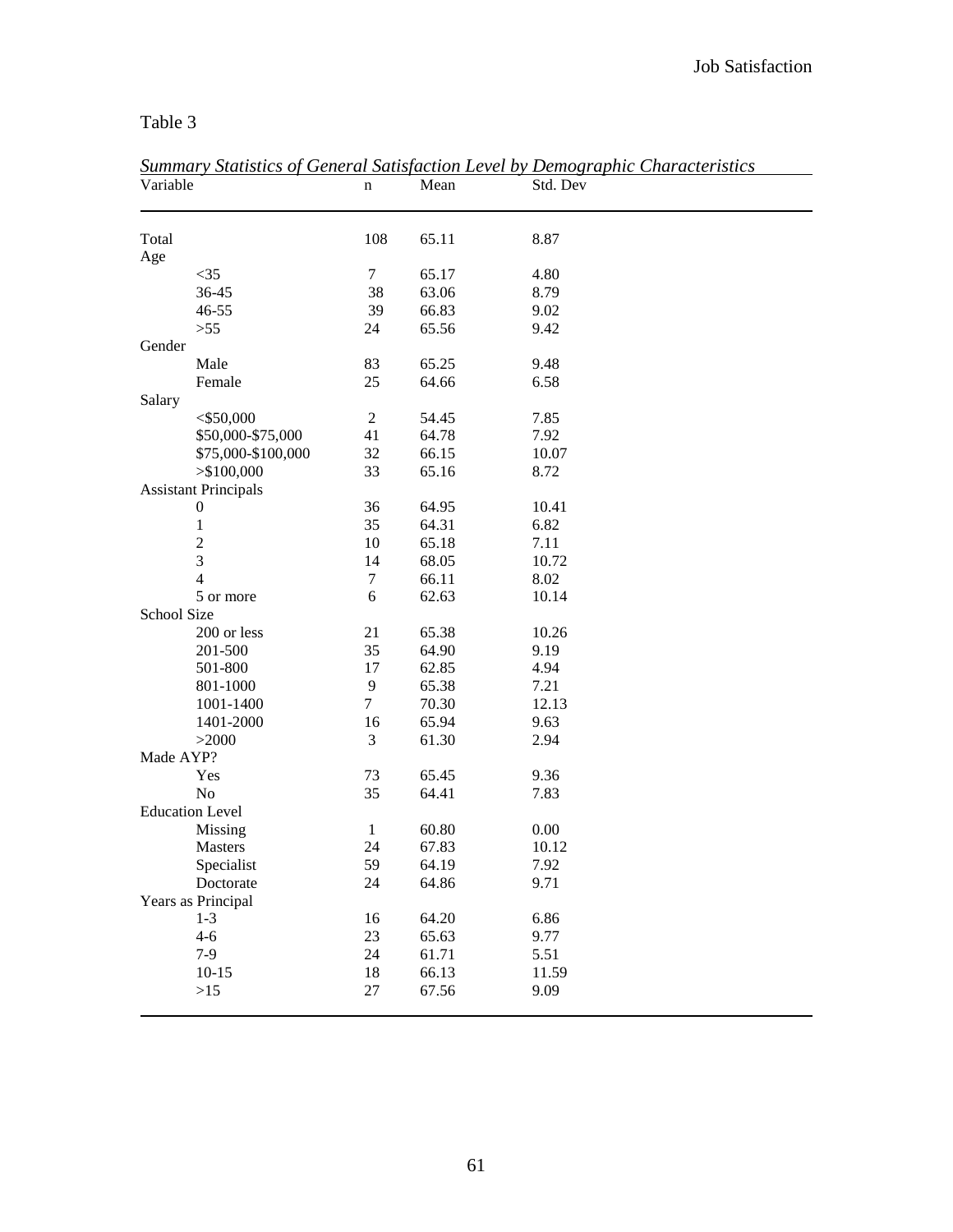## *Research Question Four*

 For research question number four (What is the satisfaction level of Missouri high school principals as measured by the twenty scale scores of the MSQ?), summary statistics were calculated for each of the twenty scale scores of the MSQ. Each of the dimensions has a mean score that can fall in a range from 5 to 25. Table 4 shows the mean satisfaction scores for the respondents in each of the 20 dimensions measured by the MSQ.

The dimensions that Missouri high school principals rated as having the most satisfaction with were social service  $(M=19.91)$ , achievement  $(M=19.27)$ , and activity (M=19.26). This indicates that Missouri high school principals are most satisfied with the chance to do things for others (social service), the feeling of accomplishment they get from their job (achievement), and being able to keep busy all the time (activity).

Advancement (M=14.29), compensation (M=14.54), security (M=14.84), and supervision-technical  $(M=14.89)$  ranked as the lowest scoring areas of satisfaction for Missouri high school principals. This indicates that they are least satisfied with the chances for advancement on their job (advancement), their pay for the amount of work they do (compensation), the way their job provides for steady employment (security), and the competence of their supervisors in making decisions (supervision-technical). For the other fifteen dimensions, high school principals in Missouri showed general satisfaction as their mean scores ranged from 15.97 to 18.96.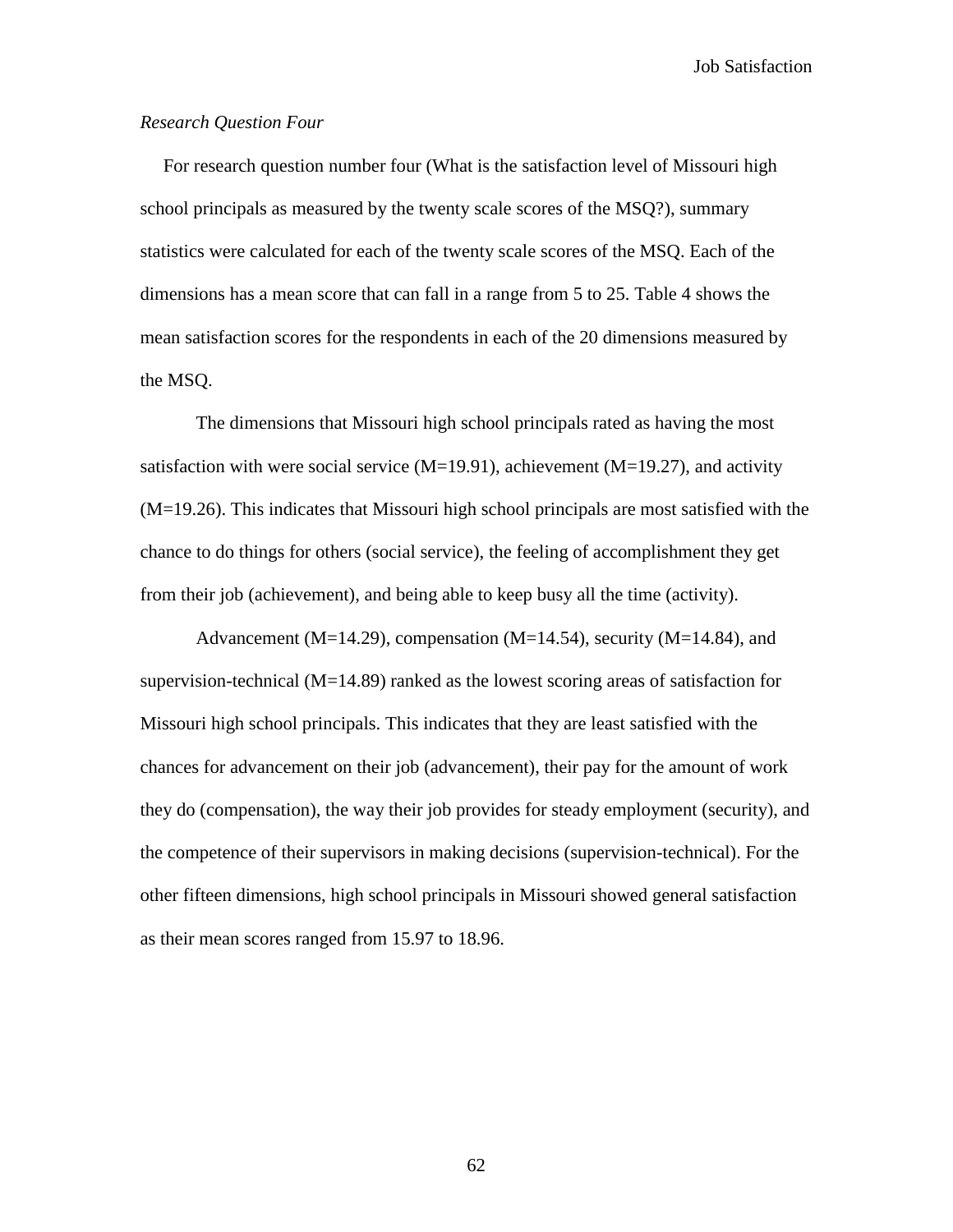Table 4

| Dimensions                     | n   | M     | <b>SD</b> |  |
|--------------------------------|-----|-------|-----------|--|
|                                |     |       |           |  |
| Social Service                 | 108 | 19.91 | 2.43      |  |
| Achievement                    | 108 | 19.27 | 2.61      |  |
| Activity                       | 108 | 19.26 | 2.29      |  |
| Variety                        | 108 | 18.96 | 2.24      |  |
| <b>Ability Utilization</b>     | 108 | 18.89 | 2.79      |  |
| <b>Moral Values</b>            | 108 | 18.82 | 2.81      |  |
| Responsibility                 | 108 | 18.59 | 2.31      |  |
| Co-workers                     | 108 | 17.86 | 2.75      |  |
| Creativity                     | 108 | 17.53 | 2.79      |  |
| Authority                      | 108 | 17.25 | 2.48      |  |
| Independence                   | 108 | 16.83 | 3.02      |  |
| Supervision-Human Relations    | 108 | 16.55 | 4.91      |  |
| <b>Working Conditions</b>      | 108 | 16.49 | 2.88      |  |
| Company Policies and Practices | 108 | 16.17 | 3.85      |  |
| <b>Social Status</b>           | 108 | 16.16 | 2.97      |  |
| Recognition                    | 108 | 15.97 | 3.15      |  |
| Supervision-Technical          | 108 | 14.89 | 4.00      |  |
| Security                       | 108 | 14.87 | 3.10      |  |
| Compensation                   | 108 | 14.54 | 3.47      |  |
| Advancement                    | 108 | 14.29 | 3.37      |  |

*Rank Order of Satisfaction Scores for each MSQ Dimension (n=108)*

## *Research Question Five*

For research question five (Are there differences by demographic in Missouri high school principals' satisfaction as measured by the MSQ for the following demographic variables: age, gender, salary level, number of assistant principals, school size, AYP status? If there are significant differences, can group membership be predicted?), the method of analysis was a MANOVA followed by a Discriminant Function Analysis (DFA) to determine the extent, if any, that the variables play a role in explaining the level of satisfaction of principals in the study. This provided the ability to determine a relationship between a criterion variable (job satisfaction) and predictor variables (gender, age, etc.).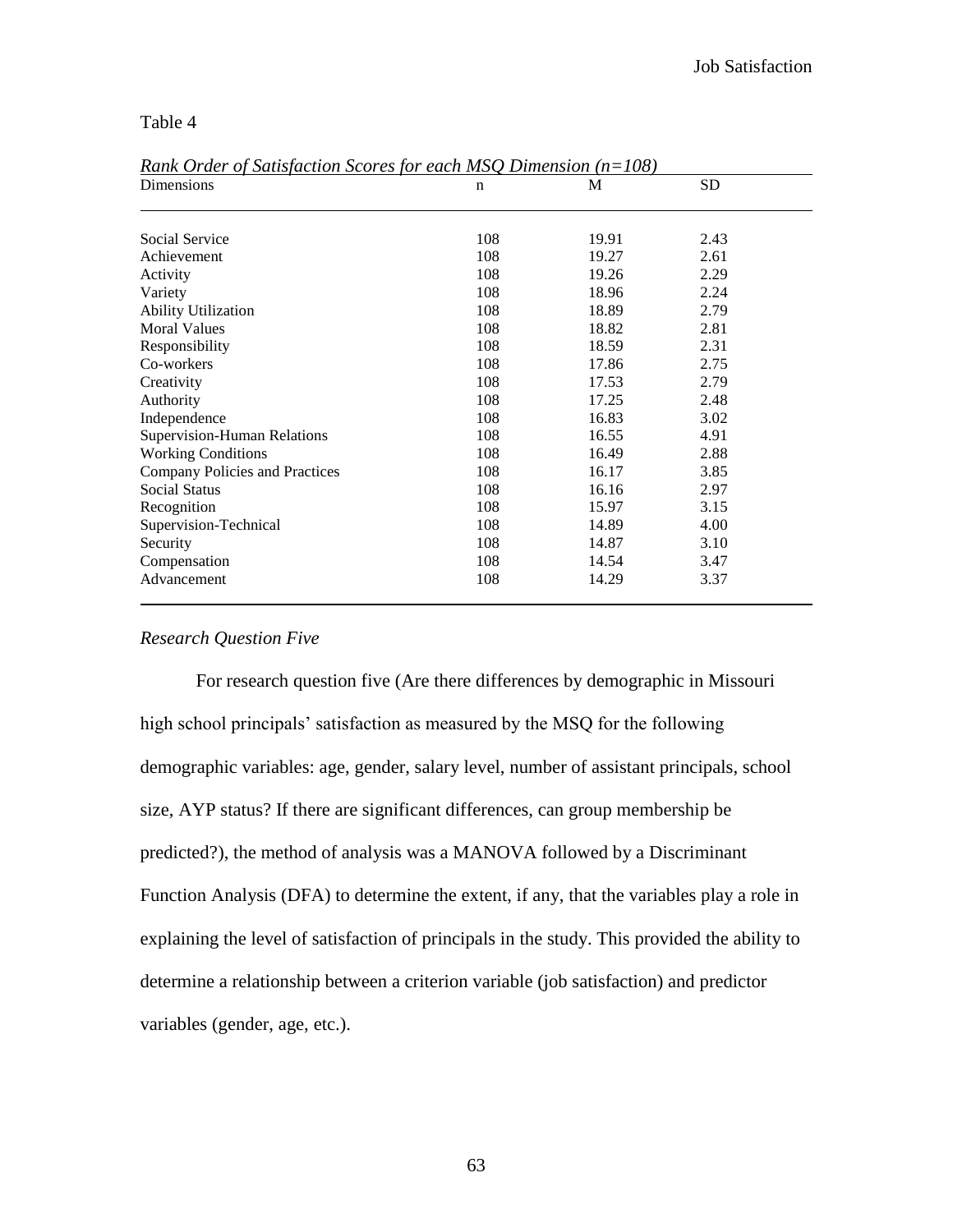*Age*

The MANOVA analysis of the fixed factor of age revealed one independent variable that showed significance ( $p<0.05$ ), compensation ( $p=0.008$ ). Discriminant functional analysis indicated three canonical discriminant functions, but none were significant ( $p < .05$ ) according to Wilks' Lambda analysis. Table 5 shows the summary of Wilks" Lambda analysis for age.

Table 5 *Wilk's Lambda Analysis for Age*

| <b>Test of Function(s)</b> | Wilks' Lambda Chi-square |        | df | Sig. |
|----------------------------|--------------------------|--------|----|------|
| 1 through 3                | .491                     | 67.536 | 60 | .235 |
| 2 through 3                | .710                     | 32.498 | 38 | .721 |
| 3                          | .886                     | 11.466 | 18 | .874 |

 $*_{p>05}$ 

*Gender*

The MANOVA analysis of the fixed factor of gender revealed no significant (p<.05) independent variables. According to Field (2005), a discriminant functional analysis cannot be done with an absence of significant independent variables.

## *Salary*

The MANOVA analysis of the fixed factor of salary revealed six significant  $(p<.05)$  independent variables: compensation  $(p=.001)$ ; working conditions  $(p=.001)$ ; supervision-human relations ( $p=.013$ ); company policies and practices ( $p=.022$ ); supervision-technical ( $p=.026$ ); and independence ( $p=.039$ ). Shown in Table 6, the discriminant function analysis method yielded three significant functions that discriminated between categories. It was found that Function 1 was defined by two variables (Compensation, .389; and Company Policies, -.299) and was determined to be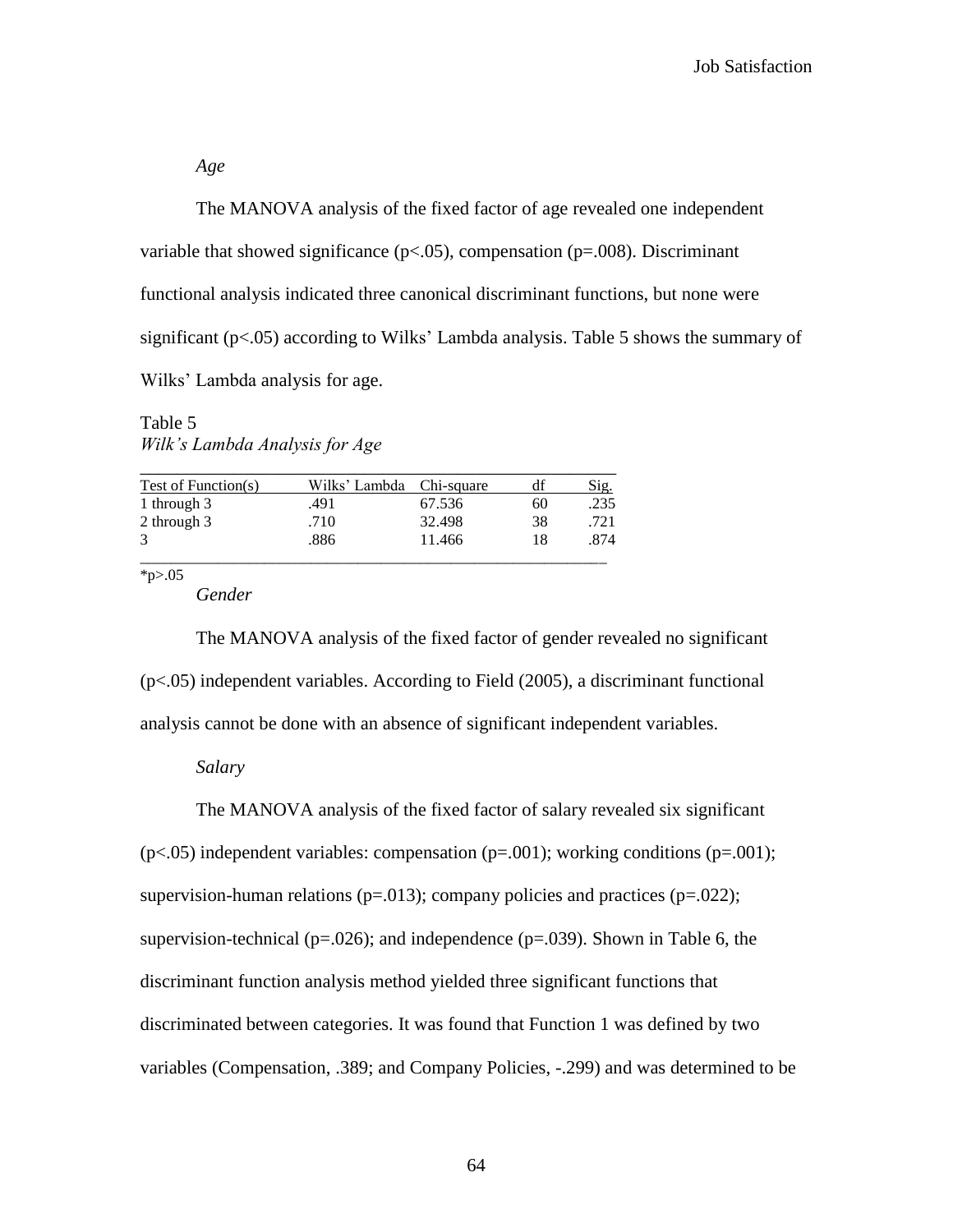related to external working rewards. Function 2 was defined by three variables (Working Conditions, .524; Supervision-Human Resources, .271; and Security, -.247) and was determined to be related to satisfaction with supervisors. Function 3 was defined by five variables (Independence, .649; Creativity, .510; Authority, .464; Variety, .462; and Moral Values, .442) and was determined to be related to ability to implement ideas.

Table 6

|  | Wilks' Lambda Analysis For Salary |  |
|--|-----------------------------------|--|
|  |                                   |  |

| Test of Function(s) | Wilks' Lambda | Chi-square | df | Sig.    |
|---------------------|---------------|------------|----|---------|
| 1 through 3         | .315          | 109.595    | 60 | $.000*$ |
| 2 through 3         | .624          | 44.796     | 38 | .208    |
| 3                   | .885          | 11.656     | 18 | .864    |
|                     |               |            |    |         |

\_\_\_\_\_\_\_\_\_\_\_\_\_\_\_\_\_\_\_\_\_\_\_\_\_\_\_\_\_\_\_\_\_\_\_\_\_\_\_\_\_\_\_\_\_\_\_\_\_\_\_\_\_\_\_\_\_

 $*_{p<.05}$ 

When looking at the canonical correlations by functions of group centroids as shown by Table 7, as salary increases, there is a positive correlation with satisfaction of external working rewards as salary increases. There is also a generally positive correlation with satisfaction with supervisors as salary increases. With the function of ability to implement ideas, there is an increase with satisfaction of the ability to implement ideas as salary increases through the \$75000-\$100000 range, but it then decreases at the >\$100000 range.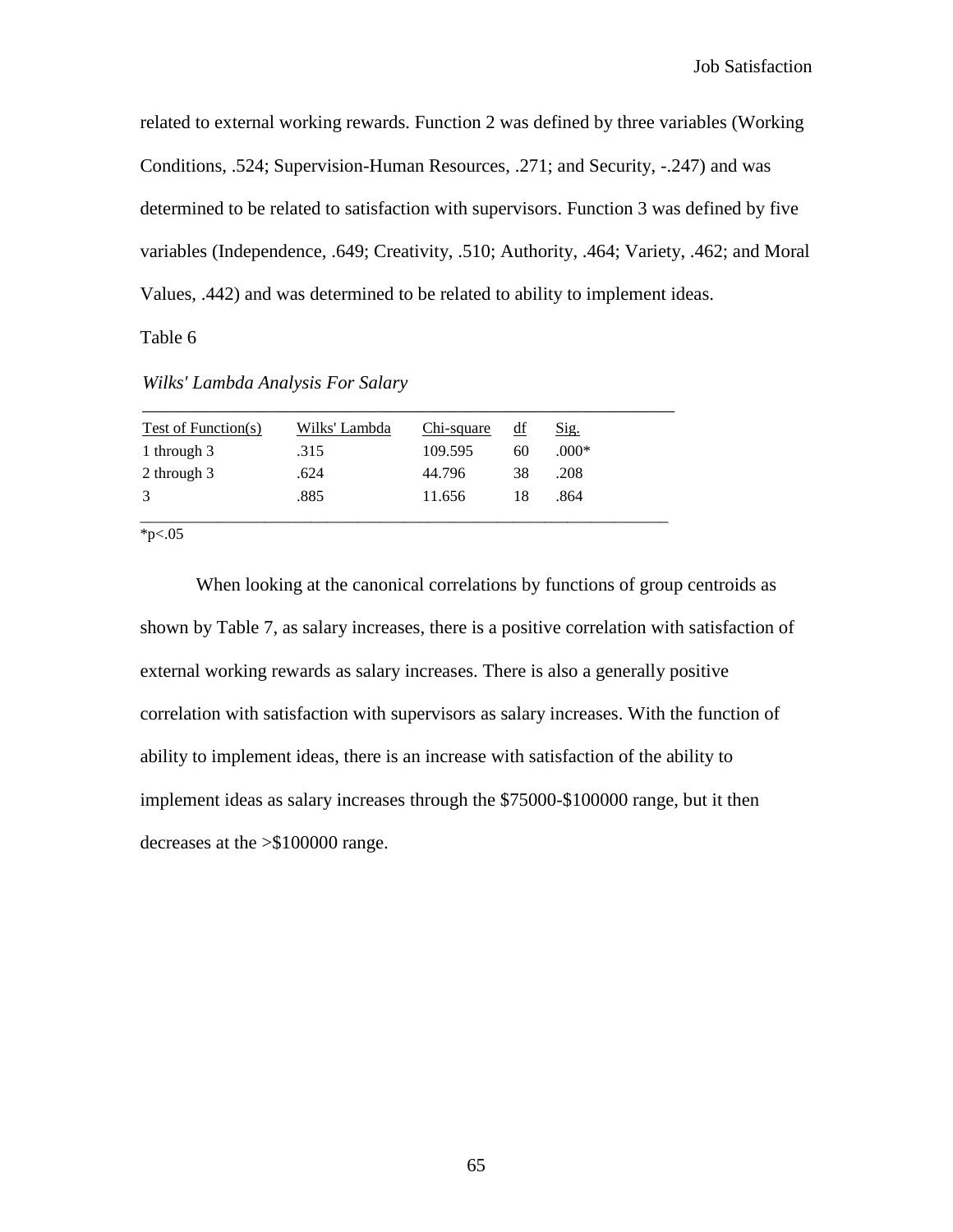# Table 7

|          | Function |         |
|----------|----------|---------|
| 1        | 2        | 3       |
| $-0.973$ | $-4.481$ | $-.505$ |
| $-1.060$ | .255     | $-.187$ |
| .108     | $-.115$  | .541    |
| 1.271    | .066     | $-.262$ |
|          |          |         |

# *Functions at Group Centroids-Salary*

Unstandardized canonical discriminant functions evaluated at group means

#### *Number of Assistant Principals*

The MANOVA analysis of the fixed factor of number of assistant principals revealed one significant ( $p<0.05$ ) independent variable, compensation ( $p=.021$ ). Shown in Table 8, discriminant functional analysis indicated five significant functions that discriminated between categories. It was determined that Function 1 was defined by three variables (Compensation, .409; Co-workers, .326; and Working Conditions, .315), and all were determined to all be related to external working rewards. Function 2 was defined by two variables (Company Policies, .294; and Ability Utilization, .244) and both were determined to all be related to company practices. Function 3 was defined by three variables (Social Status, .366; Responsibility, .286; and Activity, .223) and all three were determined to be related to status within company. Function 4 was defined by six variables (Advancement, .387; Recognition, .371; Achievement, .343; Supervision-Technical, .306; Security, .304; and Supervision-HR, .270) and all were determined to be related to external achievement rewards. Function 5 was defined by the variable of Social Service (.242).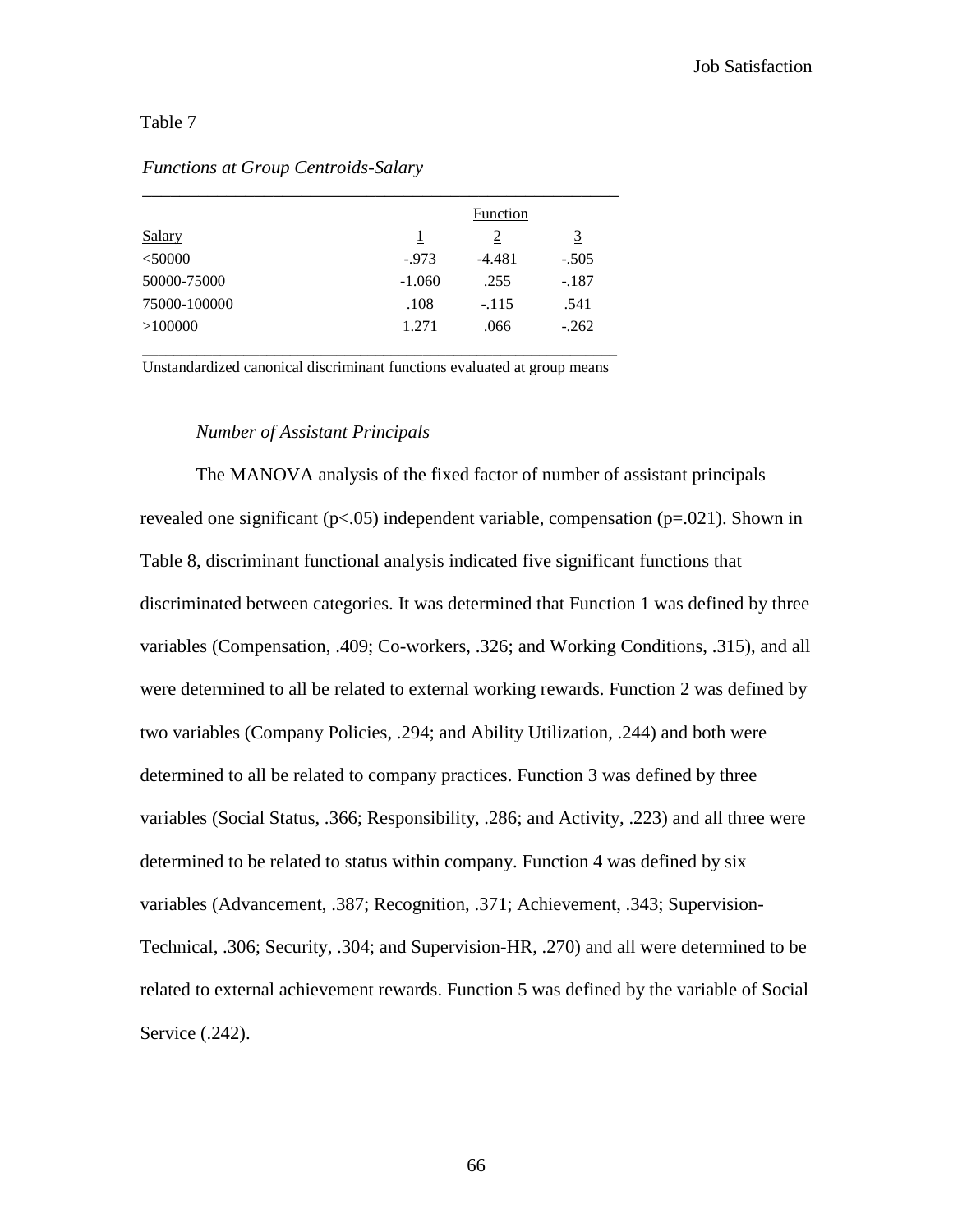# Table 8

| Test of Function(s) | Wilks' Lambda | Chi-square | $\underline{\mathrm{df}}$ | Sig.    |
|---------------------|---------------|------------|---------------------------|---------|
| 1 through 5         | .257          | 127.844    | 100                       | $.032*$ |
| 2 through 5         | .451          | 74.871     | 76                        | .515    |
| 3 through 5         | .660          | 39.019     | 54                        | .938    |
| 4 through 5         | .855          | 14.755     | 34                        | .998    |
| 5                   | .956          | 4.215      | 16                        | .998    |

*Wilks' Lambda Analysis For Number of Assistant Principals*

\*p $< 0.05$ 

As shown in Table 9, analysis of canonical correlations determined that Function 1 showed that satisfaction with external rewards was negatively correlated with zero or one assistant principals, but was most positively correlated as the number of assistant principals increased to three. The satisfaction with external rewards was still positively correlated, but decreased with four or more assistant principals. Function 2 showed that satisfaction with company practices was positively correlated with zero, two, or three assistant principals, but was negatively correlated with one, four, or five or more, with the largest negative effect observed when there are five or more assistant principals. Function 3 showed that satisfaction with status within the company was positively correlated with one, two, or three assistant principals, with the largest positive correlation with two assistant principals. Satisfaction with status within the company was negatively correlated with zero, four, and most negatively with five or more assistant principals.

Function 4 showed that satisfaction with external achievement rewards was negatively correlated with two and five or more assistant principals, and positively correlated with zero, one, three, or four assistant principals, with the largest positive correlation with four assistant principals. Function 5 showed that satisfaction with social service was negatively correlated with one and three assistant principals. Satisfaction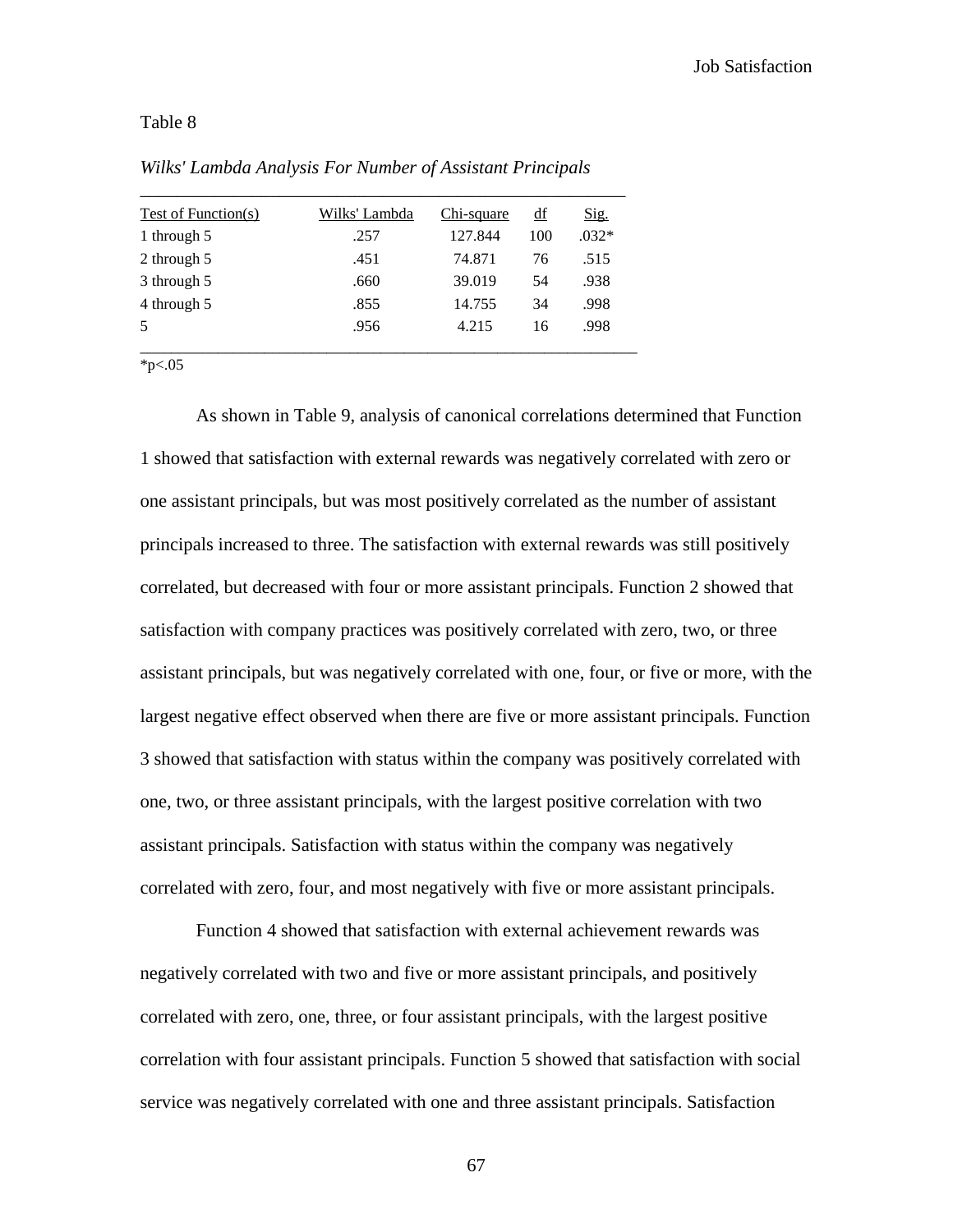with social service was positively correlated with all other numbers of assistant

principals, most positively with four assistant principals.

#### Table 9

### *Functions at Group Centroids-Assistant Principals*

|                             |                |          | Function |         |          |
|-----------------------------|----------------|----------|----------|---------|----------|
| <b>Assistant Principals</b> | $\overline{1}$ | 2        | <u>3</u> | 4       | <u>5</u> |
| .00.                        | $-.681$        | .645     | $-.328$  | .031    | .017     |
| 1.00                        | $-.431$        | $-.745$  | .257     | .097    | $-.102$  |
| 2.00                        | .254           | .398     | 1.067    | $-.651$ | .252     |
| 3.00                        | 1.660          | .545     | .127     | .154    | $-.288$  |
| 4.00                        | 1.114          | $-.376$  | $-.163$  | .672    | .597     |
| 5 or more                   | 1.007          | $-1.020$ | $-1.417$ | $-.816$ | .045     |

Unstandardized canonical discriminant functions evaluated at group means

### *School Size*

The MANOVA analysis of the fixed factor of school size indicated three significant ( $p$ <.05) independent variables; compensation ( $p$ =.000), working conditions  $(p=.020)$ , and independence  $(p=.025)$ . Shown in Table 10, discriminant functional analysis indicated six significant functions that discriminated between categories. It was determined that Function 1 was defined by one variable (Working Conditions, .308) and was determined to be related to external satisfaction with working conditions. Function 2 was defined by four variables (Compensation, .405; Independence, .397; Creativity, .350; and Activity, .343) and was determined to be related to internal satisfaction with the ability to implement original ideas. Function 3 was defined by two variables (Social Status, .335; and Compensation, .332) and was related to satisfaction with how principals feel valued. Function 4 was defined by one variable, Company Policies, .316, and determined to be related to satisfaction with company policies. Function 5 was defined by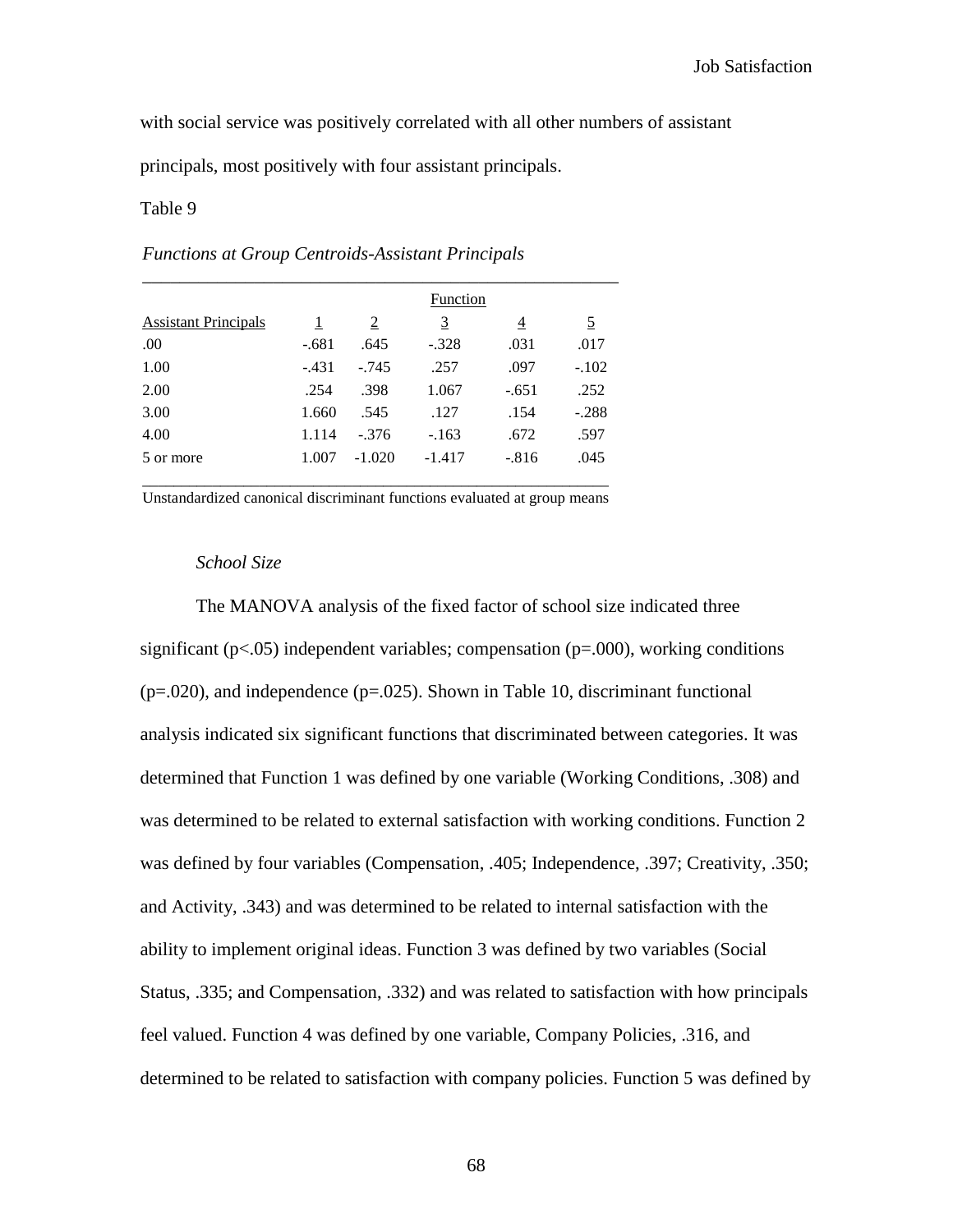two variables (Social Status, .354, and Authority, .298) and determined to be related to satisfaction with influence. Function 6 was defined by four variables (Security, .536; Ability Utilization, .423; Co-workers, .348; and Advancement, .305) and was defined by satisfaction with career development.

Table 10

| Test of Function(s) | Wilks' Lambda | Chi-square | df  | <u>Sig.</u> |
|---------------------|---------------|------------|-----|-------------|
| 1 through 6         | .161          | 170.550    | 120 | $.002*$     |
| 2 through 6         | .366          | 94.003     | 95  | .510        |
| 3 through 6         | .519          | 61.397     | 72  | .809        |
| 4 through 6         | .676          | 36.635     | 51  | .935        |
| 5 through 6         | .807          | 20.061     | 32  | .950        |
| 6                   | .919          | 7.887      | 15  | .928        |

*Wilks' Lambda Analysis for School Size*

 $*_{p<.05}$ 

As shown in Table 11, analysis of canonical correlations determined that Function 1 showed that there was a negative correlation with external satisfaction with working conditions with smaller school sizes, but once school size was more than 800, there was a positive correlation. Function 2 showed the largest negative correlation with the ability to implement original ideas in the largest schools (>2000) and a positive correlation at schools with less than 200 and 800-1400 students. Function 3 showed almost an inverse bell curve with how principals felt they were valued. Schools with 801-1000 had the largest positive correlation and showed a positive correlation from 200-1400 students, but the largest negative correlations with satisfaction about feeling of value were at schools with <200 students and >2000 students.

Function 4 showed the largest negative correlation with satisfaction with company policies at schools >2000 students. There was also a negative correlation at schools with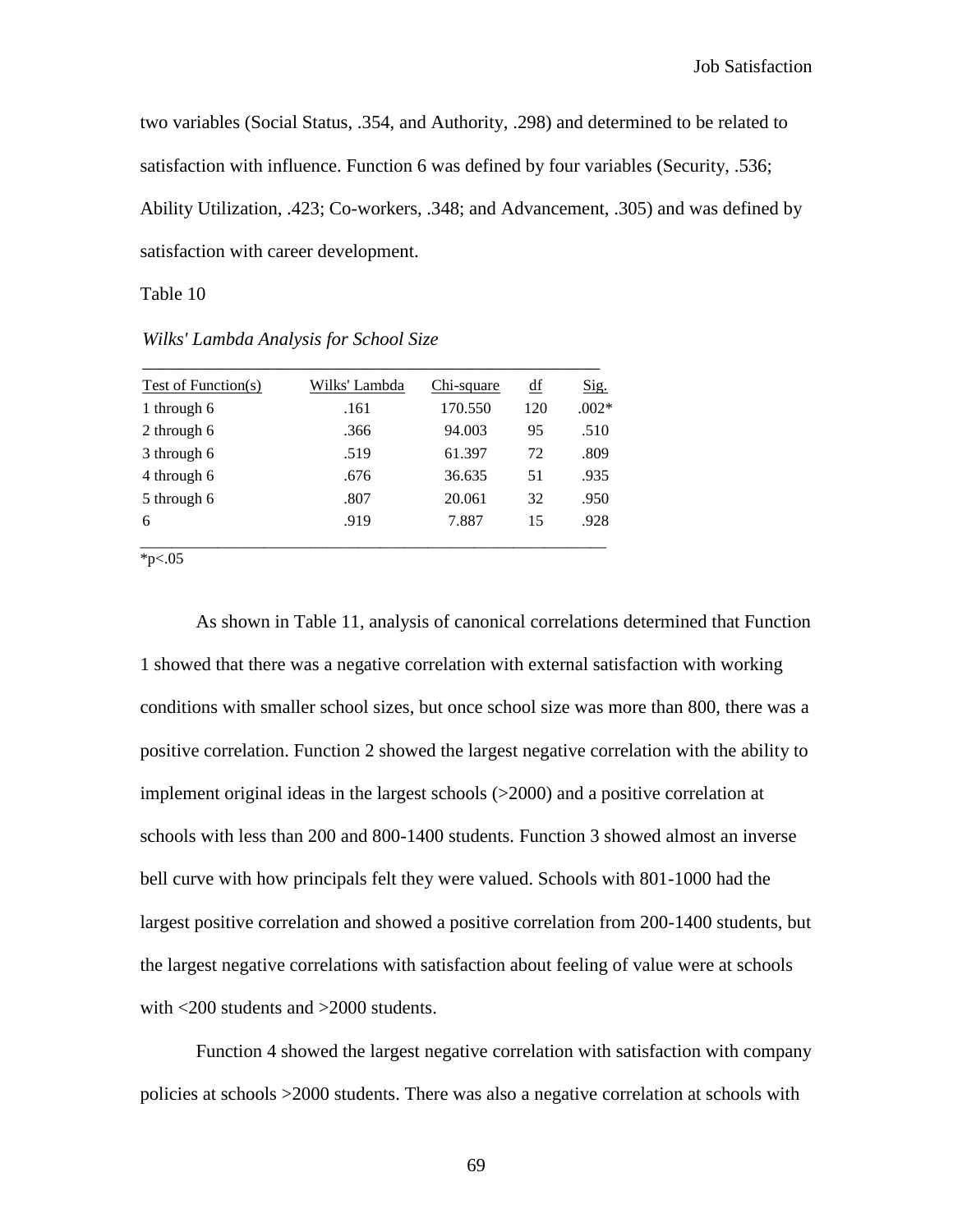501-800 students and 1001-1400 students and all other school sizes showed a positive correlation with satisfaction with company policies. Function 5 showed that satisfaction with influence had the largest negative correlation at schools  $>2000$  students and also showed a negative correlation as schools with <200 and 801-1000 students. The largest positive correlation with satisfaction with influence was at schools with 1001-1400 students and also showed a positive correlation at schools with 201-500, 501-800, and 1401-2000. Function 6 showed that satisfaction with career development was the most positively correlated at schools with >2000 and 1001-1400 students. Satisfaction with career development was most negatively correlated at schools with 501-800 students.

Table 11 *Functions at Group Centroids-School Size*

|             |          |                |          | Function       |          |          |
|-------------|----------|----------------|----------|----------------|----------|----------|
| School Size | <u>1</u> | $\overline{2}$ | <u>3</u> | $\overline{4}$ | <u>5</u> | <u>6</u> |
| $<$ 200     | $-1.098$ | .603           | $-.575$  | .198           | $-.309$  | $-.082$  |
| 201-500     | $-.655$  | $-.563$        | .206     | .220           | .174     | .147     |
| 501-800     | $-.199$  | $-.146$        | .159     | $-.680$        | .144     | $-.451$  |
| 801-1000    | .968     | .571           | 1.327    | .203           | $-.618$  | $-.014$  |
| 1001-1400   | .413     | 1.457          | .077     | $-.523$        | .662     | .570     |
| 1401-2000   | 2.140    | $-.120$        | $-.493$  | .340           | .140     | $-.130$  |
| >2000       | 1.174    | $-1.298$       | $-.816$  | $-1.301$       | $-1.127$ | .815     |

\_\_\_\_\_\_\_\_\_\_\_\_\_\_\_\_\_\_\_\_\_\_\_\_\_\_\_\_\_\_\_\_\_\_\_\_\_\_\_\_\_\_\_\_\_\_\_\_\_\_\_\_\_\_\_\_\_\_\_\_\_\_\_\_\_\_\_\_\_\_\_\_

Unstandardized canonical discriminant functions evaluated at group means

# *AYP Status*

The MANOVA analysis of the fixed factor of AYP status indicated three

significant ( $p<.05$ ) independent variables; supervision-human relations ( $p=.003$ ),

supervision-technical ( $p=0.011$ ), and company policies ( $p=0.040$ ). Discriminant functional

analysis indicated one canonical discriminant function, but it was not significant  $(p<.05)$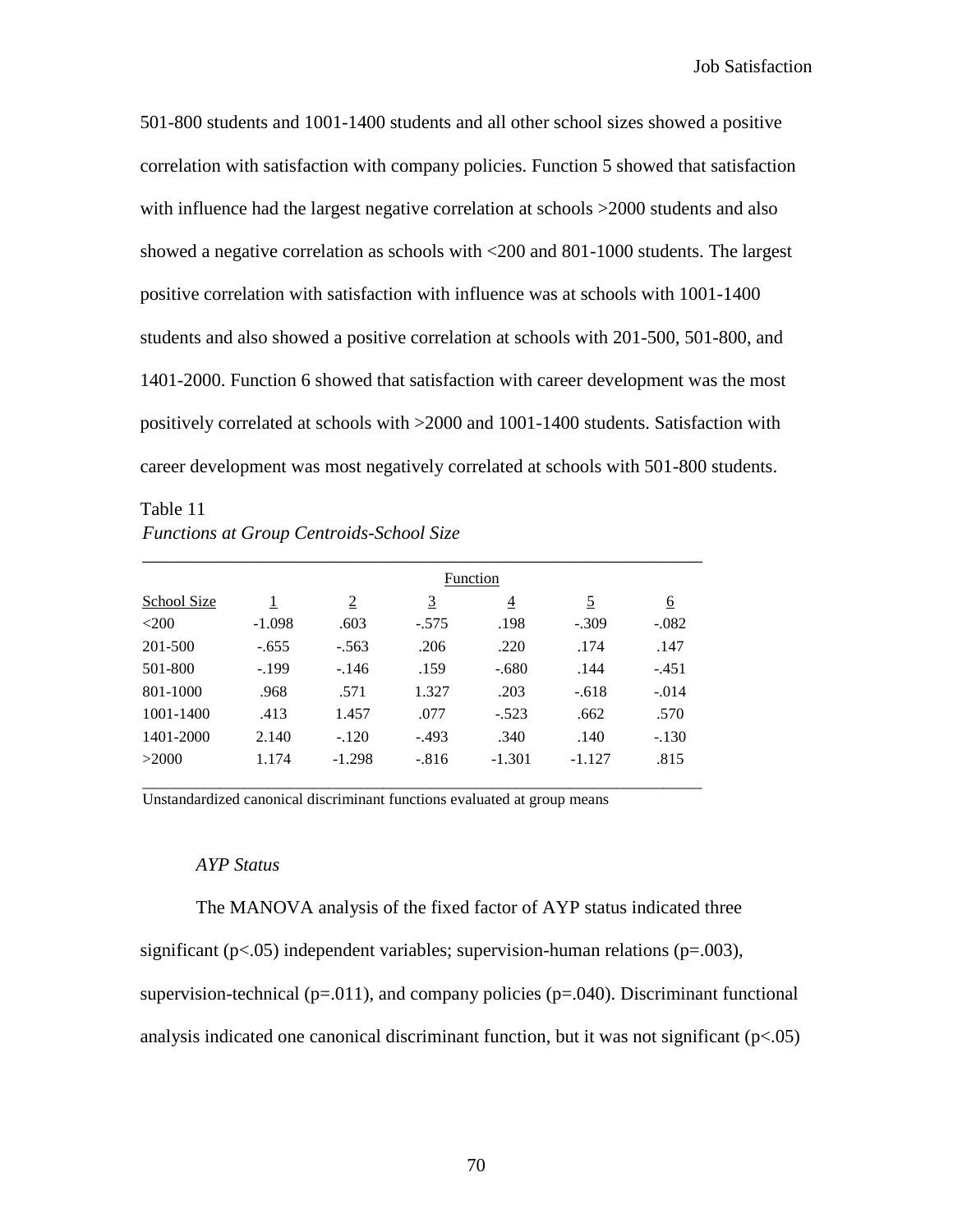according to Wilks" Lambda analysis. Table 12 shows the summary of Wilks" Lambda

analysis for AYP status.

Table 12 *Wilks' Lambda Analysis for AYP status*

| Test of Function(s) | Wilks' Lambda | Chi-square |    | Sig. |
|---------------------|---------------|------------|----|------|
|                     | .732          | 30.015     | 20 | 070  |
|                     |               |            |    |      |

 $*p<.05$ 

## *Education Level*

The MANOVA analysis of the fixed factor of education level indicated two significant ( $p<05$ ) independent variables, supervision-human resources ( $p=018$ ) and supervision-technical (.027). Shown in Table 13, discriminant functional analysis indicated two significant canonical discriminant functions that discriminated between categories. It was determined that Function 1 was defined by three variables (Supervison-HR, .425; Supervison-Technical, .417; and Company Policies, .346) and determined to be related to satisfaction with supervisors. Function 2 was defined by two variables (Moral Values, -.320 and Authority, .258) and determined to be related to satisfaction with affecting society.

Table 13 *Wilks' Lambda for Education Level*

| Test of Function(s) | Wilks' Lambda | Chi-square | df | Sig.    |
|---------------------|---------------|------------|----|---------|
| 1 through 2         | .522          | 61.426     | 40 | $.016*$ |
| 2                   | .796          | 21.522     | 19 | .309    |
|                     |               |            |    |         |

 $*_{p<.05}$ 

As shown in Table 14, canonical correlation analysis of Function 1 determined that satisfaction with one"s employer was positively correlated when a principal had a Masters degree, but then was negatively correlated at the Specialist level and most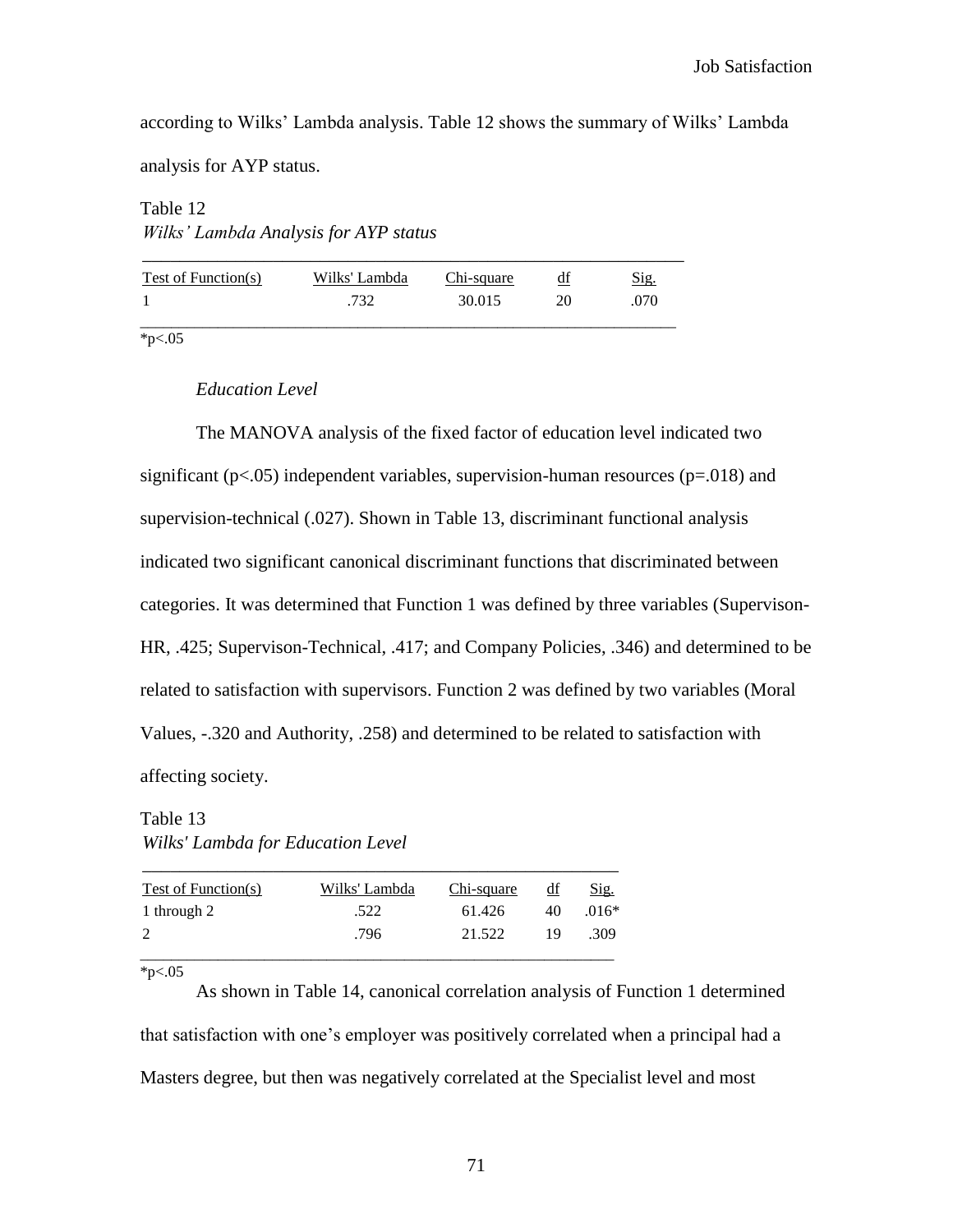negatively correlated at the doctorate level. Function 2 showed a positive correlation at the Specialist level with satisfaction related to being able to affect society and a negative correlation with satisfaction related to affecting society at the Masters and doctorate level.

Table 14 *Functions at Group Centroids-Education Level*

|                        |         | Function |
|------------------------|---------|----------|
| <b>Education Level</b> | 1       | 2        |
| <b>Masters</b>         | 1.262   | $-.290$  |
| Specialist             | $-.203$ | .427     |
| Doctorate              | $-763$  | $-.759$  |

Unstandardized canonical discriminant functions evaluated at group means

### *Years as a Principal*

The MANOVA analysis of the fixed factor of education level indicated four significant ( $p<.05$ ) independent variables. The variables are social status ( $p=0.004$ ), recognition ( $p=.007$ ), compensation ( $p=.017$ ), and co-workers ( $p=.017$ ). Shown in Table 15, discriminant functional analysis indicated four significant canonical discriminant functions that discriminated between categories. Function 1 was defined by four variables (Social Status, .438; Compensation, .367; Co-workers, .360; and Authority, .315) and was determined to be related to satisfaction with positional power. Function 2 was defined by two variables (Recognition, .416, and Social Service, .332) and was determined to be related to satisfaction with recognition for helping others. Function 3 was defined by two variables (Security, -.222, and Supervision-Technical, .213) and was determined to be related to satisfaction with their supervisors. Function 4 was defined by one variable, Variety, -.181, and related to satisfaction with the variety of their work.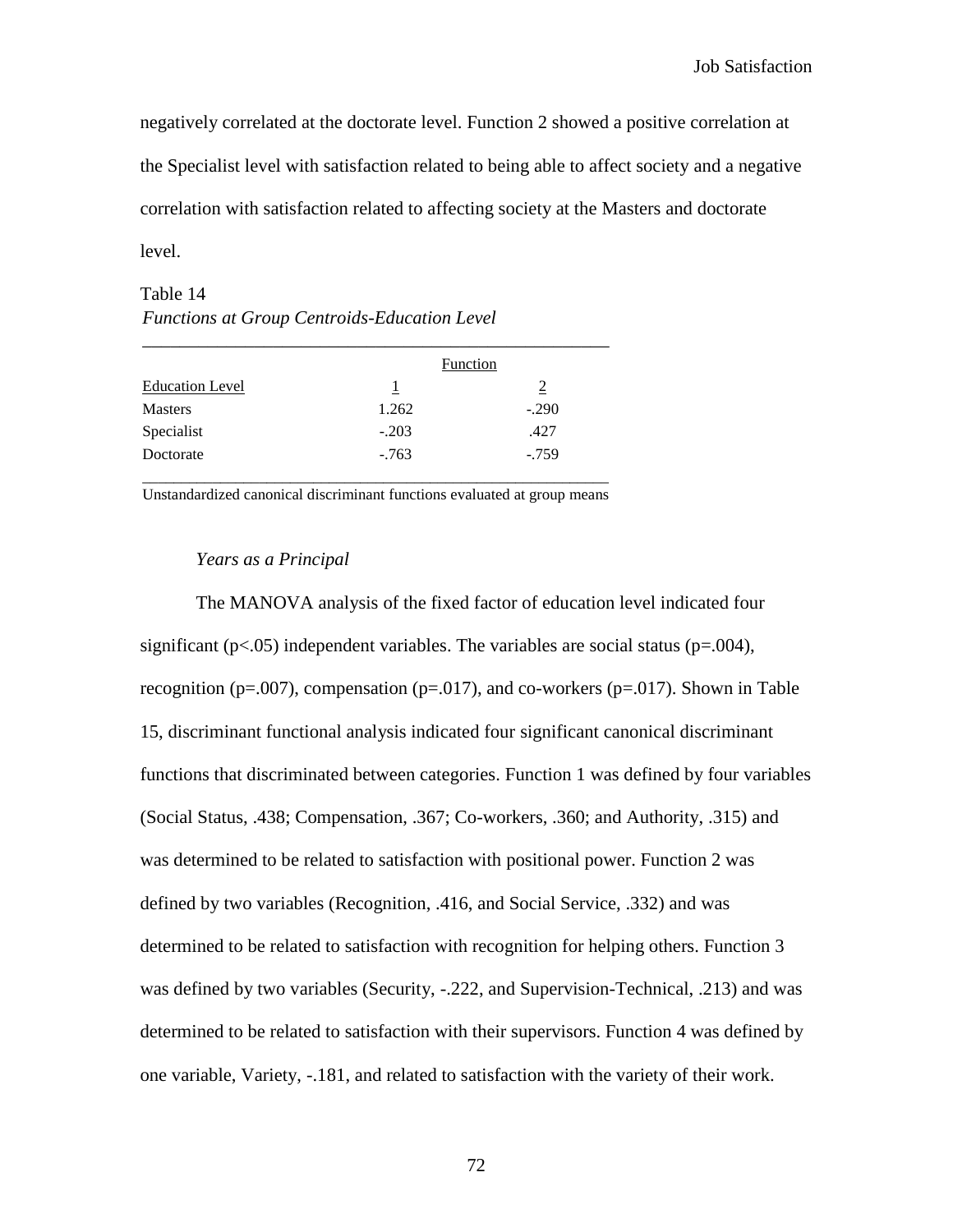| Test of Function(s) | Wilks' Lambda | Chi-square | df | Sig.    |
|---------------------|---------------|------------|----|---------|
| 1 through 4         | .303          | 112.804    | 80 | $.009*$ |
| 2 through 4         | .539          | 58.411     | 57 | .423    |
| 3 through 4         | .714          | 31.856     | 36 | .666    |
| 4                   | .908          | 9.149      | 17 | .935    |
|                     |               |            |    |         |

Table 15 *Wilks' Lambda Analysis for Years as Principal*

 $*_{p<.05}$ 

As shown in Table 16, canonical correlation analysis of Function 1 showed that principals in years 1-3 exhibited the largest negative correlation with satisfaction with positional power and principals with 15 or more years showed the largest positive correlation for satisfaction with positional power. Function 2 showed the largest positive correlation with satisfaction with recognition for helping others by principals in years 1-3 and also showed a positive correlation for principals with 15 or more years as a principal. Principals in years 4-15 showed a negative correlation. Function 3 showed a positive correlation with satisfaction with satisfaction with supervisors for principals in years 10- 15, 4-6, and 1-3. There was a negative correlation for satisfaction with supervisors for those in years 7-9 and 15 or more. Function 4 showed a negative correlation with satisfaction with the variety of work for principals in years 1-3 and 4-6, but showed a positive correlation for principals in years 7-9, 10-15, and 15 and more. Principals in years 10-15 had the highest positive correlation with satisfaction with the variety of work.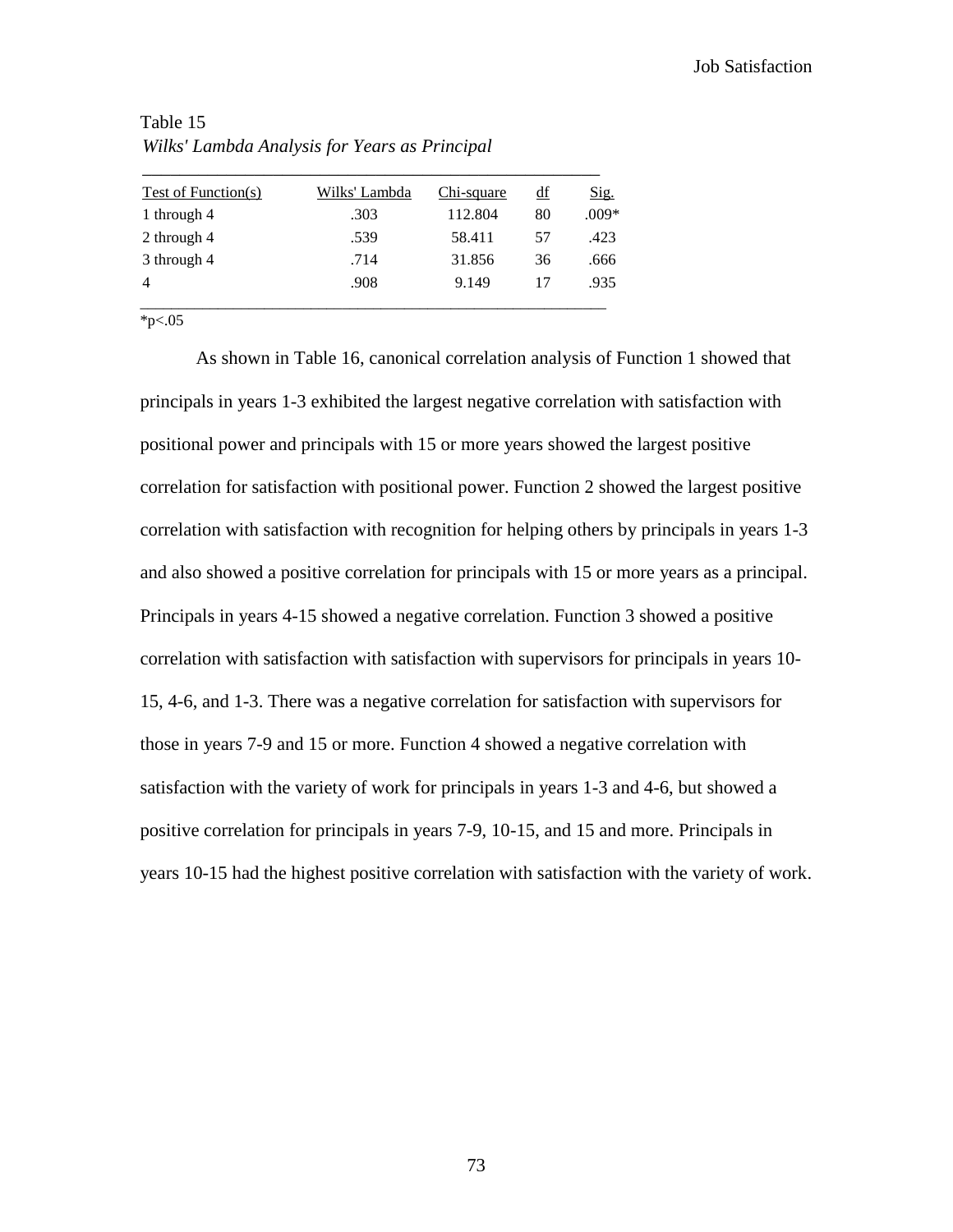|                    |          |                | Function       |                |
|--------------------|----------|----------------|----------------|----------------|
| Years as Principal | 1        | $\overline{2}$ | $\overline{3}$ | $\overline{4}$ |
| $1 - 3$            | $-1.348$ | 1.007          | .080           | $-.018$        |
| $4 - 6$            | .243     | $-.243$        | .440           | $-.509$        |
| $7-9$              | $-.855$  | $-.740$        | $-.393$        | .121           |
| $10-15$            | .515     | $-.065$        | .765           | .480           |
| 15 or more         | 1.008    | .312           | $-.583$        | .018           |

# Table 16 *Functions at Group Centroids-Years as Principal*

Unstandardized canonical discriminant functions evaluated at group means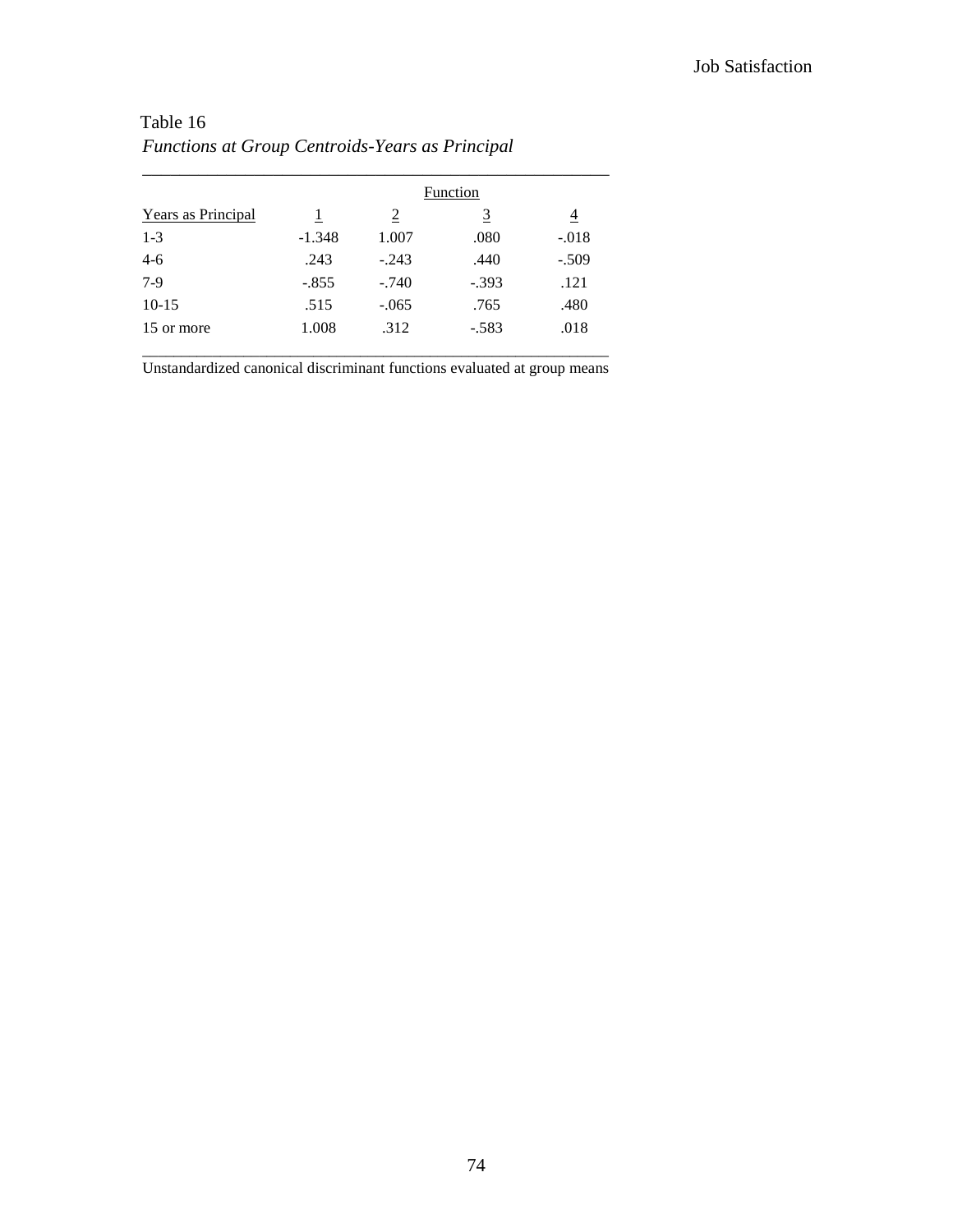#### CHAPTER FIVE

#### SUMMARY, DISCUSSION, CONCLUSIONS, AND RECOMMENDATIONS

A summary of the purpose and discussion of the findings of this study are presented in this chapter. The discussion of findings section presents the demographics of the population studied and the findings for each research question in relation to the literature review. This is followed by conclusions based on the analysis of the data collected from high school principals in the state of Missouri. The recommendations section indicates suggestions for further study related to this topic.

Summary of Study and Discussion of Findings

The purpose of this study was to determine the level of job satisfaction among high school principals in the state of Missouri. Specifically, the study investigated: (a) the demographic summary statistics for Missouri high school principals for the following demographic variables: age, gender, salary level, number of assistant principals, school size, AYP status, education level, and years as a principal; (b) the reliability of the Minnesota Satisfaction Questionnaire (MSQ) for studying Missouri high school principals; (c) the general satisfaction level of Missouri high school principals as measured by the MSQ; (d) the satisfaction level of Missouri high school principals as measured by the twenty scale scores of the MSQ; (e) relationships by demographic on Missouri high school principals" satisfaction as measured by the MSQ for the demographic variables of age, gender, salary level, number of assistant principals, school size, AYP status, education level, and years as a principal. Each of these questions was studied using descriptive statistics. These questions were analyzed using frequency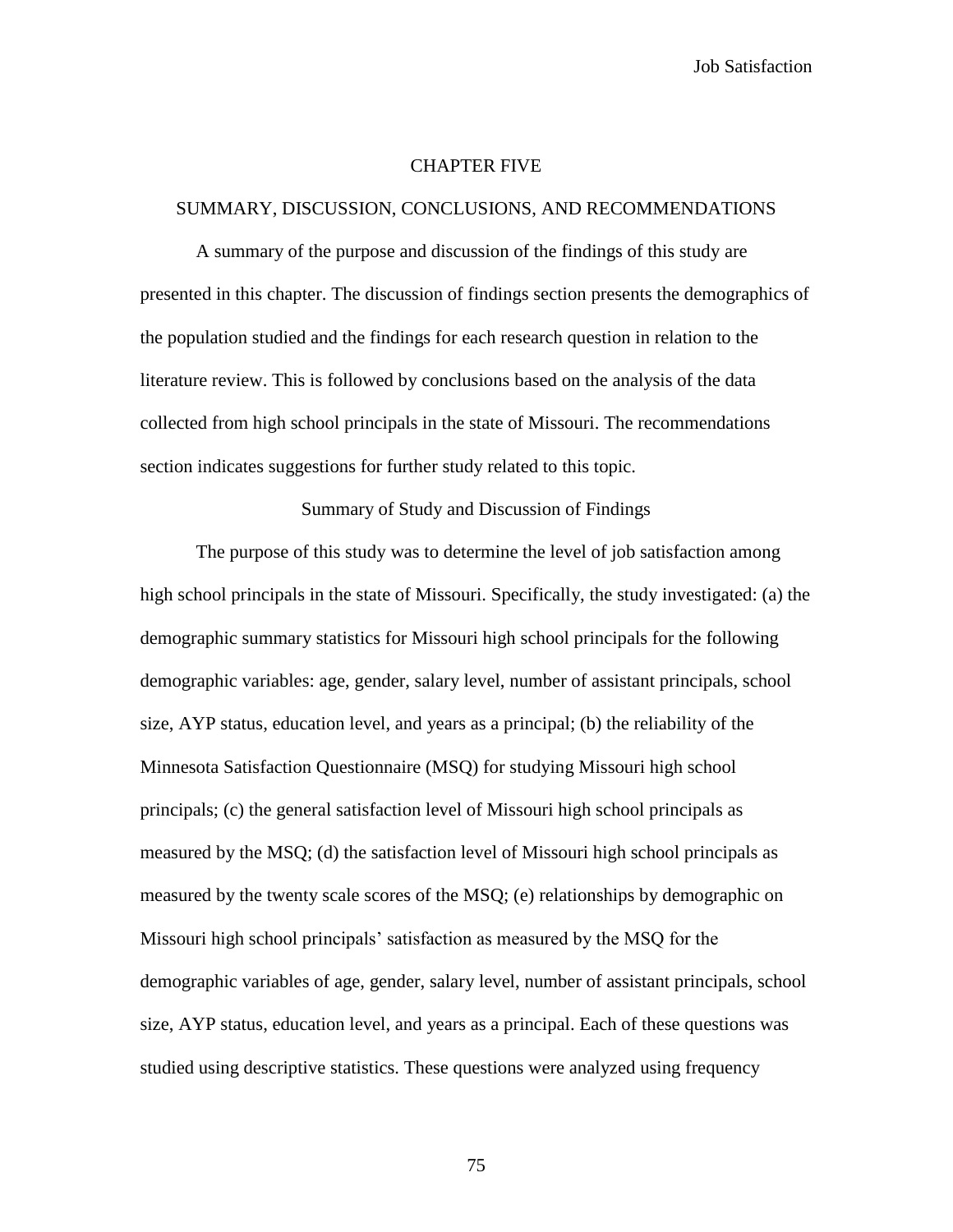distributions, Cronbach"s alpha analysis, summary scores of the MSQ, MANOVA, and discriminant functional analysis.

The population for this study was high school principals for all public high school principals in the state of Missouri as identified by the Missouri Department of Elementary and Secondary Education (DESE) for the 2008-09 school year (n=499). Of this group,  $21.6\%$  (n=108) self-selected and responded to an email with a link to a secure web-based questionnaire. One follow up email was also sent to encourage the nonrespondents to respond. Respondents answered 100 questions on the 1967 MSQ long form and 8 demographic questions. These answers were collected by the Northwest Missouri State University Office of Institutional Research (OIR). Answers were converted into blind data by the OIR and shared with the researcher in spreadsheet format. This data were then loaded in SPSS for statistical analysis.

The demographic data collected in this study indicated that the principals that responded were predominantly males and were in the 46-55 age range or 36-45 age range. Thirty-eight percent of the respondents earned a salary between \$50000 and \$75000 and had zero or one assistant principals. Most worked in a high school with 201- 500 students and the majority worked in schools that made AYP during the 2007-08 school year. More than half of the respondents had a Specialist degree and the number of years as a principal was evenly balanced.

Correlations among the dependent and independent variables were calculated to discover correlations among the demographic data. Significant correlations among variables indicate they are associated with each other, but do not necessarily indicate causation (Fields, 2005). There is a significant correlation between a number of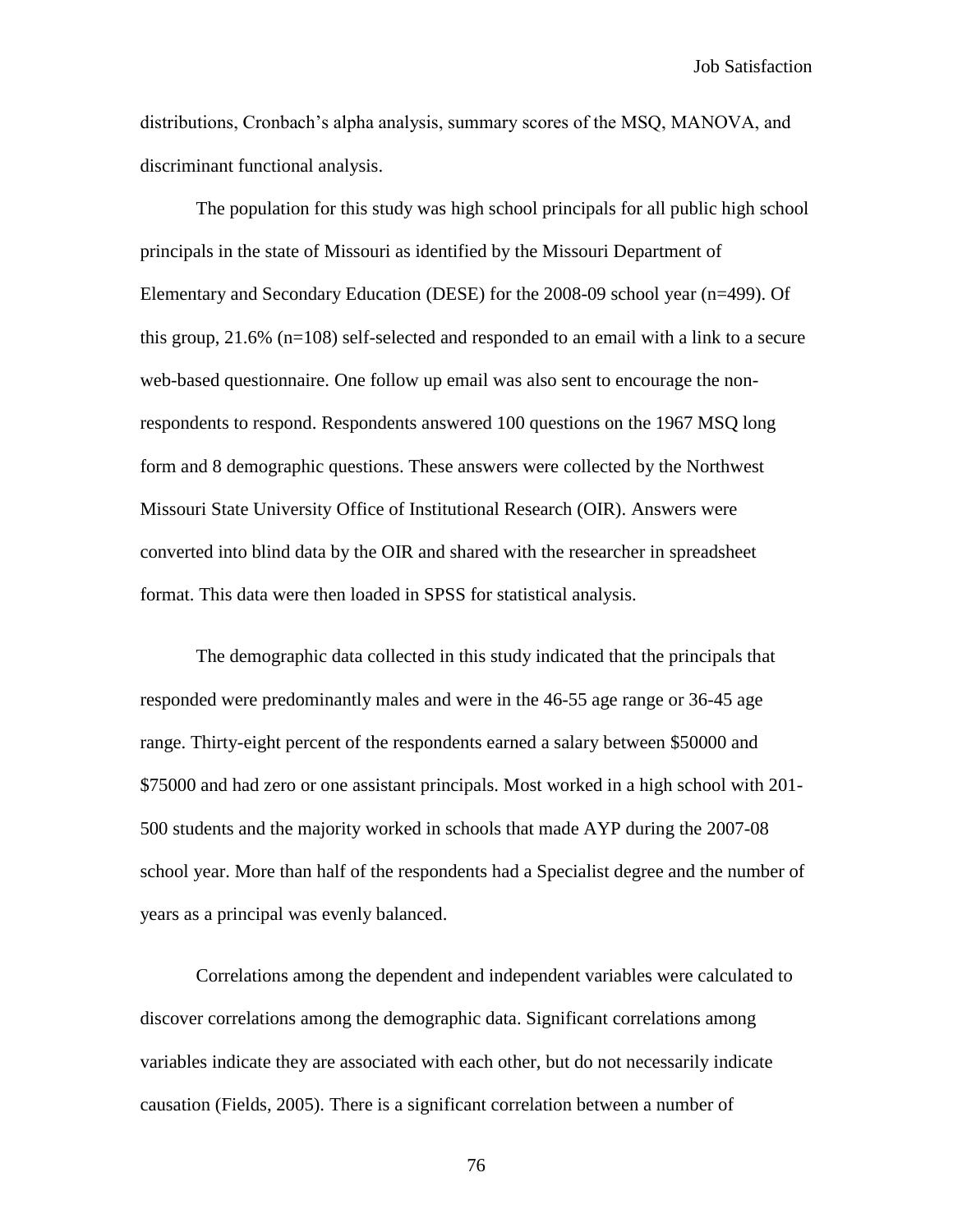demographic variables, including size of school and number of assistant principals; salary and number of assistant principals; salary and size of school; years as principal and age; salary and education level; size of school and education level; and number of assistant principals and AYP status. Some of these were not surprising, for example, one would expect the principal of a larger school to have more assistant principals and make more money, and one would also not be surprised that a principal that has more education would be at a larger school and make more money.

The MSQ was found to be reliable as a tool to study job satisfaction among high school principals in Missouri. Cronbach"s alpha analysis revealed a high reliability coefficient, indicating that the MSQ had internal consistent reliability for this particular group, high school principals.

The data from the MSQ were analyzed to determine the overall level of job satisfaction of high school principals in Missouri. While this study indicated general satisfaction, it was slightly lower than previous studies. Newby (1999) found that middle school principals in Virginia were satisfied with their job and Bowling (2007) found middle school principals in Virginia were very satisfied. (Stemple (2004) studied high school principals in Virginia and found them to be generally satisfied, but still at a higher level than the respondents in this study.

Data from the MSQ were analyzed to determine satisfaction scores for Missouri high school principals for each of the twenty dimensions measured by the MSQ. The dimensions that Missouri high school principals rated as having the most satisfaction with were social service, achievement, and activity. This indicates that Missouri high school principals are most satisfied with the chance to do things for others (social service), the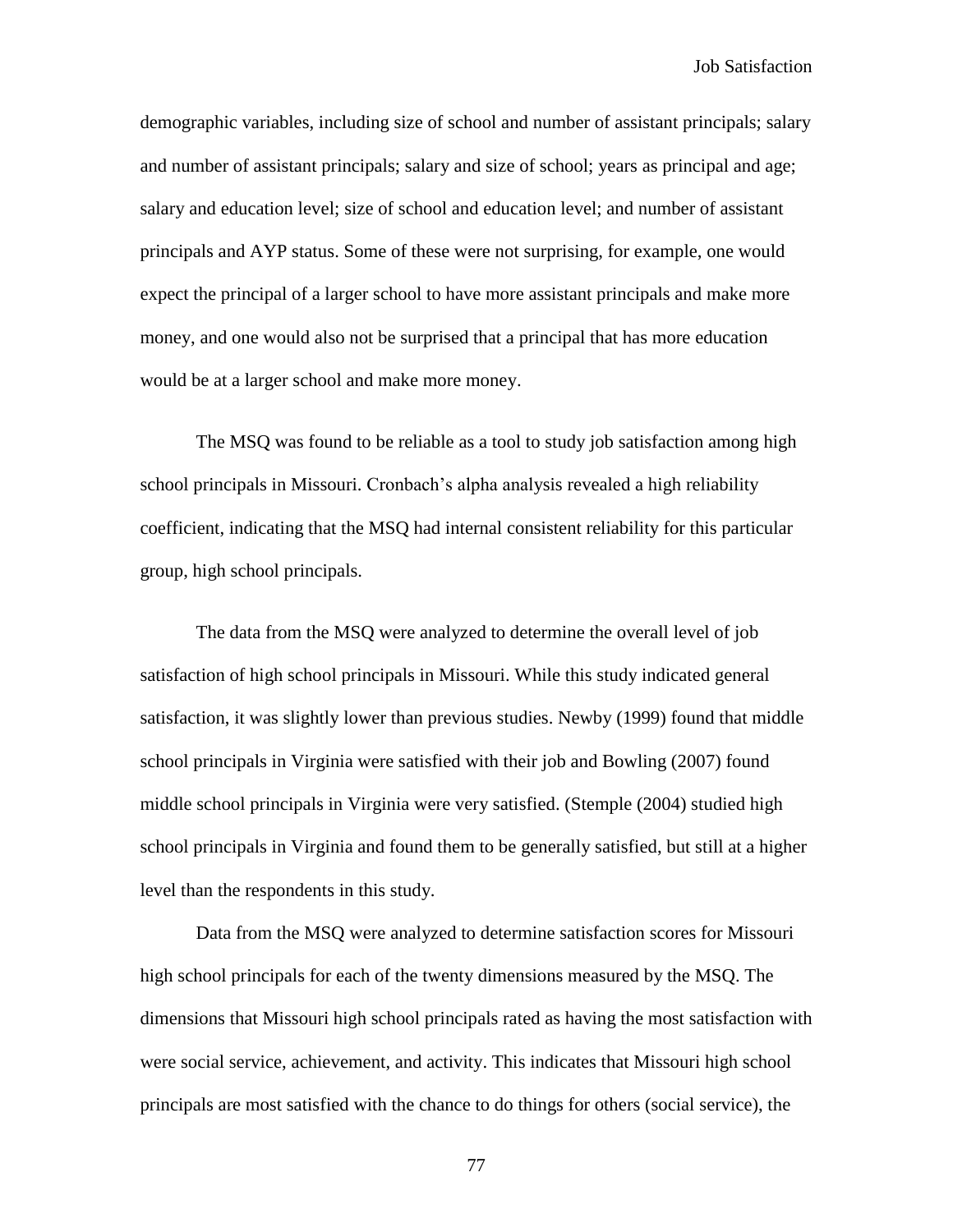feeling of accomplishment they get from their job (achievement), and being able to keep busy all the time (activity). Advancement, compensation, security, and supervisiontechnical ranked as the lowest scoring areas of satisfaction for Missouri high school principals. This indicates that they are least satisfied with the chances for advancement on their job (advancement), their pay for the amount of work they do (compensation), the way their job provides for steady employment (security), and the competence of their supervisors in making decisions (supervision-technical). This was consistent with Stemple"s findings (2004) in that activity and social service were two of the highest rated dimensions and that compensation was the lowest rated dimension in his study of high school principals in Virginia. Lastly, the data from the MSQ were analyzed to determine any relationships for the demographic variables that were analyzed in this study. *Age and Gender*

For the factor of age, there were no discriminant functions according to Wilks" Lambda analysis. For the factor of gender, there were no significant independent variables, thus there were no discriminant functions.

## *Salary*

For the factor of salary, there were three discriminant functions. As salary increases, there is more satisfaction with compensation, which is would seem to be pragmatic. As salary increases, the trend is for an increase in satisfaction with working conditions. This could be due to principals feeling more satisfied with their conditions if they are making more money. Principals also showed an increase with satisfaction of independence up to the \$75000-\$100000 range, but then there was a negative correlation with that satisfaction for principals making over \$100000.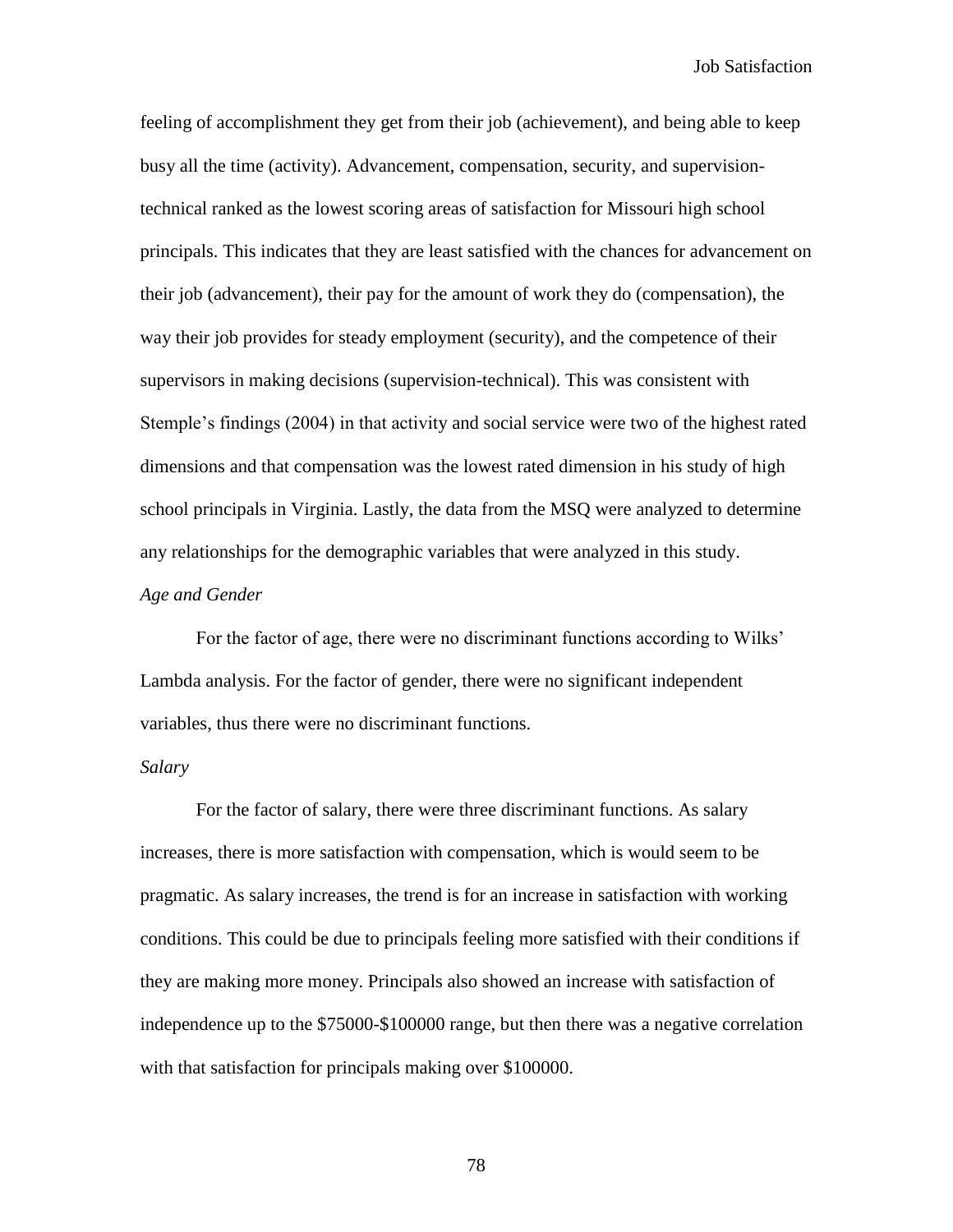# *Number of Assistant Principals*

For the factor of number of assistant principals, there were five significant functions identified. For the function of external working rewards, principals with two or more assistant principals generally had a positively correlated level of satisfaction with external working rewards. For the function of company practices, principals with five or more assistant principals had the most negatively correlated level of satisfaction. Conversely, principals with zero assistant principals had the most positively level of satisfaction with company practices. These principals indicate more satisfaction with their ability utilization and company policies, possibly leading to more satisfaction with those practices.

For the factor of status within the company, principals with two assistant principals had the most positively correlated level of satisfaction and principals with five or more assistant principals had the most negatively correlated level of status within the company. This could be due to principals in schools with two assistants being in a district where there is only one high school and the role of principal of the high school has more social status and responsibility. Principals in a school with five or more assistant principals could be in a district with multiple high schools, and thus, multiple high school principals in the district, and also, numerous supervisors above them, lessening their satisfaction with their status. For the function of external achievement rewards, there was a negative correlation with satisfaction of external achievement rewards with principals with two or five or more principals. Principals with four assistant principals had the most positively correlated level of satisfaction with external achievement rewards. Conclusions could not be drawn from this info. For the function of satisfaction with social service,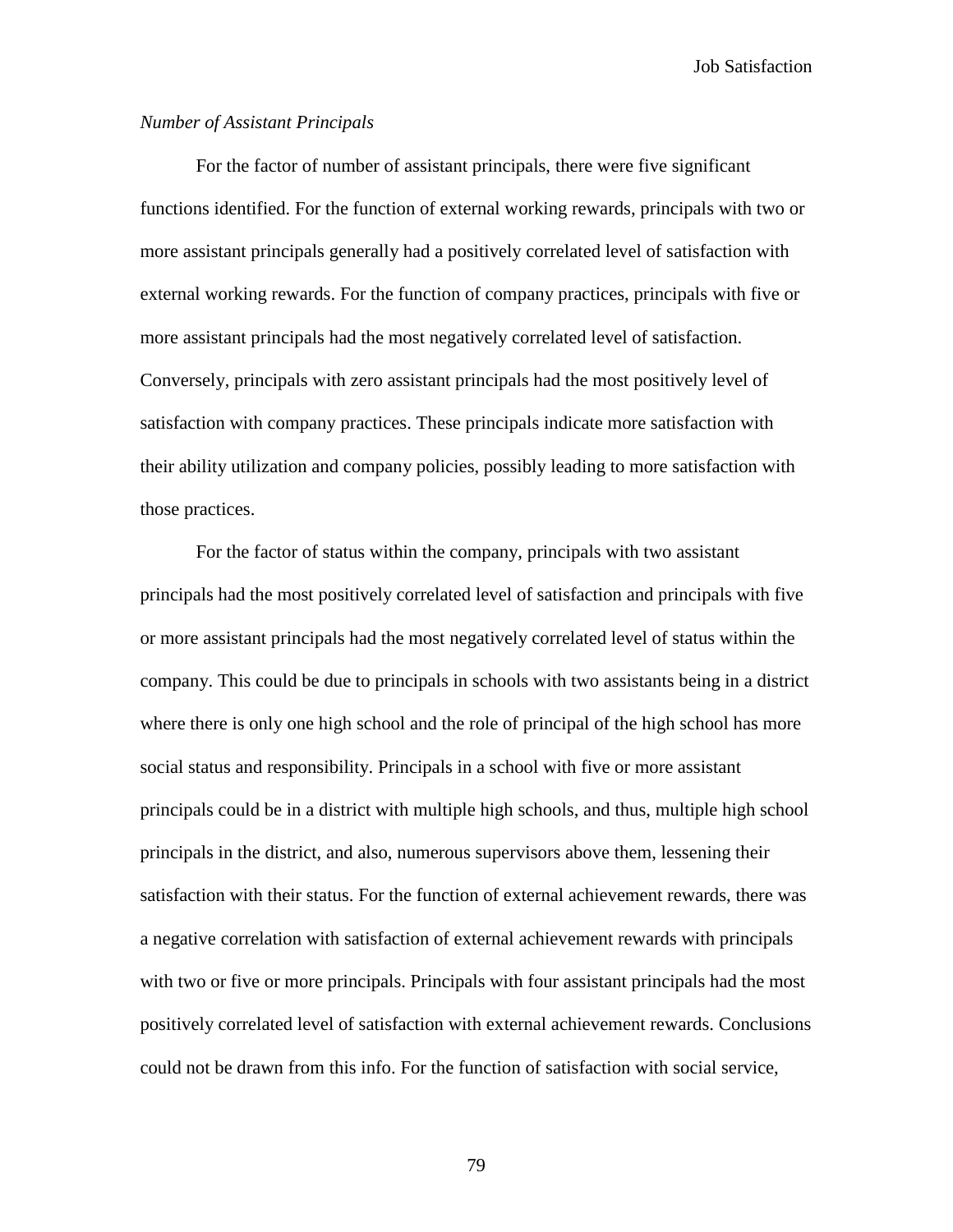there was a negative correlation with one and three assistant principals. Principals with four assistant principals had the most positively correlated level of satisfaction with social service. No conclusions could be drawn from this information. The two functions that conclusions could not be drawn about, satisfaction with external achievement rewards and social service, were both most positively correlated with principals that had four assistant principals.

## *School Size*

For the factor of school size, there were six significant functions identified. For the function of working conditions, principals at schools that had <200 students had the most negatively correlated level of satisfaction. Conversely, principals at schools with 1401-2000 and >2000 had the largest positive correlation with satisfaction of working conditions, possibly supporting the previously stated theory that the larger the school, the more resources possibly available to principals. For the function of ability to implement original ideas, principals at schools >2000 students had the most negatively correlated level of satisfaction. Again, principals at schools that large may be only one part of many levels of supervision and may feel an inability to easily implement those original ideas. Principals at schools with 1001-1400 and <200 students had the most positively correlated satisfaction. This could possibly be explained by satisfaction with independence, creativity, and activity. For the function of how principals feel they are valued, positive correlations were shown by schools with 201-1400 students, but the largest positive correlation with satisfaction was indicated by principals at schools with 801-1000 students. The largest negative correlations were shown by schools at both extremes of the factor of school size. This might be explained as principals at smaller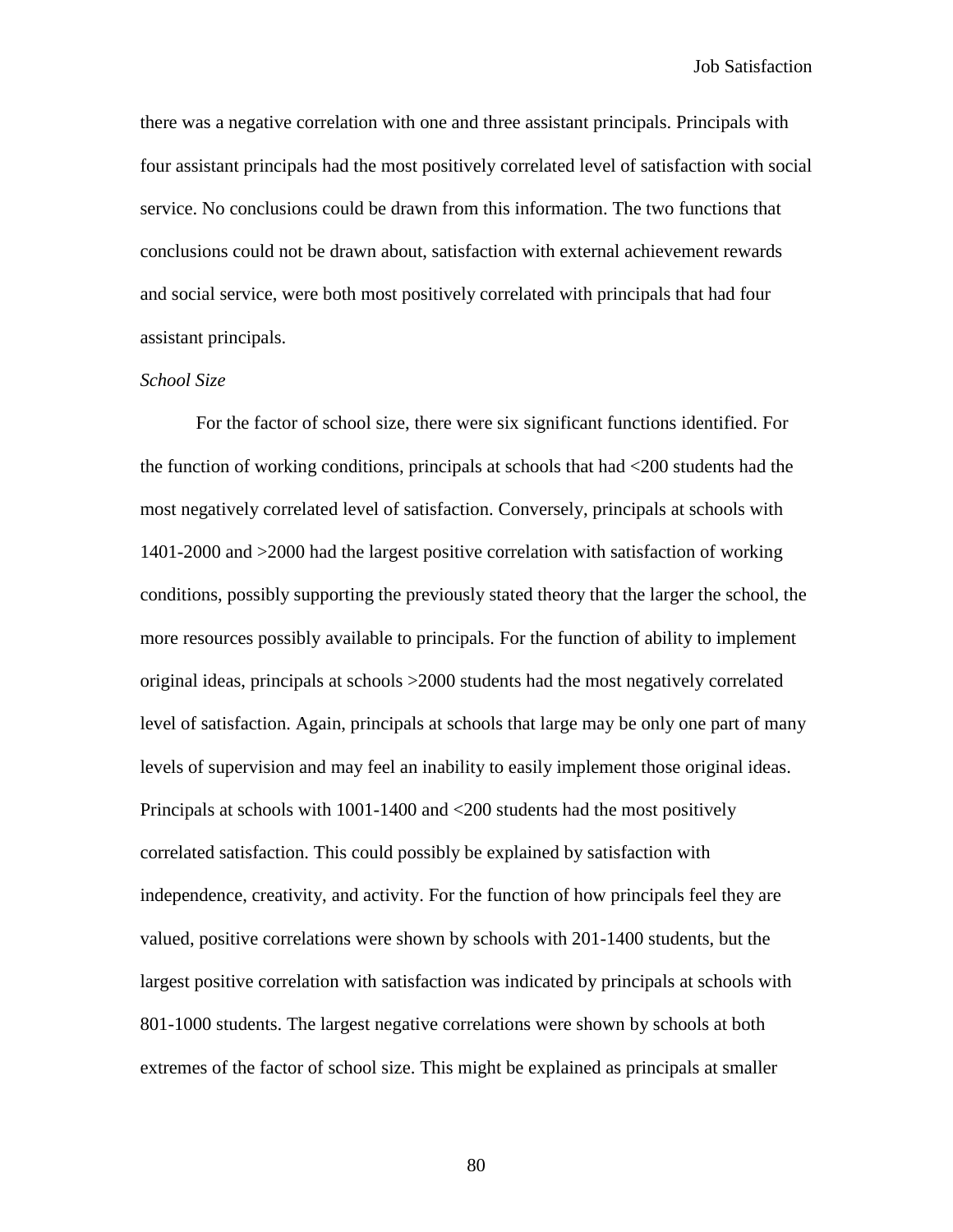schools indicated that they are not satisfied with social status and compensation, and that at very large schools they are simply one principal in the midst of a larger group of other principals and supervisors in their district leading to dissatisfaction with social status.

For the function of company policies, the largest negative correlation with satisfaction was indicated by principals at schools that had a student size of >2000. The largest negative correlation with satisfaction with influence was shown by principals at schools with >2000 students. Similar to their feelings about satisfaction with how they feel they are valued, it is possible that principals in the largest schools feel that they are one of several principals and a larger group of many supervisors, limiting their satisfaction with how much influence they feel they have. Conversely, principals at schools with >2000 students showed the most positive correlation with the function of satisfaction with career development. The larger schools may have more internal professional development opportunities and more resources to provide career development for those principals. They also indicate more satisfaction with security, advancement, and ability utilization, leading to the satisfaction with career development. *AYP Status*

According to this study, there were no significant functions for the factor of AYP status, thus, there were no functions to analyze.

#### *Education Level*

For the factor of education level, there were two significant functions identified. For the function of satisfaction with supervisors, principals with a Masters degree showed a positive correlation with satisfaction while those with a Specialist and a doctorate both showed a negative correlation. Principals with a Masters degree show more satisfaction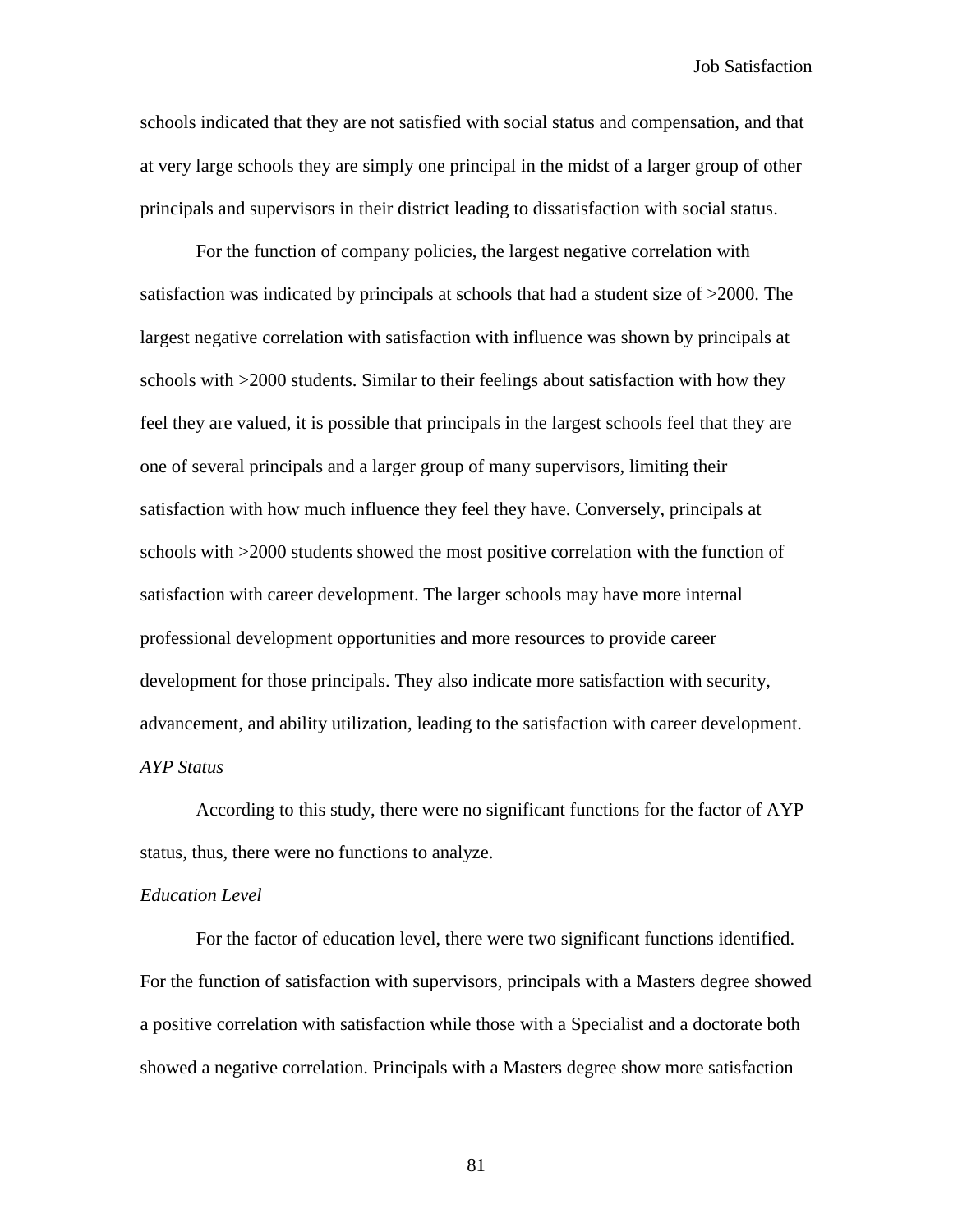with supervision and company policies, leading to more satisfaction with supervisors. The negative correlation becomes larger at the doctorate level, indicating less satisfaction with supervisors for those principals. Principals with doctorates often have several layers of supervision above them as they are often in larger districts with larger leadership structures, possibly explaining their lack of satisfaction with supervisors and company policies.

Principals with a doctorate showed a negatively correlated level of satisfaction with the factor of being able to affect society. Principals with a Masters degree also showed a negative correlation with this factor while principals with a Specialist degree showed a positive correlation. This is in contrast to a widely-held belief by many principals that furthering one"s education will increase the ability to affect change, and thus, society.

# *Years as a Principal*

For the factor of years as a principal, there were four significant functions identified. The largest positive correlation for the factor of satisfaction with positional power was for principals who have been a principal for 15 or more years. The largest negative correlation was for principals with 1-3 years. This could be explained by the possible feeling that longer tenure on the job creates more feelings of power as they become more comfortable with being in charge of other employees and have more satisfaction with authority and co-workers. Principals with 1-3 years as a principal showed the most positively correlated satisfaction with recognition for helping others. New principals may feel this due to the new tasks and responsibilities associated with the change in roles from their previous one in the classroom.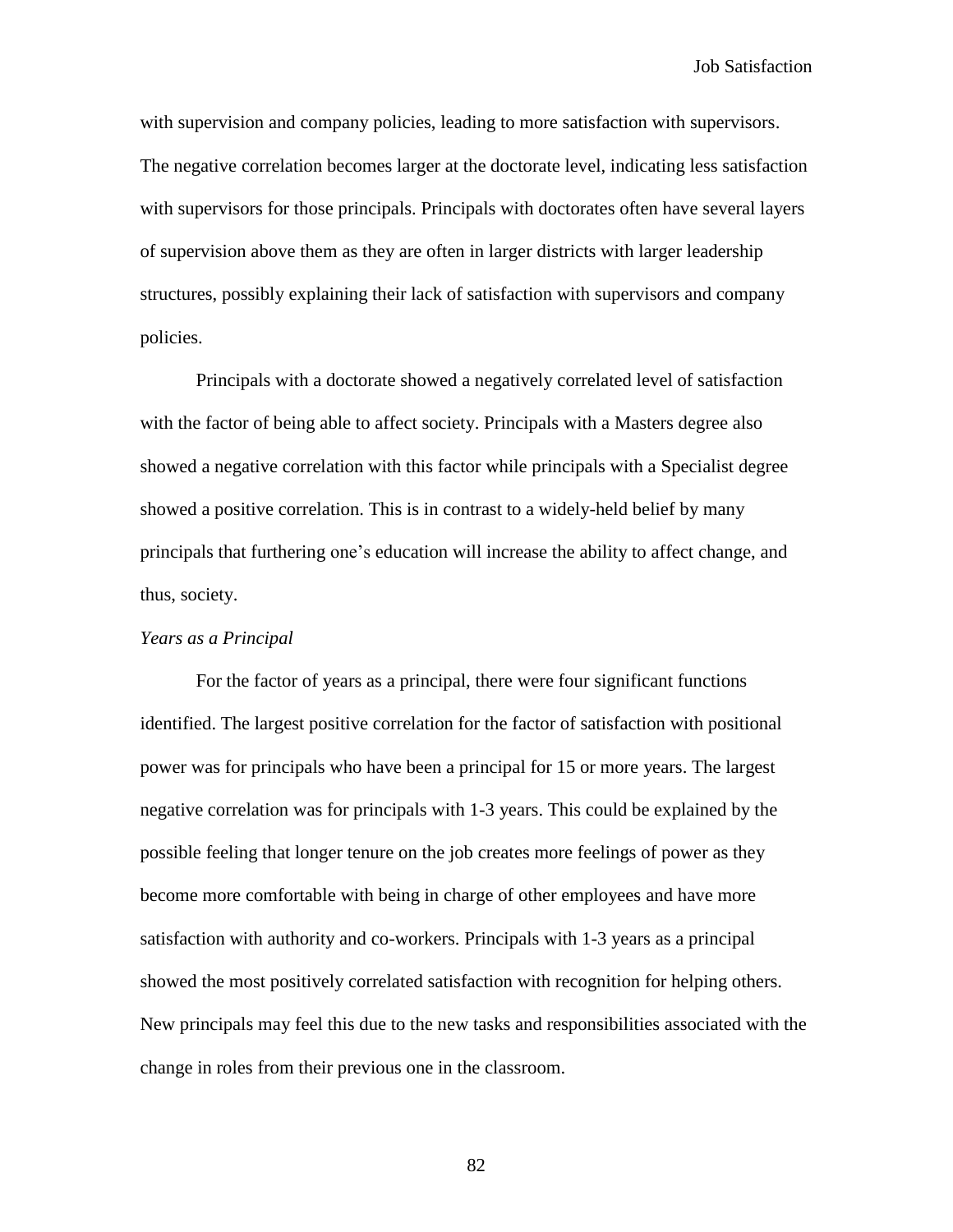For the function of satisfaction with supervisors, the largest negative correlation with satisfaction was shown by principals with 15 or more years as a principal. The largest correlation with satisfaction of this function was by principals with 10-15 years as a principal. It is possible that principals in years 10-15 feel they have enough tenure to have a good working relationship with supervisors and are satisfied with their security and the technical skills of their supervisors, but that as that tenure becomes longer (15 or more years), there may be less satisfaction with the technical skill of those supervisors. For the function of variety of work, principals in years 1-6 showed a negative correlation with satisfaction, but principals with 7 or more years showed a positive correlation. A possible explanation may be that principals that are early in their tenure may be adjusting to the new role and may feel they are doing mandated tasks over and over, decreasing their satisfaction. Principals with 7 or more years as a principal may have learned to better delegate some of those tasks, freeing themselves to have diversity in their work, thus, increasing their satisfaction with variety.

#### **Conclusions**

The following conclusions were drawn based upon the findings of this study that were reported in Chapter 4:

1. Of the respondents, there was a fairly equal distribution among the number of years as a principal for those who responded. This is inconsistent with several previous studies that indicated many principals being near the end of their careers. This may indicate that the state of Missouri has already experienced the large turnover in principals due to retirements that other studies have predicted.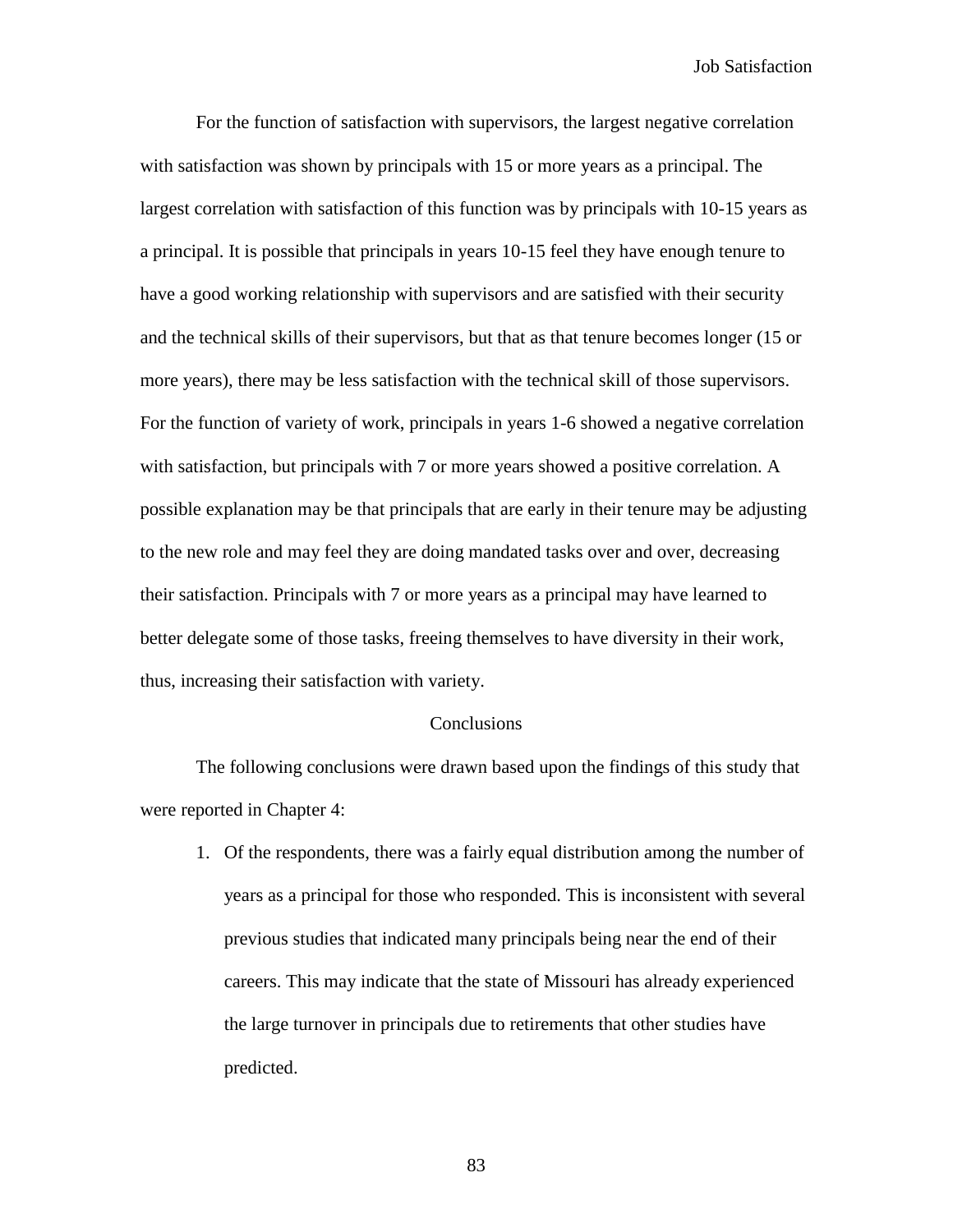- 2. Males still hold a much higher percentage of positions as high school principals in the state of Missouri.
- 3. The Minnesota Satisfaction Questionnaire has internal consistent reliability to study this group, high school principals.
- 4. Compensation was the  $2<sup>nd</sup>$  lowest ranked dimension among all principals. This feeling is consistent with numerous previous studies on job satisfaction (Barry, 2002; Sablatura, 2002; Stemple, 2004) which found that principals in Texas, Michigan, and Virginia were not satisfied with how well they were compensated.
- 5. General satisfaction was the highest for principals that had 3 assistant principals, were in schools with 1001-1400 students, and 15 or more years as a principal. This is consistent with an earlier review of literature by Overbay (2003) that indicated that school size can be too large and also too small, and by research by Stemple (2004) and Barry (2002) that indicated that job satisfaction of principals is related to school size.
- 6. The respondents were most satisfied with the dimensions of social service, achievement, and activity. They were least satisfied with the dimensions of security, compensation, and advancement. In previous studies, security has not been indicated as an area of dissatisfaction, often being rated somewhere in the middle of the 20 dimensions. This could become a larger issue as the additional accountability and mandates along with economic factors threaten job security for principals.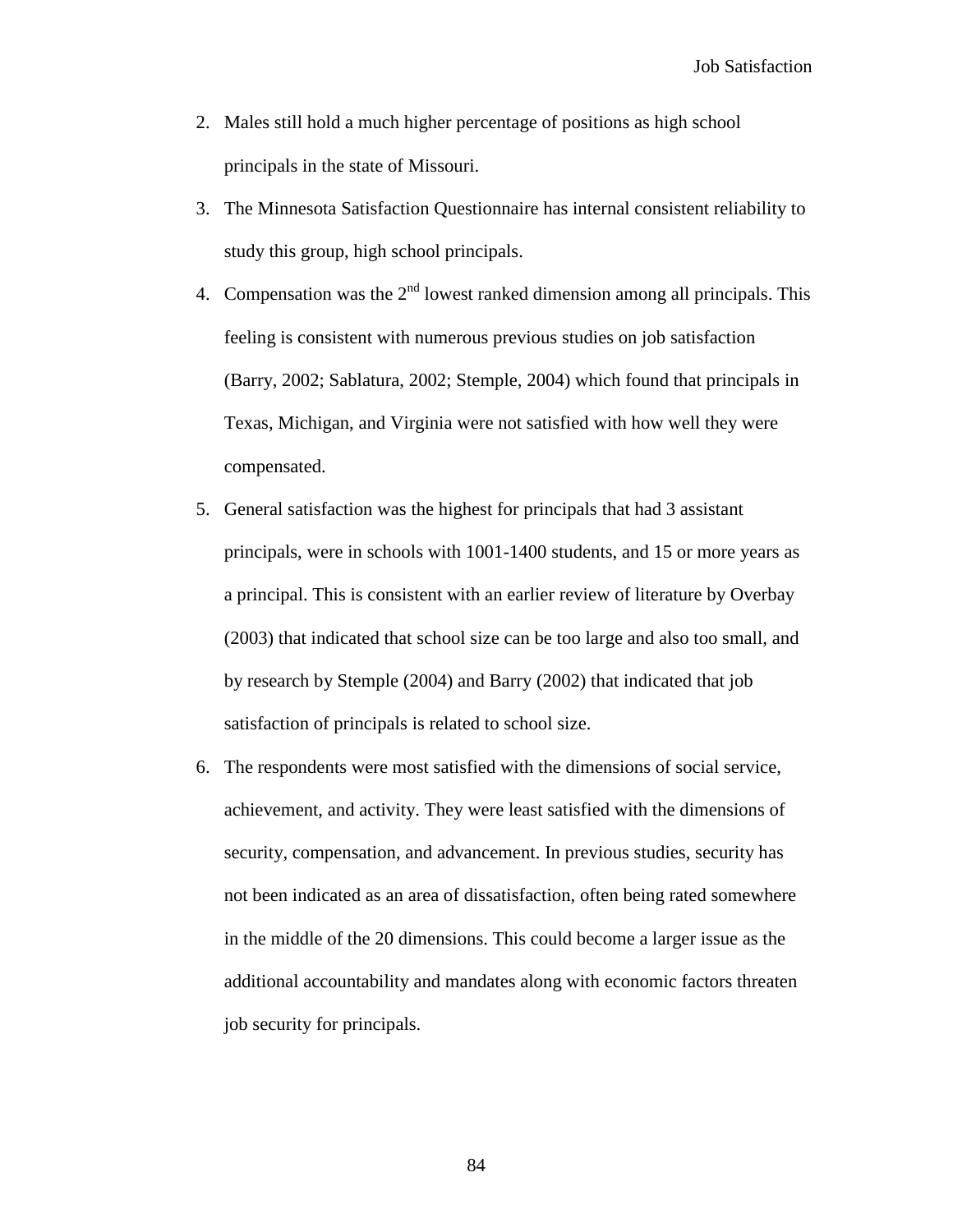- 7. Principals felt less satisfaction with the ability to implement new ideas when they had a salary >\$100000 and were at schools with >2000 students. Principals felt the most satisfaction with the ability to implement new ideas when they had a salary of \$75000-\$100000 and were at a school with 1001- 1400 students.
- 8. Principals felt less satisfaction with external working rewards if they had zero or one assistant principals and made less than \$75000.
- 9. Principals in the higher end of a range for several different variables (Salary, Number of Assistant Principals, School Size, and Education Level) showed the most negative correlation with satisfaction in numerous functions. Since this study showed a correlation between school size and those other variables, these negative correlations with satisfaction could indicate that there is an upper limit to the size of school that a principal feels satisfaction with these functions.
- 10. The response rate for this survey was a relatively low. The timing of this survey during a busy time of the school year in Missouri (May) may have contributed to this low response rate.

Recommendations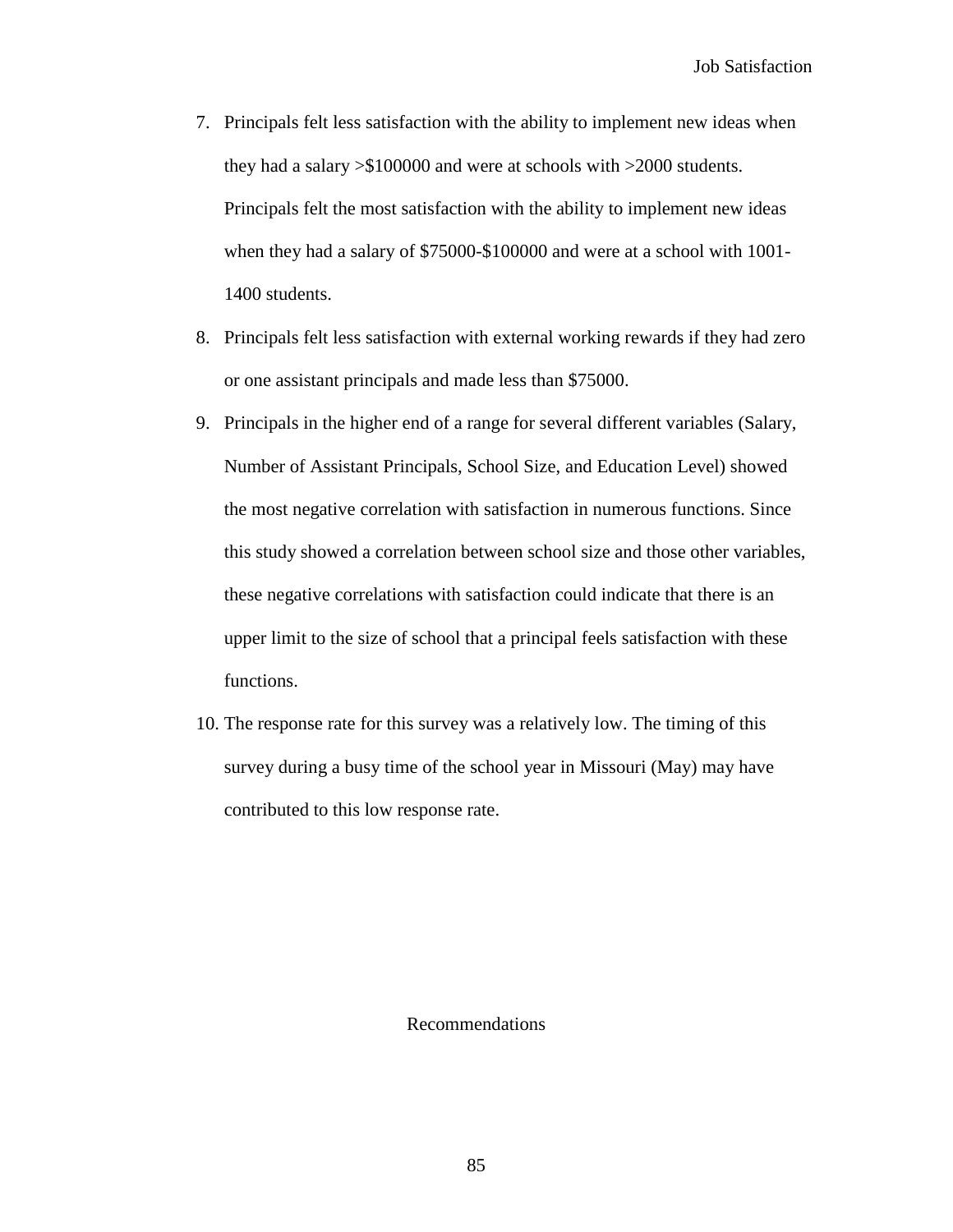On the basis of the findings and conclusions drawn from this study, the following recommendations are suggested:

- 1. A different instrument should be found or developed to survey high school principals. While the MSQ gives good information regarding general job satisfaction, there are many other areas of job satisfaction that may specifically relate to the job of a high school principal.
- 2. This study should be replicated periodically to keep pace with the changes in issues that are creating satisfaction or dissatisfaction for high school principals. This would allow for a longitudinal study and also help identify evolving issues related to job satisfaction for high school principals.
- 3. The issue of job security is something that arose from this study and should be studied more in depth since it has not been indicated as an area of dissatisfaction in previous studies. A qualitative or quantitative study to discover trends in the feelings of high school principals about job security could provide more information on this topic.
- 4. The ranges for salary on the demographic questionnaire should be expanded to more accurately represent the salaries that high school principals are now receiving, specifically the >\$100000 range.
- 5. While some conclusions about satisfaction and its relation to school size were indicated in this study, additional information and research about optimal school size are needed.

#### Summary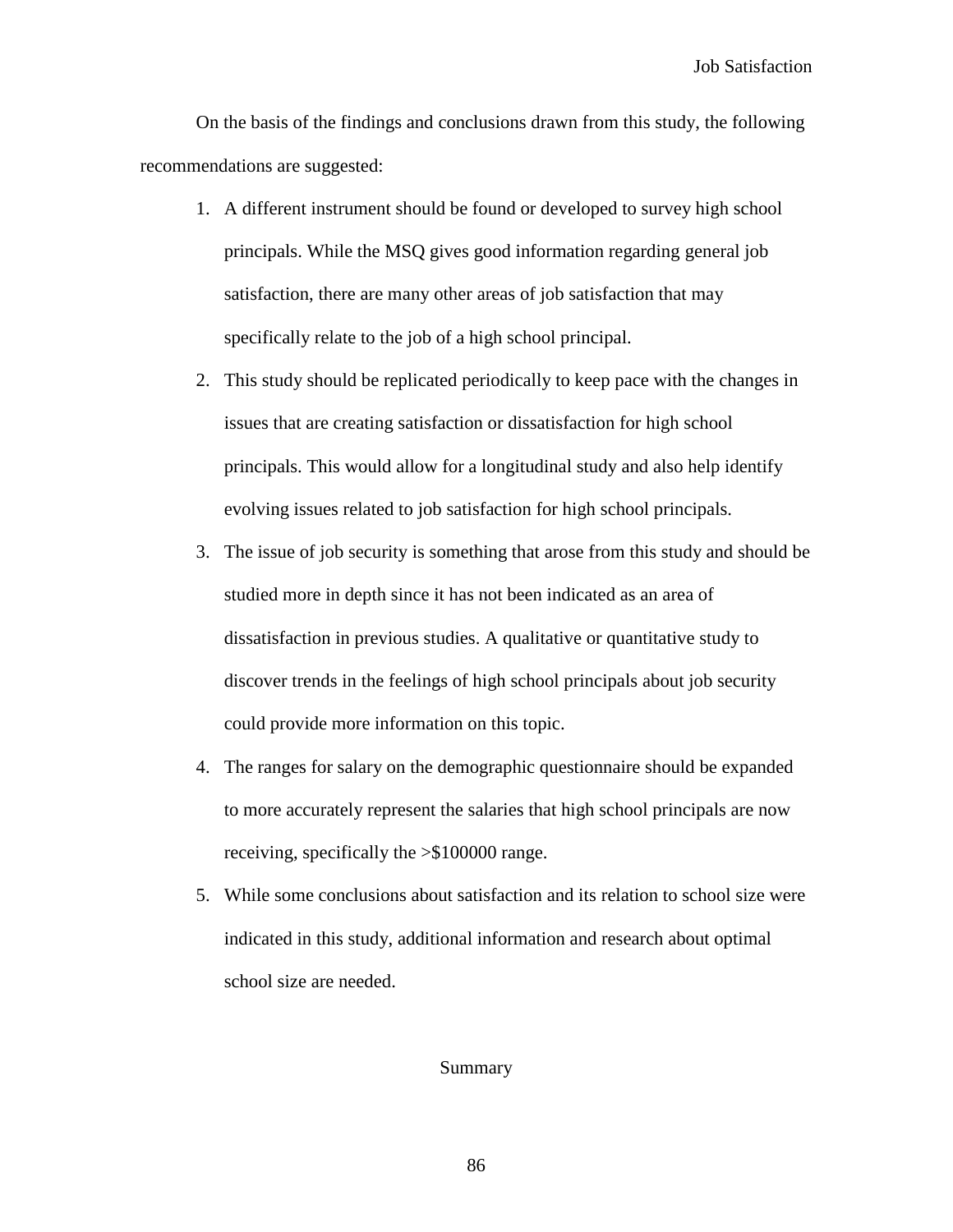While high school principals in the state of Missouri are generally satisfied, there are specific dimensions related to satisfaction that need further study. This study adds to the limited body of knowledge related to job satisfaction among high school principals. Job security is an area that has not previously been indicated as an area of dissatisfaction when studying high school principals and the evolving issues facing high school principals may be affecting satisfaction with security. Further research is needed on high school principals in Missouri.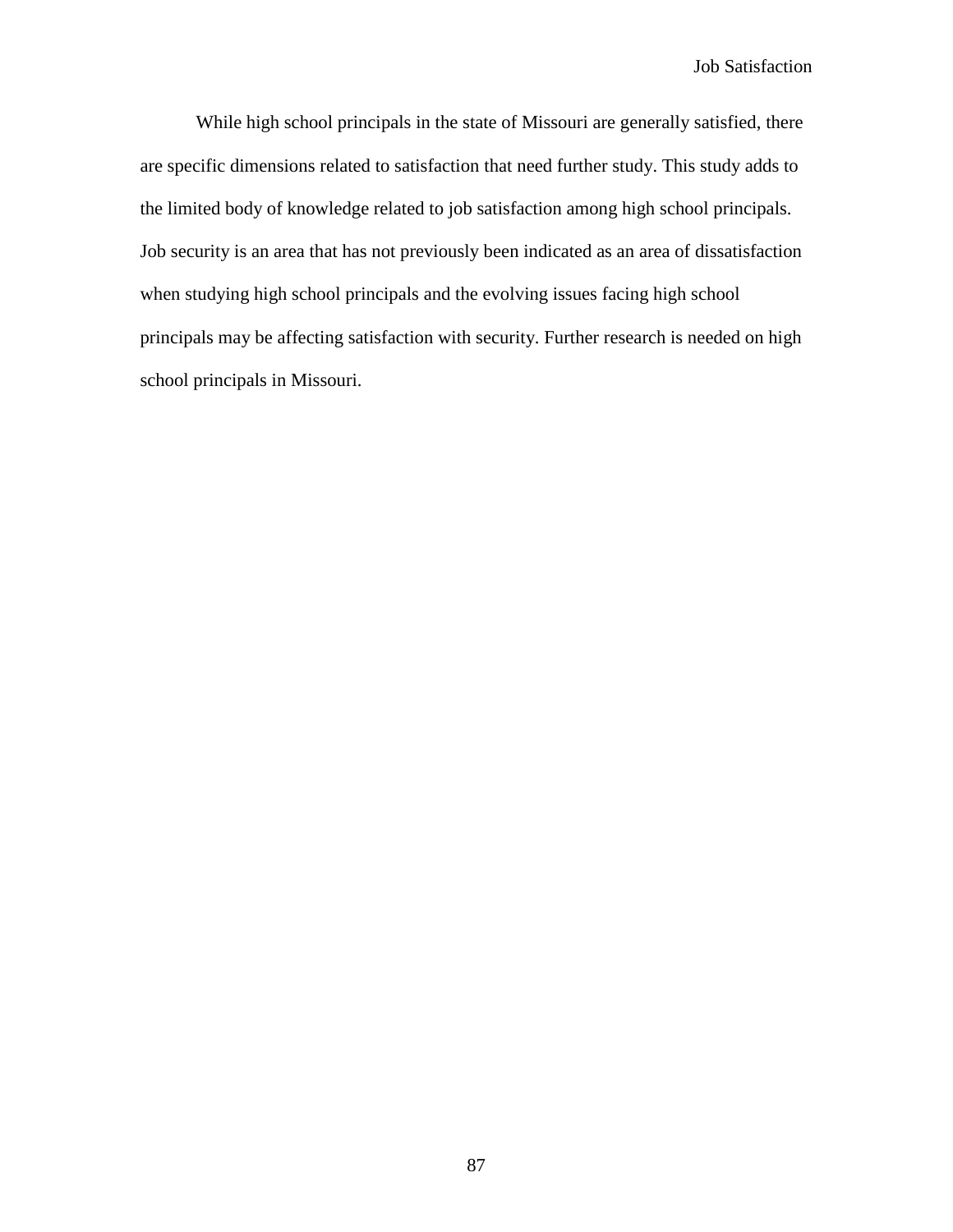## References

- Adams, J. P. (1999). Good principals, good schools. *Thrust for Educational Leadership, 29*(1), 8-11.
- Anderson, N., Ones, D. S., Kepir Sinangil, H., & Viswesvaran, C. (Eds.). (2001). *Handbook of industrial, work, and organizational psychology: Volume 2, Organizational Psychology.* London: Sage Publications.
- Armstrong, B. C. (2001). *School size as a factor in the job satisfaction and locus of control of high school principals in Missouri.* Unpublished doctoral dissertation, University of Kansas, Lawrence.
- Ary, D., Jacobs, L. C., & Razavieh, A. (2002). *Introduction to research in education*  $(6^{th}$  ed.). Belmont, CA: Wadsworth.
- Barker, I. (2007). Primary heads deficit nears 300. *Times Educational Supplement. 4752*, 7-7.
- Barry, D. A. (2002). *Job satisfaction and leadership style: A study of Michigan high school principals*. Unpublished doctoral dissertation, Western Michigan University, Kalamazoo.
- Bechet, T. P. (2008). *Strategic staffing*. New York: American Management Association.
- Blanchflower, D. G., Oswald, A. J., & Warr, P. B. (1993). *Well being over time in Britain and the USA*. Hanover, NJ: Dartmouth College.
- Brady, D. B. (2001). *Correlates of job satisfaction among California principals.* Unpublished doctoral dissertation, University of Southern California, Los Angeles.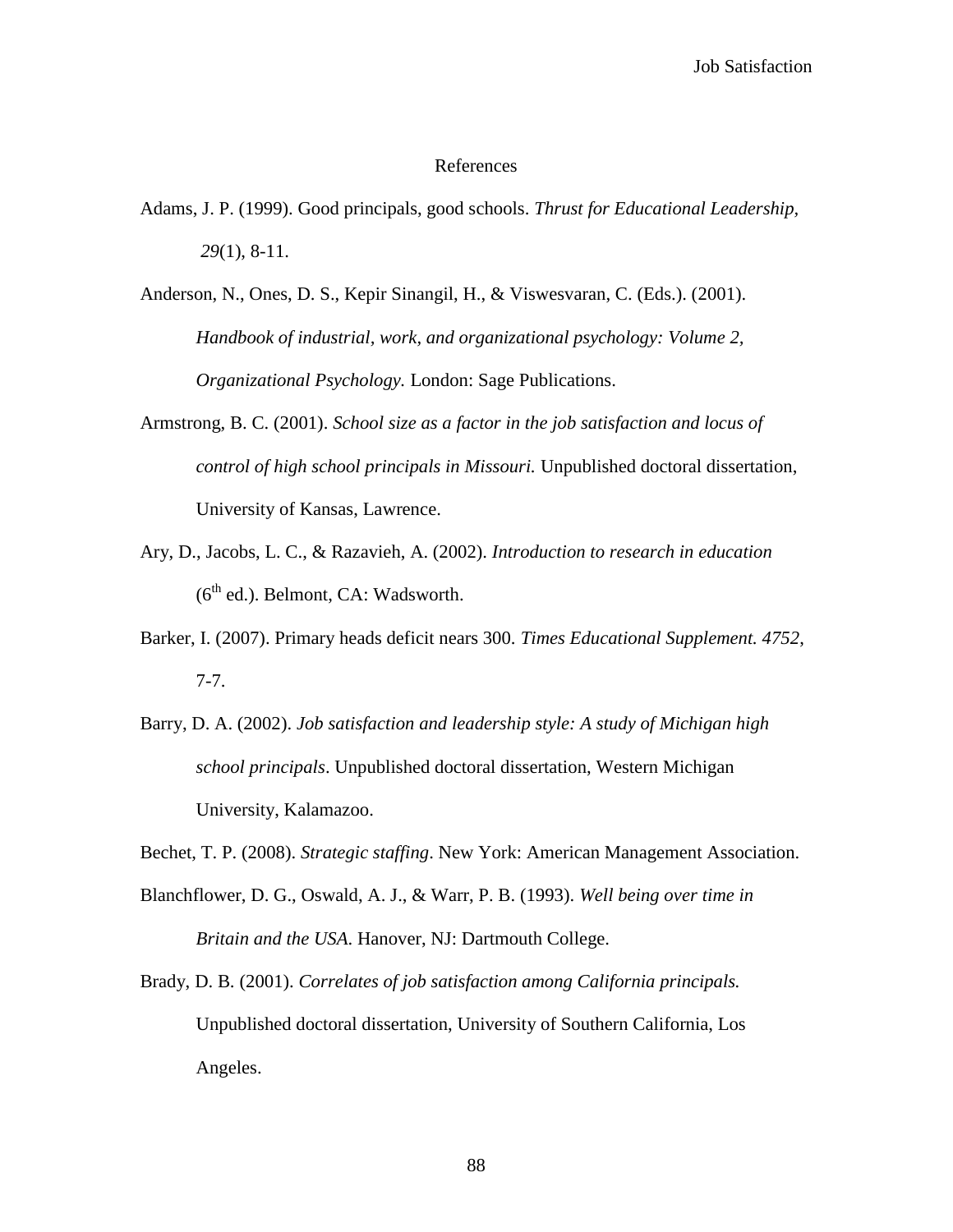- Brush, D. H., Moch, M. K., & Pooyan, A. (1987). Individual demographic differences and job satisfaction. *Journal of Occupational Behavior, 8,* 139-156.
- Bowling, D. L. (2007). Job satisfaction of middle school principals in the commonwealth of Virginia: revisited. Unpublished doctoral dissertation. Virginia Polytechnic Institute and State University.
- Brogan, G. B. (2003). Job satisfaction of Idaho high school principals. (Ed.D. Dissertation, Idaho State University, 2003). *Dissertation Abstracts International, 64* (02), 345.
- Campbell, J. P., Dunnette, M. D., Lawler, E. E., & Weik, K. E. (1970). *Managerial behavior, performance, and effectiveness.* New York: McGraw Hill.
- Chen, K. (2000). *Job satisfaction among high school assistant principals in the state of Mississippi.* Unpublished doctoral dissertation, Mississippi State University, Starkeville.
- Coghlan, D. & Brannick, T. (2005). *Doing action research in your own organization.* London: SAGE Publications.
- Dawis, R. W., England, G. W., & Lofquist, L. H. (1964). *A theory of work adjustment.* Minneapolis, MN: University of Minnesota, Industrial Relations Center.
- Dawis, R. V., & Lofquist, L. H. (1984). *A psychological theory of work adjustment*. Minneapolis, MN: Minnesota Press.
- Derlin, R., & Schneider, G. T. (1994). Understanding job satisfaction: Principals and teachers, urban and suburban. *Urban Education, (29*)1, 63-88.
- Dessler, G. (1991). *Personnel/human resource management*. Englewood Cliffs, NJ: Prentice-Hall.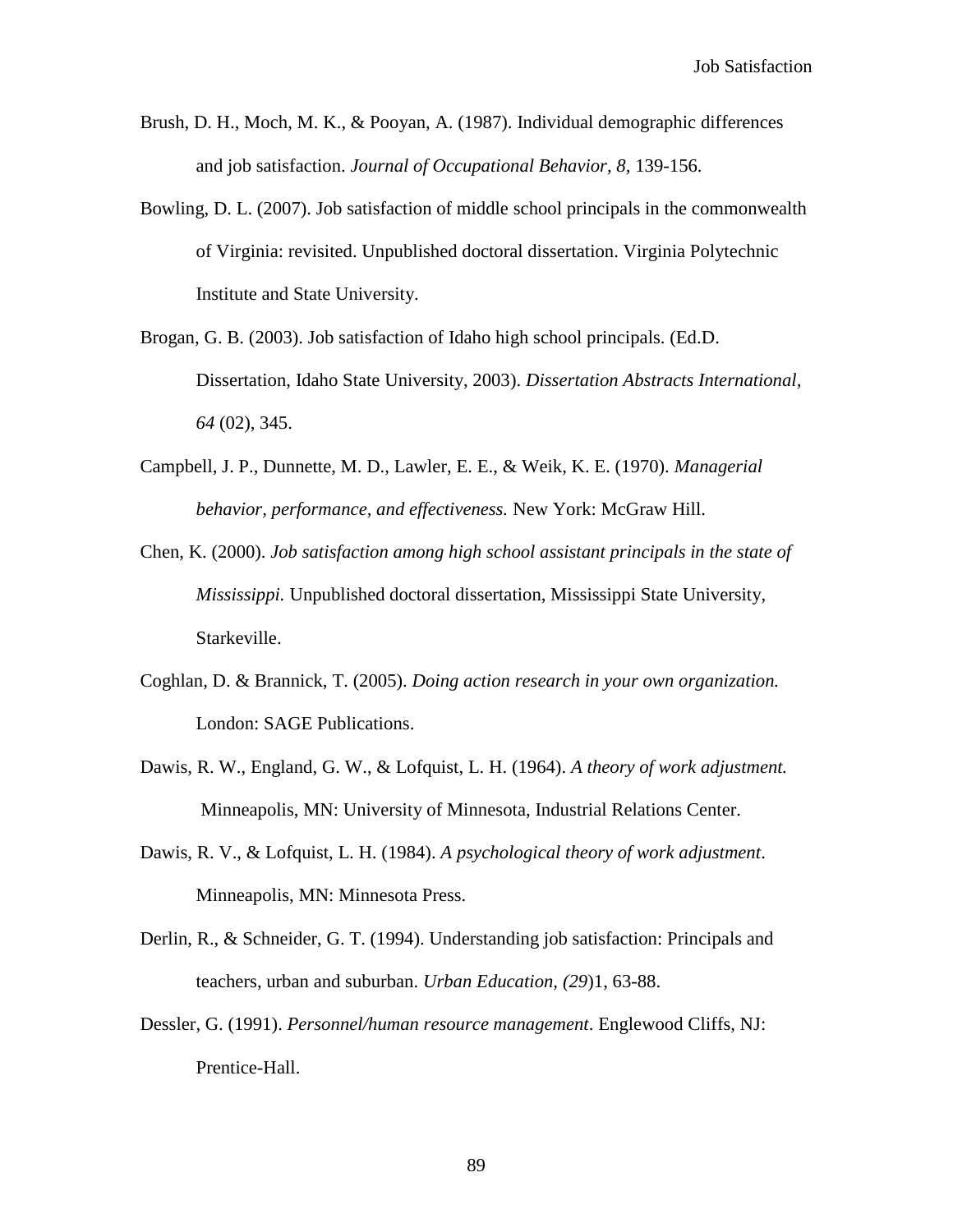- DiPaola, M., & Tschannen-Moran, M. (2003). The principalship at a crossroads: A study of the conditions and concerns of principals. *NASSP Bulletin, 87*(634), 43-65.
- Donovan, J. (2001). Work motivation. In N. Anderson et al. (Eds.), *Handbook of industrial, work, and organizational psychology* (pp. 53-76). London: Sage Publications.
- Field, A. (2005). *Discovering statistics using SPSS*. London: SAGE Publications Ltd.
- Finley, W. H. (1991). *High school principal job satisfaction*. Unpublished doctoral dissertation, Memphis State University, Memphis, TN
- Friesen, D., Holdaway, E. A., & Rice, A. W. (1983). Satisfaction of school principals with their work. *Educational Administration Quarterly, 19*(4), 35-38.

Goldberg, M. (2001). *Lessons from exceptional school leaders*. Alexandria, VA: ASCD.

- Genzen, H. K. (1993). *A study of the leadership style, motivation, and job satisfaction of woman public school superintendents in Ohio.* Unpublished doctoral dissertation, Kent State University, Kent, OH.
- Grimmett, P. P., & Echols, F. H. (2000). Teacher and administrator shortages in changing times. *Canadian Journal of Education, 25*(4), 328-343.
- Gruneberg, M. M . (1976). *Job satisfaction- a reader*. London: Macmillan.
- Gruneberg, M. M. (1979). *Understanding job satisfaction*. Thetford, Norfolk, Great Britain: Lowe and Brydone.
- Gunn, J. A., & Holdaway, E. A. (1986). Perceptions of effectiveness influence, and satisfaction of senior high principals. *Education Administration Quarterly, 22*(4), 43-62.
- Haines, G. A. (2007). Job satisfaction among high school principals in Mississippi.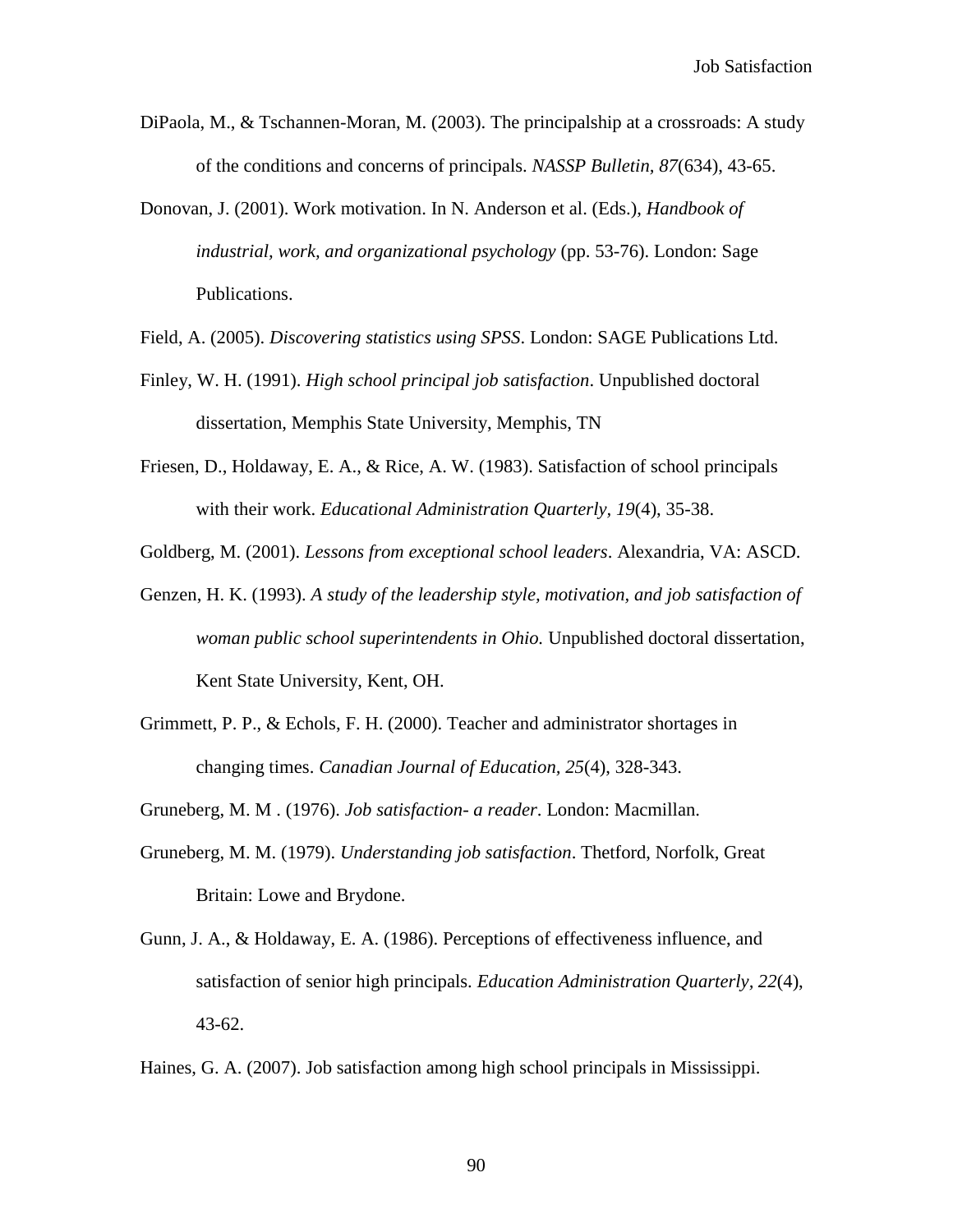(Ph.D. Dissertation, The University of Southern Mississippi, 2007). *Dissertation Abstracts International, 69*, (02).

- Harvey, B. C., & France, H. (1997). Manifest needs expression and job satisfaction in school administrators. *Guidance and Counseling, 12*, 32-35.
- Hazard, T. L. (1991). A study of the job satisfaction of Nebraska public high school Principals. (Ed.D. Dissertation, The University of Nebraska-Lincoln, 1991). *Dissertation Abstracts International, 52*(06), 1964.
- Headteacher shortage "will only get worse" claims survey. (2006, 9/8/2006). *Education. 237*, 2-2
- Herzberg, F. (1968). One more time: How do you motivate employees? *Harvard Business Review, Jan-Feb 53-62.*
- Herzberg, F., Mausner, B., & Bloch Synderman, B. (2002). *The motivation to work*. New Brunswick, NJ: Transaction.
- Herzberg, F., Mausner, B., Patterson, R. O., & Capwell, D. F. (1957). Job attitude: Review of research and opinion. Pittsburgh: Psychological Services of Pittsburgh.
- Hoppock, R. (1977). *Job satisfaction*. New York: Arno.
- Howley, A., Andrianaivo, S., & Perry. J. (2005). The pain outweighs the gain: Why teachers don"t want to become principals. *Teachers College Record*, *107*(4), 757- 782.
- Hulin, C. L., & Smith, P. C. (1964). Sex differences in job satisfaction. *Journal of Applied Psychology, 18*(2) 88-92.
- Kacmar, M. K., & Ferris, G. R. (1989). Theoretical methodological considerations in the age-job satisfaction relationship. *Journal of Applied Psychology, 74*(2), 201-207.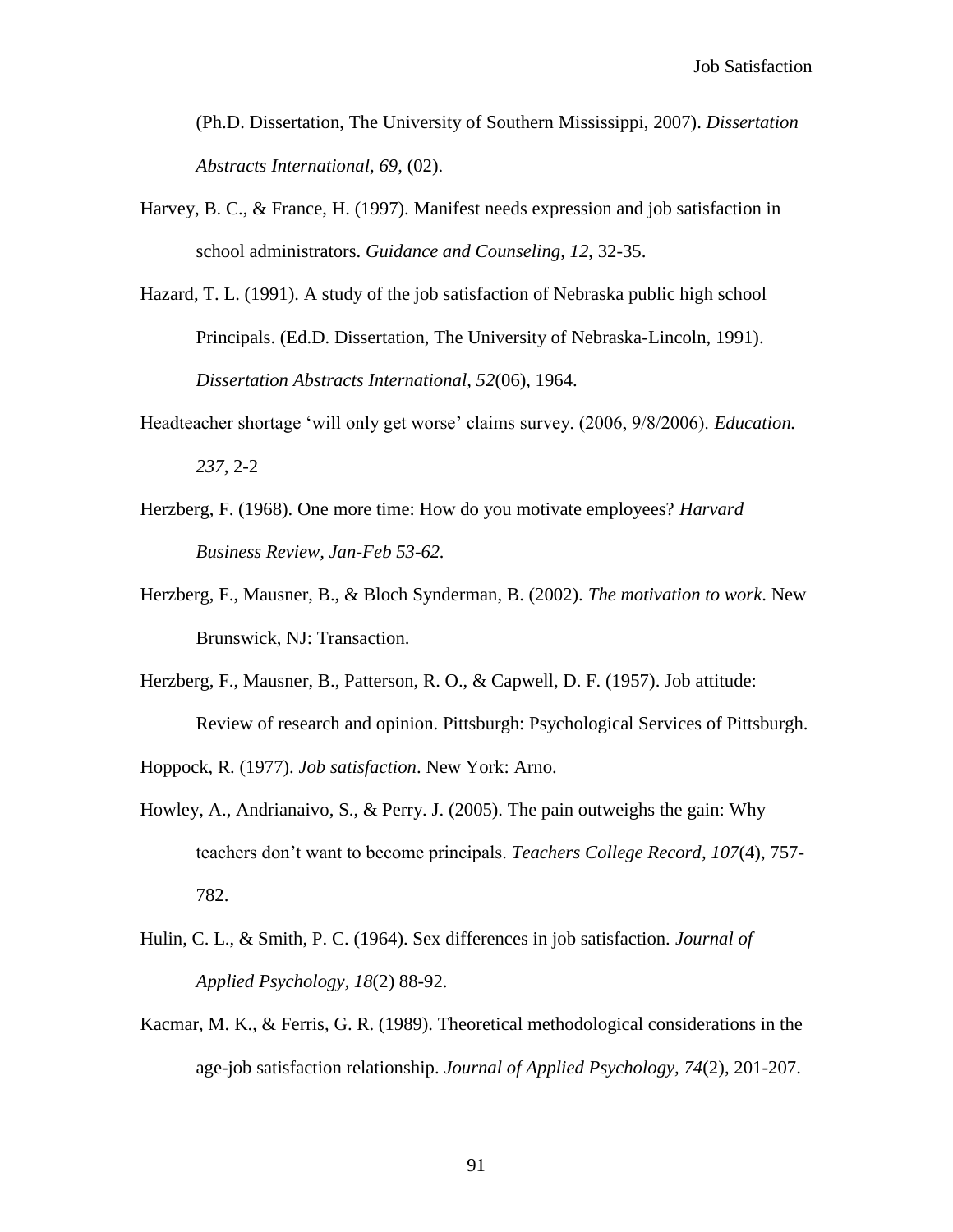- Kim, I., & Loadman, W. E. (1994). Predicting teacher job satisfaction. (ERIC Document Reproduction Service No. ED383707).
- Klien, S. M.,, & Maher, J. R. (1966). Education level and satisfaction with pay. *Personnel Psychology, 19,* 195-208.
- Leedy, P. D., & Ormrod, J. E. (2001). *Practical research: Planning and design* (7<sup>th</sup> ed.). Upper Saddle River, NJ: Merrill-Prentice Hall.
- Lim, S. B. (1985). Job satisfaction factors of school administrators and teachers. *Dissertation Abstracts International, 46*(8), 21-49.
- Lofquist. L., & Dawis, R. (1969). *Adjustment to work: a psychological view of man's problems in a work-oriented society*. New York: Meredith Corporation.
- Lovell, L. J. (2004, September/October). Mentoring for new district leaders, *Leadership, 34*(1), 14-16.
- Lovely, S. (2004, September/October). Leadership forecasting. *Leadership, 34*(1), 17-19.
- Malone, B. G., Sharp, W. L., & Walter, J. K. (2001, October 24). What's right about the principalship? Paper presented at the Midwest Research Association Annual Conference, Chicago, IL.
- Maslow, A. H. (1998). *Maslow on management.* New York: John Wiley & Sons.
- McCann, D. R. (2002). A study of job satisfaction among directors of classified personnel in merit (civil service) systems in California Public School Districts, county offices of education, and community college districts. Dissertation.Com (ISBN: 10-58112-144-X).

McClelland, D. C. (1961). *The achieving society*. New York: Van Nostrand Reinhold. Missouri Secretary of State. (n.d.). *Code of State Regulations, Title 5; Department of*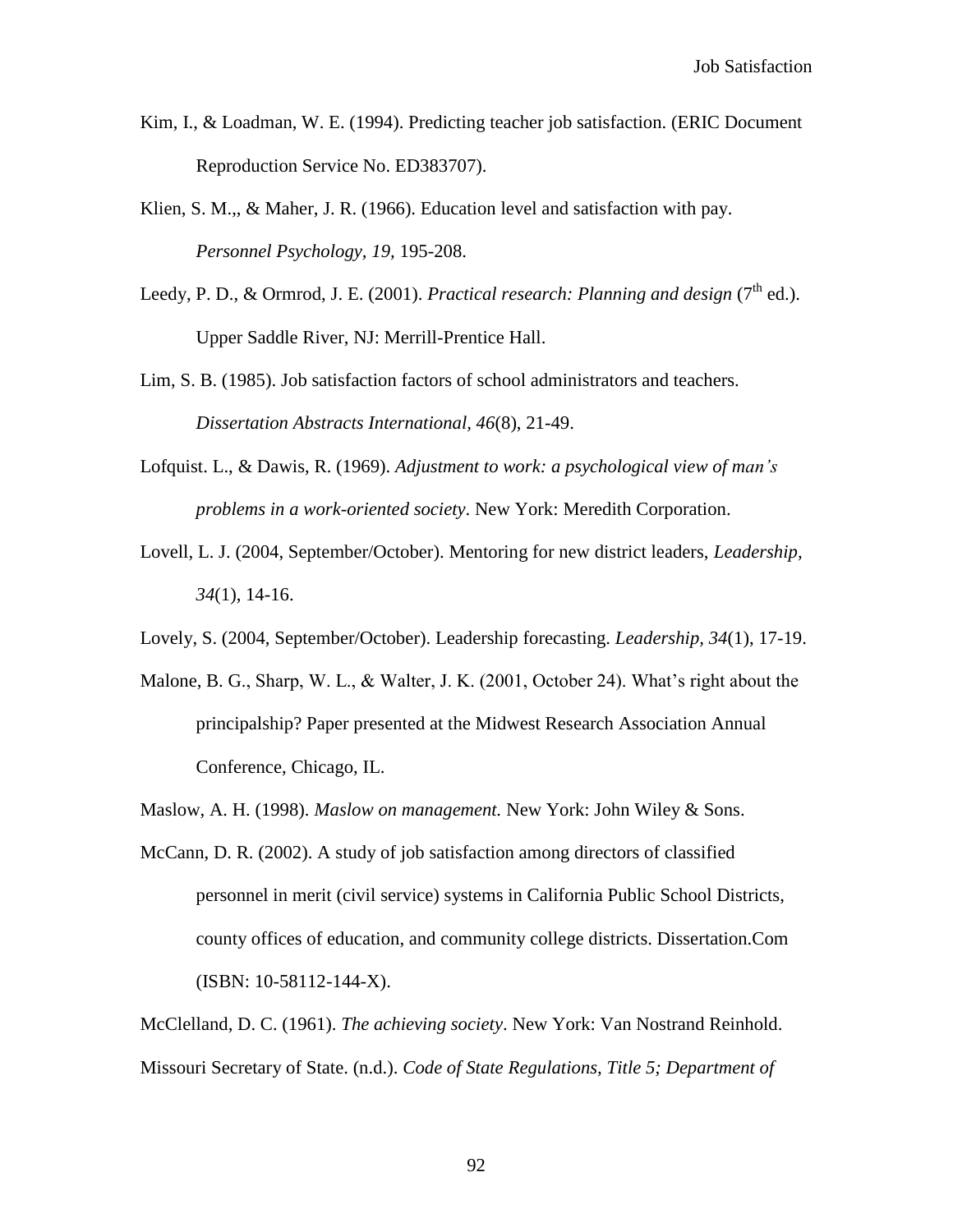*Elementary and Secondary Education*. Retrieved January 3, 2009, from http://www.sos.mo.gov/adrules/csr/current/5csr/5c50-345.pdf

Newby, J. E. (1999). *Job satisfaction of middle school principals in Virginia*.

Unpublished doctoral dissertation, Virginia Tech University, Blacksburg.

Olson, L. (2008). Cultivating a taste for leadership. *Education Week, 27(*33), 20-23.

- Overbay, A. (2003). *School size: A review of the literature.* Research Watch, E & E. Report No. 03.03. U. S. Department of Educaton.
- Pinder, C. C. (1998). *Work motivation in organizational behavior*. Upper Saddle River, NJ: Prentice-Hall.
- Poole, B. W. (1992). *A study of the relationship between gender and job satisfaction/dissatisfaction*. Unpublished doctoral dissertation, The University of San Francisco, San Francisco, CA.
- Porter, L. W., & Lawler, E. E. (1968). *Managerial attitudes and performance*. Homewood, IL: Dorsey-Irwin.
- Profitt, A. C. (1990). *The relationship between locus of control and job satisfaction of Appalachian principals.* Unpublished doctoral dissertation, West Virginia University, Morgantown.
- Quinn, R. P., Graham, L. S., & McCullough, M. R. (1974). *Job satisfaction; Is there a trend?* Washington, DC: U.S. Department of Labor.
- Richard, A. (2000, November 1). Panel calls for fresh look at duties facing principals. *Education Week*, 1-5.
- Robbins, S. P. (1991). *Management.* Englewood, NJ: Prentice-Hall.
- Ross, S. M. (2003). How to get off the reform roller coaster. *Principal Leadership, 4*(1),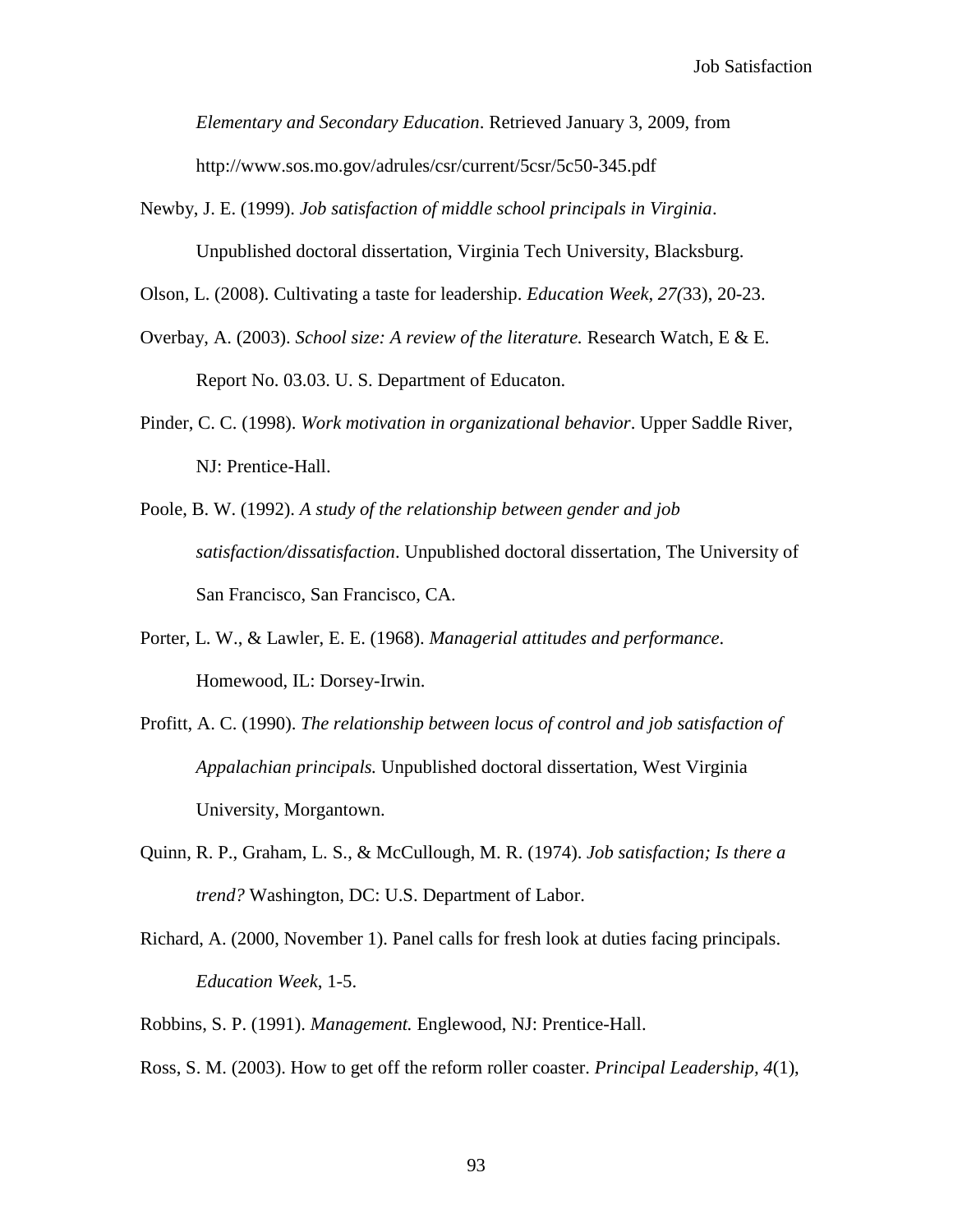16-21.

- Sablatura, D. J. (2002). *A comparison of job satisfaction among urban, suburban, and rural school principals*. Unpublished doctoral dissertation. University of Houston, TX.
- Salant, P., & Dillman, D. A. (1994). *How to conduct your own survey*. New York: John Wiley & Sons.
- Sandham, J. L. (2001). California faces shortage of administrators, report warns. *Education Week, 20*(29), 25.
- Saleh, S. D., & Otis, J. L. (1964). Age and level of job satisfaction. *Personnel Psychology, 17*, 425-430.
- Schmidt, G. L. (1976). Job satisfaction among secondary school administrators. *Educational Administration Quarterly, 12*(2), 68-86.
- Schonlau, M., Fricker, R. D., & Elliott, M. N. (2002). *Conducting research surveys via email and the web.* Santa Monica, CA: Rand.
- Schwab, D.P., & Wallace, M. J. (1974). Correlates of employee satisfaction with pay. *Industrial Relations, 13*, 78-79.
- Silverthorne, C. P. (2005). *Organizational psychology in cross-cultural perspective*. NewYork: New York University Press.
- Smith, J. J. (1976). *Job satisfaction of Connecticut public senior high school principals as related to school location and school size.* Unpublished doctoral dissertation, The University of Connecticut, Storrs.
- Stemple, J. D., Jr. (2004). *Job satisfaction of high school principals in Virginia*. Unpublished doctoral dissertation, Virginia Tech University, Blacksburg.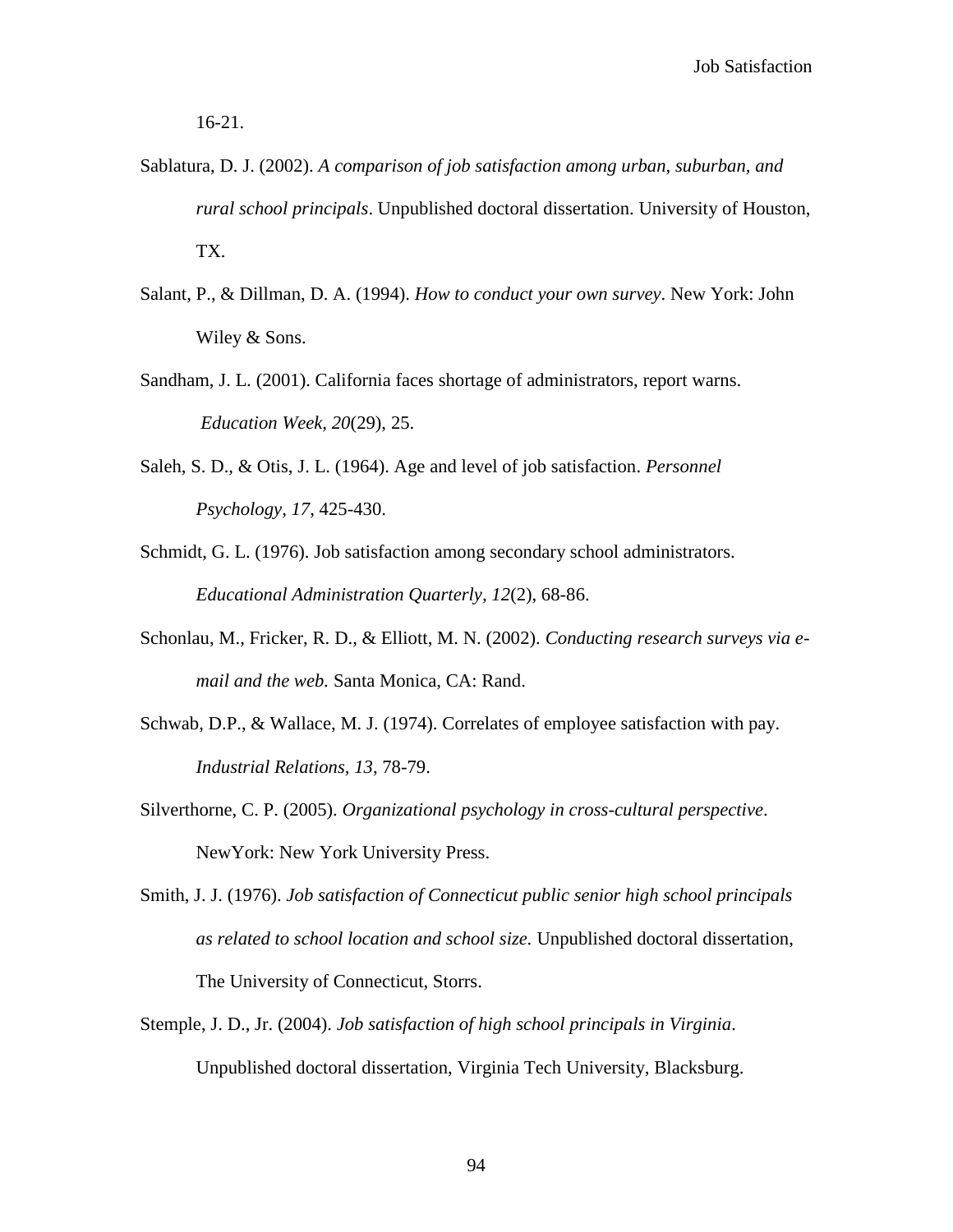- Steers, R., & Braunstein, D. (1976). A behaviorally based measure of manifest needs in work settings*. Journal of Vocational Behavior, 9,* 251-266.
- Sutter, M. R. (1994). *Job and career satisfaction of secondary school assistant principals*. Unpublished doctoral dissertation, Kent State University, Kent, OH.

Stevens, T. (1998). Chief among us. *Industry Week, 247*(21), 24-31.

- Thomas, G. W. (2002). 6 steps to surviving standards. *Thrust for Educational Leadership*, 12-14
- United States Department of Education. (2006). *LEA and School Improvement; Regulatory Guidance.* Retrieved January 3, 2009, from http://www.ed.gov/policy/elsec/guid/schoolimprovementguid.pdf
- Vaughan-Wiles, G. (1987). *The perceived satisfiers and dissatisfiers of women in educational administration in the Department of Defense Dependent Schools in Germany.* Unpublished doctoral dissertation, Michigan State University, East Lansing.
- Ward, C. S. (1977). *Satisfiers and dissatisfiers of Virginia elementary principals.* Unpublished doctoral dissertation, University of Virginia, Charlottesviille, VA.
- Watson, G. A. (1991). *Job satisfaction of secondary principals*. Unpublished doctoral dissertation, University of La Verne, La Verne, CA.
- Weiss, D., Dawis, R., England, G., & Lofquist, H. L. (1967). *Manual for the Minnesota Satisfaction Questionnaire.* Work Adjustment Project, Industrial Relations Center, University of Minnesota, Minneapolis.
- Whitaker, K. (2001). Where are the principal candidates? Perceptions of superintendents. *NASSP Bulletin, 85*(625), 82-92.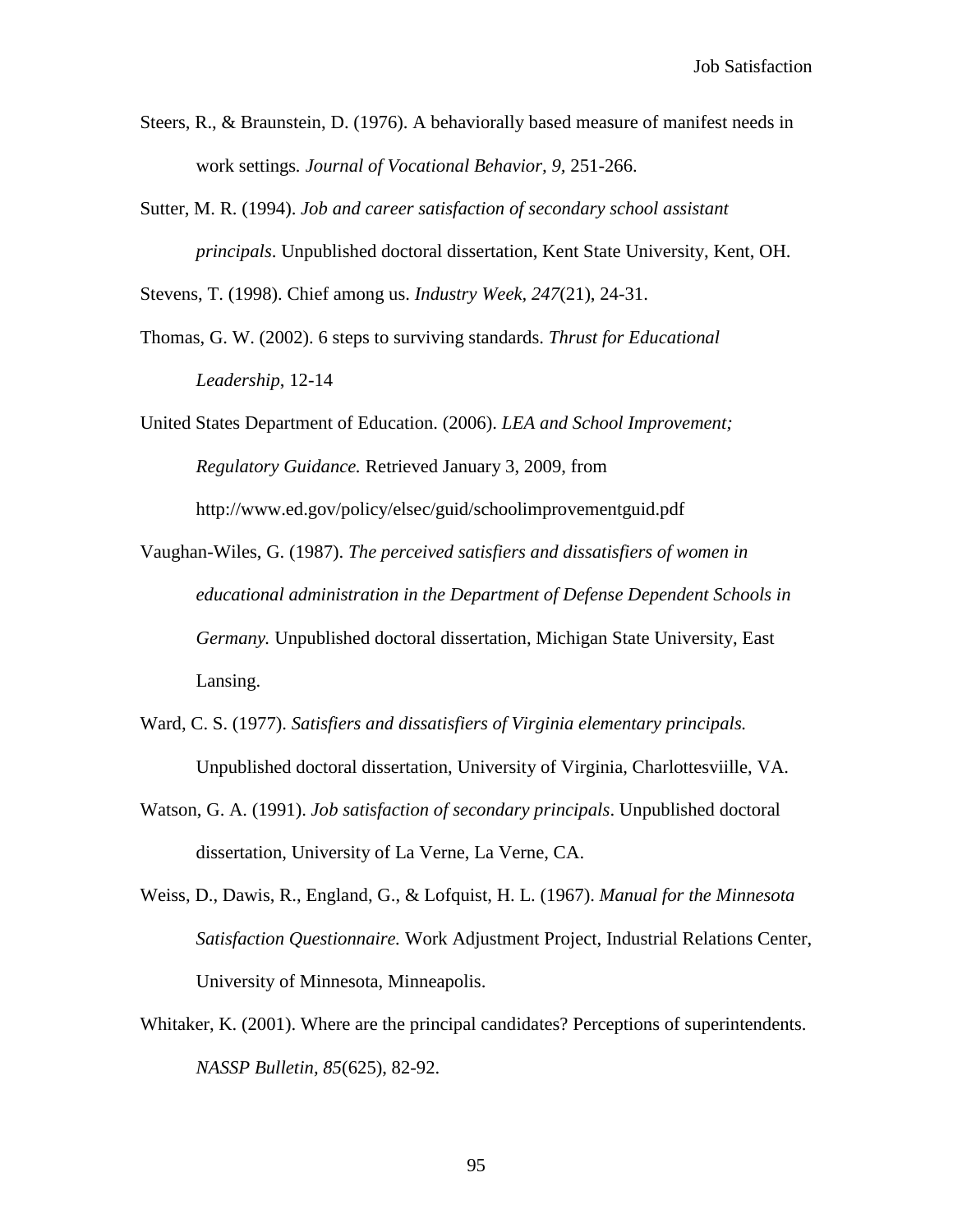Winter. P. A., Rinehart, J. S., & Keedy, J. L. (2004). Recruiting certified personnel to be principals: A statewide assessment of potential job applicants. *Planning and Changing, 35*(1/2), 85-107.

Vroom, V. H. (1964). *Work and motivation*. New York: John Wiley and Sons.

- Yerkes, D. M., & Guaglianone, C. L. (1998). Where have all the high school administrators gone? *Thrust for Educational Leadership*, *28*(2), 10-14.
- Zaleznik, A., Christensen, C. R., & Roethlisberger, F. J. (1958). *The motivation, productivity, and satisfaction of workers: a prediction study*. Norwood, MA: Plimpton Press.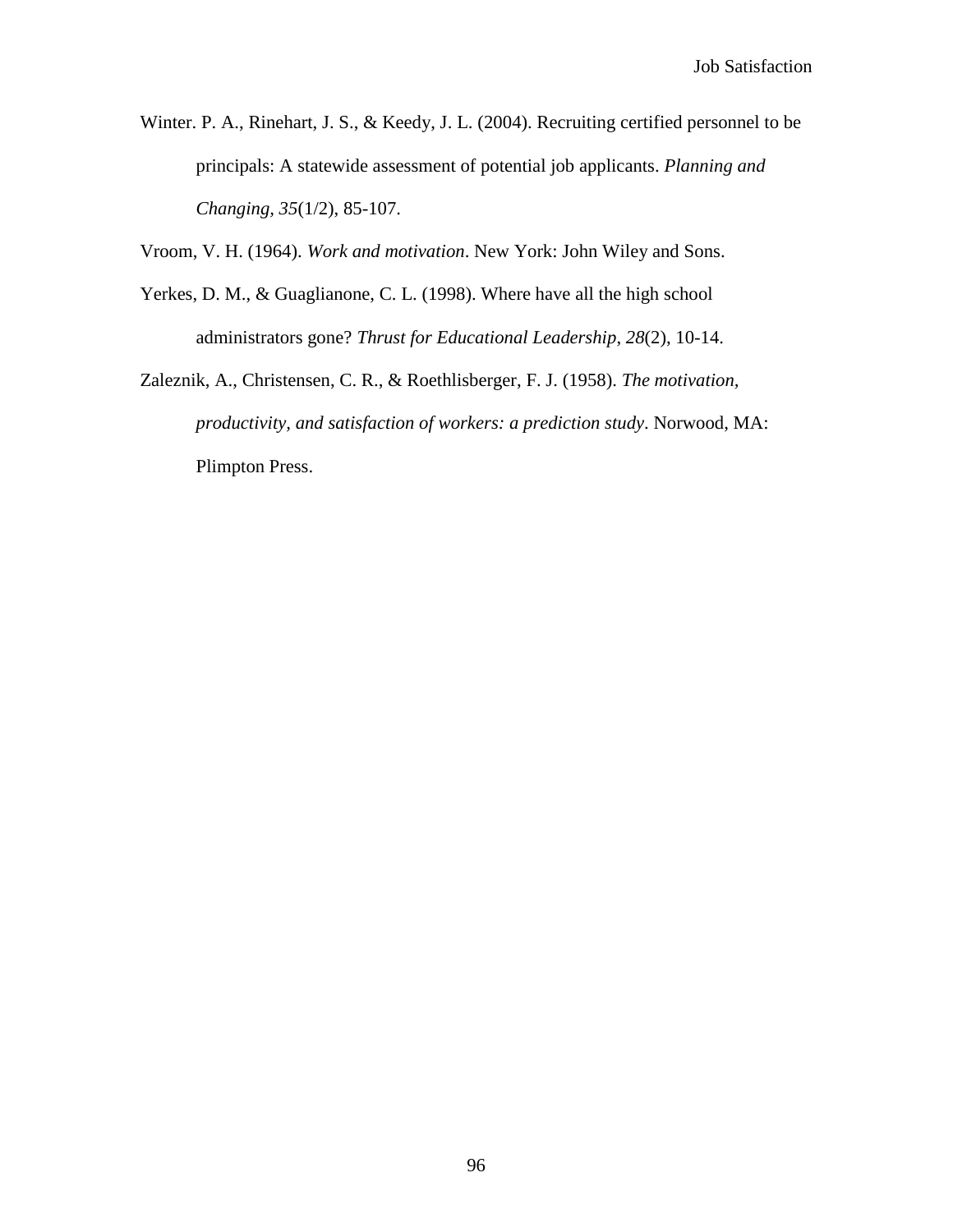# **Appendix A- Survey Instruments**

# *Demographic Data Sheet sent with MSQ*

# Demographic Data Sheet

- 1. What is your age?
	- a. Younger than 35
	- b. 36-45
	- c. 46-55
	- d. Older than 55
- 2. What is your sex?
	- a. Male
	- b. Female
- 3. What is your salary range?
	- a. Less than \$50,000
	- b. \$50,000-\$75,000
	- c. \$75,000-\$100,000
	- d. More than \$100,000
- 4. How many assistant principals do you have?
	- a. 0
	- b. 1
	- c. 2
	- d. 3
	- e. 4
	- f. 5 or more
- 5. What is the size of your school?
	- a. 200 students or less
	- b. 201-500 students
	- c. 501-800 students
	- d. 801-1000 students
	- e. 1001-1400 students
	- f. 1400-2000 students
	- g. Over 2000 students
- 6. Did your school make Adequate Yearly Progress (AYP) under No Child Left Behind?
	- a. Yes
	- b. No
- 7. What is your education level?
	- a. Bachelors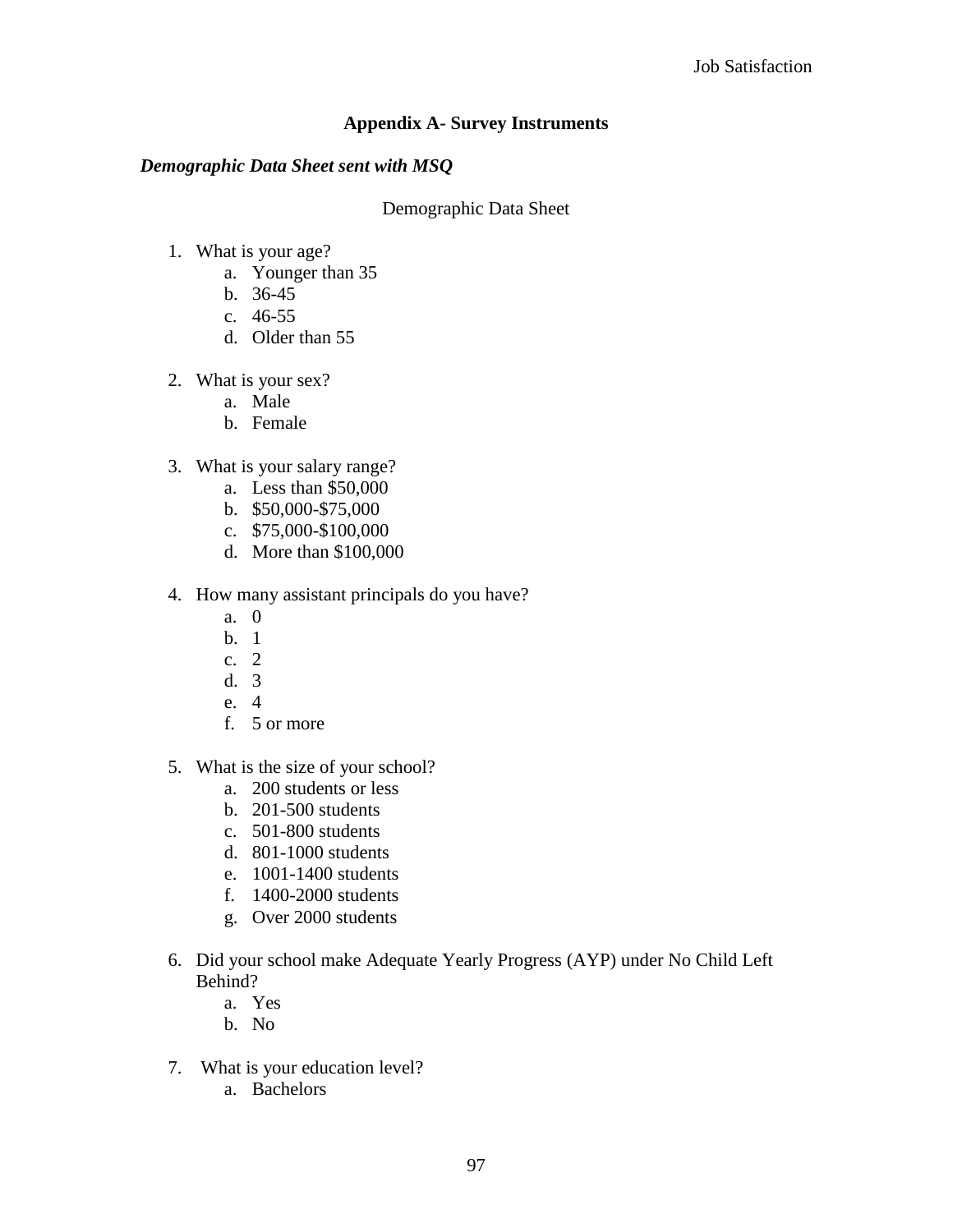- b. Masters
- c. Specialist
- d. Doctorate

# 8. How many years have you been a principal?

- a. 1-3
- b. 4-6
- c. 7-9
- d. 10-15
- e. 15 or more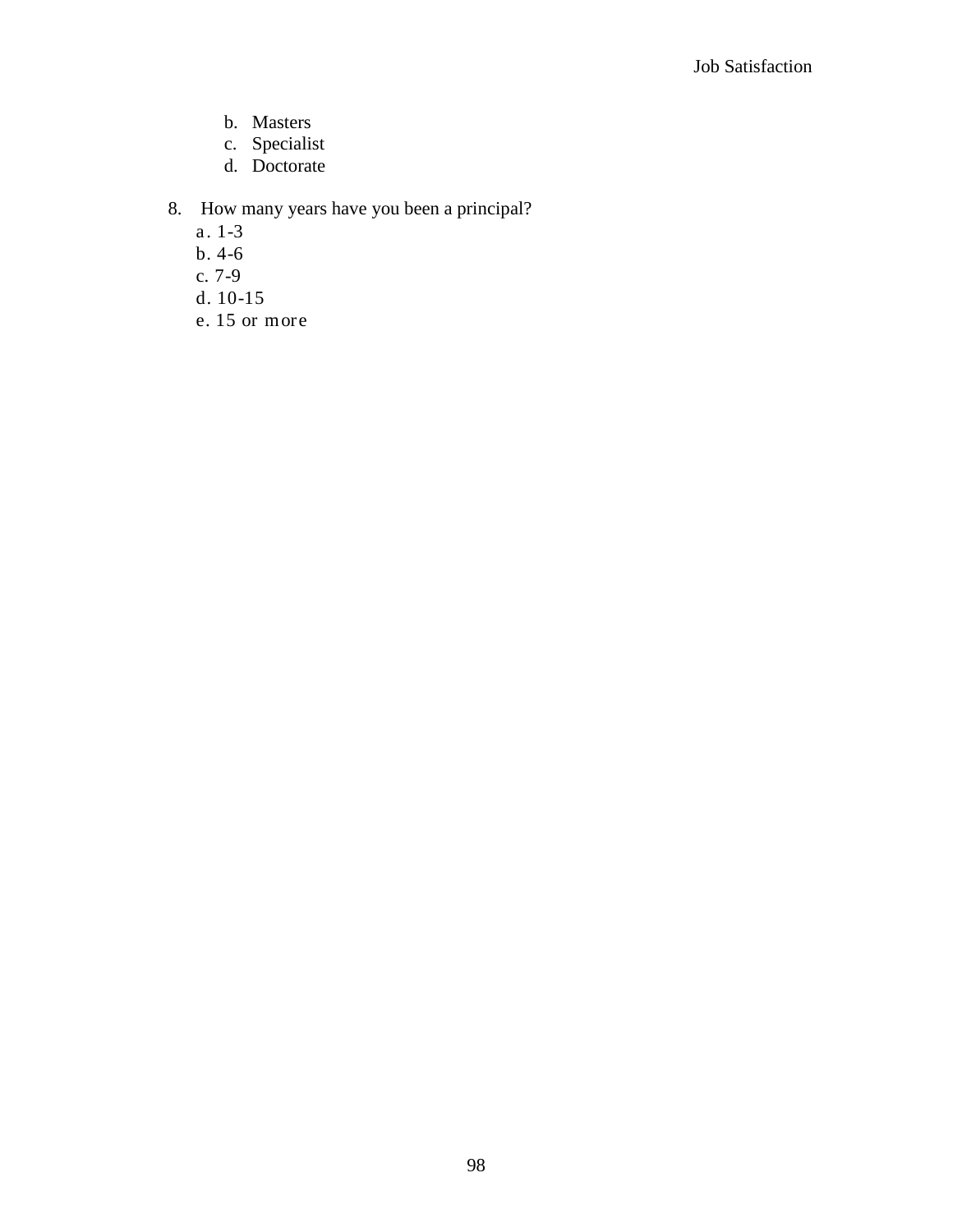*Internet version of MSQ sent to principals*

# minnesota satisfaction questionnaire

The purpose of this questionnaire is to give you a chance to tell how you feel about your present job, what things you are satisfied with and what things you are not satisfied with.

On the basis of your answers and those of people like you, we hope to get a better understanding of the things people like and dislike about their jobs.

On the following pages you will find statements about your present job.

- Read each statement carefully.
- Decide how satisfied you feel about the aspect of your job described by the statement.

Keeping the statement in mind,

- if you feel that your job gives you more than you expected, check the box under "Very Sat."(Very Satisfied),
- if you feel that your job gives you what you expected, check the box under "Sat." (Satisfied),
- if you cannot make up your mind whether or not the job gives you what you expected, check the box under "N" (Neither Satisfied nor Dissatisfied),
	- if you feel that your job gives you less than you expected, check the box under "Dissat." (Dissatisfied),
		- if you feel that your job gives you much les than you expected, check the box under "Very Dissat." (Very Dissatisfied.

Remember, Keep the statement in mind when deciding how satisfied you feel about that aspect of your job. Do this for all statements. Please answer every item.

Be frank and honest. Give a true picture of your feelings about your present job.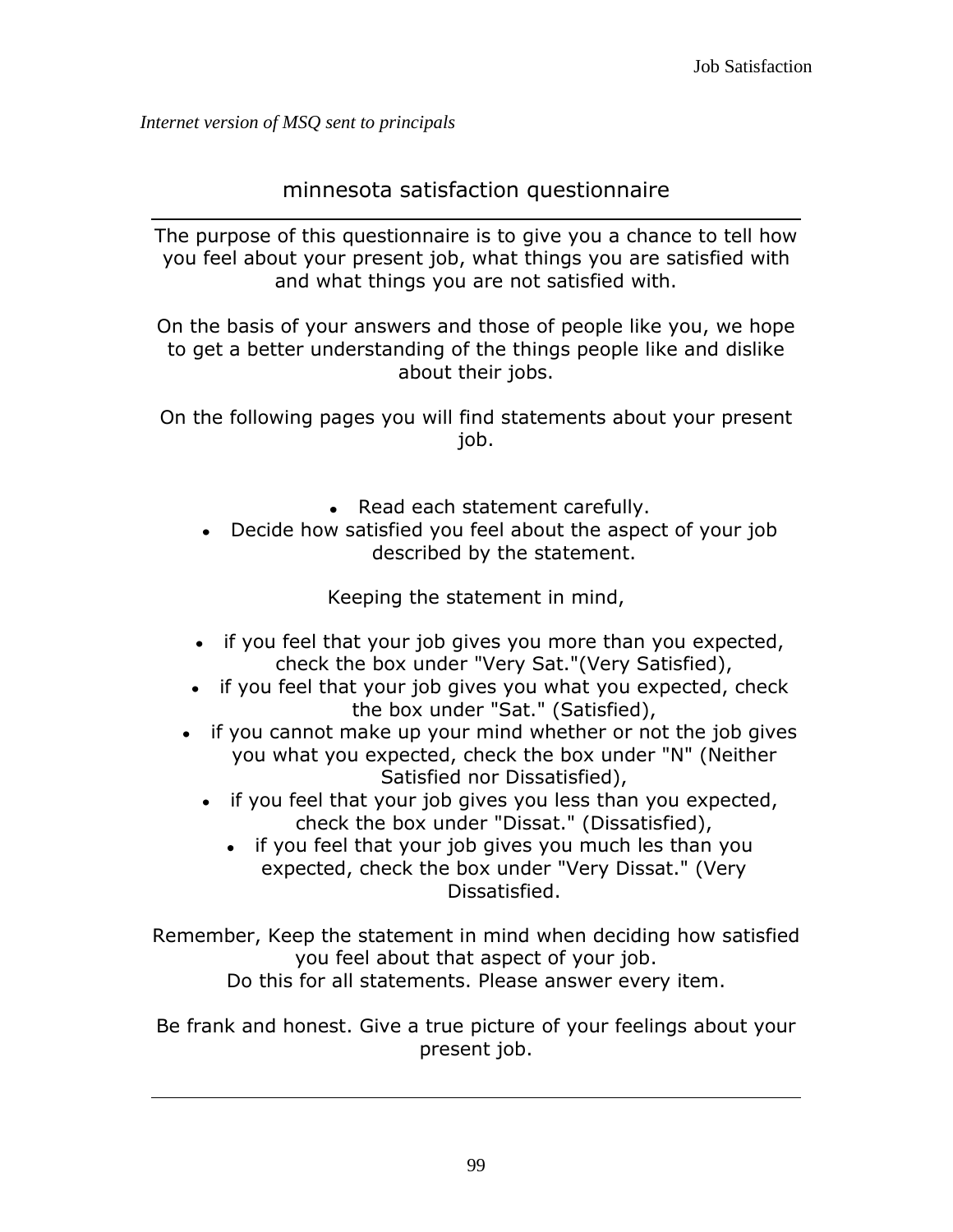On my present job, this is how I feel about...

|                                                                                        | Very<br><b>Dissatisfied</b> |   | Neither<br>Dissatisfied Satisfied or Satisfied<br>Dissatisfied |           | Very<br>Satisfied |
|----------------------------------------------------------------------------------------|-----------------------------|---|----------------------------------------------------------------|-----------|-------------------|
| 1. The chance to be of<br>service to others.                                           | О                           | Ō | О                                                              | $\bullet$ | О                 |
| 2. The chance to try<br>out some of my own<br>ideas.                                   | О                           | О | О                                                              | $\odot$   | О                 |
| 3. Being able to do the<br>job without feeling it is<br>morally wrong.                 | О                           | О | O                                                              | O         | $\odot$           |
| 4. The chance to work<br>by myself.                                                    | O                           | О | $\odot$                                                        | О         | О                 |
| 5. The variety in my<br>work.                                                          | О                           | О | О                                                              | $\bullet$ | О                 |
| 6. The chance to have<br>other workers look to<br>me for direction.                    | О                           | О | О                                                              | О         | $\odot$           |
| 7. The chance to do<br>the kind of work that I<br>do best.                             | О                           | О | О                                                              | $\odot$   | О                 |
| 8. The social position<br>in the community that<br>goes with the job.                  | О                           | О | $\odot$                                                        | O         | О                 |
| 9. The policies and<br>practices toward<br>employees of this<br>company.               | О                           | О | $\left( \bullet \right)$                                       | О         | O                 |
| 10. The way my<br>supervisor and I<br>understand each<br>other.                        | О                           | О | $\odot$                                                        | О         | О                 |
| 11. My job security.                                                                   | О                           | О | О                                                              | O         | O                 |
| 12. The amount of pay<br>for the work I do.                                            | О                           | О | $\bullet$                                                      | О         | О                 |
| 13. The working<br>conditions(heating,<br>lighting, ventilation,<br>etc.) on this job. | О                           | О | О                                                              | $\odot$   | О                 |
| 14. The opportunities<br>for advancement on<br>this job.                               | О                           | О | $\odot$                                                        | О         | О                 |
| 15. The technical<br>"Know-how" of mv                                                  | $\circ$                     | О | О                                                              | $\bullet$ | О                 |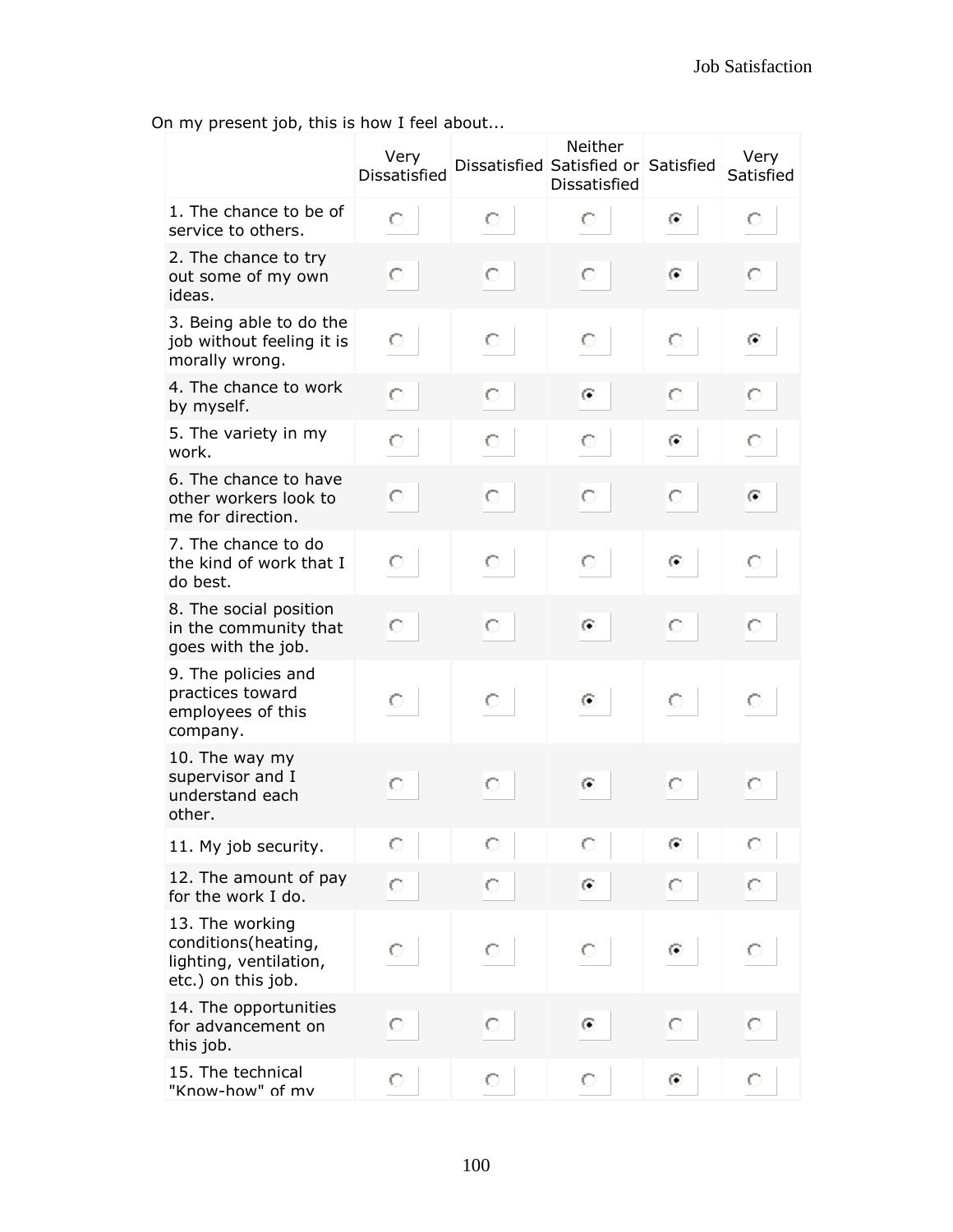| supervisor.                                                                      |   |   |           |           |           |
|----------------------------------------------------------------------------------|---|---|-----------|-----------|-----------|
| 16. The spirit of<br>cooperation among my<br>co-workers                          | О | О | О         | $\odot$   | О         |
| 17. The chance to be<br>responsible for<br>planning my work.                     | О | О | О         | $\bullet$ | О         |
| 18. The way I am<br>noticed when I do a<br>good job.                             | Ō | О | $\bullet$ | O         | О         |
| 19. Being able to see<br>the results of the work<br>$I$ do.                      | Ο | О | О         | G         | O         |
| 20. The chance to be<br>active much of the<br>time.                              | Ō | О | О         | $\bullet$ | О         |
| 21. The chance to be<br>of service to people.                                    | Ō | О | О         | О         | $\bullet$ |
| 22. The chance to do<br>new and original things<br>on my own.                    | O | O | О         | $\bullet$ | О         |
| 23. Being able to do<br>things that don't go<br>against my religious<br>beliefs. | О | О | О         | G         | О         |
| 24. The chance to<br>work alone on the job.                                      | Ō | О | $\odot$   | О         | Ō         |
| 25. The chance to do<br>different things from<br>time to time.                   | Ο | O | O         | O         | G         |

|                                                                      | Very<br>Dissatisfied |   | Neither<br>Dissatisfied Satisfied or Satisfied<br><b>Dissatisfied</b> |   | Very<br>Satisfied |
|----------------------------------------------------------------------|----------------------|---|-----------------------------------------------------------------------|---|-------------------|
| 26. The chance to tell<br>other workers how o<br>do things.          |                      |   | O                                                                     | Œ |                   |
| 27. The chance to do<br>work that is well suited<br>to my abilities. |                      |   | O                                                                     | G |                   |
| 28. The chance to be<br>"somebody" in the<br>community,              |                      | O |                                                                       | G |                   |
| 29. Company policies<br>and the way in which                         |                      |   | ⋒                                                                     |   |                   |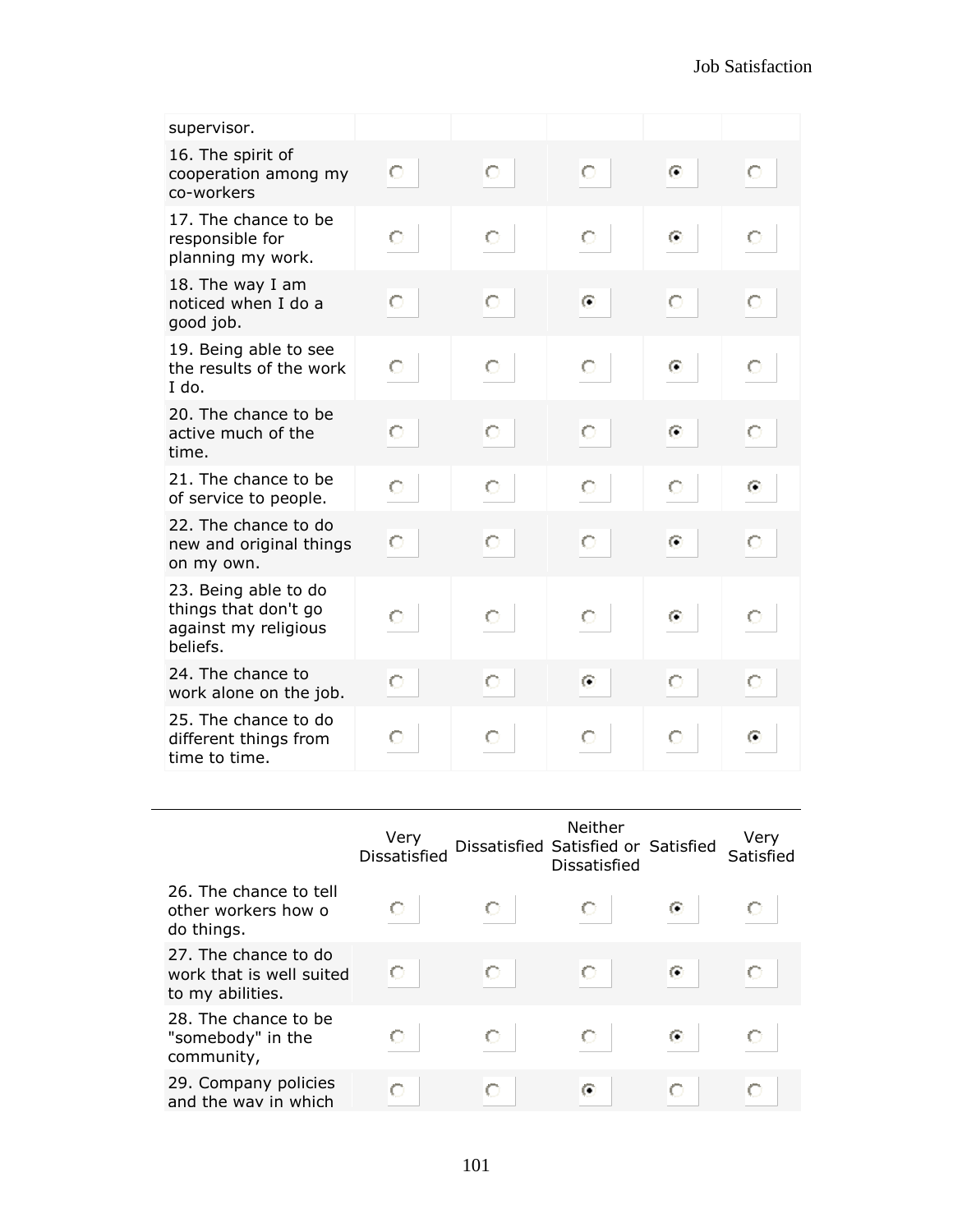| they are administered.                                                    |   |           |           |           |         |
|---------------------------------------------------------------------------|---|-----------|-----------|-----------|---------|
| 30. The way my boss<br>handles his/her<br>employees.                      | О | $\bullet$ | О         | O         | О       |
| 31. The way my job<br>provides for a secure<br>future.                    | О | О         | О         | $\odot$   | О       |
| 32. The chance to<br>make as much money<br>as my friends.                 | О | G         | О         | О         | О       |
| 33. The physical<br>surroundings where I<br>work.                         | О | О         | О         | $\odot$   | О       |
| 34. The chances of<br>getting ahead on this<br>job.                       | О | О         | $\bullet$ | О         | О       |
| 35. The competence of<br>my supervisor in<br>making decisions.            | О | О         | $\odot$   | О         | О       |
| 36. The chance to<br>develop close<br>friendships with my co-<br>workers. | O | О         | О         | $\odot$   | О       |
| 37. The chance to<br>make decisions on my<br>own.                         | О | О         | О         | $\odot$   | Ō       |
| 38. The way I get full<br>credit for the work I<br>do.                    | O | О         | О         | $\bullet$ | О       |
| 39. Being able to take<br>pride in a job well<br>done.                    | О | О         | О         | $\odot$   | О       |
| 40. Being able to do<br>something much of the<br>time.                    | О | О         | О         | O         | О       |
| 41. The chance to help<br>people.                                         | О | О         | О         | Ю         | $\odot$ |
| 42. The chance to try<br>something different.                             | О | О         | О         | $\odot$   | О       |
| 43. Being able to do<br>things that don't go<br>against my conscience.    | О | О         | О         | $\odot$   | О       |
| 44. The chance to be<br>alone on the job.                                 | О | О         | О         | $\odot$   | О       |
| 45. The routine in my<br>work.                                            | О | О         | О         | $\bullet$ | О       |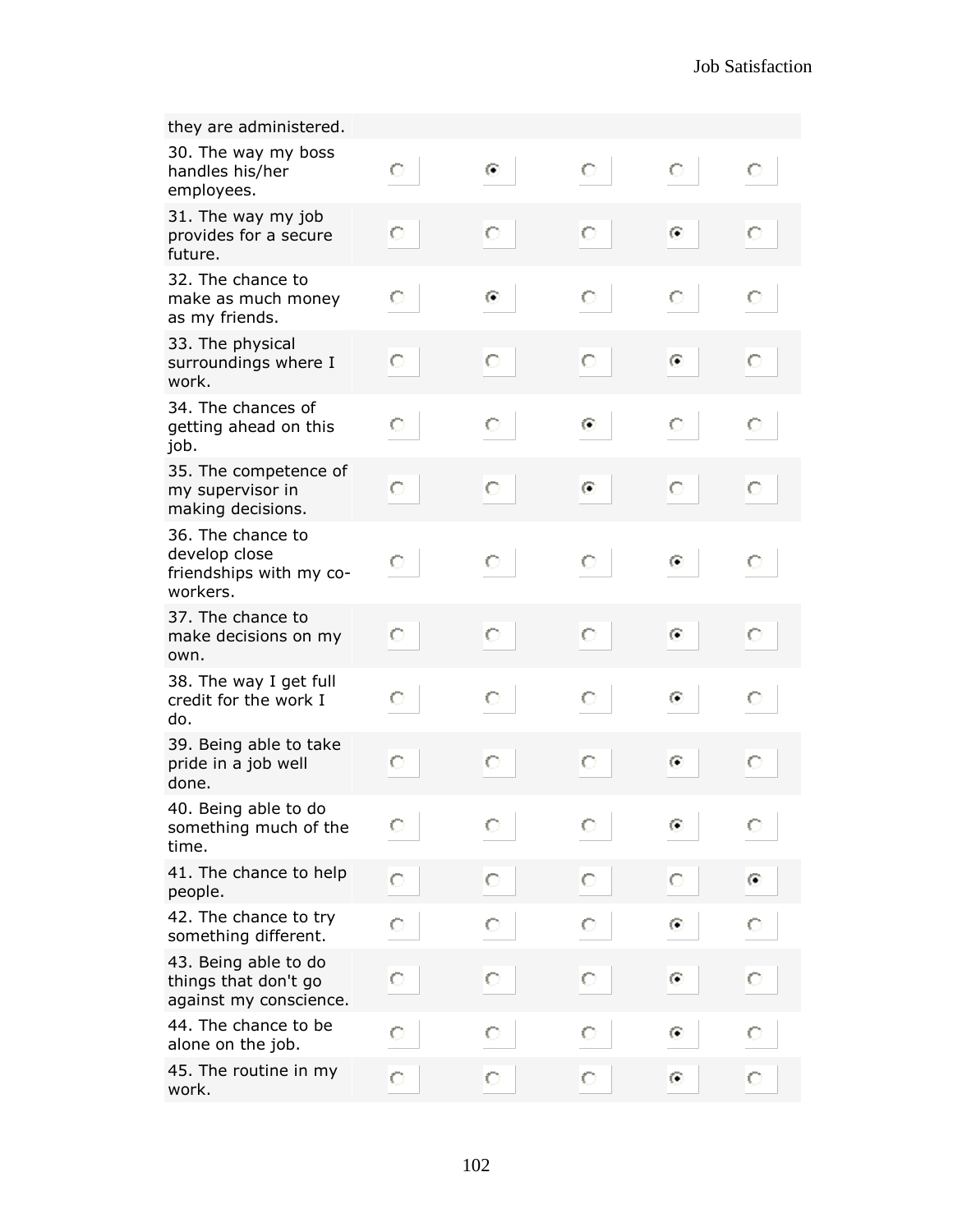| 46. The chance to<br>supervise other people.                                   |   |   |   | G         |  |
|--------------------------------------------------------------------------------|---|---|---|-----------|--|
| 47. The chance to<br>make use of my best<br>abilities.                         |   | Ō | Ō | $\bullet$ |  |
| 48. The chance to "rub"<br>elbows" with important<br>people.                   | O |   | G |           |  |
| 49. The way<br>employees are<br>informed about<br>company policies.            |   |   | G |           |  |
| 50. The way my boss<br>backs up his/her<br>employees (with top<br>management). |   |   |   |           |  |

|                                                                                 | Verv<br>Dissatisfied |         | Neither<br>Dissatisfied Satisfied or Satisfied<br>Dissatisfied |           | Very<br>Satisfied |
|---------------------------------------------------------------------------------|----------------------|---------|----------------------------------------------------------------|-----------|-------------------|
| 51. The way my job<br>provides for steady<br>employment.                        | О                    | О       | О                                                              | $\odot$   | O                 |
| 52. How my pay<br>compares with that for<br>similar jobs in other<br>companies. | Ō                    | $\odot$ | О                                                              | О         | О                 |
| 53. The pleasantness<br>of the working<br>conditions.                           | О                    | О       | О                                                              | $\bullet$ | О                 |
| 54. The way<br>promotions are given<br>out on this job.                         | Ō                    | О       | $\odot$                                                        | О         | О                 |
| 55. The way my boss<br>delegates work to<br>others.                             | О                    | О       | О                                                              | $\bullet$ | O                 |
| 56. The friendliness of<br>my co-workers.                                       | Ō                    | О       | О                                                              | $\odot$   | О                 |
| 57. The chance to be<br>responsible for the<br>work of others.                  | О                    | О       | О                                                              | $\odot$   | О                 |
| 58. The recognition I<br>get for the work I do.                                 | О                    | О       | О                                                              | $\bullet$ | О                 |
| 59. Being able to do<br>something worthwhile.                                   | O                    | О       | О                                                              | $\circ$   | O                 |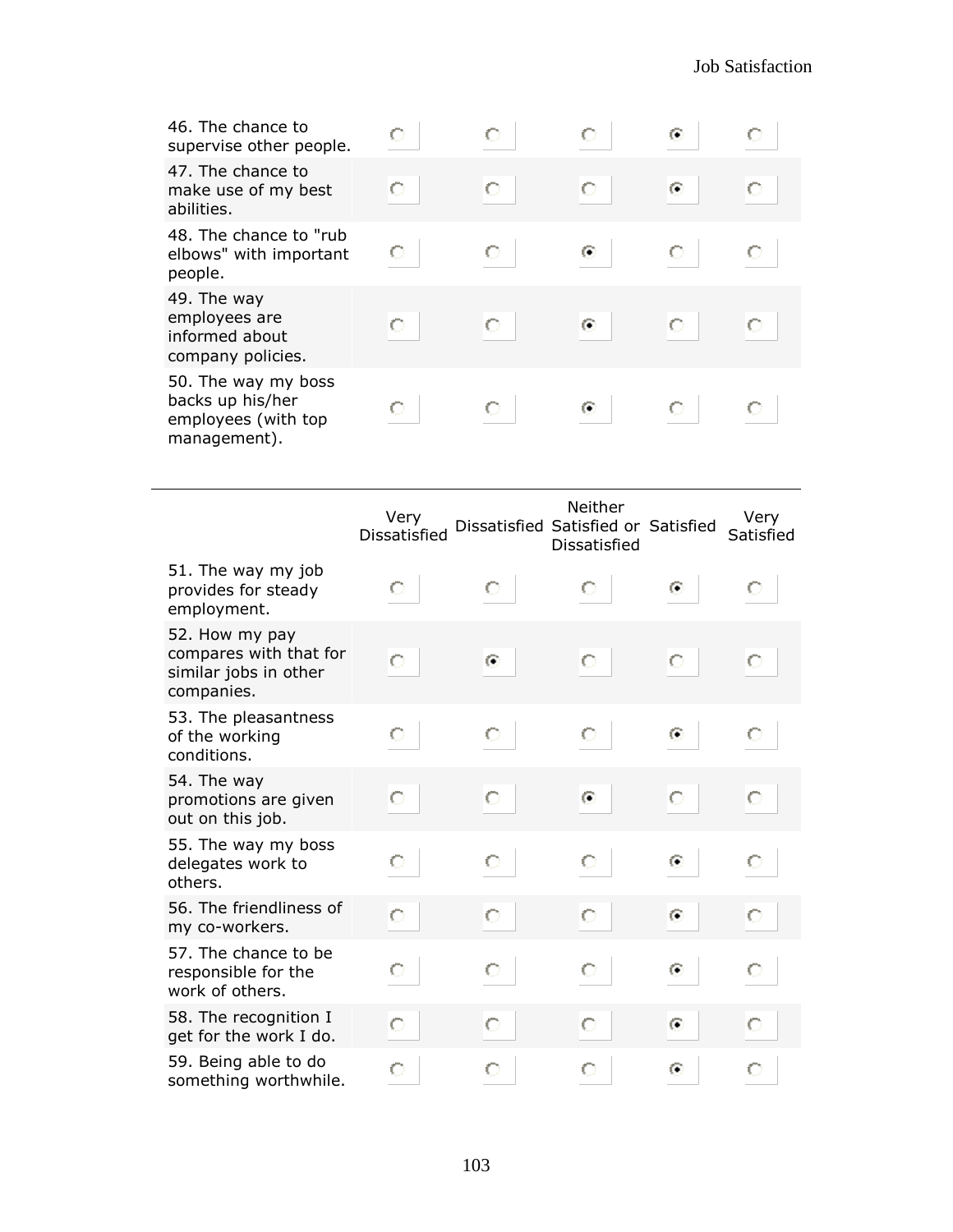| 60. Being able to stay<br>busy.                                                 | O | О       | О         | $\odot$        | О              |
|---------------------------------------------------------------------------------|---|---------|-----------|----------------|----------------|
| 61. The chance to do<br>things for other<br>people.                             | О | О       | О         | О              | $\blacksquare$ |
| 62. The chance to<br>develop new and<br>better ways to do the<br>job.           | О | $\circ$ | О         | $\odot$        | О              |
| 63. The chance to do<br>things that don't harm<br>other people.                 | О | O       | O         | О              | $\odot$        |
| 64. The chance to<br>work independently of<br>others.                           | О | О       | О         | $\bullet$      | О              |
| 65. The chance to do<br>something different<br>every day.                       | О | О       | О         | О              | $\odot$        |
| 66. The chance to tell<br>people what to do.                                    | O | О       | O         | $\bullet$      | O              |
| 67. The chance to do<br>something that makes<br>use of my abilities.            | О | О       | О         | $\bullet$      | О              |
| 68. The chance to be<br>important in the eyes<br>of others.                     | О | $\circ$ | О         | $\odot$        | О              |
| 69. The way company<br>policies are put into<br>practice.                       | О | О       | $\bullet$ | О              | О              |
| 70. The way my boss<br>takes care of the<br>complaints of his/her<br>employees. | О | О       | $\odot$   | O              | О              |
| 71. How steady my job<br>is.                                                    | O | O       | O         | $\bullet$      | О              |
| 72. My pay and the<br>amount of work I do.                                      | О | O       | $\odot$   | O              | O              |
| 73. The physical<br>working conditions of<br>the job.                           | О | O       | O         | $\blacksquare$ | О              |
| 74. The chances for<br>advancement on this<br>job.                              | О | О       | $\odot$   | О              | О              |
| 75. The way my boss<br>provides help on hard<br>problems.                       | О | O       | $\bullet$ | О              | О              |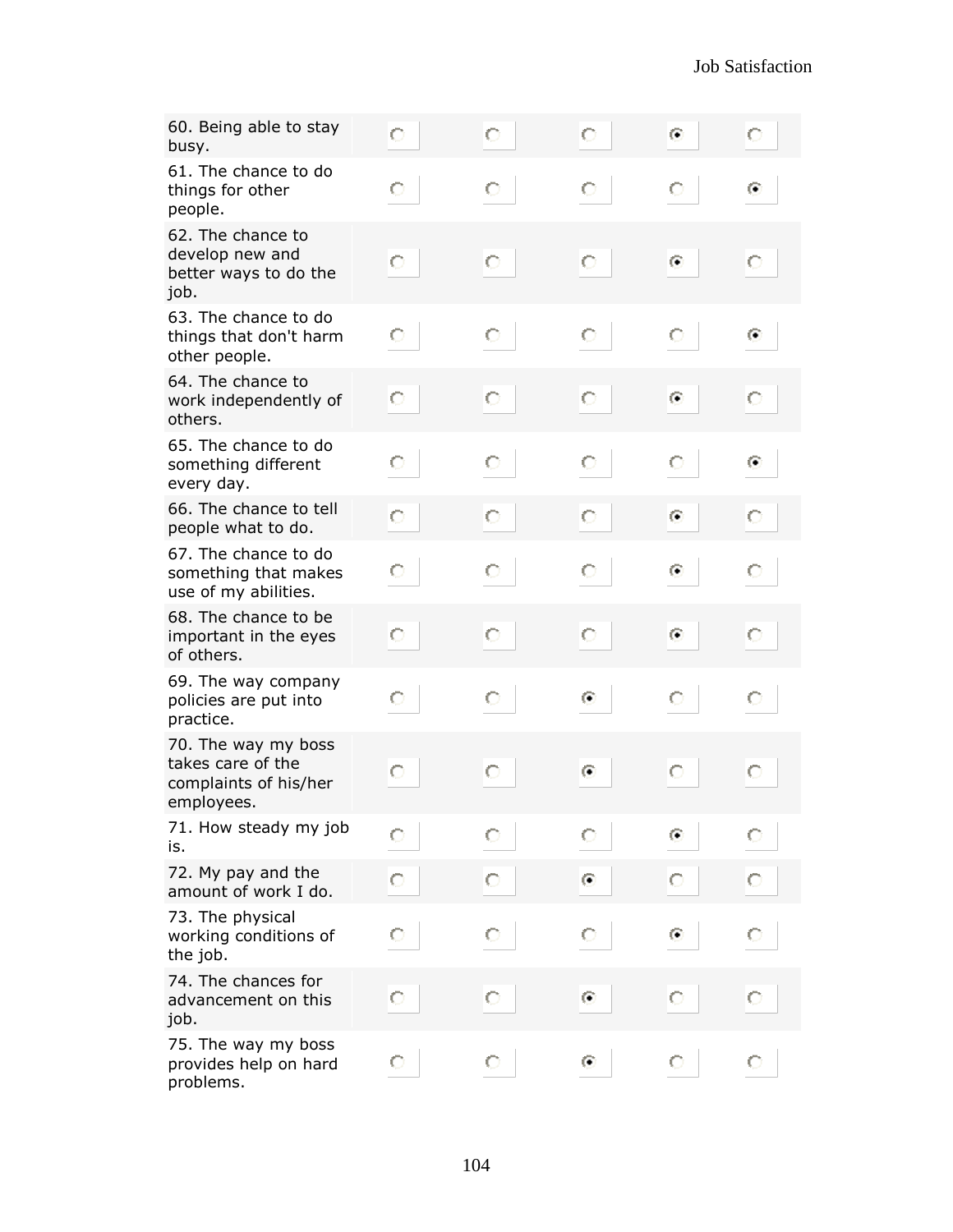|                                                                               | Very<br>Dissatisfied |   | Neither<br>Dissatisfied Satisfied or Satisfied<br><b>Dissatisfied</b> |           | Very<br>Satisfied |
|-------------------------------------------------------------------------------|----------------------|---|-----------------------------------------------------------------------|-----------|-------------------|
| 76. The way my co-<br>workers are easy to<br>make friends with.               | О                    | О | О                                                                     | $\odot$   | О                 |
| 77. The freedom to use<br>my own judgment.                                    | O                    | О | О                                                                     | $\odot$   | O                 |
| 78. The way they<br>usually tell me when I<br>do my job well.                 | О                    | О | О                                                                     | $\bullet$ | О                 |
| 79. The chance to do<br>my best at all times.                                 | О                    | О | О                                                                     | $\odot$   | О                 |
| 80. The chance to be<br>"on the go" all the<br>time.                          | О                    | О | О                                                                     | O         | О                 |
| 81. The chance to be<br>of some small service<br>to other people.             | О                    | О | О                                                                     | О         | $\odot$           |
| 82. The chance to try<br>my own methods of<br>doing the job.                  | О                    | О | О                                                                     | G         | O                 |
| 83. The chance to do<br>the job without feeling<br>I am cheating anyone.      | О                    | О | О                                                                     | О         | $\odot$           |
| 84. The chance to<br>work away from<br>others.                                | О                    | О | О                                                                     | $\bullet$ | О                 |
| 85. The chance to do<br>many different things<br>on the job.                  | О                    | О | О                                                                     | О         | $\odot$           |
| 86. The chance to tell<br>others what to do.                                  | О                    | О | О                                                                     | $\odot$   | О                 |
| 87. The chance to<br>make use of my<br>abilities and skills.                  | Ō                    | О | О                                                                     | $\odot$   | О                 |
| 88. The chance to have<br>a definite place in the<br>community.               | О                    | О | O                                                                     | $\odot$   |                   |
| 89. The way the<br>company treats its<br>employees.                           | О                    | О | $\odot$                                                               | O         | О                 |
| 90. The personal<br>relationship between<br>my boss and his/her<br>employees. | O                    | O | ⊙                                                                     | O         |                   |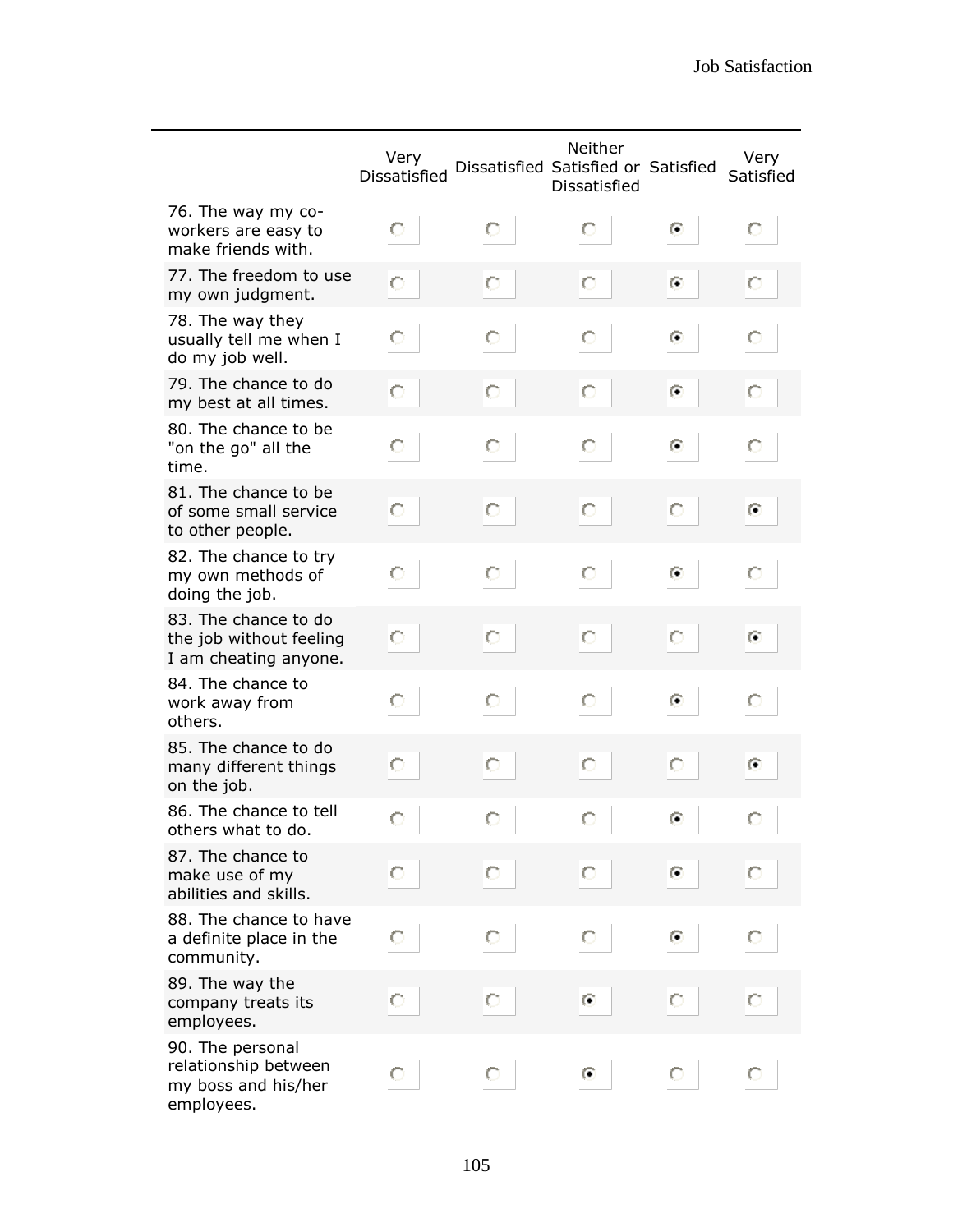| 91. The way layoffs<br>and transfers are<br>avoided in my job. | O | $\odot$ | О         | О          | Ω                        |
|----------------------------------------------------------------|---|---------|-----------|------------|--------------------------|
| 92. How my pay<br>compares with that of<br>other workers.      | О | О       | G         | О          | О                        |
| 93. The working<br>conditions.                                 | О | О       | О         | $\odot$    | O                        |
| 94. My chances for<br>advancement.                             | O | O       | $\bullet$ | O          | O                        |
| 95. The way my boss<br>trains his/her<br>employees.            | Ō | О       | О         | $\bullet$  | О                        |
| 96. The way my co-<br>workers get along with<br>each other.    | О | О       | О         | $\epsilon$ | О                        |
| 97. The responsibility<br>of my job.                           | О | О       | Ō         | $\odot$    | O                        |
| 98. The praise I get for<br>doing a good job.                  | О | О       | О         | $\bullet$  | О                        |
| 99. The feeling of<br>accomplishment I get<br>from the job.    | О | О       | Ō         | $\circ$    | $\left( \bullet \right)$ |
| 100. Being able to<br>keep busy all the time.                  | О | О       | Ō         | $\bullet$  | О                        |
| Reset                                                          |   | Submit  |           |            |                          |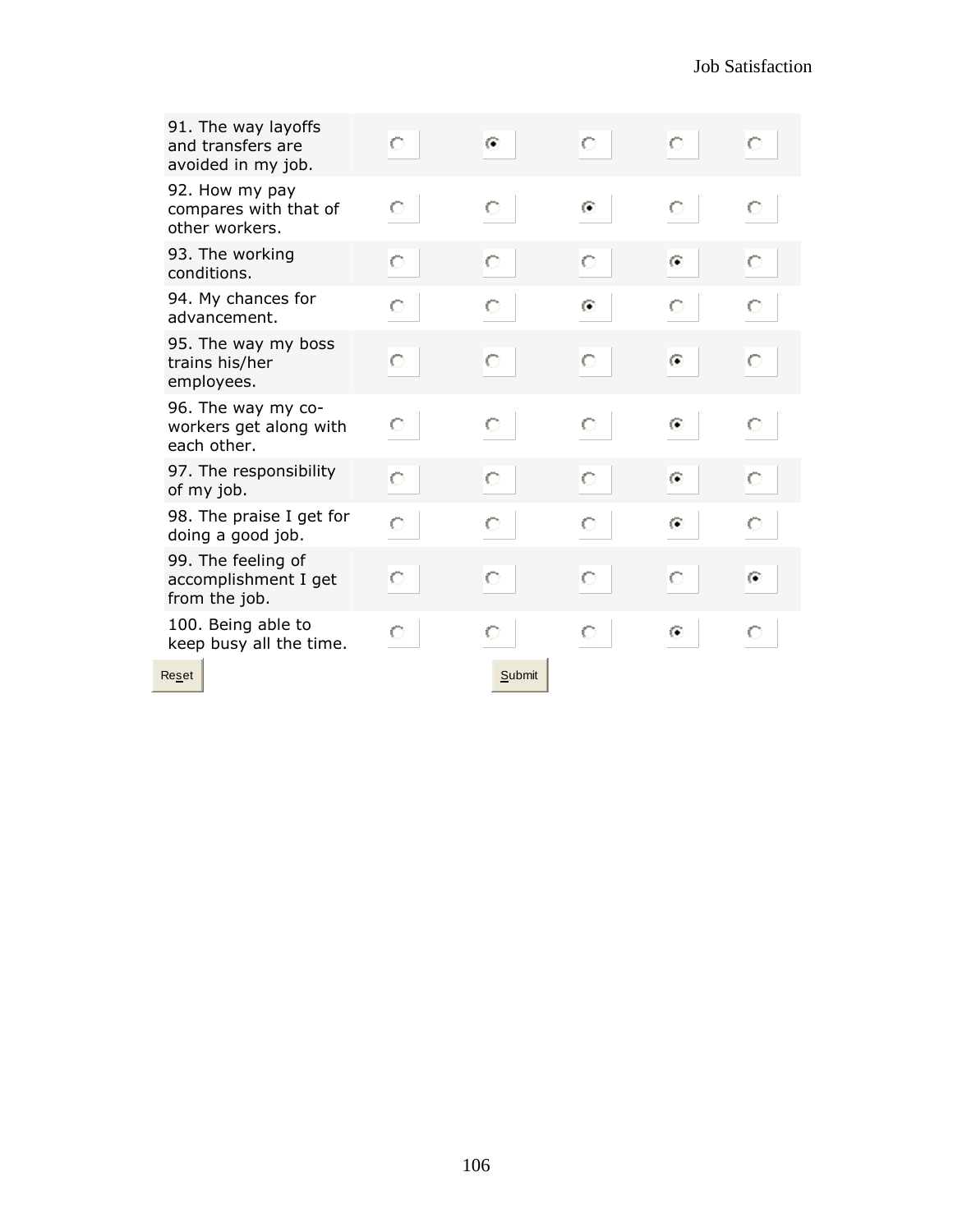## **Appendix B-Correspondence related to use of MSQ and survey**

*Letter to request use of MSQ on internet*

May 4, 2009

Patrica Hanson Vocational Pyschology Research University of Minnesota N612 Elliott Hall 75 East River Road Minneapolis, MN 55455-0344

Dear Ms. Hanson,

I am a graduate student at the University of Missouri currently working on my doctoral degree in education leadership. For my dissertation I am planning a study involving job satisfaction among high school principals in Missouri. This study will attempt to survey 497 high school principals in Missouri. I have proposed and my advisors have approved the use of the Minnesota Satisfaction Questionnaire (long form, 1967) for the purpose of data collection, via the Northwest Missouri State University Office of Institutional Research (only as a collection agency, they will not be using any data).

Enclosed is the application to use the MSQ instrument. The application has been completed by me and Dr. Joyce Piveral, my dissertation chair at MU. I am also sending along a payment of \$82.01 for royalties as instructed by you in the enclosed email. The royalties are for the projected return rate of  $50\%$  from the internet survey (497 x .5 x  $$.33 = $82.01$ ). I will then include your permission letter with the survey.

If there is anything else that is required or if there is something I have neglected to consider please write, email, or call me. I have listed my contact information at the end of this letter.

Respectfully,

Robert D. Sigrist Home 816-671-0086 Work 816-671-4080 Fax 816-671-4484 Email [rdsvw9@mizzou.edu](mailto:rdsvw9@mizzou.edu) Email rob.sigrist@sjsd.k12.mo.us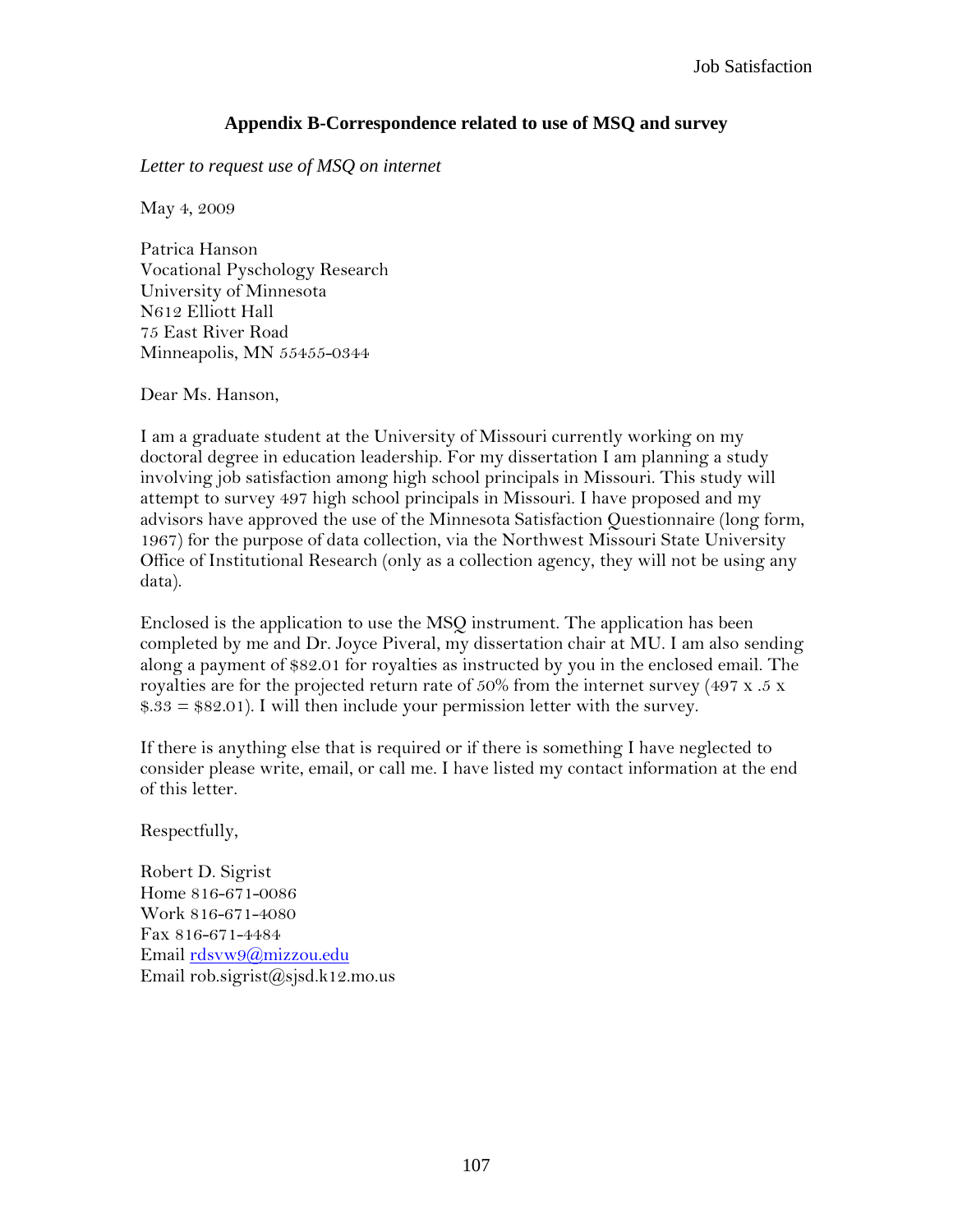*First email sent to principals in May, 2009*

From: Robert Sigrist (rdsvw9@mizzou.edu) To: Subject: HS Principals Survey Message: Dear <First name> <Last name>,

I am a high school assistant principal at Central High School in St. J oseph, MO. I am currently completing my dissertation at the University of Missouri and am asking for your help. I am conducting a survey to study job satisfaction among high school principals in the state of Missouri. All data will be collected by a third party and your responses will not be able to be linked to you. All surveys are anonymous and confidential. If you are willing to participate and take 15-20 minutes of your time to complete the survey, please follow this link:

I know this is a busy time of year for all principals, and I am very appreciative of your willingness to assist with this study. If you have any questions or need more information regarding the survey, feel free to contact me at the phone number, address, or email listed below. Once again, thank you for your assistance with this study.

Robert Sigrist Assistant Principal Central High School St. J oseph, MO 64501 816-671-4080 rob.sigrist@sjsd.k12.mo.us rdsvw9@mizzou.edu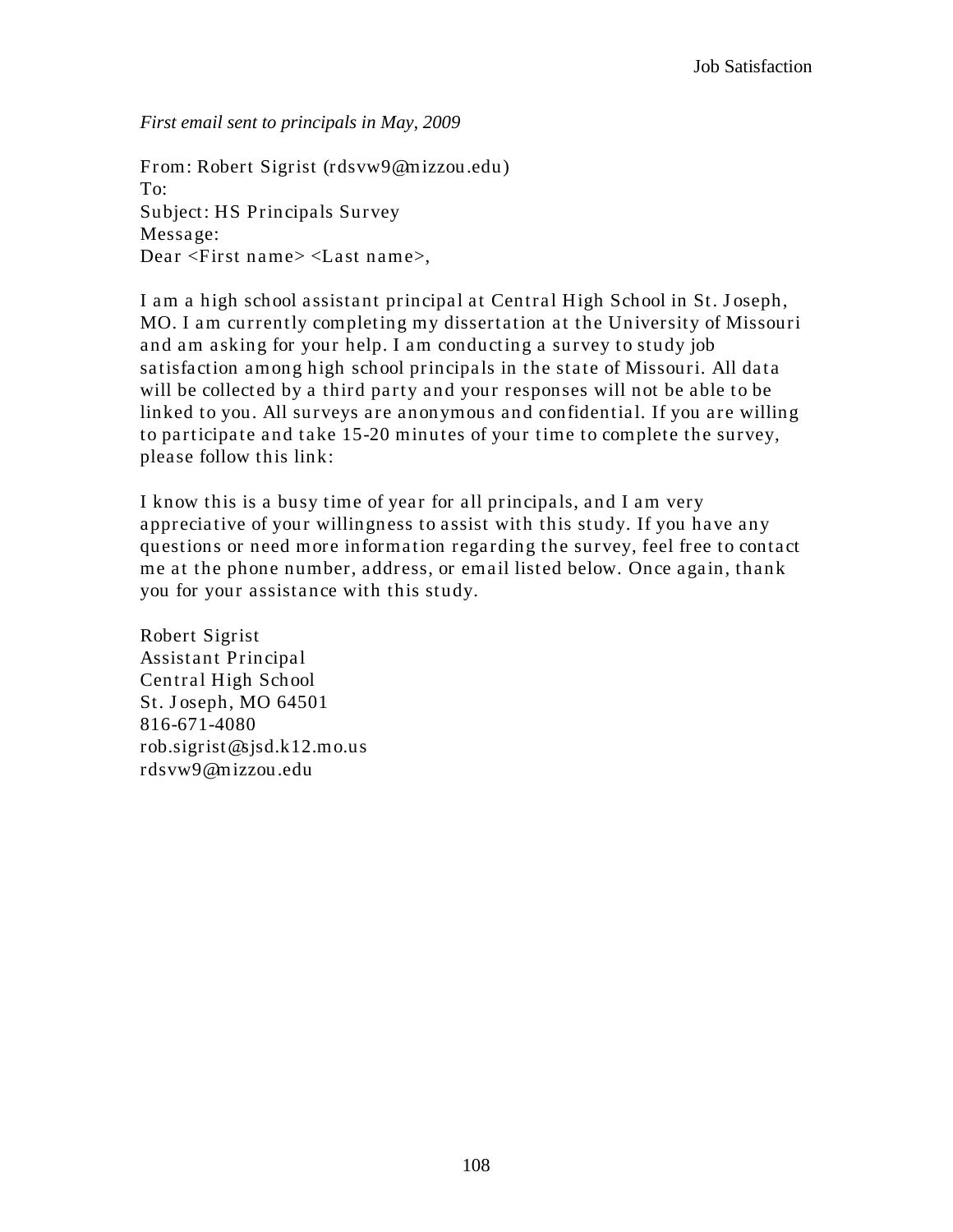*Second email sent to principals in May, 2009*

From: Robert Sigrist (rdsvw9@mizzou.edu) To: Subject: HS Principals Survey Message: Dear <First name> <Last name>,

I am a high school assistant principal at Central High School in St. J oseph, MO, and I am completing my dissertation at the University of Missouri. Recently you received an email from me asking you to complete a survey I am using to study job satisfaction among high school principals in the state of Missouri. I know how busy all prin cipals are, so I am sending this as a reminder. Again, all answers will not be identifiable to you and will be confidential and anonymous. If you are willing to take 15-20 minutes of your time to complete the survey, please follow this link:

If you have a lready completed the survey, I thank you for your help. I know this is a busy time of year for all principals, and I am very appreciative of your willingness to assist with this study. If you have any questions or need more information regarding the survey, feel free to contact me at the phone number, address, or email listed below. Once again, thank you for your assistance with this study.

Robert Sigrist Assistant Principal Central High School St. J oseph, MO 64501 816-671-4080 rob.sigrist@sjsd.k12.mo.us rdsvw9@mizzou.edu